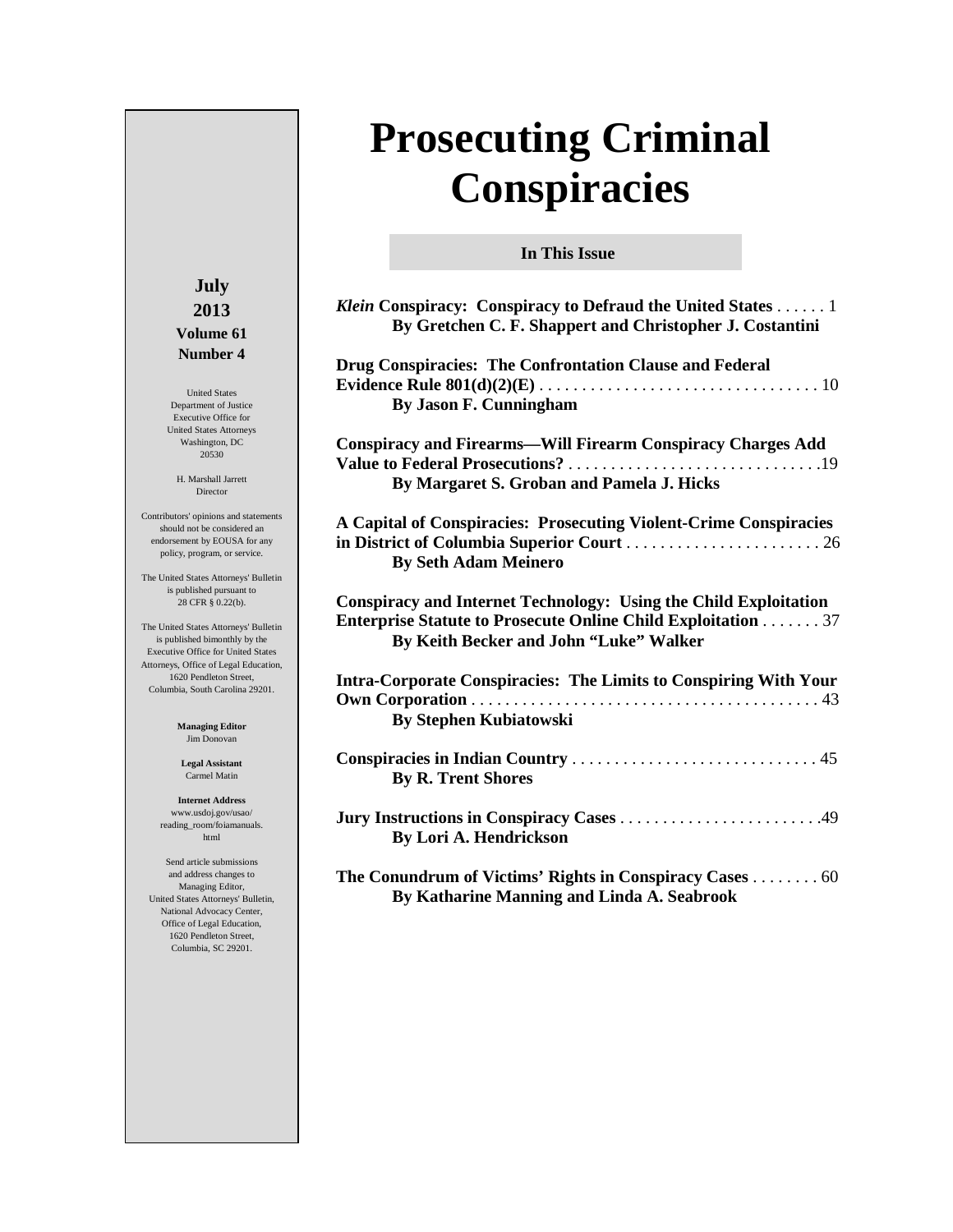# <span id="page-1-0"></span>*Klein* **Conspiracy: Conspiracy to Defraud the United States**

*Gretchen C. F. Shappert Assistant Director Indian, Violent & Cyber Crime Staff Office of Legal and Victim Programs Executive Office for United States Attorneys*

*Christopher J. Costantini Senior Trial Attorney Environmental Crimes Section Environment and Natural Resources Division* 

# **I. Background**

## **A. Statute**

It is a federal crime "if two or more persons conspire . . . to defraud the United States, or any agency thereof in any manner or for any purpose." 18 U.S.C. § 371 (2013). This language is the second clause (or "defraud prong") of the federal conspiracy statute that creates criminal liability for anyone who conspires "either to commit any offense against the United States, *or to defraud the United States* . . . ." *Id.* (emphasis added).

## **B. History and overview**

Violating the defraud prong of the conspiracy statute is often called a "*Klein* Conspiracy" after a seminal decision by the United States Court of Appeals for the Second Circuit. *See United States v. Klein*, 247 F.2d 908, 921 (2d Cir. 1957) (affirming conviction for conspiracy to defraud in connection with tax evasion for whiskey sales where evidence showed concealment of income, including false statements on tax returns and in interrogatory responses). It can also be referred to as "Interference with Governmental Functions" or "Conspiracy to Defraud the United States."

The gist of the crime is an agreement to defraud the United States by interfering or obstructing lawful government functions through "deceit, craft or trickery, [and] by means that are dishonest." *United States v. Caldwell*, 989 F.2d 1056, 1058 (9th Cir. 1993) (quoting *Hammerschmidt v. United States*, 265 U.S. 182, 188 (1924)). Violating the defraud prong may also be accomplished by conspiring "to cheat the U.S. government of money or property, or to interfere with its operations." *United States v.Whiteford*, 676 F.3d 348, 356 (3d Cir. 2012) (citing *United States v. McKee*, 506 F.3d 225, 238 (3d Cir. 2007)).

## **C. Elements**

Generally, the Government must prove beyond a reasonable doubt that (1) the defendant entered into an agreement, (2) to obstruct a lawful function of the Government, (3) by deceitful or dishonest means, and (4) committed at least one overt act in furtherance of the conspiracy. *United States v. Ballistrea*, 101 F.3d 827, 832 (2d Cir. 1996) (citing *United States v. Caldwell*, 989 F.3d 1056, 1059 (9th Cir. 1993)). As expected, there are some slight variations in the circuits in formulating these elements. *See, e.g.*, *United States v. Spurlock*, 2007 WL 129010, at \*3 (5th Cir. Jan. 12, 2007); *United States v.*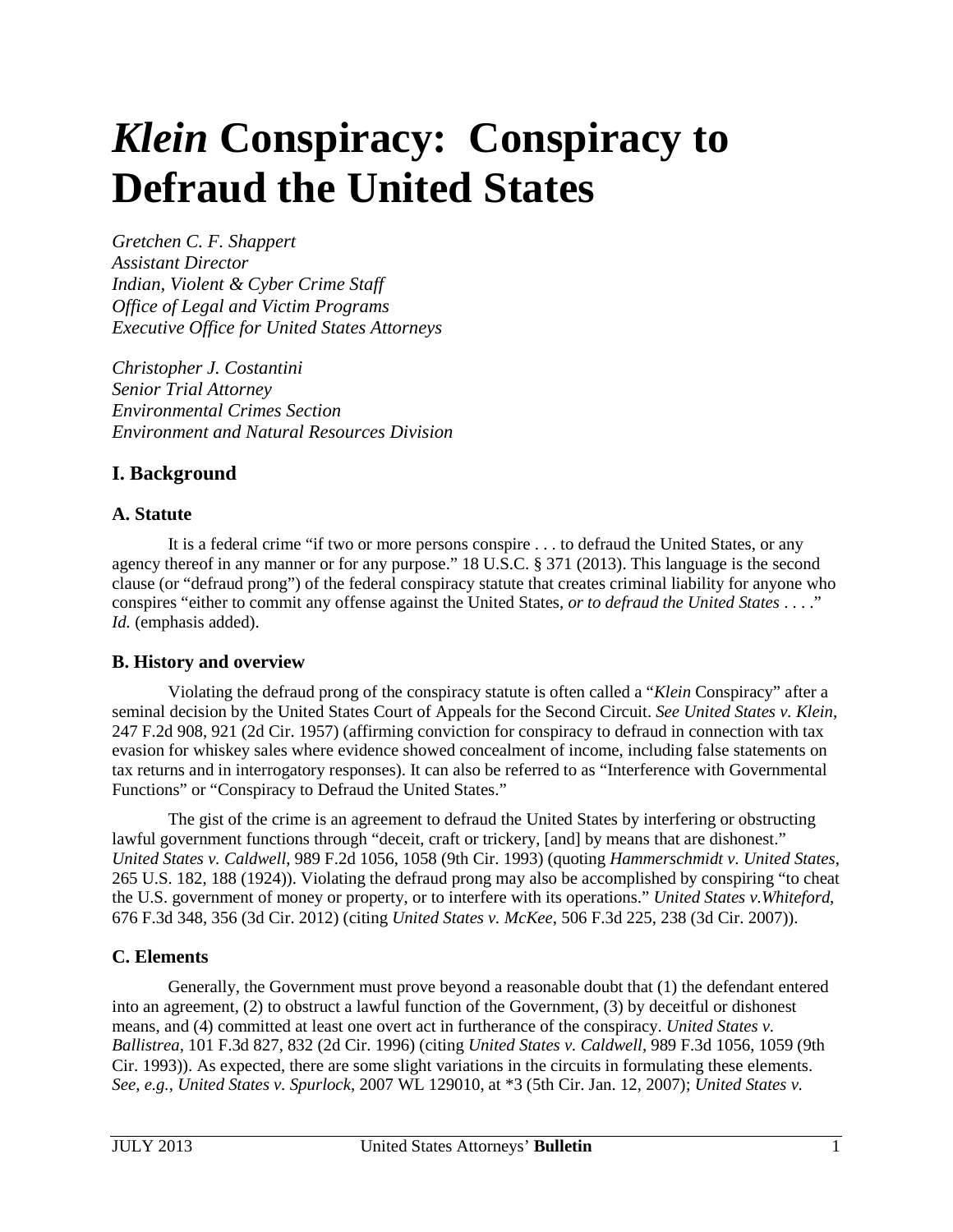*Gosselin World Wide Moving*, 411 F.3d 502, 516 (4th Cir. 2005); *United States v. Douglas*, 398 F.3d 407, 413 (6th Cir. 2005); *United States v. Mellen*, 393 F.3d 175, 180-81 (D.C. Cir. 2004); *United States v. Pedroni*, 2002 WL 993573, at \*1 (3d Cir. Apr. 18, 2002); *United States v. Migliaccio*, 34 F.3d 1517, 1521 (10th Cir. 1994); *United States v. Cyprian*, 23 F.3d 1189, 1202 (7th Cir. 1994); *United States v. Barker Steel Co., Inc.*, 985 F.2d 1123, 1127-28 (1st Cir. 1993); *United States v. Murphy*, 957 F.2d 550, 552 (8th Cir. 1992); *United States v. Cure*, 804 F.2d 625, 628 (11th Cir. 1986).

# **II. Charging a conspiracy to defraud**

## **A. No need to charge substantive crime**

A defendant can be charged with the defraud prong of the conspiracy statute without any charge of violating a separate substantive statute. *United States v. Douglas*, 398 F.3d 407, 412 (6th Cir. 2005) (explaining that it is unnecessary to refer to any substantive offense when charging conspiracy to defraud); *United States v. Khalife*, 106 F.3d 1300, 1303-04 (6th Cir. 1997) (citing *Caldwell*, 989 F.2d at 1059); *United States v. Rosengarten*, 857 F.2d 76, 78 (2d Cir. 1988) ("[C]onspiracies to defraud need not involve the violation of a separate statute."). This is so "because there is no 'substantive' offense underlying a § 371 conspiracy to defraud" and thus the charge is independent of any substantive crime. *Khalife*, 106 F.3d at 1303.

## **B. Both prongs of conspiracy statute can be charged**

A defendant can also be charged with *both* the offense and defraud prongs in the conspiracy statute. *United States v. Damra*, 621 F.3d 474, 506-07 (6th Cir. 2010) (declining to depart "from the general rule that the defraud and offense clauses are not mutually exclusive"); *Khalife*, 106 F.3d at 1304; *United States v. Harmas*, 974 F.2d 1262, 1266 (11th Cir. 1992) (Section 371 "is written in the disjunctive and should be interpreted as establishing two alternative means of committing a violation."). Specifically, "given conduct may be proscribed by both the offense and defraud clauses, and the fact that a particular course of conduct is chargeable under one clause does not render it immune from prosecution under the other." *United States v. Gambone*, 125 F. Supp. 2d 128, 134 (E.D. Pa. 2000) (citing *United States v. Arch Trading Co*., 987 F.2d 1087, 1092 (4th Cir. 1993)); *see also United States v. Haga*, 821 F.2d 1036, 1039 (5th Cir. 1987) (stating that offense and defraud clauses describe two different criminal offenses and therefore an indictment brought under § 371 may allege either or both offenses); *United States v. Stickle*, 355 F. Supp. 2d 1317, 1327-28 (S.D. Fla. 2004), *aff'd*, 454 F.3d 1265 (11th Cir. 2006); *United States v. Trie*, 23 F. Supp. 2d 55, 61 n.8 (D.D.C. 1998); *United States v. Dale*, 782 F. Supp. 615, 618 (D.D.C. 1991) (holding that it is not duplicitous to charge both offense and defraud clauses).

In *dicta* in *Minarik*, the Sixth Circuit deviated from this principle, describing the two clauses as "mutually exclusive," but that case has been strictly limited to its facts and is thus devoid of precedential value. *Compare United States v. Minarik*, 875 F.2d 1186, 1187 (6th Cir. 1989) (holding that the offense and defraud clauses are "mutually exclusive" and that the Government improperly charged the defendant with a conspiracy under the defraud clause), *with United States v. Tipton*, 269 F. App'x 551, 555-56 (6th Cir. 2008) ("[T]he holding of *Minarik* is confined to its facts."); *United States v. Khalife*, 106 F.3d at 1304 (explaining that "mutually exclusive" language in *Minarik* is "[d]icta"); *United States v. Kraig*, 99 F.3d 1361, 1367-68 (6th Cir. 1996) (distinguishing *Minarik*); *United States v. Sturman*, 951 F.2d 1466, 1472-74 (6th Cir. 1991) (explaining that *Minarik* was primarily concerned with confusion caused by the Government changing theories of prosecution, thus depriving defendants of proper notice); *see also Gambone*, 125 F. Supp. 2d. at 134 (discussing *Minarik* and subsequent Sixth Circuit interpretation). The Sixth Circuit subsequently held that *Minarik* does not require proceeding solely under the offense clause. *United States v. Mohney*, 949 F.2d 899, 902 (6th Cir. 1991).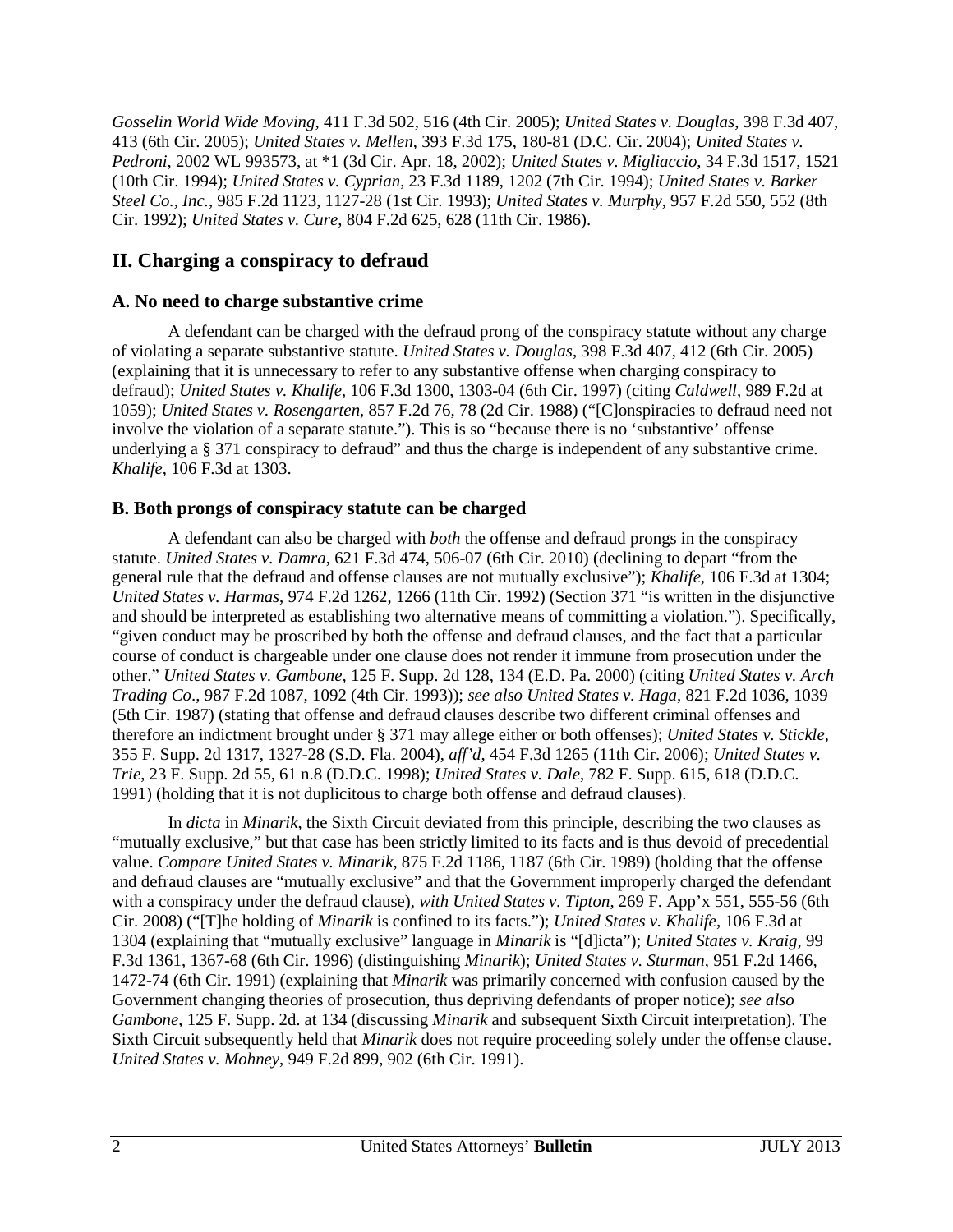#### **C. Level of specificity required**

A conspiracy to defraud charge is not unconstitutionally vague when the indictment alleges with particularity "the essential nature of the alleged fraud" and identifies the specific conduct which furthered the conspiracy. *United States v. Cueto*, 151 F.3d 620, 636 (7th Cir. 1998); *United States v. Helmsley*, 941 F.2d 71, 90-91 (2d Cir. 1991) ("What is required is only that an indictment charging a defraud clause conspiracy set forth with precision 'the essential nature of the alleged fraud.' "); *United States v. Rankin*, 870 F.2d 109, 113-14 (3d Cir. 1989) (holding that an indictment alleging that the defendants intended to impair the lawful function of the United States sufficiently charged a conspiracy to defraud the United States). As a practical matter, the statute requires generality given the wide array of proscribed conduct:

The meaning of "conspiracy to defraud" is framed in general terms; it is impossible for Congress to anticipate, identify, and define each and every context in which an agreement to act would qualify as a conspiracy to defraud.

*Cueto*, 151 F.3d at 635. Indeed, courts are reluctant to parse the conspiratorial object too finely. In *United States v. Goldberg*, 105 F.3d 770 (1st Cir. 1997), for example, defendants argued that to sustain its burden of proof, the Government was required to show that *either* the coconspirators' intended to frustrate the IRS *or* that they intended to conceal some other crime. *Id*. at 773. This argument was rejected by the First Circuit because "it makes no doctrinal sense. A conspiracy can have multiple objects . . . and any agreed-upon object can be a purpose of the conspiracy and used to define its character." *Id.* at 774 (citations omitted). The court concluded that the coconspirators shared a purpose to interfere with the IRS functions by filing false income tax returns, and that evidence of the conspiracy was supported by testimony that the defendant was a sophisticated businessman who arranged for the creating and filing of false tax documents over several years. *Cf*. *Dennis v. United States*, 384 U.S. 855, 863 (1966) (rejecting the argument that defendants' specific purpose of filing false documents in violation of another statute precluded trial for conspiracy to defraud, noting that the indictment under the broader charge of conspiracy is permissible so long as it "properly reflects the essence of the alleged offense").

## **III. Proving a** *Klein* **conspiracy**

## **A. Interfering or obstructing a lawful government function**

The notion of impeding a government function is quite broad and extends to a wide array of deceptive conduct. The statute places no condition on the method used to defraud the United States, and it reaches any "interference or obstruction of a lawful governmental function 'by deceit, craft or treachery or at least by means that are dishonest.' " *United States v. Collins*, 78 F. 3d 1021, 1037 (6th Cir. 1996); *Harmas*, 974 F.2d at 1267. A conspiracy to defraud does not need to cause monetary loss to the United States Government. *United States v. Puerto*, 730 F.2d 627, 630 (11th Cir. 1984); *see also Goldberg*, 105 F.3d at 773 (explaining that the "purpose" element of 18 U.S.C. § 371 includes conspiracies to "interfere with government functions," rather than being limited to conspiracies that aim to "deprive the government of money or property"); *United States v. Overholt*, 307 F.3d 1231, 1247 (10th Cir. 1993) (finding an 18 U.S.C. § 371 violation when the defendants defrauded "the United States by impeding, impairing, obstructing, and defeating the lawful function of the [EPA] and [DOD]"). It "is well established that the term 'defraud' as used in section 371 is 'interpreted much more broadly than when it is used in the mail and wire fraud statutes.' " *United States v. Ballistrea*, 101 F.3d 827, 831 (2d Cir. 1996) (quoting *United States v. Rosengarten*, 857 F.2d 76, 78 (2d Cir. 1988)).

The statute encompasses "any conspiracy for the purpose of impairing, obstructing or defeating the lawful function of any department of the government," and "neither the conspiracy's goal nor the means used to achieve it need to be independently illegal." *Cueto*, 151 F.3d at 635 (citing *United States v.*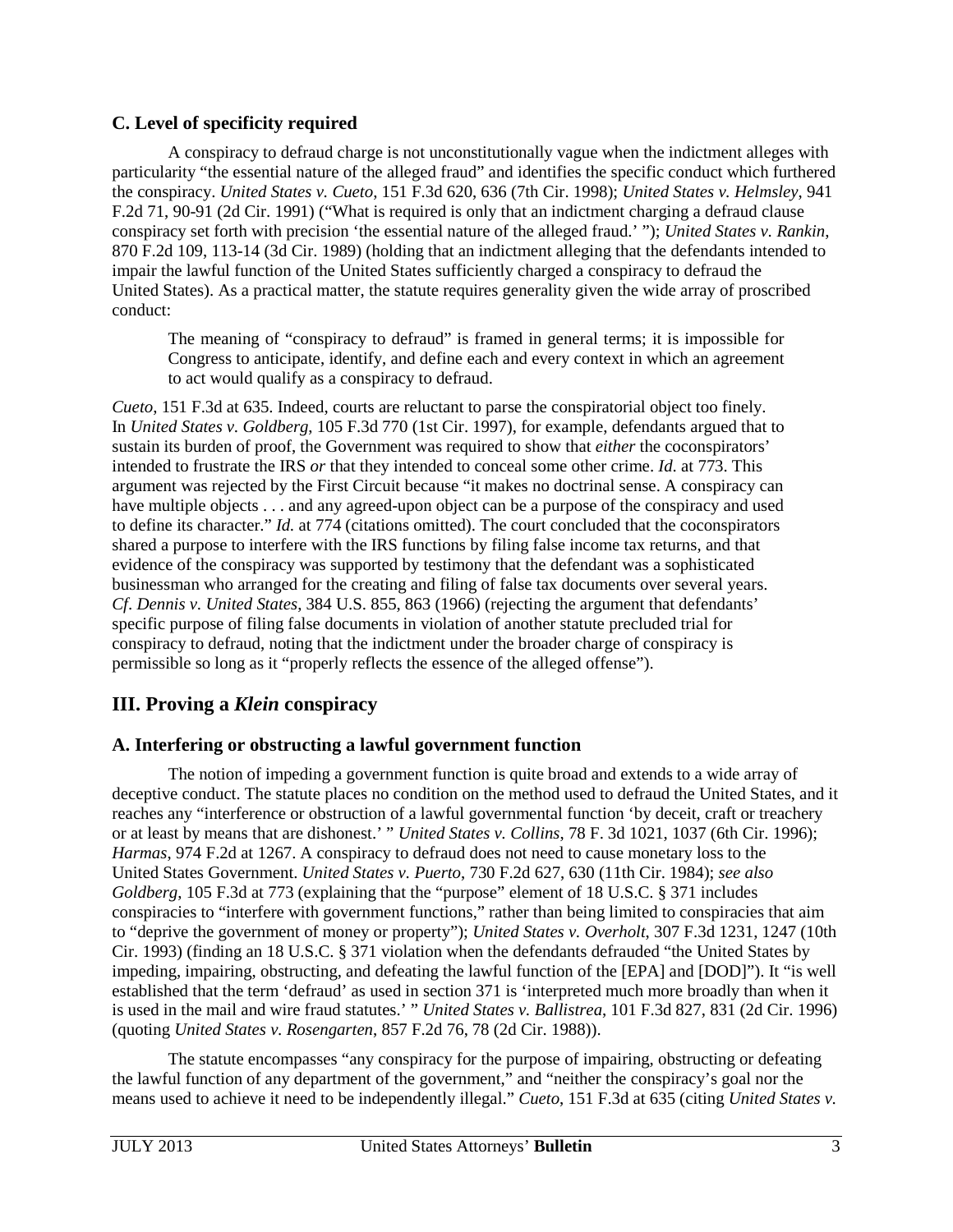*Jackson*, 33 F.3d 866, 870 (7th Cir. 1994)); *United States v. Sans*, 731 F.2d 1521, 1534 (11th Cir. 1984). If the Government's evidence demonstrates that the defendant conspired to impair the function of a federal agency, no other form of injury to the Federal Government is required to establish a conspiracy to defraud the Government. *See United States v. Dean*, 55 F.3d 640, 647 (D.C. Cir. 1995). A *Klein* conspiracy can apply to any federal agency or district court. *See, e.g.*, *United States v. Mateos*, 623 F.3d 1350, 1370-71 (11th Cir. 2010) (Medicare); *United States v. Mellen*, 393 F.3d 175, 175 (D.C. Cir. 2004) (Department of Education); *United States v. Overholt*, 307 F.3d 1231, 1247 (10th Cir. 2002) (EPA and DOD); *United States v. Haas*, 171 F.3d 259, 270 (5th Cir. 1999) (FDA); *United States v. Mann*, 161 F.3d 840, 853 (5th Cir. 1998) (Federal Home Loan Bank Board); *Cueto*, 151 F.3d at 636 (FBI); *United States v. Ballistrea*, 101 F.3d 827, 831 (2d Cir. 1996) (FDA); *United States v. Dean*, 55 F.3d 640, 667 (D.C. Cir. 1995) (HUD); *United States v. Notch*, 939 F.2d 895, 901 (10th Cir. 1991) (IRS); *United States v. Rankin*, 870 F.2d 109, 113-14 (3d Cir. 1989) (U.S. District Court). It also extends to state government where the state is an agent of the Federal Government or otherwise administers a federal function. *United States v. Gjerde*, 110 F.3d 595, 601 (8th Cir. 1997); *United States v. Barker Steel Co.*, 985 F.2d 1123, 1136 (1st Cir. 1993).

#### **B. Mental state**

The Government must prove that the conspirators intended to harm the Federal Government, which can be established through circumstantial evidence. *United States v. Whiteford*, 676 F.3d 348, 359 (3d Cir. 2012) (citing *United States v. McKee*, 506 F.3d. 225, 238 (3d Cir. 2007)); *United States v. Mann*, 161 F.3d 840, 850-51 (5th Cir. 1998) (concluding that there was sufficient evidence that conspirators "concealed the true nature of the acquisition scheme from federal banking authorities"); *United States v. Adkinson*, 158 F.3d 1147, 1153-57 (11th Cir. 1998) (finding insufficient proof that defendants intended to impede the Government); *United States v. Licciardi*, 30 F.3d 1127, 1131 (9th Cir. 1994) (explaining that it is insufficient to prove only "dishonest means"; specific intent to defraud must be shown and the mental state requirement prevents "ostensibly innocuous conduct" from unwittingly being labeled as criminal); *United States v. Rankin*, 870 F.2d 109, 113-14 (3d Cir. 1989). To that end, a defendant may use a third party to reach and defraud the Government. *See United States v. Tanner*, 483 U.S. 107, 132 (1987); *Licciardi*, 30 F.3d at 1131. Thus, a defendant may be convicted even though "he did not contact agency personnel or submit documents to the agency." *Ballistrea*, 101 F.3d at 829. The prosecution is not required to allege or prove that the United States was the *intended* victim, but must demonstrate that the United States was the *ultimate target* of the conspiracy under the defraud clause. *Harmas*, 974 F.2d at 1268 (citing *United States v. Falcone*, 960 F.2d 988, 990 (11th Cir. 1992) (en banc)).

While conspirators must have an agreed upon objective to impede the Government, it need not be the sole or even a major objective of the conspiracy. *United States v. Gricco*, 277 F.3d 339, 348 (3d Cir. 2002). As in all conspiracy cases, an agreement can be inferred from a "concert of action" and "may exist by tacit agreement; an express or explicit agreement is not required." *Mann*, 161 F.3d at 847. *See generally Goldberg*, 105 F.3d at 774 ("Volumes could be written" on the "subtle problems in discriminating 'purpose' from 'knowledge' and in separating the objects of a conspiracy from its more remote consequences," but "where the conspirators have effectively agreed to falsify IRS documents to misstate or misattribute income, . . . the factfinder may infer a purpose to defraud the government by interfering with IRS functions.").

## **IV. Some recent cases**

## **A.** *United States v. Coplan*

Notwithstanding its breadth, or perhaps because of it, the *Klein* conspiracy has been subject to a number of recent attacks and refinements. The most recent reassessment of *Klein* is from its originating court, the Second Circuit. *United States v. Coplan*, 703 F.3d 46 (2d Cir. 2012), involved four partners and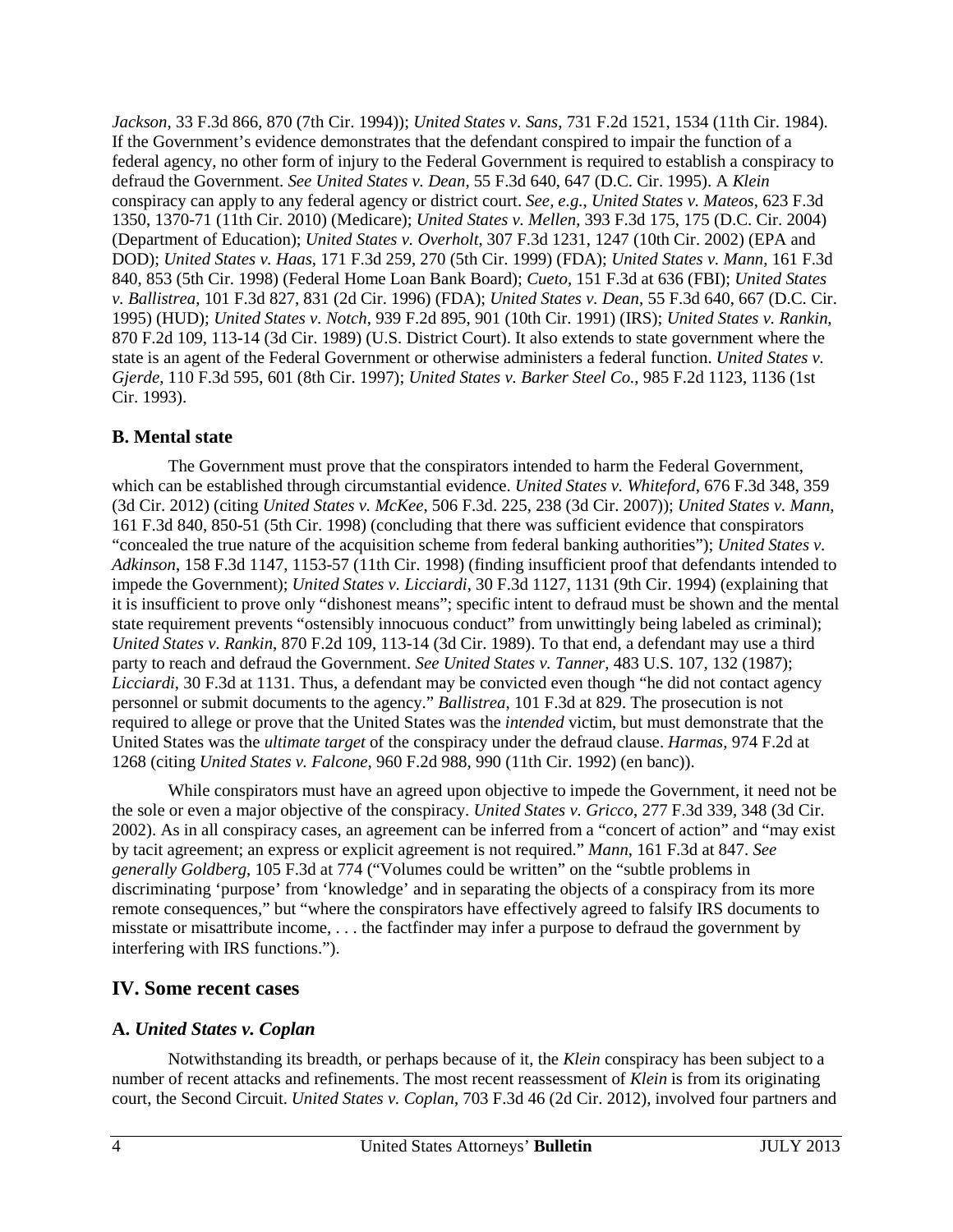employees of Ernst & Young, LLP (E & Y) and an investment advisor who appealed their convictions in connection with the development of five "tax shelters" that were sold or implemented between 1999 and 2001. The court addressed the scope of the conspiracy to defraud the United States and the sufficiency of the evidence with respect to the criminal intent of certain defendants. The court affirmed the conspiracy conviction as to two of the four defendants and reversed the conviction as to the other two.

Count One of the indictment charged each trial defendant with a conspiracy, in violation of 18 U.S.C. § 371, and described three objectives: (1) to defraud the United States by impairing the function of the IRS (*Klein* conspiracy); (2) to commit tax evasion in connection with one of the tax shelter strategies, in violation of 26 U.S.C. § 7201; and (3) to make false statements to the IRS, in violation of 18 U.S.C. § 1001. At trial, the Government attempted to show that the defendants conspired to conceal the true nature of the five tax shelters by fabricating a series of "cover stories" regarding the purported business purposes of the tax shelters, when in fact the shelters were created solely to avoid taxes.

On appeal, the defendants challenged the legal validity of the *Klein* conspiracy and the sufficiency of the conspiracy evidence. The *Coplan* court commenced its analysis by reviewing the origins and history of the *Klein* conspiracy, noting that the original federal conspiracy statute was appended to an Act amending the tax laws*. Coplan*, 703 F.3d at 59. As part of the 1875 codification, the statute was moved from the internal revenue section to the general penal provisions. The breadth of the statute was subsequently underscored in *United States v. Hirsch*, 100 U.S. 33 (1879), where the Supreme Court held that the conspiracy provision was generally applicable to *all* federal law. In so doing, the High Court described the conspiracy to defraud as "any fraud against [the United States]. It may be against the coin, or consist in cheating the government of its land or other property." *Id.* at 35. *See Coplan*, 703 F.3d at 59.

As the *Coplan* court noted, subsequent Supreme Court decisions expanded the word "defraud" as used in § 371, beyond the common law definition of "using falsity" to the more expansive definition applied by courts today. *Coplan*, 703 F.3d at 60-61 (citing *Haas v. Henkel*, 216 U.S. 462, 479 (1910)) ("[I]t is not essential that such a conspiracy shall contemplate a financial loss or that one shall result. The statute is broad enough in its terms to include any conspiracy for the purpose of impairing, obstructing, or defeating the lawful function of any department of government."); *Hammerschmidt v. United States*, 265 U.S. 182, 188 (1924) ("To conspire to defraud the United States means primarily to cheat the government out of property or money, but it also means to interfere with or obstruct one of its lawful governmental functions  $\dots$ .").

The defendants in *Coplan* argued vigorously that the *Klein* conspiracy was "textually unfounded," and the Second Circuit was highly critical of the Government for its lack of response: "[t]here is nothing in the Government's brief recognizable as statutory interpretation—no discussion of plain meaning, legislative history, or interpretive canons. Indeed, in all 325 pages of its brief, the Government does not even quote the text of § 371." *Coplan*, 703 F.3d at 61. Notwithstanding the Government's lack of responsiveness and "infirmities in the history and deployment of the statute," the Second Circuit concluded that "it is now well established that § 371 'is not confined to fraud as that term has been defined in the common law' but reaches 'any conspiracy for the purpose of . . . obstructing or defeating the lawful function of any department of Government.' " *Id.* (quoting *Dennis v. United States*, 384 U.S. 855, 861 (1966)). The *Coplan* court concluded that "because the *Klein* doctrine derives from and falls within the scope of the law of the Circuit (itself grounded on long-lived Supreme Court decisions), we reject the defendants' challenge to the validity of that theory of criminal liability." *Id.* at 62.

Two of the four defendants also challenged the sufficiency of the evidence supporting the *Klein* conspiracy conviction. After a detailed review of the evidence, a divided court reversed the conspiracy conviction, concluding that the evidence gave equal or nearly equal support to a theory of guilt and a theory of innocence. *Id.* at 69, 72. In a spirited dissent, Judge Kearse contended that the Government had indeed met its burden of proof and established a *Klein* conspiracy: "[t]he numerous warnings and stated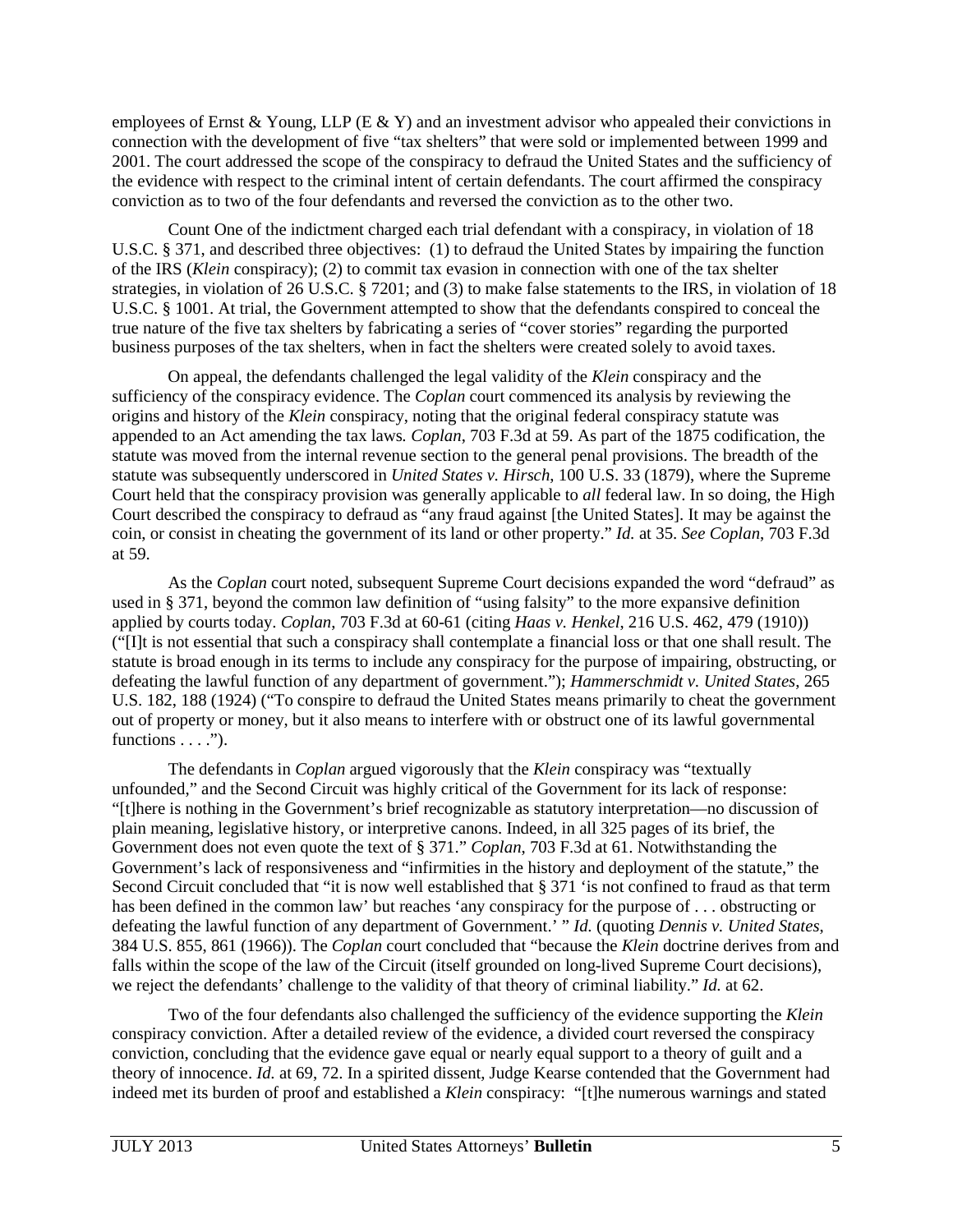goal to maintain sanitized files need not themselves have been unlawful in order to show, as they did, that Shapiro and Nissenbaum were fully aware of the efforts to conceal the tax purposes of these shelters from the IRS." *Id.* at 107.

#### **B.** *United States v. Whiteford*

A recent case out of the Third Circuit, *United States v. Whiteford*, demonstrates both the potential breadth of the *Klein* conspiracy as a prosecutorial tool, and the evidentiary challenges associated with its elements of proof. *United States v. Whiteford*, 676 F.3d 348, 351-56 (3d Cir. 2012). Curtis Whiteford and Michael Wheeler were Army Reserve officers deployed to Iraq in 2003 to work for the Coalition Provisional Authority (CPA), which was created by the Coalition Forces as the temporary governing body in Iraq. Whiteford and Wheeler, together with others, were subsequently charged in a 25-count indictment alleging a bid-rigging scheme that involved directing millions of dollars in contracts to companies owned by an American contractor engaged in construction projects in Iraq.

Count One of the indictment charged a scheme and artifice to defraud the United States. Defendants were also charged with related substantive offenses of bribery, honest services wire fraud, interstate transportation of stolen property, and possession and transportation of unregistered firearms. Following their convictions, the defendants conceded that the evidence was sufficient to show a conspiratorial agreement to defraud CPA and that overt acts were committed in furtherance of the conspiracy. However, they argued that there was insufficient evidence to prove their own participation in the conspiracy, undertaken intentionally and with knowledge of the conspiracy's objectives. The Third Circuit dispensed with this argument, noting that both defendants were convicted of numerous substantive offenses, including bribery and interstate transportation of stolen property. *Id.* at 357-59. Both defendants also received generous benefits from the contractor co-defendant, outside of the normal procurement process, which included expensive gifts, airline tickets, weapons, and liquor. *Id.* 

Defendants' also challenged the sufficiency of the evidence proving that the CPA was part of the United States Government. In making this claim, the defendants asserted that any conviction under 18 U.S.C. § 371 requires that the United States be the intended target of the conspiratorial scheme. The Third Circuit responded along two lines of analysis. First, the defendants were charged under both prongs of § 371: the "offenses" prong and the "defraud" prong. Only the "defraud" prong requires that the conspirators intended to harm the Federal Government, which can be established through circumstantial evidence. *Id.* at 359 (citing *United States v. McKee*, 506 F.3d. 225, 238 (3d Cir. 2007)) (18 U.S.C. § 371 conspiracy to defraud, holding that there was sufficient proof of defendants' "advocacy of non-taxpayment to the federal government as well as overt act and omissions . . . to effectuate those goals"); *Rankin*, 870 F.2d at 113-14. Having rejected the defendants' attack on the "defraud" prong of the conspiracy, the Third Circuit held that under the "offenses" prong of § 371, the prosecution is not required to show that the United States was the intended target of the criminal activity. *Whiteford*, 676 F.3d at 360.

## **C.** *United States v. Mubayyid*

Where the conspiracy to defraud embraces multiple unlawful objects, a jury may convict based upon evidence that the defendants agreed to any one of those objects. The conviction will be sustained even when proof at trial establishes a conspiratorial scheme similar to, but narrower in breadth and scope, than that charged in the indictment. A case in point is *United States v. Mubayyid*, 658 F.3d 35 (1st Cir. 2011), a *Klein* conspiracy, tax fraud, and false statement prosecution stemming from defendants' involvement with Care International, Inc. (Care), a charitable organization known to support and promote Islamic jihad and fighters known as "mujahideen."

 The three defendants were indicted in 2005 for scheming to conceal material facts from a federal agency, for conspiring to defraud the United States, and for a series of false tax filings and false statement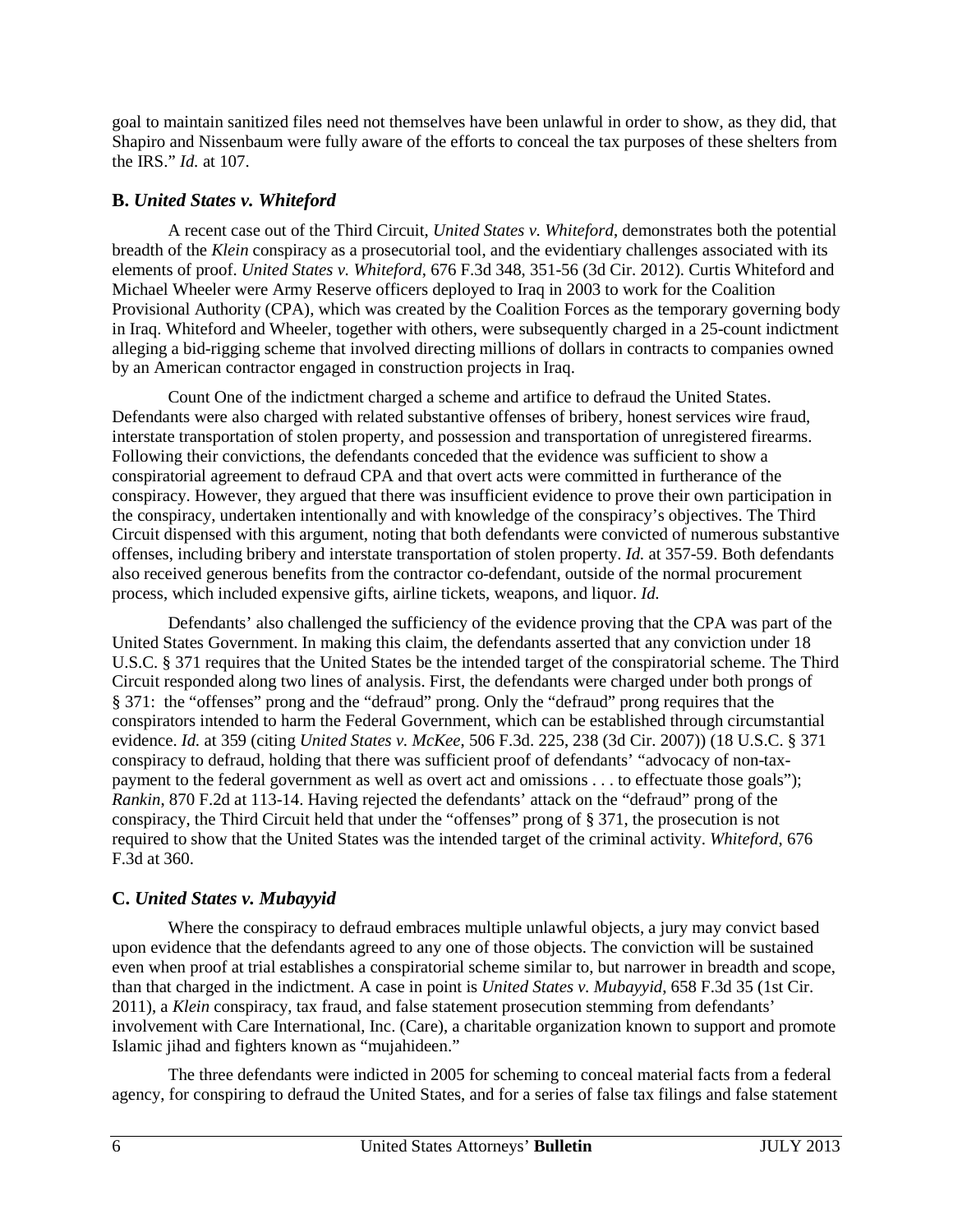offenses. The charges arose from the defendants' affiliation with Care, beginning with Care's incorporation in 1993 by defendant Muntasser. The stated purpose for Care's status as a charitable corporation was providing worldwide humanitarian aid. *Id.* at 40.

The Government's theory at trial was that Muntasser established Care in order to fraudulently obtain tax exempt status, so that contributions being used to fund mujahideen overseas could be deducted from individual tax returns as charitable donations. In furtherance of the scheme to defraud, between 1993 and 2002, each of the three defendants signed and filed at least one IRS Form 990, falsely describing the activities of Care. None of those forms revealed Care's routine activities in support of jihad, which included hosting pro-jihad speakers and selling books and tapes on the subject of jihad. Each Form 990 filed by the defendants described Care as engaging in just four program services: food distribution, cash assistance to widows and orphans, medical assistance to refugees, and grants to other welfare organizations.

Following the Government's presentation of evidence at trial, defendants moved pursuant to Rule 29 for a judgment of acquittal on several of the counts, including the conspiracy to defraud the Government, arguing that the evidence was insufficient to prove the charged crimes. The trial judge granted the motion as to obstructing the Internal Revenue Service. The judge also expressed significant reservations about the sufficiency of the evidence as to the conspiracy to defraud the Government. Following the defendants' case, and in response to their renewed Rule 29 Motion for judgment of acquittal, the district court set aside the jury's verdict as to all three defendants on Count 2, the conspiracy to defraud the Government, in violation of 18 U.S.C. § 371, and as to two of the defendants on Count 1, the scheme to conceal material facts, in violation of 18 U.S.C. § 1001. *Id.* at 46.

 According to the district court, the conspiracy to defraud charged a single, unitary objective obtaining Care's tax-exempt status in 1993 and maintaining it thereafter. *Id.* at 45. The court concluded that the Government had presented insufficient evidence that Muntasser had conspired with *anyone* prior to obtaining Care's tax-exempt status in 1993, that evidence of fraudulent tax filings to maintain Care's tax-exempt status was insufficient, and, therefore, that the Government failed to establish the requisite conspiracy. *Id.* 

On appeal, the Government argued that the district court erred in its finding of insufficient evidence to support the conspiracy to defraud the Government and that any variance between evidence presented at trial and allegations contained in the indictment did not prejudice the defendants. The Government contended, and the First Circuit agreed, that there was no evidence of a constructive amendment of the superseding indictment. *Id.* at 49-52.

 The court's analysis is instructive and carefully delineates the difference between a constructive amendment of an indictment and a non-fatal variance between pleadings and proof. The court began its analysis by quoting the purpose of the conspiracy to defraud as alleged in the superseding indictment:

impeding, impairing, interfering, obstructing and defeating through deceit, craft, trickery, and dishonest means the lawful functions of the IRS in the ascertainment, assessment, and determination of whether Care qualified and should be designated as a  $501(c)(3)$ organization in 1993 and should continue to be accorded status as a  $501(c)(3)$ organization thereafter.

#### *Id.* at 47.

As noted, the Government argued that the conspiracy to defraud charged a single agreement with two objects: an agreement to *obtain* and *maintain* tax-exempt status for Care. The Government acknowledged that there was no evidence presented at trial of a conspiracy to *obtain* that status and no evidence of any conspiracy to defraud in or about 1993 as alleged in the indictment. The evidence presented at trial proved a narrower conspiracy—a conspiracy to *maintain* tax-exempt status for Care through fraudulent tax filings. The conspiracy to defraud consisted of alleged acts clearly set forth in the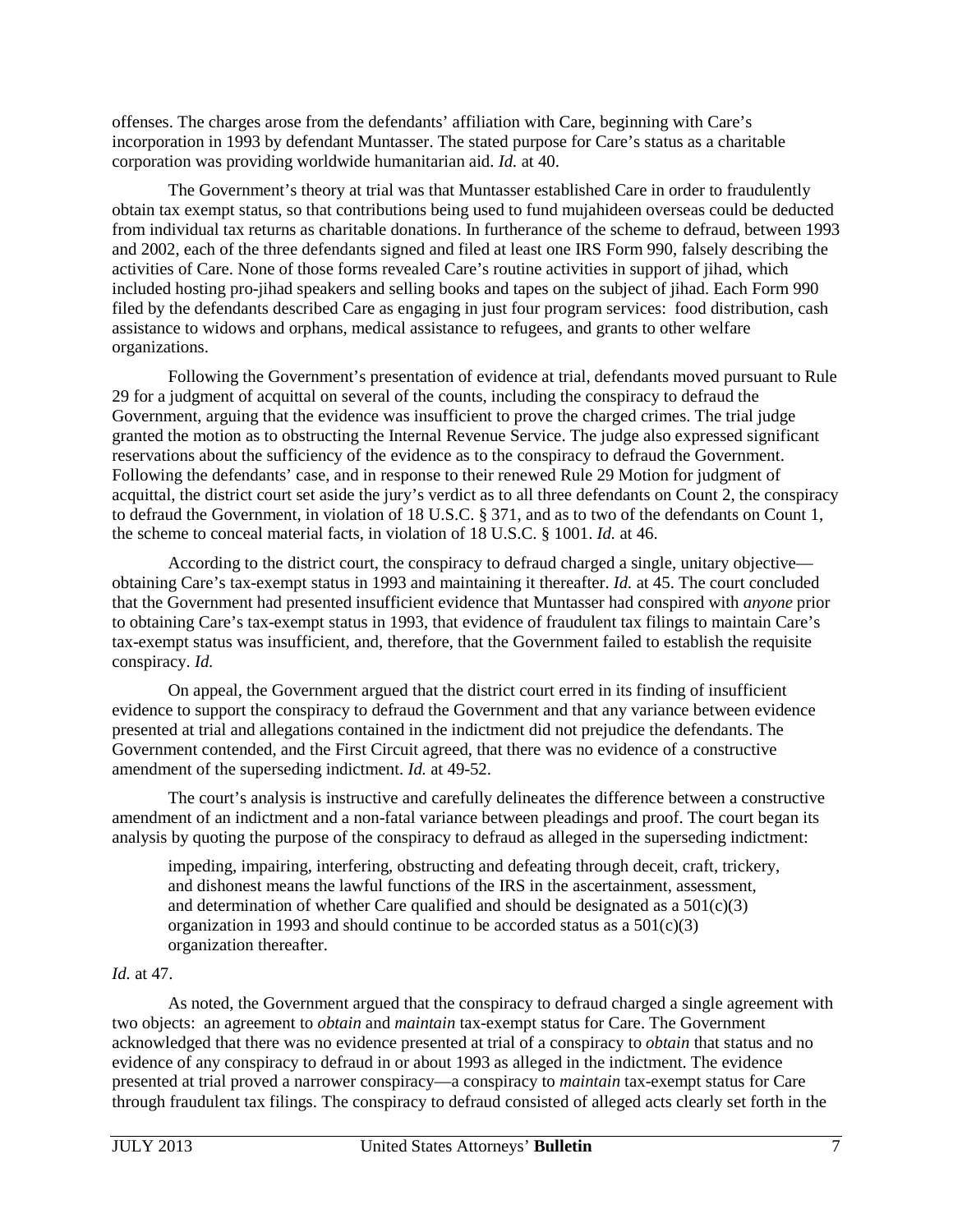indictment, and any variance between pleadings and proof amounted to no more than a non-prejudicial evidentiary variance. *Id.* at 48.

In response, the defendants offered three rejoinders. First, they insisted that a variance is permissible only where the indictment is narrowed such that it does not alter an "essential element" of the charged offense. Second, the defendants urged that even if the variance were otherwise permissible, it was prejudicial to their defense, requiring the appellate court to affirm the district court. Finally, defendants claimed that the Government failed to produce sufficient evidence of a narrower conspiracy among the defendants.

The First Circuit began its careful analysis by noting the general principle that "a defendant can hardly be heard to complain when the government's proof at trial establishes 'a scheme similar to but somewhat narrower in breadth and malignity than that charged in the indictment.' " *Id.* at 48-49 (quoting *United States v. Mueffelman*, 470 F.3d 33, 38 (1st Cir. 2006)). The court proceeded to reject defendants' contention that the Government's evidence at trial—narrower than the allegations in the indictment amounted to a constructive amendment of the indictment, noting that case law did not support defendants' theory. *Id.* at 52-53 (citing *United States v. Celestin*, 612 F.3d 14, 25 & n.4 (1st Cir. 2010)); *United States v. Dowdell*, 595 F.3d 50, 68 (1st Cir. 2010); *United States v. Bello-Perez*, 977 F.2d 664, 669 (1st Cir. 1992).

The First Circuit reversed the district court holding that the conspiracy to defraud contained one solitary purpose, such that the Government's narrower evidence at trial constructively amended the indictment. Of particular significance to the court in its analysis was the actual wording of Count 2:

All of the material in the "manner and means" portion of the indictment, along with the overt acts alleged, is the specification of the ways in which the defendants sought to accomplish the conspiracy. Given the sufficiency of the more broadly stated purpose of the conspiracy and the detailed specification of conduct in its "manner and means" portion, the language at issue could have been omitted altogether without affecting the sufficiency of the indictment.

*Id.* at 53. In other words, the Government's charging language provided sufficient notice to the defendants, even when the actual evidence at trial was narrower than the more broadly stated purpose of the conspiracy to defraud, contained in the indictment.

The court made short work of defendants' argument that the narrower evidence of a conspiracy to defraud deprived them of their defense. On appeal, defendants claimed that they tailored their defense strategy to their expectation that the Government was obligated to prove the entire conspiracy to defraud as charged. The court opined that the defendants' claim of prejudice "rests uneasily on their misunderstanding about the legal sufficiency of the government's narrower proof." *Id.* at 54. The court concluded that the defendants' misunderstanding could not sustain a claim of prejudice. *Id.* at 54-56.

Finally, the First Circuit addressed the issue of whether in fact the Government proved the narrower conspiracy to defraud as urged by the prosecution. The court began by noting that to prove a *Klein* conspiracy, the Government was required to prove "both 'an *agreement* whose purpose was to *impede the IRS* (the conspiracy)' " and the knowing participation of each defendant in the conspiracy. *Id.* at 57 (emphasis in original) (citing in *United States v. Adkinson*, 158 F.3d 1147, 1154 (11th Cir. 1998)). Evidence presented at trial showed that the defendants, through a series of fraudulent filings, intentionally concealed from the IRS the fact that Care's activities substantially promoted non-charitable activities, including financial support of the mujahideen and promotion of jihad. The consistency of the misrepresentations by each of the defendants over a span of nearly a decade, combined with defendants' failure to disclose precisely those activities most likely to jeopardize Care's tax-exempt status, provided strong circumstantial evidence of criminal intent and the implicit operation of a conspiracy to defraud. *Id.* at 58-59. In addition, the evidence at trial revealed that the defendants were well-known to each other and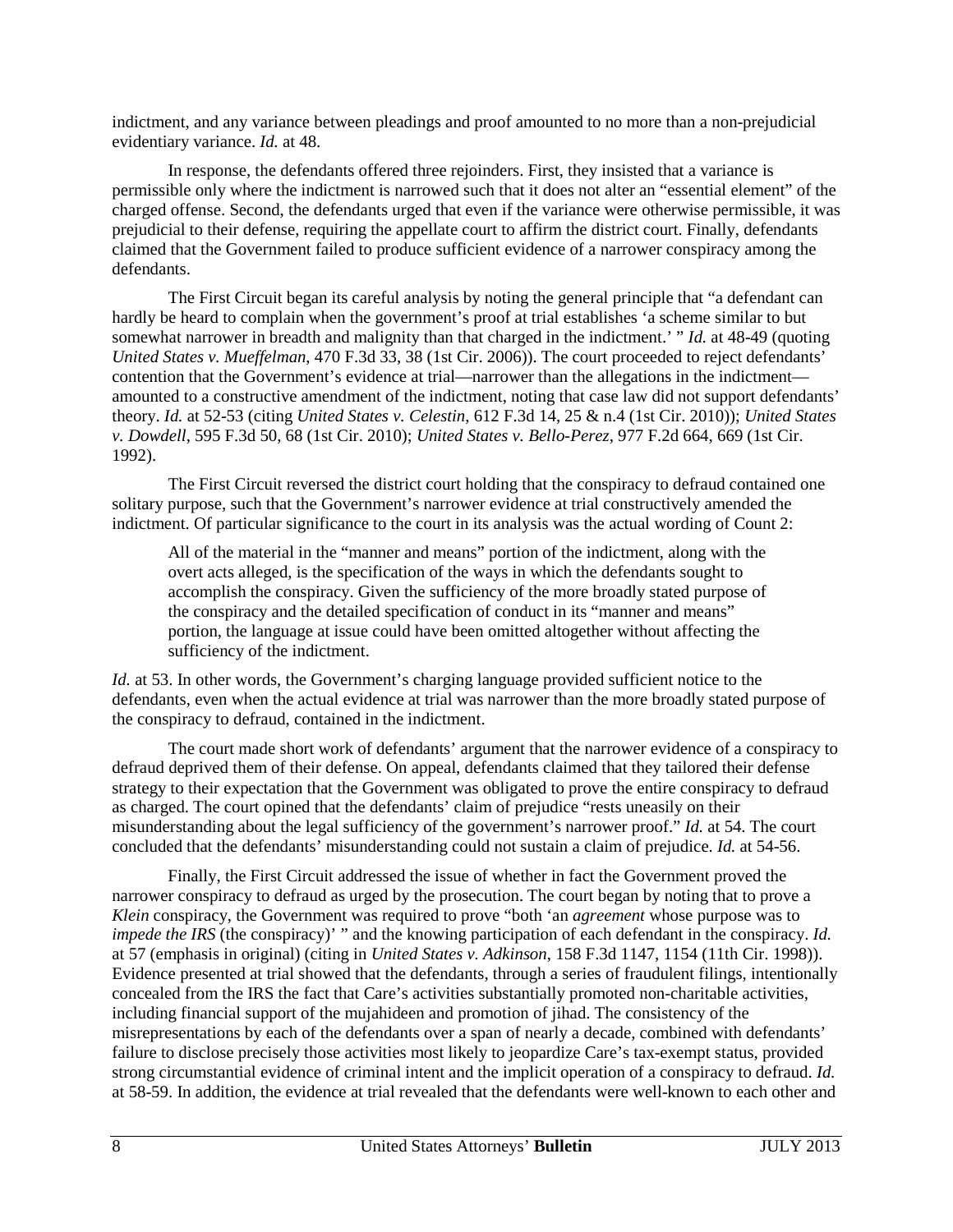succeeded each other as authority figures in a small, closely-knit organization. In conclusion, the First Circuit emphasized that the significance of the defendants' misrepresentations to the IRS, combined with "the single-mindedness of Care's apparent mission," established a conspiracy to fraudulently maintain Care's tax-exempt status. *Id.* at 60. The court proceeded to reverse the district court's judgment of acquittal and reinstated the jury's verdict as to the *Klein* conspiracy. *Id.* at 74.

# **V. Conclusion**

The *Klein* conspiracy is clearly an effective tool that prosecutors should consider when assessing the appropriate criminal charges to address fraudulent conduct. Charging the conspiracy to defraud prong of § 371 provides an alternative means of establishing the conspiracy. It also enables the prosecution to develop a theory of fraudulent conduct which is broader than common law fraud or fraud as defined in the mail and wire fraud statutes.

The *Klein* conspiracy also affords prosecutors the ability to address a wide array of frauds that ultimately obstruct the Federal Government, regardless of whether there was a financial loss and regardless of whether an individual defendant had direct contact with a federal agency.

However, the conspiracy to defraud prong is not without its limitations and courts have expressed concerns about its scope. *See Mubayyid*, 658 F.3d at 59 ("We are of course always wary of the dangers associated with a § 371 conspiracy.") (quoting *United States v. Goldberg*, 105 F.3d 770, 775 (1st Cir. 1997) ("[T]he defraud clause of section 371 has a special capacity for abuse because of the vagueness of the concept of interfering with a proper government function.")). In light of the concerns raised in *Coplan*, *Whiteford*, and *Mubayyid*, prosecutors would be well advised to consider charging both prongs of § 371 when applicable, and to draft the object (or objects) of the conspiracy to defraud with prospective trial evidence clearly in mind.

Finally, the *Klein* conspiracy—like all conspiracy statutes—enables prosecutors to develop and present the full panoply of evidence of an intended fraud. In other words, it provides a means for prosecutors to "tell the story" of criminal conduct in such a way that juries can decide the truth of the matter.❖

## **ABOUT THE AUTHORS**

❏**Gretchen C. F. Shappert** is the Executive Office for United States Attorneys Assistant Director for the Indian, Violent and Cyber Crime Staff. Ms. Shappert served as the United States Attorney for the Western District of North Carolina from 2004 to 2009. She was also an Assistant United States Attorney from 1990 to 2004 and specialized in violent crime and outlaw motorcycle gang prosecutions.✠

❏**Christopher J. Costantini** is a Senior Trial Attorney in the Environmental Crimes Section. Before coming to the Department of Justice, Mr. Costantini served as a state environmental crimes prosecutor in Ohio and Pennsylvania.✠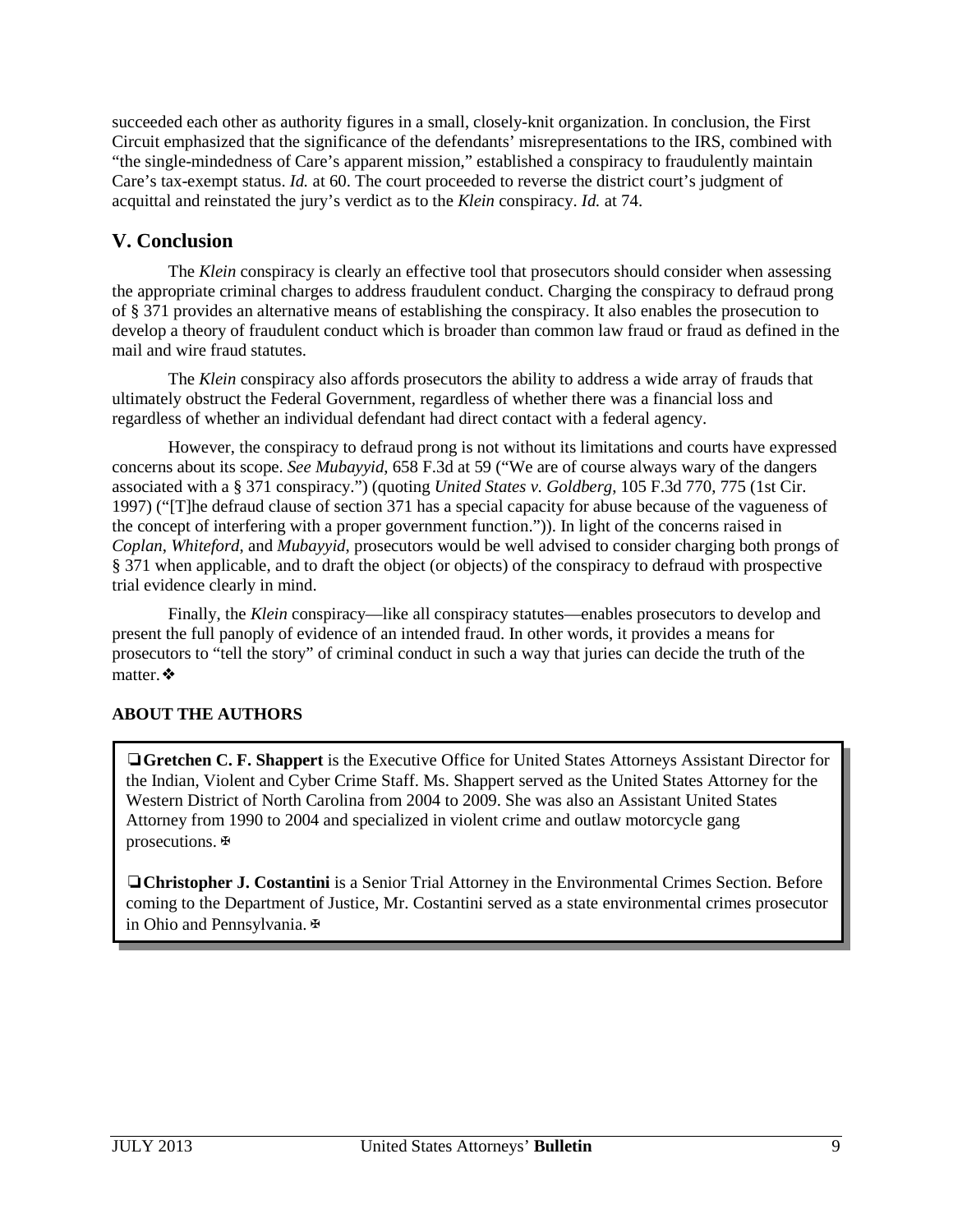# <span id="page-10-0"></span>**Drug Conspiracies: The Confrontation Clause and Federal Evidence Rule 801(d)(2)(E)**

*Jason F. Cunningham OCDETF/Narcotics Coordinator Office of Legal and Victim Programs Executive Office for United States Attorneys*

## **I. Introduction**

Combating illegal drug manufacturing and trafficking networks is a core priority for the Department of Justice. The Department of Justice utilizes the Organized Crime Drug Enforcement Task Force (OCDETF) to focus on large-scale drug trafficking organizations, but every Assistant United States Attorney (AUSA) who prosecutes narcotics cases within the criminal sections of their United States Attorney's office (USAO) contributes to this important effort. Most AUSAs start their careers as federal prosecutors in the general crimes units of their USAOs. While in the trenches, narcotics cases can form a large part of the line AUSAs' caseloads.

Regardless of the type of controlled substance or size of the drug trafficking organization, at the most basic level a drug trafficking organization is merely a conspiracy on a larger scale. Federal prosecutors utilize 21 U.S.C. § 846 to prosecute conspiracies for drug trafficking offenses. According to the Executive Office for United States Attorneys, USAOs charged § 846 in 5,658 cases in FY 2012. These cases represent 40 percent of the 13,998 narcotics cases filed in FY 2012. Why indict a federal drug conspiracy? AUSAs have great flexibility in proving a conspiracy case. For example, the evidence presented at trial defines the conspiracy, not the dates in the indictment. The elements required to establish a violation of § 846 vary slightly depending on the circuit, but in general the Government must prove that: (1) two or more persons, directly or indirectly, reached an agreement to violate the controlled substances act; (2) those persons knew of the unlawful purpose of the agreement; (3) the defendant joined in the agreement willfully; and (4) the conspiracy involved a certain type and quantity of controlled substance. *See United States v. Turner*, 319 F.3d 716, 721-23 (5th Cir. 2003); *United States v. Gamez-Gonzalez*, 319 F.3d 695, 700 (5th Cir. 2003); *United States v. Dumes*, 313 F.3d 372, 382 (7th Cir. 2002). If one overt act in furtherance of the conspiracy occurred in your district, you can indict a conspiracy operating anywhere in the country. 18 U.S.C. § 3237(a) (2013); *United States v. Santiago*, 83 F.3d 20, 25 (1st Cir. 1996).

Federal prosecutors may employ Federal Rule of Evidence 801(d)(2)(E) to prove up a violation of § 846 through the use of statements by coconspirators who do not testify at trial. This allows a prosecutor to "tell the story" of a criminal conspiracy through witnesses who describe exactly what the coconspirators said in furtherance of the criminal enterprise. Although commonly referred to as the coconspirator exception to the hearsay rule, the Federal Rules of Evidence do not consider this hearsay. *See* FED. R. EVID. 801(d). Consequently, every federal prosecutor who works narcotics cases must have a basic understanding of Federal Evidence Rule 801(d)(2)(E).

On its face, the Confrontation Clause of the Sixth Amendment of the United States Constitution appears to provide a barrier to the use of Rule  $801(d)(2)(E)$  in this manner. The Confrontation Clause states that "[i]n all criminal prosecutions, the accused shall enjoy the right . . . to be confronted with the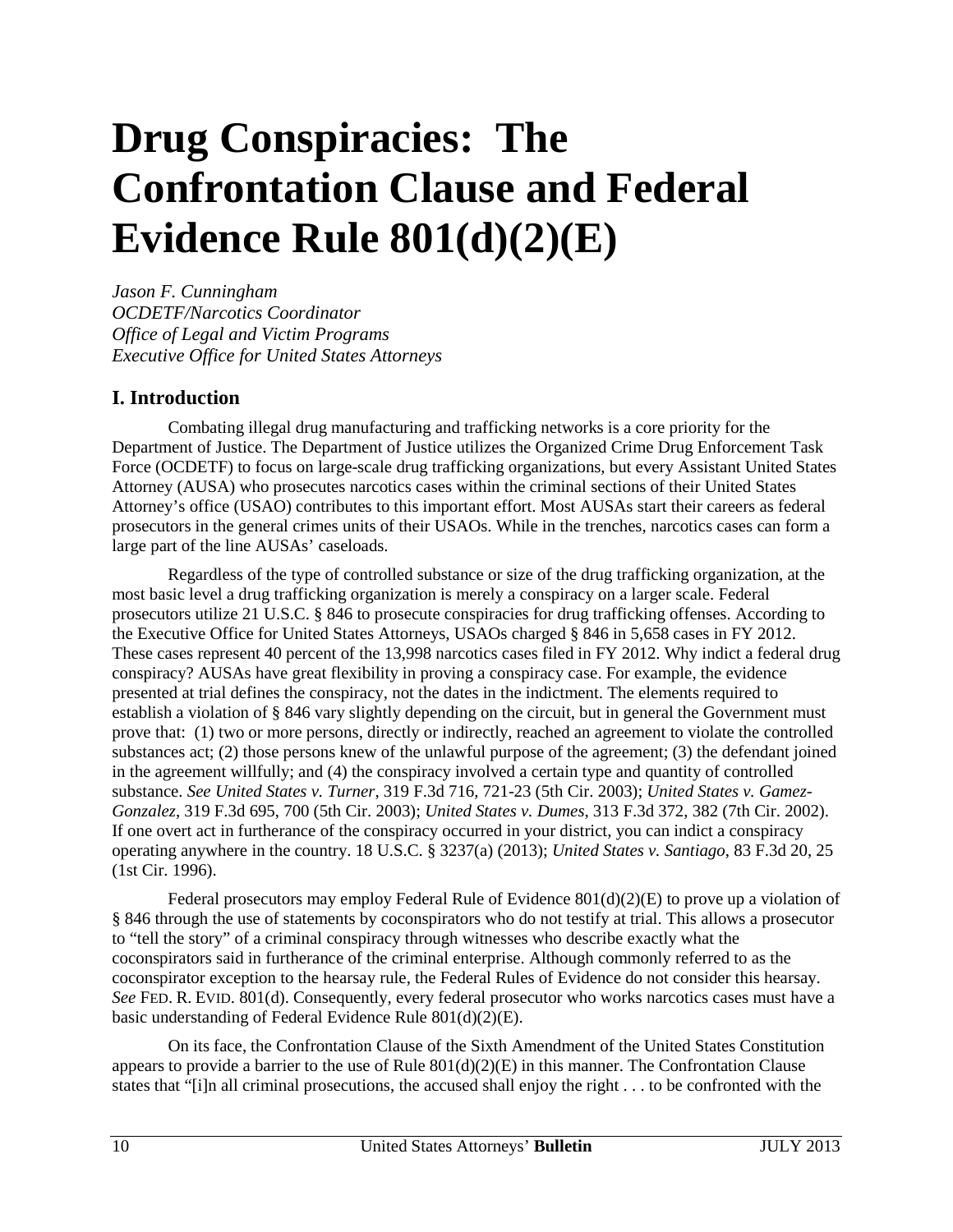witnesses against him." U.S. CONST. amend. VI. Taken at face value, a tension appears to exist between Rule 801(d)(2)(E) and the Confrontation Clause of the Sixth Amendment. In practice, the Confrontation Clause of the Sixth Amendment does not interfere with a prosecutor's ability to use Rule  $801(d)(2)(E)$  in many circumstances. This article provides an overview of Rule 801(d)(2)(E), explores the Supreme Court and recent courts of appeals' interpretations of the Confrontation Clause, and reviews two drug conspiracy cases where Rule  $801(d)(2)(E)$  and the Confrontation Clause appeared to clash and produce unsettling results.

## **II. In the beginning: Rule 801(d)(2)(E)**

Long before the development of the Federal Rules of Evidence, the Supreme Court ruled that the Government could introduce coconspirator statements from conspirators who did not testify. *United States v. Gooding*, 25 U.S. 460, 468-69 (1827) (admitting into evidence, through the coconspirator, the declarations of defendant who illegally engaged in the slave trade). One hundred and sixty years after *United States v. Gooding*, the Supreme Court decided the case of *Bourjaily v. United States*, 483 U.S. 171 (1987).

In *Bourjaily*, the Court upheld the admission of coconspirator statements made to an FBI informant and that the Government had introduced during a preliminary inquiry. *Id.* at 184. In reference to Rule 801(2)(d)(E), the Court noted that it has "repeatedly reaffirmed the exception as accepted practice." *Id.* at 183 (citing *Glasser v. United States*, 315 U.S. 60, 73-75 (1942); *United States v. Nixon*, 418 U.S. 683, 700-01 (1974)). "To the extent that these cases have not been superseded by the Federal Rules of Evidence, they demonstrate that the co-conspirator exception to the hearsay rule is steeped in our jurisprudence." *Bourjaily*, 483 U.S. at 183. Prior to *Bourjaily*, the Government could not use the coconspirator statement to "lift itself by its own bootstraps to the level of competent evidence." *Glasser*, 315 U.S. at 75 (coconspirator statements were admissible against a defendant only if there was "proof aliunde"). However, in *Bourjaily*, the Court determined that Congress's enactment of the Federal Rules of Evidence in 1975 allowed courts to consider hearsay when determining the admissibility of coconspirator statements, including the statement itself. *Bourjaily*, 483 U.S. at 187-89. *See* FED. R. EVID. 104(a) (preliminary questions concerning the admissibility of evidence shall be determined by the court and the court, in making its determination, is not bound by the rules of evidence, except those with respect to privileges).

A 1997 Amendment to Rule 801(d)(2)(E) incorporated the *Bourjaily* decision into this rule. The 1997 Amendment also resolved an issue that the Court left open—whether the coconspirator statement can by itself establish the conspiracy or if additional evidence is required. *See* FED. R. EVID. 801(d)(2)(E). The Notes of the Advisory Committee on Rules unequivocally state that the trial court must consider additional information such as "the circumstances surrounding the statement, such as the identity of the speaker, the context in which the statement was made, or evidence corroborating the contents of the statement in making its determination as to each preliminary question." *Id.* The Advisory Committee on Rules found that "[e]very court of appeals that has resolved this issue requires some evidence in addition to the contents of the statement." *Id.*

Before a prosecutor may introduce coconspirator statements, the trial court requires the Government to establish by a preponderance of the evidence both the existence of a conspiracy and that the statements were made in furtherance of that conspiracy. *Bourjaily*, 483 U.S. at 175-76; *United States v. Patterson*, 2013 WL 1365720, at \*6 (10th Cir. Apr. 5, 2013); *United States v. Weaver*, 507 F.3d 178, 181-82 (3d Cir. 2007); *United States v. Ruiz*, 987 F.2d 243, 246-47 (5th Cir. 1993); *United States v. Breitkreutz*, 977 F.2d 214, 218 (6th Cir. 1992) ("There are three foundational prerequisites which must be established to admit a coconspirator's statements under Rule  $801(d)(2)(E)$ : that a conspiracy existed; that defendant was a member of the conspiracy; and that the declarant's statement was made during the course and in furtherance of the conspiracy."); *United States v. Martinez de Ortiz*, 907 F.2d 629, 631-32 (7th Cir.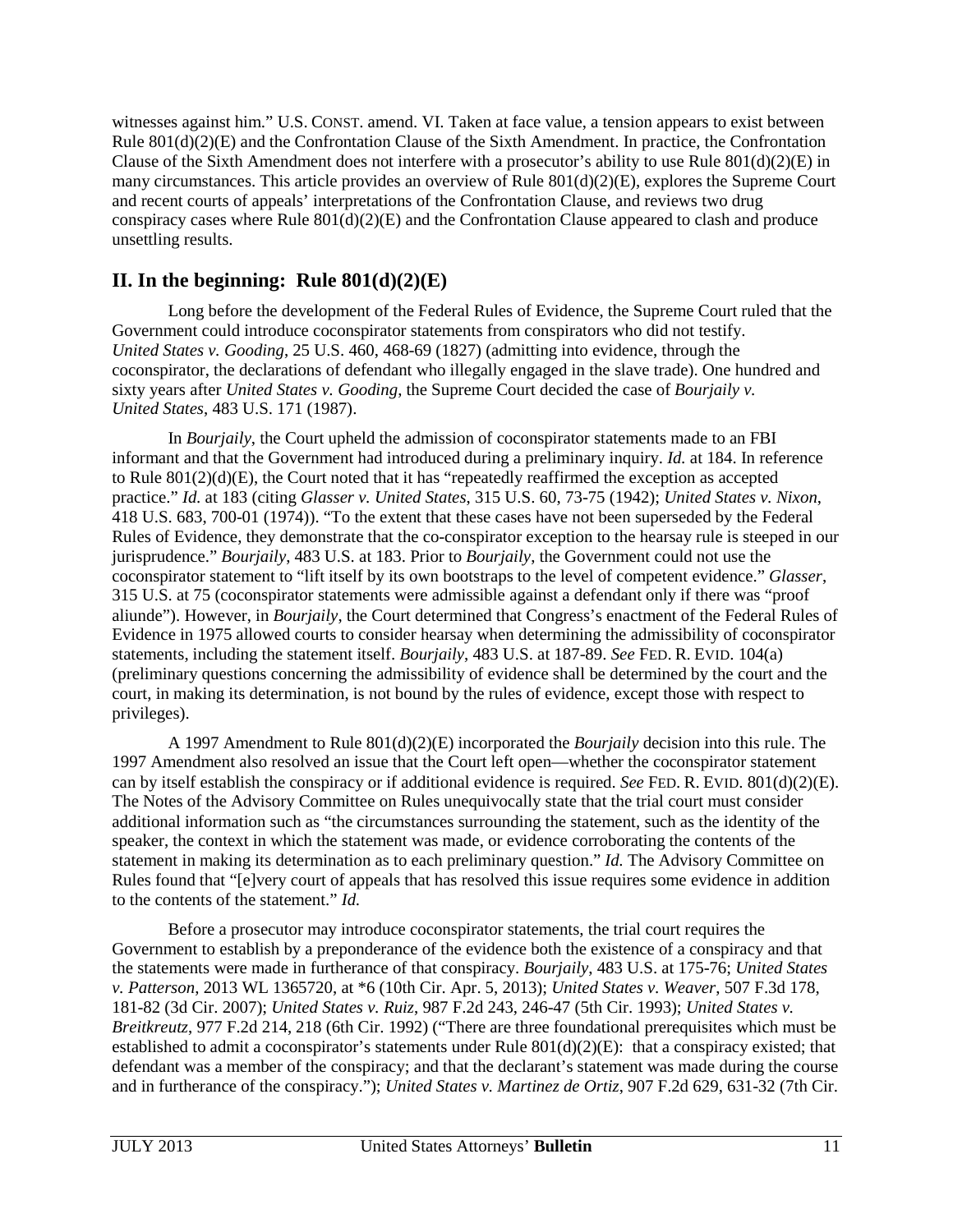1990). A statement does not actually have to successfully further the conspiracy, but need only promote it. *United States v. Weaver*, 507 F.3d 178, 182 (3d Cir. 2007). The Government cannot admit coconspirator statements after the conspiracy has concluded. *Bruton v. United States*, 391 U.S. 123, 124, 135-36 (1968) (an admission of a nontestifying defendant made after an arrest violated the defendant's Confrontation Clause rights); *Krulewitch v. United States*, 336 U.S. 440, 444 (1949) (denying admissibility to statements made after the objectives of the conspiracy have either failed or been achieved).

A pretrial hearing to determine admissibility is not required in all cases. *See United States v. Rivera-Donate*, 682 F.3d 120, 131 (1st Cir. 2012); *United States v. Johnson*, 535 F.3d 892, 897 (8th Cir. 2008); *United States v. Ruiz*, 987 F.2d 243, 246 (5th Cir. 1993); *United States v. Blevins*, 960 F.2d 1252, 1256 (4th Cir. 1992). The First Circuit requires a district court faced with a challenge to the admission of a coconspirator's statement to provisionally admit the statement and then wait until the end of the trial to determine admissibility. *United States v. Vazquez-Botet*, 532 F.3d 37, 65 (1st Cir. 2008); *United States v. Colon-Diaz*, 521 F.3d 29, 35 (1st Cir. 2008).

# **III. Confrontation Clause and Rule 801(d)(2)(E)**

## **A. Historical interplay between the Confrontation Clause and Rule 801(d)(2)(E)**

The Confrontation Clause of the Sixth Amendment states, "[i]n all criminal prosecutions, the accused shall enjoy the right . . . to be confronted with the witnesses against him . . . ." U.S. CONST. amend. IV. Defense counsel have argued that the admission of out-of-court coconspirator statements by nontestifying co-defendants violates the Confrontation Clause of the Sixth Amendment enunciated in *Bruton v. United States*, 391 U.S. 123 (1968). *See United States v. Singh*, 494 F.3d 653, 658-59 (8th Cir 2007). The Supreme Court held in *Bruton* that the admission of an incriminating statement by a nontestifying co-defendant at a joint trial violates the defendant's rights under the Confrontation Clause. *Bruton*, 391 U.S. at 137. In *Bruton*, a postal inspector, during the course of questioning both defendants in a St. Louis jail, obtained a confession from one defendant that both defendants had committed the armed robbery. *Id.* at 124. The confession in *Bruton* clearly occurred after the commission of the crime. *See id.* In *Singh*, the Eighth Circuit concluded that the Supreme Court's ruling in *Bruton* does not preclude the admission of otherwise admissible statements by a coconspirator under Rule  $801(d)(2)(E)$  because statements made by a coconspirator in furtherance of the conspiracy do not happen after the fact, as in *Bruton*. *Singh*, 494 F.3d at 658. Prosecutors need to clarify that the Court in *Bruton* prohibited the admission of a nontestifying co-defendant's co-implicating confession. Subsequent case law has made clear that a prosecutor can avoid *Bruton* problems by redacting the statement to remove references to the defendant. *See Richardson v. Marsh*, 481 U.S. 200, 208-11 (1987); *United States v. Lighty*, 616 F.3d 321, 350 (4th Cir. 2010).

Moreover, the "Confrontation Clause does not require a showing of unavailability as a condition to admission of the out-of-court statements of a nontestifying [unindicted] co-conspirator." *United States v. Inadi*, 475 U.S. 387, 387 (1986). In *Inadi*, the Government sought to admit recorded statements made to and by an unindicted coconspirator in a methamphetamine conspiracy. *Id.* at 390. At the district court's request, the Government subpoenaed the witness, but he did not show for trial. *Id.* The Supreme Court reversed the Third Circuit, which had ruled that the Confrontation Clause established an independent requirement that the Government as a condition to admission of any out-of-court statements must show the declarant's unavailability. *Id.* The Court reasoned that the unavailability rule did not apply to "coconspirator statements. Because they are made while the conspiracy is in progress, such statements provide evidence of the conspiracy's context that cannot be replicated, even if the declarant testifies to the same matters in court." *Id.* at 395.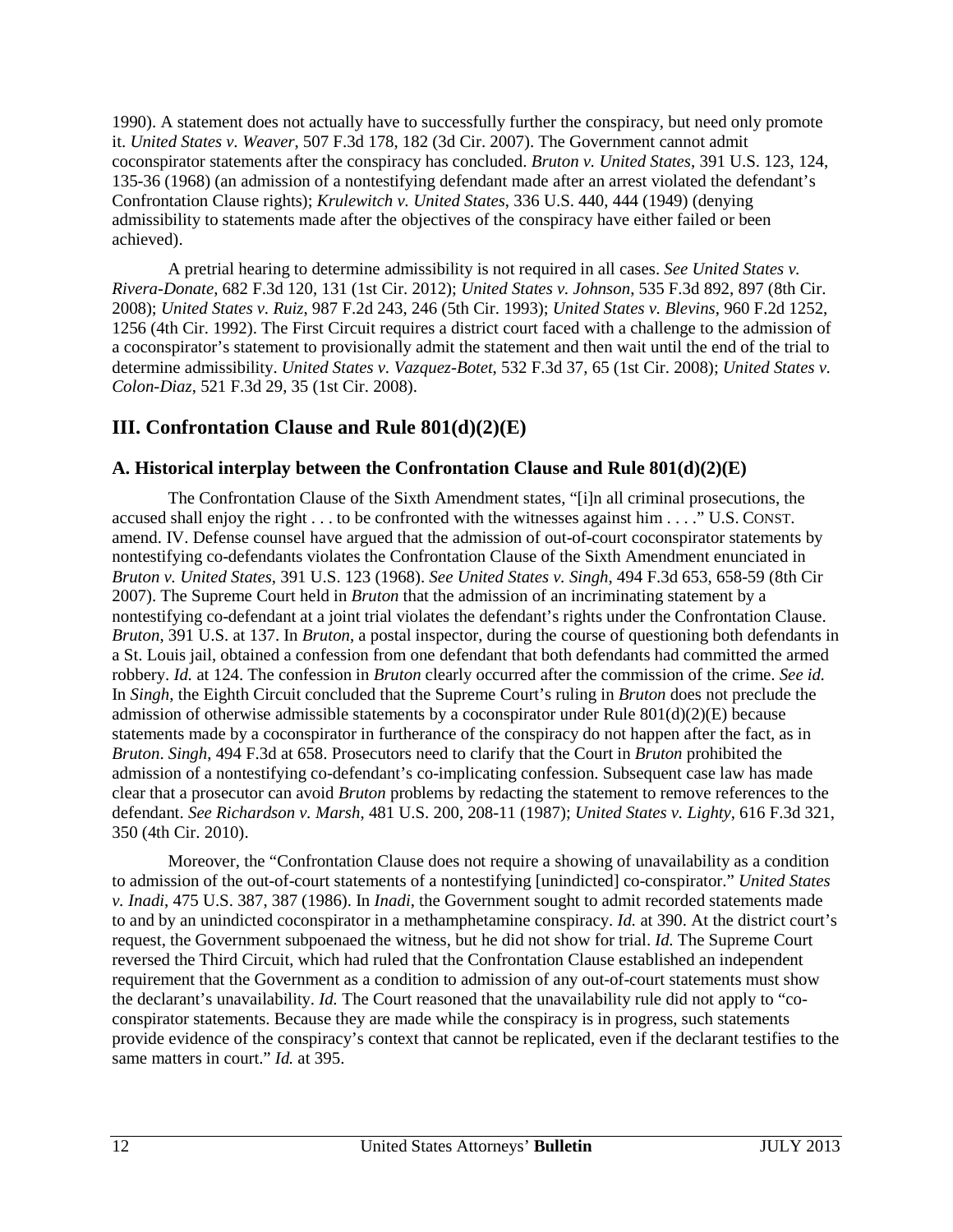The Supreme Court in *Bourjaily* specifically rejected the argument that the Confrontation Clause bars all coconspirator statements under Rule 801(d)(2)(E). *Bourjaily*, 483 U.S. at 182 ("A literal interpretation of the Confrontation Clause could bar the use of any out-of-court statements when the declarant is unavailable, this Court has rejected that view as 'unintended and too extreme.' " (quoting *Ohio v. Roberts*, 448 U.S. 56, 63 (1980))). In evaluating the coconspirator case law and relying in part on *Ohio v. Roberts*, the *Bourjaily* court upheld the Sixth Circuit's finding that the admission of a coconspirator's statement did not violate the petitioner's rights under the Confrontation Clause of the Sixth Amendment. *Bourjaily*, 483 U.S. at 182. In *Roberts*, the Supreme Court formulated a reliability test to determine whether the Government could admit such statements under the Confrontation Clause. *Roberts*, 448 U.S. at 66. The Court found that once a trial court established that a statement fell within Rule  $801(d)(2)(E)$ , the trial court did not have to put the coconspirator statement through the Confrontation Clause reliability test. *Id.* Echoing the *Inadi* decision, Chief Justice Rehnquist wrote the *Bourjaily* majority opinion,

We think that these cases demonstrate that co-conspirators' statements, when made in the course and in furtherance of the conspiracy, have a long tradition of being outside the compass of the general hearsay exclusion. Accordingly, we hold that the Confrontation Clause does not require a court to embark on an independent inquiry into the reliability of statements that satisfy the requirements of Rule  $801(d)(2)(E)$ .

#### *Bourjaily*, 483 U.S. at 183-84.

In short, the Supreme Court had concluded that the Rule  $801(d)(2)(E)$  test provided the necessary guarantees of trustworthiness of the statement. In 2004, the Supreme Court decided *Crawford v. Washington* and potentially opened up a small window where the Confrontation Clause may prohibit the admission of coconspirator statements otherwise admissible under Rule 801(d)(2)(E).

#### **B.** *Crawford v. Washington*

The Supreme Court arguably abrogated *Roberts* in *Crawford v. Washington*, 541 U.S. 36 (2004). The Court barred the admissibility of testimonial out-of-court witness statements under the Confrontation Clause unless the witnesses are unavailable and the defendants had a prior opportunity to cross-examine them, regardless of whether such statements are deemed reliable by the court. *Id*. at 68. In *Crawford*, the Government introduced recorded statements made by the defendant's wife in a police station after receiving the Miranda warning. *Id.* at 38-39. The state trial court admitted these statements under the *Roberts* reliability test. *Id.* at 41. The Supreme Court found that admitting the defendant's wife's statements violated the defendant's Sixth Amendment rights. Writing for the majority, Justice Scalia wrote:

Where nontestimonial hearsay is at issue, it is wholly consistent with the Framers' design to afford the States flexibility in their development of hearsay law . . . . Where testimonial evidence is at issue, however, the Sixth Amendment demands what the common law required: unavailability and a prior opportunity for cross-examination. We leave for another day any effort to spell out a comprehensive definition of "testimonial." Whatever else the term covers, it applies at a minimum to prior testimony at a preliminary hearing, before a grand jury, or at a former trial; and to police interrogations.

*Id.* at 68. *Crawford* cited to the petitioner's brief for examples of inadmissible testimonial statements, but it concluded this reference with a vague reasonable expectation phrase:

Various formulations of this core class of "testimonial" statements exist: "ex parte incourt testimony or its functional equivalent—that is, material such as affidavits, custodial examinations, prior testimony that the defendant was unable to cross-examine, or similar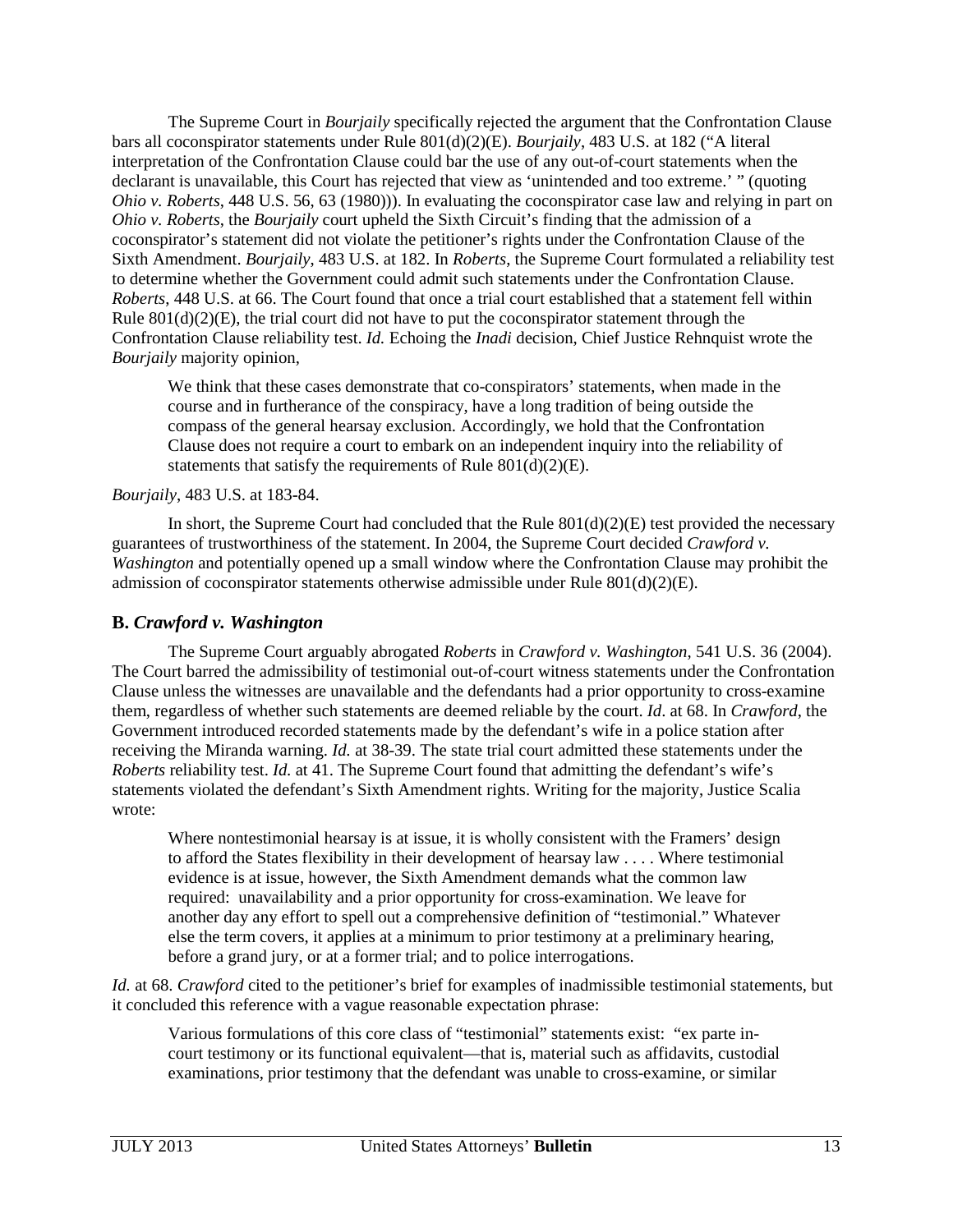pretrial statements that declarants would reasonably expect to be used prosecutorially . . . ."

*Id.* at 51. The Supreme Court also cited to the FBI informant fact pattern in *Bourjaily* as an example of admissible nontestimonial statements. *Id.* at 58. By leaving the interpretation of "testimonial" to the trial courts, the Supreme Court left open the possibility that district courts could now bar previously admitted coconspirator statements under Rule  $801(d)(2)(E)$ . Justice Rehnquist, who concurred in the judgment in *Crawford* but dissented in the Court's overruling of *Roberts*, expressed prophetic concern that the Court's ruling had unnecessarily created uncertainty at the trial court level:

[T]he thousands of federal prosecutors and the tens of thousands of state prosecutors need answers as to what beyond the specific kinds of "testimony" the Court lists . . . is covered by the new rule. They need them now, not months or years from now. Rules of criminal evidence are applied every day in courts throughout the country, and parties should not be left in the dark in this manner.

*Id.* at 75-76. Although the Supreme Court in Crawford referenced *Bourjaily* as an example of the proper admission of nontestimonial statements, the *Crawford* decision may have called into doubt the holding of *Bourjaily* that addressed whether the Confrontation Clause required trial courts to undergo a Confrontation clause analysis on coconspirators statements that satisfied the requirements of Rule 801(d)(2)(E). Did *Crawford* overrule *Bourjaily* on this point of law? Would it change how trial courts would admit statements under Rule 801(d)(2)(E) in drug conspiracy cases?

# **IV. Left in the dark by** *Crawford*

"Following the decision in Crawford, the courts of appeals have struggled with the definition of 'testimonial hearsay.' " *United States v. Hendricks*, 395 F.3d 173, 180 (3d Cir. 2005). In *United States v. Cromer*, 389 F.3d 662 (6th Cir. 2004), the Sixth Circuit reviewed *Crawford* and delved into the competing theories of what constitutes a testimonial statement. In *Cromer*, the Sixth Circuit held that statements made by a confidential informant constituted testimonial statements. *Id.* at 675. In reaching this conclusion, the Court considered writings by two constitutional scholars, Professor Akhil Reed Amar of Yale Law School and Professor Richard Friedman of the University of Michigan Law School. According to Professor Amar, testimonial statements under the Confrontation Clause included formalized statements such as, "affidavits, depositions, video tapes, and the like." *Id.* (quoting Akhil Reed Amar, *Confrontation Clause First Principles: A Reply to Professor Friedman*, 86 GEO. L.J. 1045, 1045 (1998) (proposing that the Confrontation Clause "encompasses only those 'witnesses' who testify either by taking the stand in person or via government-prepared affidavits, depositions, videotapes, and the like")). Professor Friedman on the other hand, believed in using a broader reasonable person test to interpret the term "testimonial." *Cromer*, 389 F.3d at 673 (citing Richard D. Friedman & Bridget McCormack, *Dial-In Testimony*, 150 U. PA. L. REV. 1171, 1240-41 (2002)). The Sixth Circuit found that Friedman's reasonable person test best fit the underlying reasoning in *Crawford* and would prevent witnesses from testifying in informal ways that avoid confrontation. *Id.* at 674.

Other circuits have followed the standard set by the Sixth Circuit in *Cromer* and utilized a reasonable person test to determine whether statements qualify as testimonial. *United States v. Rivera-Donate*, 682 F.3d 120, 132 n.11 (1st Cir. 2012) ("[S]tatements made in furtherance of the conspiracy, or casual remarks not reasonably expected to be available for use at a later trial" do not constitute testimonial statements within the framework of *Crawford*); *United States v. Gilbertson*, 435 F.3d 790, 795-96 (7th Cir. 2006) (adopting reasonable person test where the declarants have an eye toward criminal prosecution); *United States v. Summers*, 414 F.3d 1287, 1302 (10th Cir. 2005) ("We hold that a statement is testimonial if a reasonable person in the position of the declarant would objectively foresee that his statement might be used in the investigation or prosecution of a crime."); *United States v. Hendricks*, 395 F.3d 173, 183 n.9 (3d Cir. 2005) (finding coconspirator statements caught on a taping device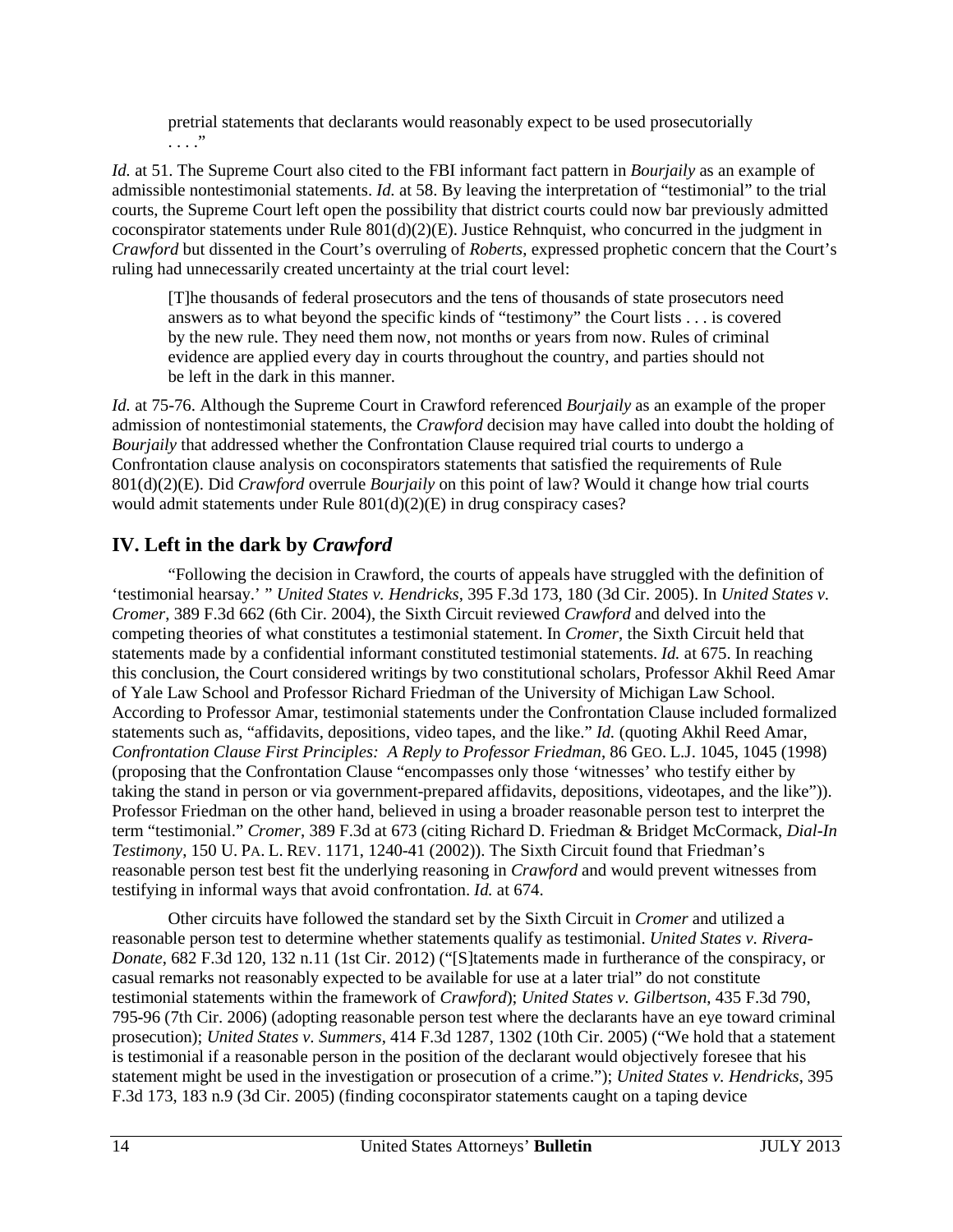nontestimonial because they were made unwittingly); *United States v. Saget*, 377 F.3d 223, 228 (2d Cir. 2004) ("*Crawford* at least suggests that the determinative factor in determining whether a declarant bears testimony is the declarant's awareness or expectation that his or her statements may later be used at a trial."); *cf. United States v. Singh*, 494 F.3d 653, 658 (8th Cir. 2007) (holding that coconspirator statements are generally nontestimonial and therefore do not violate the Confrontation Clause as interpreted by the Supreme Court in *Crawford*).

Generally speaking, courts have found that statements to other conspirators, undercover agents, confidential informants, acquaintances, and within business records are admissible under Rule 801(d)(2)(E) and nontestimonial under *Crawford*. *United States v. Patterson*, 2013 WL 1365720, at \*8 (10th Cir. Apr. 5, 2013) (citing *Crawford* for the proposition that statements made between coconspirators in furtherance of a conspiracy are "nontestimonial and present no Sixth Amendment problem"); *United States v. Lee*, 374 F.3d 637, 644 (8th Cir. 2004) (finding that casual statements to acquaintances, statements to a coconspirator, and business records are not testimonial); *United States v. Reyes*, 362 F.3d 536, 540-41 (8th Cir. 2004) (finding statements made by a coconspirator to undercover agents nontestimonial and admissible); *cf. United States v. Cromer*, 389 F.3d 662 (6th Cir. 2004) (holding that statements made by a confidential informant constituted testimonial statements). In brief, *Crawford* did not overrule *Bourjaily* within the context of nontestimonial statements, but it did create a *Cromer* situation where the Sixth Circuit referred to publications by two law professors to determine the definition of a testimonial statement under the Confrontation Clause. The language of *Crawford* and the objective belief of a reasonable person test indicate that the Government may face difficulty in admitting into evidence coconspirator statements made to law enforcement officers not working in an undercover capacity.

## **V. Law enforcement interrogations**

## **A. Background**

In *Crawford*, Justice Scalia specifically identified "police interrogations" as testimonial evidence barred by the Confrontation Clause. Law enforcement has interaction with citizens outside of the police station every day. In the federal context, agencies such as the Border Patrol, United States Park Police, and the United States Marshals have constant interaction with citizens on the border, in federal parks, and around federal property, to name just a few situations. OCDETF cases also involve local task-force officers and uniformed state highway patrols who interdict narcotic shipments. The United States Postal Investigative Service conducts controlled deliveries with uniformed delivery persons who may elicit statements. The Supreme Court has found that, within the province of the Fourth Amendment, mere police questioning and asking for an identification, even when officers have no basis for suspecting a particular individual, does not constitute a seizure. *Florida v. Bostick*, 501 U.S. 429, 434, 437 (1991) (confirming prior case law that established that "no seizure occurs when police ask questions of an individual, ask to examine the individual's identification, and request consent to search his or her luggage—so long as the officers do not convey a message that compliance with their requests is required"); *I.N.S. v. Delgado*, 466 U.S. 210, 216 (1984). However, in these situations, does every conversation with a uniformed law enforcement officer constitute a police interrogation under *Crawford*?

In *Davis v. Washington*, 547 U.S. 813 (2006), the Supreme Court addressed two fact patterns that call into question what constitute a police interrogation within the context of *Crawford* and the Sixth Amendment. In *Davis*, the Court did not strictly define police interrogations within the Confrontation Clause context, but it did set some parameters. Justice Scalia writing for the majority wrote,

Statements are nontestimonial when made in the course of police interrogation under circumstances objectively indicating that the primary purpose of the interrogation is to enable police assistance to meet an ongoing emergency. They are testimonial when the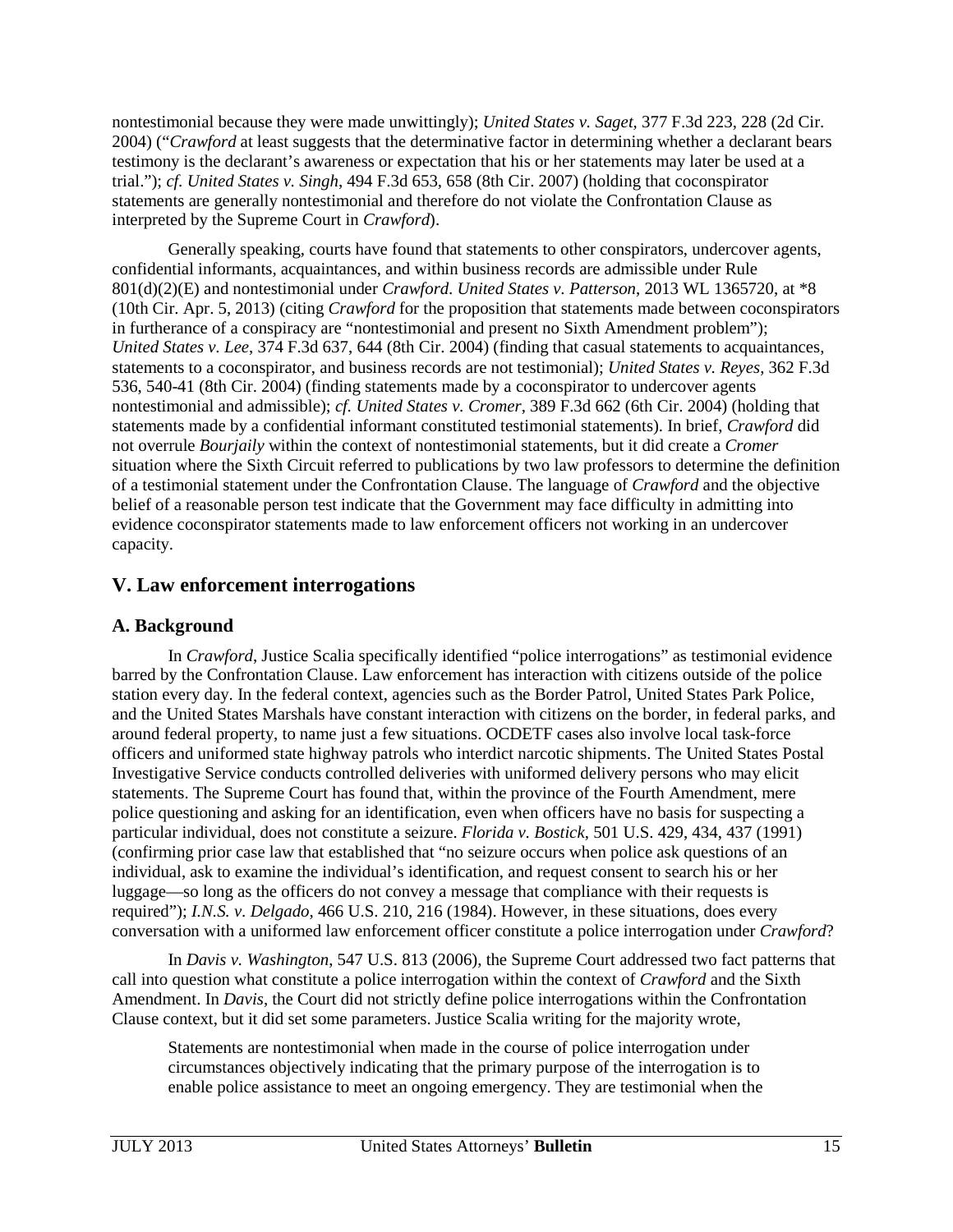circumstances objectively indicate that there is no such ongoing emergency, and that the primary purpose of the interrogation is to establish or prove past events potentially relevant to later criminal prosecution.

#### *Id.* at 822.

Applying this standard, the *Davis* Court evaluated two sets of statements. The first set of statements occurred in response to questioning by a 911 phone operator during an ongoing emergency. *Id.* at 817-18. The Supreme Court held that responses to a 911 operator technically met the definition of police interrogation, but did not constitute testimonial statements within the province of the Confrontation Clause because they described an ongoing emergency rather than events which happened in the past. *Id.* at 827.

The Court also evaluated statements made in the companion case, *Hammon v. Indiana*, where the state introduced testimony from a responding officer who interviewed the victim of a battery at her house the night of the incident but who later failed to show up for trial. In contrast to *Davis*, the Court found that the statements in *Hammon* resulted from interrogation proceedings similar to those in *Crawford* and prohibited their admission as testimonial statements. *Id.* at 829-30. The *Davis* Court focused on the fact that the *Hammon* witness answered questions in an isolated setting and responded to questions about past events. *Id.* at 827-28. Therefore, the Court found that the *Hammon* statements mirrored *Crawford* as "an obvious substitute for live testimony, because they do precisely what a witness does on direct examination; they are inherently testimonial." *Id.* at 830. Although the statements examined in this case do not fall under Rule 801(d)(2)(E), *Davis* implicates the admissibility of coconspirator statements made to law enforcement within the context of this rule because it addresses when a declarant would "objectively foresee that his statement might be used in the investigation or prosecution of a crime." *United States v. Summers*, 414 F.3d 1287, 1302 (10th Cir. 2005). The timing of the witness statements is a critical element in the analysis. The statements in *Hammon* occurred after the crime, whereas in *Davis*  the statements occurred during the incident in question. By finding the statements in *Hammon* testimonial, the Court also found that police interrogations, within the context of *Crawford*, may include those outside of the formal setting of a police station.

## **B.** *United States v. Baines*

A case from the District of New Mexico demonstrates that *Crawford* left the door open for an intrepid defense counsel and an adventurous trial court to interpret testimonial coconspirator statements made to law enforcement and prohibit the admission of those statements even though the evidence indicated the statements were made in furtherance of the conspiracy.

In *United States v. Baines*, 486 F. Supp. 2d 1288, 1300 (D.N.M. 2007), the district court barred the admission of coconspirator statements under *Crawford*, despite finding them admissible under Rule 801(d)(2)(E). In *Baines*, the defendants, traveling in separate cars with Pennsylvania license plates but in a caravan formation, stopped at a routine Border Patrol checkpoint on Interstate 25 in Dona Ana County, New Mexico. Dona Ana County is located in the south-central part of New Mexico and borders both Texas and Mexico. Interstate 25 runs north/south between the United States and Mexico. Border Patrol Agent Jose Meza questioned the occupants of the first car, Fuller and Campbell, regarding their citizenship and travel plans. Fuller responded that they were traveling from the Grand Canyon to Pennsylvania, which the agent found odd because of the checkpoint's location south of the Grand Canyon and on a north/south highway. Agent Meza received permission to search the trunk of the car and smelled marijuana, but did not locate any narcotics. During the initial search, Agent Meza noticed a minivan with Pennsylvania plates behind Fuller's vehicle. Agent Meza asked Fuller about the second car and Fuller responded that they were traveling together and said, "yes, we're friends." *Id.* at 1291. After sending the first car to a secondary inspection point, Agent Meza spoke with the passengers of the minivan, Johnson and defendant Baines. Agent Meza inquired into their citizenship and asked if they were traveling with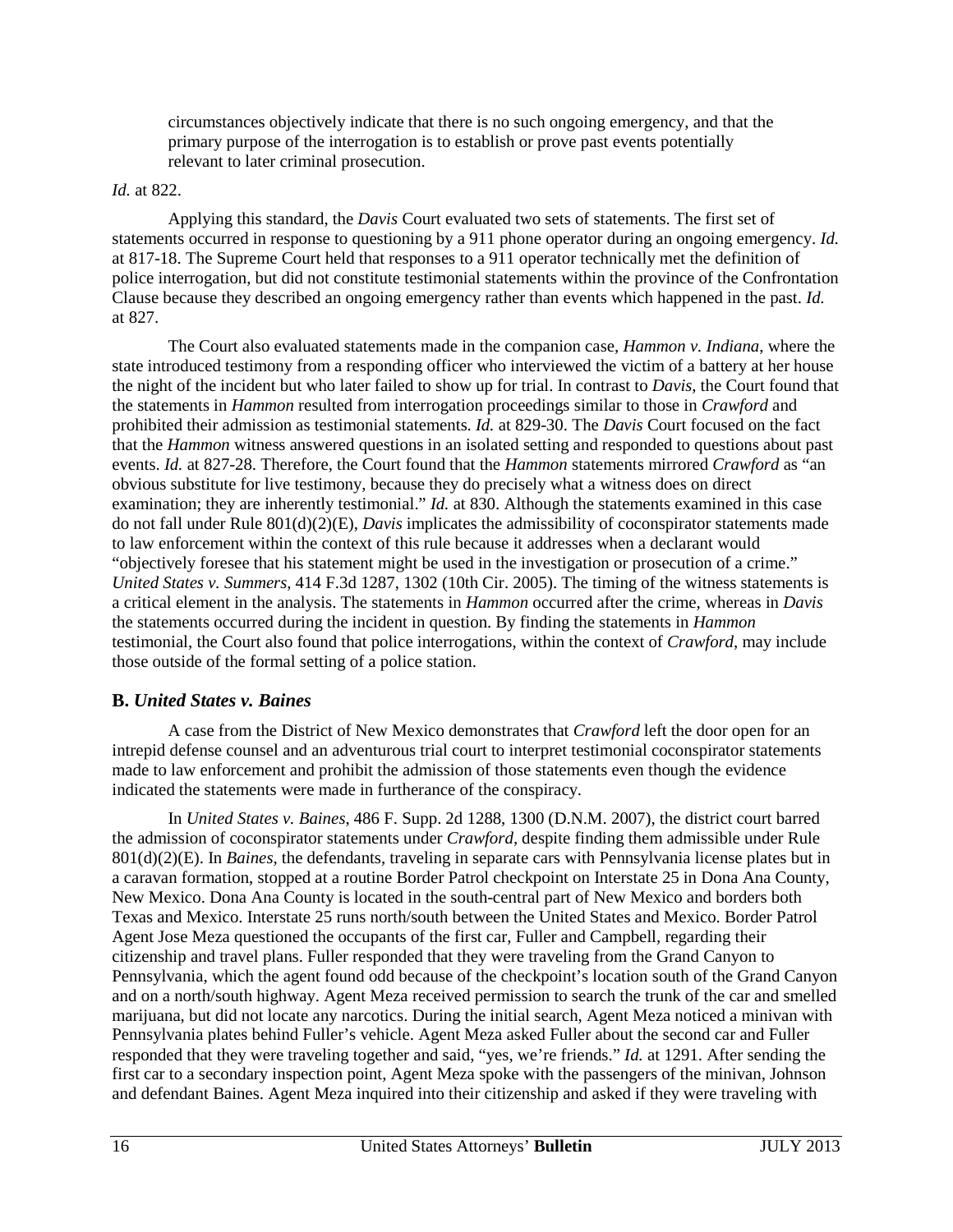Fuller's car. Johnson and the defendant indicated affirmatively. A subsequent canine inspection of Fuller's car at the secondary point revealed 50 pounds of marijuana and two loaded .9-mm. pistols.

The court held a pretrial hearing after the defendant filed a motion contesting the admission of the statements made by coconspirators Johnson and Fuller to Agent Meza. *Id.* at 1293-94. The court conducted the standard Rule 801(d)(2)(E) three-part analysis under Tenth Circuit precedent and *Bourjaily*. *Id.* Using the coconspirator statements and other evidence, the Government established that the defendants traveled together, carried large quantities of narcotics concealed in Fuller's car, had rented the cars together, started their trip together, and had prior relationships with one another. The court found by a preponderance of the evidence that a conspiracy existed, that the declarants and the defendants were both members of the conspiracy, and that the statements were made in furtherance of the conspiracy. *Id.* The court specifically determined that both Fuller's and Johnson's statements to Agent Meza occurred prior to the discovery of the marijuana and the failure of the conspiracy. *Id.* at 1296. Therefore, the Fuller and Johnson statements to Agent Meza were admissible under Rule 801(d)(2)(E). *Id.* at 1293-97.

The district court then conducted a Confrontation Clause analysis utilizing *Crawford*, *Davis*, and the Tenth Circuit reasonable person test articulated in *United States v. Summers*, 414 F.3d 1287, 1302 (10th Cir. 2005). The court held that the Confrontation Clause directly superseded Rule  $801(d)(2)(E)$  and that the *Bourjaily* Court's reliance on *Roberts* made the *Bourjaily* decision open to question on whether it applied to the circumstances in this case. *Id.* Finding that "a reasonable person in the position of Fuller and Johnson would objectively foresee that his or her statement might be used in the investigation or prosecution of a crime," the court concluded that Agent Meza's questioning of Fuller and Johnson at the checkpoint while wearing a uniform constituted a police interrogation. *Id.* at 1298. When making this determination, the court cited to cases where other courts had prohibited the admission of statements that arose from custodial interrogations of detained individuals occurring after the commission of the crime. *Id.* at 1299 (citing *United States v. Vieyra-Vazquez*, 205 F. App'x 688, 691 (10th Cir. 2006); *United States v. Gonzalez-Marichal*, 317 F. Supp. 2d 1200, 1202 (S.D. Cal. 2004)).

This case follows the trend set by *Davis*, where the Supreme Court expanded the definition of a police interrogation beyond the formal police station inquiry. Both *Baines* and *Davis* based their reasoning on cases of custodial interrogation within a formal police station setting. However, *Baines* expands on the holding in *Davis* to include circumstances where law enforcement questions defendants while they are in the process of committing the crime. Arguably, this decision falls outside of *Crawford* and *Davis*, yet the ambiguity created by the Supreme Court and the reasonable expectation test of the Tenth Circuit created a small window that allowed for an expansive interpretation of testimonial statements, and consequently a more restrictive use of Rule 801(d)(2)(E). Perhaps *Baines* represents an outlier case rather than a trend?

## **C.** *United States v. Sutherland*

An unpublished case from the District of South Dakota provides a similar case study to *Baines*, and indicates a possible trend of a broader application of the Confrontation Clause within the context of Rule 801(d)(2)(E) statements arising from law enforcement encounters. In *United States v. Sutherland*, 2008 WL 4858322, at \*1 (D.S.D. Nov. 10, 2008), a uniformed state trooper asked the co-defendant questions during a traffic stop. Even though the court did not quite grasp which statements the Government planned to admit, the court determined that all statements made to law enforcement both "during and after the traffic stop" did not fall within Rule  $801(d)(2)(E)$  because the "conspiracy's" objectives—to transport the drugs—had failed." *Id.* at \*3. The court does not clarify why the conspiracy's objectives had failed during the traffic stop. However, in its analysis, the court cited to CHRISTOPHER B. MUELLER & LAIR C. KIRPATRICK, FEDERAL EVIDENCE § 8:61 (2008) for the proposition that when a conspirator knowingly speaks to law enforcement agents, "what he says almost always fails the furtherance requirement." *Id.* This interpretation is distinguished from *Baines*, where the court found that the conspiracy continued until law enforcement actually discovered the narcotics. *Baines*, 486 F. Supp. 2d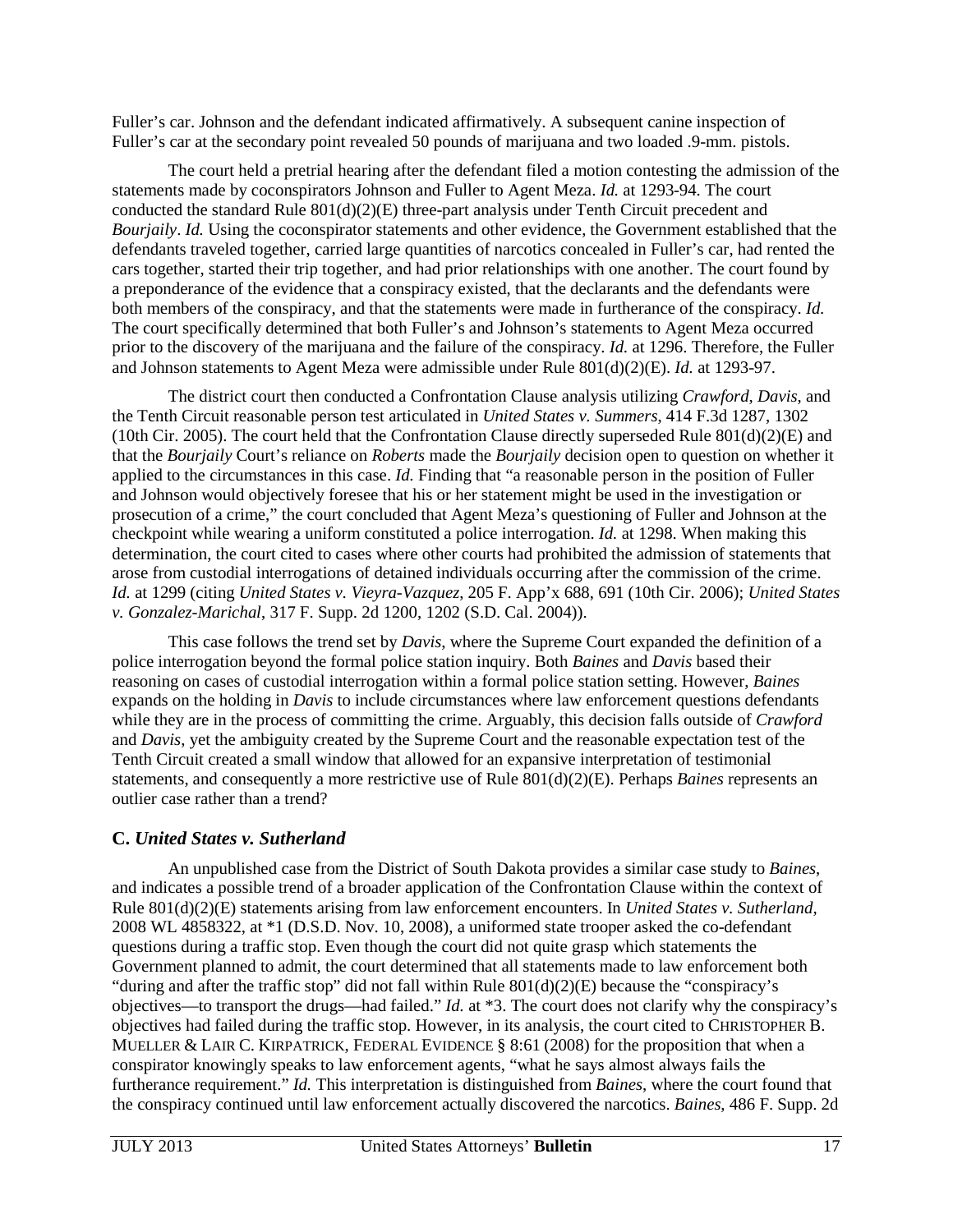at 1296. The *Sutherland* court also found that "[e]ven if . . . statements made to law enforcement fall within the limits of Rule 801(d)(2)(E), the Court still would find them to be inadmissible under *Crawford v. Washington*, since such statements are testimonial . . . ." *Sutherland*, 2008 WL 4858322, at \*4. In a footnote, the court distinguished *United States v. Singh*, 494 F.3d 653 (8th Cir. 2007), and other Eighth Circuit cases by noting that those holdings do not control because they address coconspirator statements "to other conspirators, confidential informants, or undercover officers . . . ." *Id.* at \*4 n.1. Notably, the district court in *Sutherland* did not need to decide admissibility of the statements under *Crawford*, but did so regardless. Although this case has no precedential authority, it still illustrates a possible gap in the law where a district court may prohibit the admission of statements made to law enforcement even though they were made in furtherance of the conspiracy. The Court here did not make any distinction between "during and after the traffic stop" and thus left that question open.

## **VI. What's next?**

Moving forward, the question remains whether AUSAs can introduce under *Crawford* out-ofcourt coconspirator statements made to uniformed law enforcement during and in furtherance of a drug conspiracy. For example, can an AUSA introduce "concealment statements" where a coconspirator lies to law enforcement to promote the conspiracy? By not defining testimonial in *Crawford*, the courts of appeals have adopted a reasonable person test that appears to have left open a small window where, within the context of a police encounter, a court may find the admission of those statements barred by the Confrontation Clause. Perhaps *Baines* and *Sutherland* represent outliers. Prosecutors should continue to argue that statements made in furtherance of the conspiracy are by nature nontestimonial under *Crawford*. The bulk of the case law supports this argument, and the underlining reasoning articulated by the Supreme Court in *Inadi*, that these "statements provide evidence of the conspiracy's context that cannot be replicated," still holds true. Additionally, using *Davis*, prosecutors could argue that the coconspirator statements made to law enforcement occurred in an emergency setting. Either way, USAOs on the southwest border that prosecute large numbers of drug conspiracy cases and who plan on using statements from Border Patrol traffic stops should take seriously the development of *Crawford*'s progeny and the impact it may have on their future cases. Federal conspiracy cases that involve state and local uniformed law enforcement may also feel an unsettling impact delivered by courts that use a similar analysis to *Baines* and *Sutherland*.❖

## **ABOUT THE AUTHOR**

❏**Jason F. Cunningham** currently serves as the OCDETF/Narcotics Coordinator within the Office of Legal and Victim Programs at the Executive Office for United States Attorneys. He has served in this capacity since May 2012 and has worked with the Executive Office for United States Attorneys since 2009. He previously served as a Special Assistant United States Attorney within the United States Attorney's Office in the District of Columbia from 2011 to 2012 and detailed to the White House in 2010.✠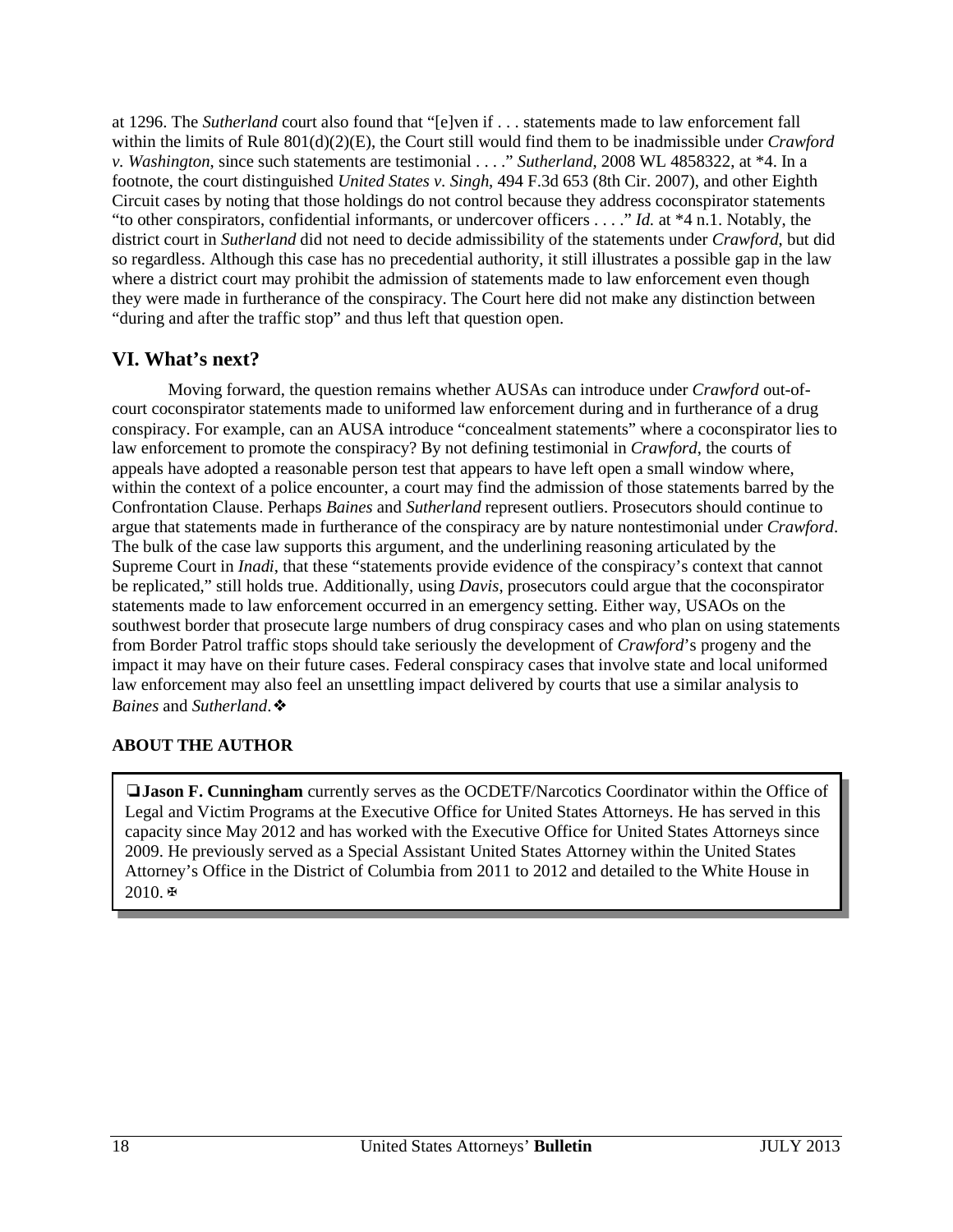# <span id="page-19-0"></span>**Conspiracy and Firearms—Will Firearm Conspiracy Charges Add Value to Federal Prosecutions?**

*Margaret S. Groban Assistant United States Attorney District of Maine Detailed to Office of Legal and Victim Programs Executive Office for United States Attorneys* 

*Pamela J. Hicks Acting Deputy Chief Asset Forfeiture & Money Laundering Section Criminal Division*

Firearm prosecutions typically rely on possession or use of a firearm by a single defendant. Title 18,  $\S 922(g)$  and (n) is used to prosecute felons in possession and other individuals who possess firearms based on the defendant's status as a prohibited person. *See* 18 U.S.C. § 922(g), (n) (2013). However, conspiracy statutes may prove to be a valuable tool in prosecuting defendants who either possess firearms or act in concert with others who either possess or use firearms in the commission of offenses. This article focuses on two such conspiracy tools— the federal firearm conspiracy statute and the *Klein* conspiracy.

## **I. The firearms conspiracy statute—18 U.S.C. § 924(o)**

What do pirates on the high seas, convenience store robbers in Hampton, Virginia, members of an Outlaw Motorcycle Club operating with a chapter in Dayton, Ohio, and drug stash-house thieves in Miami, Florida, all have in common? All of these defendants were successfully prosecuted under 18 U.S.C. § 924(o) (among other offenses) for conspiracy to violate 18 U.S.C. § 924(c). While most prosecutors consider conspiracy charges and substantive § 924(c) charges, conspiracy to violate § 924(c) may well prove to be a valuable tool to combat a variety of charges where firearm use is integral to the criminal conduct.

What is § 924(o)? Section 924(o) reads:

A person who conspires to commit an offense under [18 U.S.C. § 924(c)] shall be imprisoned for not more than 20 years, fined under this title, or both; and if the firearm is a machinegun or destructive device, or is equipped with a firearm silencer or muffler, shall be imprisoned for any term of years or life.

## 18 U.S.C. § 924(o) (2013).

This statute was passed as part of the Violent Crime Control and Law Enforcement Act of 1994, Pub. L. No. 103-322, § 110102, 108 Stat. 1796 (1994). As its plain language indicates, it prohibits conspiracy to violate § 924(c), which in turn prohibits a person from either "use[ing] or carr[ying]" a firearm during and in relation to a crime of violence or a drug trafficking crime or the possession of a firearm in furtherance of a crime of violence or a drug trafficking offense. 18 U.S.C. § 924(c)(1)(A) (2013). At a minimum, § 924(c) requires imposition of a mandatory consecutive sentence of 5 years, which increases to 7 years if the firearm is brandished, or 10 years if the firearm is discharged. *Id.* These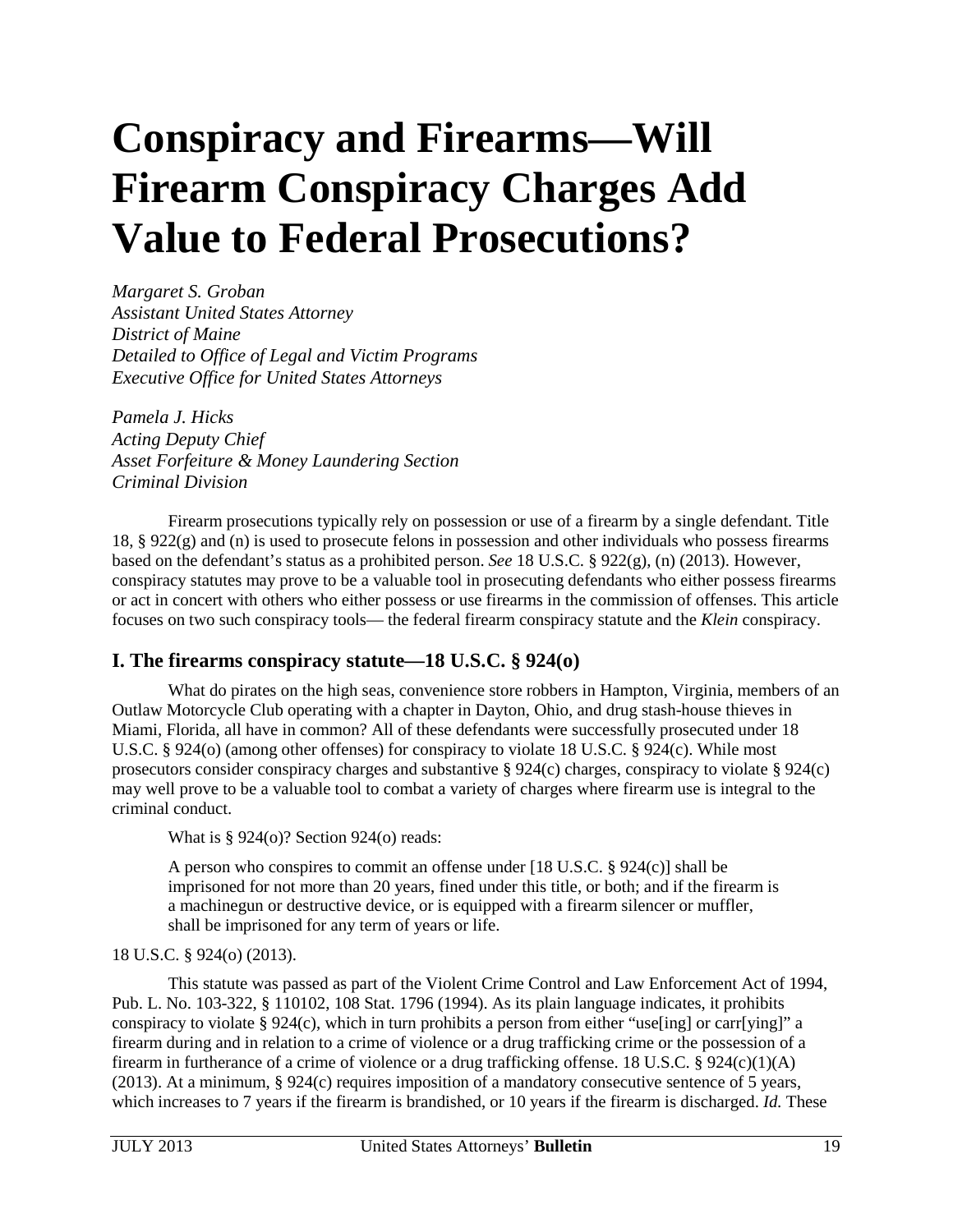mandatory, consecutive sentences do not apply to § 924(o) prosecutions. "Unlike § 924(c) . . . § 924(o) by its terms does not require a consecutive sentence and, similarly, § 924(c)'s mandatory minimums do not textually apply to violations of § 924(o)." *United States v. Mays*, 285 F. App'x 269, 275 (6th Cir. 2008). *See also United States v. Fowler*, 450 F. App'x 494, 495 (6th Cir. 2011) ("The district court[ was] most likely influenced by its erroneous belief that a 10-year consecutive sentence was mandated by the § 924(o) firearms-conspiracy conviction."). This distinguishes § 924(o) from the narcotics conspiracy statute, which provides that "[a]ny person who . . . conspires to commit any offense under this subchapter [Title 21, Chapter 13, Subchapter I] shall be subject to the same penalties as those prescribed for the offense, the commission of which was the object of the attempt or conspiracy." 21 U.S.C. § 846 (2013). Section 924(o) is more akin to the general conspiracy statute, 18 U.S.C. § 371, which provides a five-year penalty for conspiracy to "commit any offense against the United States, or to defraud the United States . . . ." 18 U.S.C. § 371 (2013).

What advantages does § 924(o) have over other conspiracy statutes? Section 924(o) offers a more serious penalty for its violation than does § 371. It provides for a 20-year maximum penalty, or life if the weapon qualifies under the statute's provisions. As stated above, the maximum penalty for a § 371 violation is five years. The narcotics conspiracy statute does provide that a violation subjects the defendant to the "same" penalties as the substantive violation, meaning that the Title 21 penalties will vary depending on the drug and the quantity involved. *See* 21 U.S.C. § 846 (2013); *Mays*, 285 F. App'x at 275. Section 924(o) offers a middle ground between these two conspiracy statutes.

What advantages does  $\S 924$ (o) have over the substantive crime of  $\S 924$ (c)? Section 924(c) offers greater penalties for its violation. A crime committed under § 924(c), however, is separate and distinct from one committed under § 924(o). "[B]ecause sections 924(c) and 924(o) require different levels of proof as to conduct and *mens rea* and call for vastly different penalties, they consequently charge different offenses." *United States v. Luong*, 627 F.3d 1306, 1311 (9th Cir. 2010), *cert. denied*, 132 S. Ct. 185 (2011) (citing *United States v. Clay*, 579 F.3d 919, 933 (8th Cir. 2009)); *United States v. Stubbs*, 279 F.3d 402, 409 (6th Cir. 2002), *overruled on other grounds by United States v. Helton*, 349 F.3d 295, 299 (6th Cir. 2003). *See also United States v. Robinson*, 627 F.3d 941, 958 (4th Cir. 2010) ("Because [§ 924(c)] require[s] proof the substantive crime was actually committed while [§ 924(o)] does not, and the latter requires proof of agreement but the former do not, these convictions satisfy the Double Jeopardy Clause."). Moreover, § 924(c) requires either the use or carry of a firearm or the possession of a firearm. The § 924(o) charge may be available when firearm possession or use is part and parcel of the underlying crime, but the particular defendant may not actually use or possess the firearm. *See United States v. Young*, 34 F. App'x 934, 935 (4th Cir. 2002) (affirming § 924(o) conviction when defendants did not use or carry the firearms used during a carjacking and murder but knowingly agreed to commit criminal acts with others to further the carjacking and murder and knew of the presence of firearms during the commission of the crimes).

What advantages does a § 924(o) charge offer? Section 924(o) offers a conspiracy charge addressing crimes that, at their core, involve firearms use and possession. This charge is particularly wellsuited to gang-related crimes that rely on firearm use and possession to control the gang activity. This charge is also well-suited to cover Hobbs Act robberies and narcotics offenses where the use and possession of firearms are critical elements of the offense. In addition, as with all conspiracy charges, § 924(o) allows for the introduction of conspiracy evidence during the entire duration of the conspiracy, rather than limit it to a substantive crime. When the introduction of evidence under Federal Rule of Evidence 404(b) proves difficult, a firearms conspiracy charge may allow for introduction of evidence regarding firearm use. Here are summaries of three disparate cases where § 924(o) was charged successfully.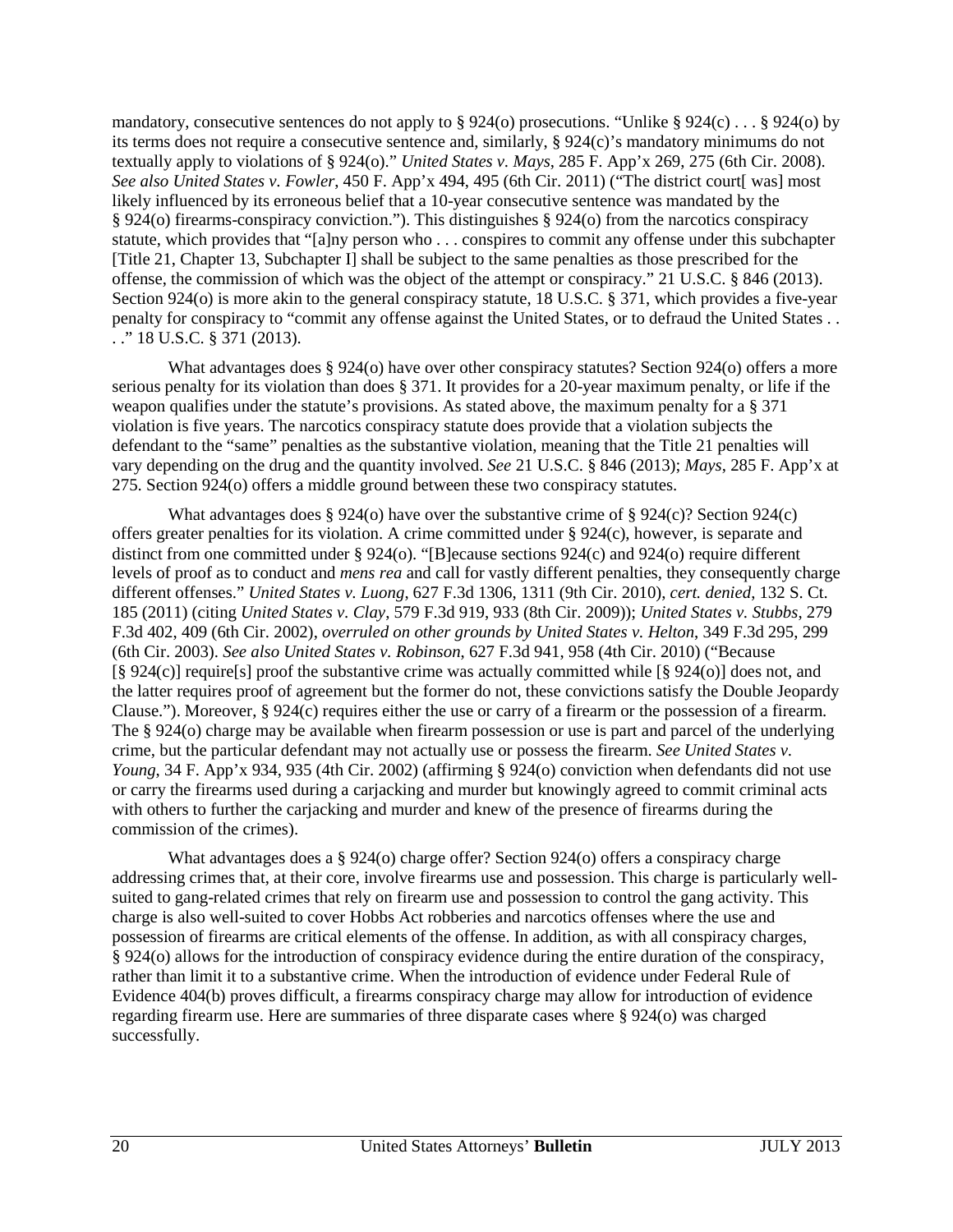#### **A.** *United States v. David F. Mays***—Northern District of Ohio**

This case involved thirteen defendants who were members of the Outlaw Motorcycle Club (OMC), an international club with a chapter in Dayton, Ohio, among other places. As a result of an investigation into the OMC, these defendants were charged with RICO violations, drug trafficking, and firearm offenses, including § 924(o). Defendant Mays was convicted of a RICO conspiracy and a § 924(o) conspiracy, and received a sentence of 121 months on the RICO conspiracy and a consecutive 120 month sentence on the firearm conspiracy count. Mays challenged his § 924(o) conviction as unconstitutional under the Commerce Clause for lack of a jurisdictional nexus to interstate commerce. The Sixth Circuit rejected this argument. *United States v. Mays*, 285 F. App'x 269, 276 (6th Cir. 2008). The indictment charged that the firearms conspiracy involved drug trafficking crimes and crimes of extortion. "So long as Mays's co-conspirators engaged in such conduct, the jurisdictional nexus is satisfied. . . . [T]he record is replete with evidence that Mays's co-conspirators engaged in such activity and that Mays used or carried a firearm during and in relation to these activities." *Id*. at 272. The court also rejected Mays's argument that the § 924(o) conviction was based on "state-law" crimes. The statute clearly refers to § 924(c), which unequivocally states that the underlying crime must be either a crime of violence or a drug trafficking offense "for which the person may be prosecuted in a court of the United States . . . . " 18 U.S.C. § 924(c)(1)(A) (2013). "Thus, in finding Mays guilty, the jury determined that the firearms conspiracy involved crimes punishable under federal, not state, law. And because the underlying federal laws are sufficiently connected to interstate commerce, there is no Commerce Clause problem with the § 924(o) conviction." *Mays*, 285 F. App'x at 272.

#### **B.** *United Sates v. Rolon***—Southern District of Florida**

Two defendants, both of whom had extensive felony records, were arrested after they agreed to participate and took substantial steps toward completing a "reverse" home invasion of a drug stash house in Miami, Florida. They planned to steal cocaine from a stash house and, in preparation for the crime, one defendant stated he would bring either a .9-mm. Glock or an AR-15 assault rifle with him and that "he would not hesitate to 'blow up someone's head' if necessary" during the robbery. *United States v. Rolon*, 445 F. App'x 314, 316 (11th Cir. 2011), *cert denied*, 132 S. Ct. 1818 (2012). When arrested prior to the execution of the robbery, the defendants had police hats and shirts in their vehicle along with law enforcement badges, a .9-mm. loaded Ruger handgun, and a loaded .9-mm. Smith &Wesson handgun. The defendants were convicted at trial of narcotics conspiracy, Hobbs Act conspiracy, § 924(o) conspiracy, § 924(c), and felon in possession charges. They were sentenced to life in prison and the convictions were affirmed. (The District Court sentenced the defendants to life on the § 924(o) counts, but these sentences exceeded the 20-year statutory maximum and were later corrected. *Rolon*, 445 F. App'x at 318 n.4).

## **C.** *United States v. Hasan***—Eastern District of Virginia**

In the early morning hours of April 1, 2010, on the high seas between Somalia and the Seychelles, five defendants attacked the USS Nicholas, lit to disguise itself as a vulnerable merchant vessel. The attack skiff was manned by three defendants who had a loaded rocket-propelled grenade launcher and assault rifles. After a brief exchange of gunfire, the USS Nicholas crew captured all defendants. They were charged in the Eastern District of Virginia (the first district where they were brought into) and convicted after trial of piracy and assault crimes as well as firearm offenses. The firearms crimes included § 924(o), with the enhanced penalty for conspiracy to carry and use a rocketpropelled grenade launcher, a destructive device. They were sentenced to mandatory life sentences on the piracy offenses and 240 months on the § 924(o) offense, among other sentences, and the convictions were affirmed on appeal. *United States v. Hasan*, 747 F. Supp. 2d 642, 682-85 (E.D. Va. 2010), *aff'd United States v. Dire*, 680 F.3d 446, 477 (4th Cir. 2012), *cert. denied*, 133 S. Ct. 982 (2013). The opinions in this case clarify, among other things, that § 924(c) and (o) both apply to crimes committed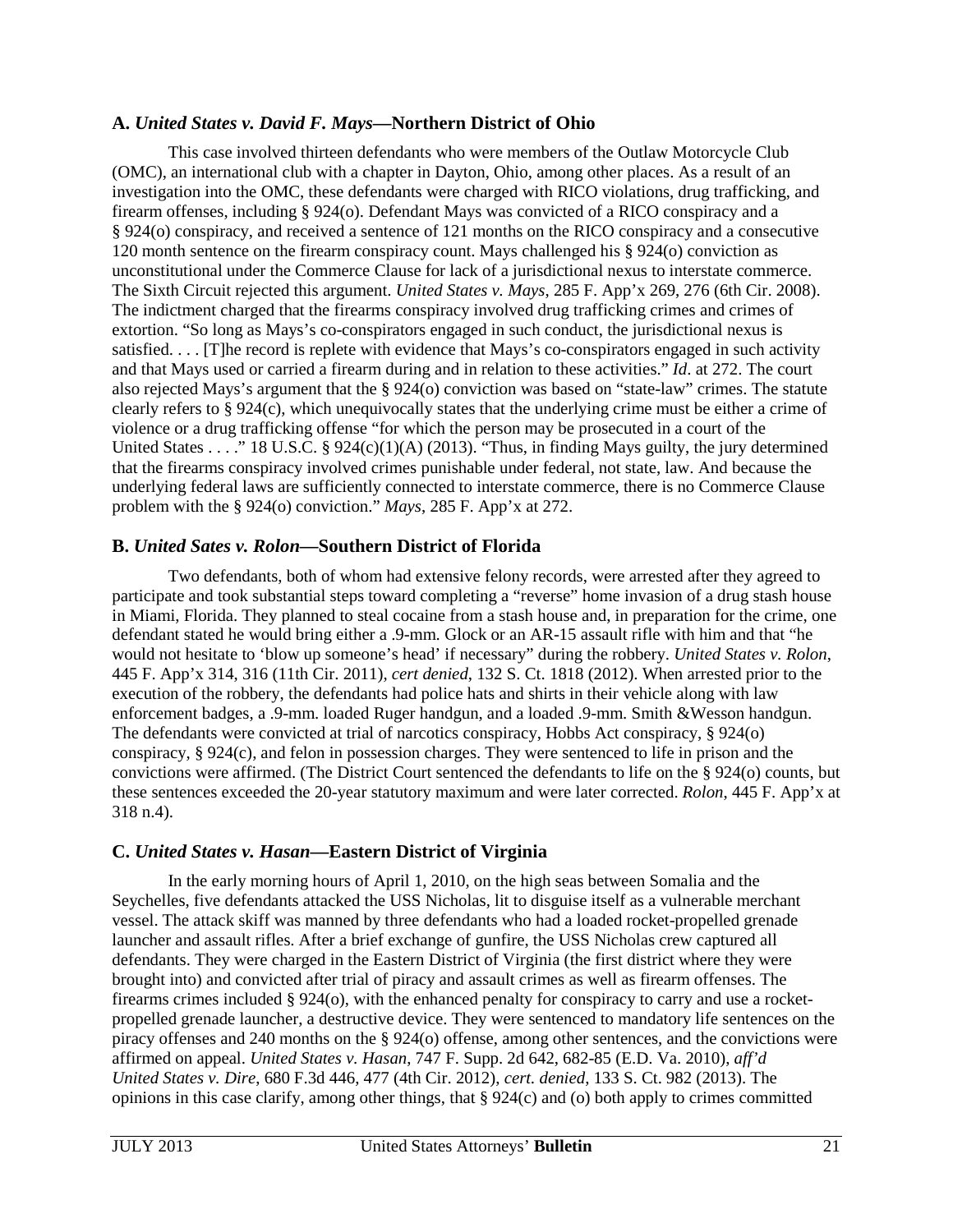outside of the United States, as long as the crime of violence, consistent with the language of  $\S 924(c)$ , "may be prosecuted in a court of the United States." *Hasan*, 747 F. Supp. 2d at 682-85.

# **II. Using** *Klein* **conspiracy in the firearms context—18 U.S.C. § 371**

While § 924(o) has been used to target a diverse group of defendants, the *Klein* conspiracy is most often used in the gun context with regard to one type of defendant—the corrupt firearms dealer. Corrupt firearms dealers, such as those who knowingly sell firearms and ammunition to felons or traffickers, can pose prosecution challenges. Many of the Gun Control Act (GCA) provisions that govern the operation of these businesses are relatively narrow violations, making it difficult to introduce the entire scope of the dealer's illegal conduct into evidence. Including a *Klein* conspiracy charge can permit the Government to introduce evidence about the dealer's entire course of conduct, including its financial activities, and, where the coconspirators are felons or firearms traffickers, can make it easier to try the dealer along with the purchasing felons or traffickers.

A *Klein* conspiracy charge relies on the general conspiracy statute, which states in relevant part:

If two or more persons conspire either to commit any offense against the United States, or to defraud the United States, or any agency thereof in any manner or for any purpose, and one or more of such persons do any act to effect the object of the conspiracy, each shall be fined under this title or imprisoned not more than five years, or both.

## 18 U.S.C. § 371 (2013).

Unlike a typical conspiracy charge, a *Klein* conspiracy focuses on the "to defraud the United States" element of § 371. Under the *Klein* theory of prosecution, however, a conspiracy to defraud the United States does not have to be "the cheating of the government out of property or money, but 'also means to interfere with or obstruct one of its lawful governmental functions by deceit, craft or trickery, or at least by means that are dishonest.' " *United States v. Klein*, 247 F.2d 908, 916 (2d Cir. 1957) (quoting *Hammerschmidt v. United States*, 265 U.S. 182, 188 (1924)). Thus, to prove a *Klein* conspiracy, the Government must show (1) the defendant entered into an agreement, (2) to obstruct a lawful function of the Government, (3) by deceitful or dishonest means, and (4) at least one overt act was committed in furtherance of the conspiracy. *See United States v. Ballistrea*, 101 F.3d 827, 832 (2d Cir. 1996); *United States v. Caldwell*, 989 F.2d 1056, 1058-59 (9th Cir. 1993).

In the firearms context, the object of a *Klein* conspiracy is usually obstructing or interfering with the lawful functions of the Bureau of Alcohol, Tobacco, Firearms and Explosives (ATF). *See* Indictment, *United States v. Collett*, 2:08-CR-00112 (D. Me. June 11, 2008) (charging Collett, a federal firearms licensee, and Williams, a felon, with a *Klein* conspiracy by completing firearms sales through straw purchasers); Indictment, *United States v. McLeod*, 00-CR-0813 (S.D. Fla. Oct. 3, 2000) (charging federal firearms licensee owner and employee with *Klein* conspiracy for illegally transferring silencers without the necessary ATF registration and for selling firearms to felons using straw purchasers). The GCA makes it unlawful for any person except a licensed dealer, known as a federal firearms licensee (FFL), to engage in the business of dealing in firearms. 18 U.S.C.  $\S 922(a)(1)(A) (2013)$ . It places certain record-keeping requirements on FFLs and grants the Attorney General the authority to promulgate further regulations regarding FFL records. The GCA also grants the Attorney General the right to periodically inspect FFLs to ensure that they comply with their record-keeping and other requirements. The Attorney General has delegated the responsibility for enforcing the GCA, including the provisions related to FFLs, to ATF.

Among other things, an FFL is required to obtain a completed ATF Form 4473 before a firearm can be sold or transferred to any unlicensed person. 18 U.S.C. § 923(g) (2013); Firearms Transaction Record, 27 C.F.R. § 478.124 (2013). FFLs may not complete a transfer to an unlicensed person without conducting a background check and recording the information on the ATF Form 4473. 18 U.S.C. § 922(t)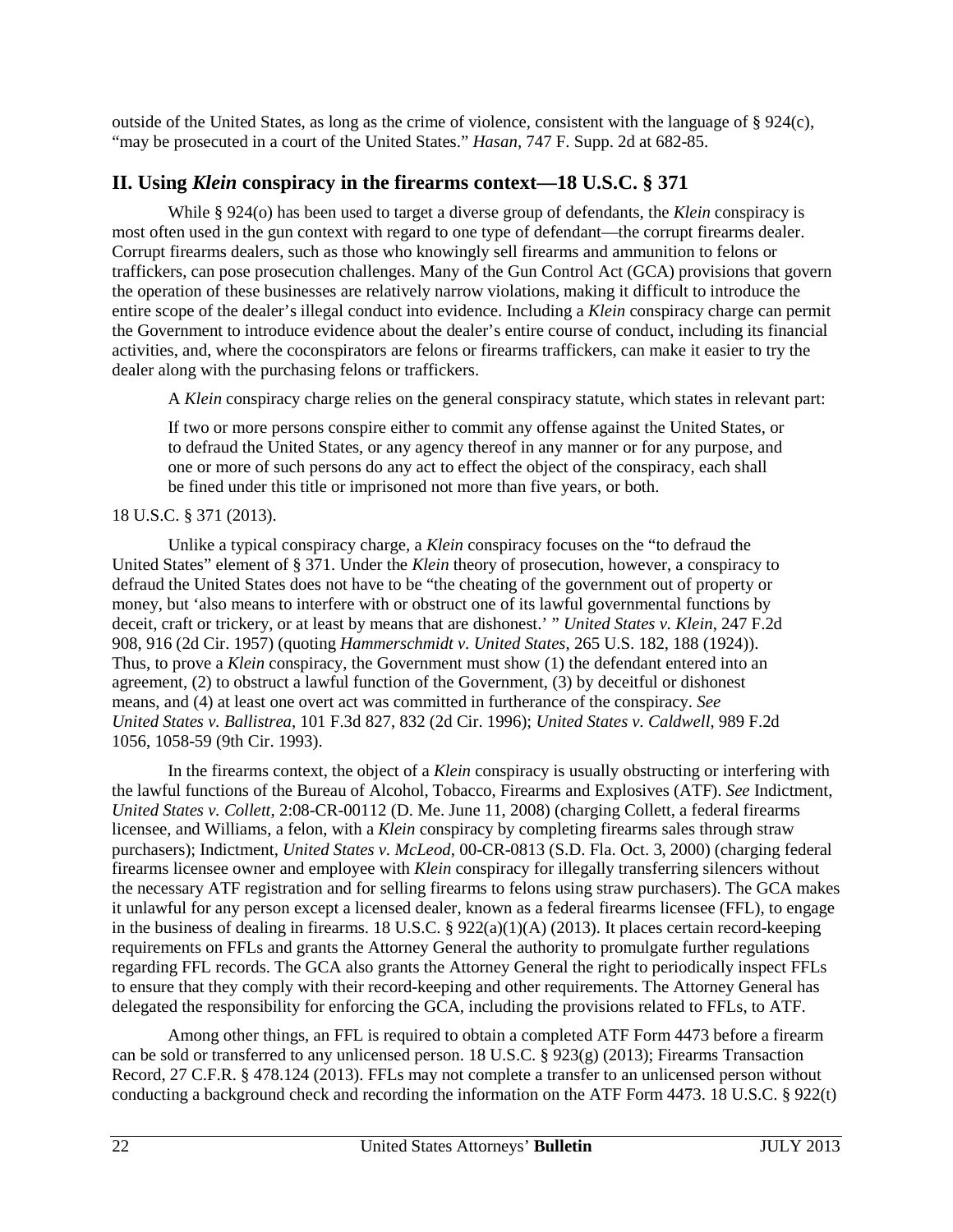(2013); Sales or Deliveries of Firearms on and after November 30, 1998, 27 C.F.R. § 478.102 (2013). FFLs are also required to record the acquisition and disposition of every firearm in an acquisition and disposition (A&D) record and to maintain the A&D record at their licensed business premises. FFLs are required to record the make, model, and serial number of each firearm they take into inventory, the date of its acquisition, the name and address (or federal firearms license number) of the person from whom the firearm is acquired, the date on which the firearm is disposed of, and the name and address (or federal firearms license number or Form 4473 transaction number) of the person to whom the dealer transferred the firearm. 18 U.S.C. §§ 922(b)(5), 923(g) (2013); Record of Receipt and Disposition, 27 C.F.R. § 478.125 (2013). ATF is specifically prohibited from establishing "any system of registration of firearms, firearms owners, or firearms transactions or dispositions . . . ." 18 U.S.C. § 926 (2013). Instead, ATF relies upon FFL records to trace firearms recovered in crimes through its National Tracing Center. Thus, the records FFLs are required to maintain are critically important because, among other things, they document the firearm purchaser's eligibility to own a firearm and permit ATF to trace firearms that are recovered at crime scenes.

Corrupt firearms dealers frustrate the functions of ATF by creating false paperwork to hide their illegal sales and make them appear to be part of a lawful firearms business. Such dealers can do this in a number of ways, including selling to a known straw purchaser or by filing false theft/loss reports with ATF for firearms sold without the required records. Because this false information obstructs the functions of ATF, a *Klein* conspiracy charge is appropriate and can significantly strengthen the Government's case against a corrupt dealer. Consider the following example.

John and Jane Smith operate Corrupt Firearms, LLC, a licensed firearms dealer. A local gang member and convicted felon, Bill, wants to buy firearms from Corrupt Firearms. The Smiths want to sell firearms to Bill, but they know that Bill cannot pass the required background check. They also know that their business is subject to ATF inspection and that during such inspections, they will have to account for all firearms they have acquired. Such firearms will need to either be in Corrupt LLC's inventory or recorded as lawfully transferred to someone else and recorded in their A&D records and, if the purchaser is not another FFL, on an ATF Form 4473. They also know that the potential consequences for transferring the firearm to Bill with no paperwork are essentially the same as transferring the firearm with false paperwork—the loss of their FFL and criminal prosecution. However, the chances of their illegal sales being discovered decreases if they have Bill bring a straw purchaser in to complete the required ATF Form 4473 for him. The straw purchaser not only makes any sales to Bill look lawful because a nonfelon is recorded as being the purchaser of the firearm, but it also provides a defense to the Smiths that they thought they were selling to the straw purchaser and did not realize the sale was to Bill. From Bill's perspective, the straw purchaser makes his purchase of firearms from the Smiths appear legal (and makes the Smiths more comfortable selling to him), and any traces of those guns when they are used in a crime end with the straw purchaser and not with him.

In addition to the considerable number of Gun Control Act (GCA) violations, this scenario is also a *Klein* conspiracy. Not only is Bill trying to obtain firearms illegally, and the Smiths are trying to sell firearms to him illegally, but all three of them, along with any straw purchasers, have entered into an agreement and then engaged in overt acts, creating false records, to hide their illegal conduct from ATF. They have conspired to obstruct ATF's lawful government function of enforcing the GCA and combating firearms trafficking.

Like most other conspiracies charged under § 371, a *Klein* conspiracy is punishable by up to five years in prison. Why, then, would the Government want to add a *Klein* conspiracy charge against the Smiths and Bill when it already has potential charges with a maximum penalty of 10 years (transferring a firearm to felon, 18 U.S.C. §  $922(d)(1)$ , possession of a firearm by a felon, 18 U.S.C. §  $922(g)$ ), and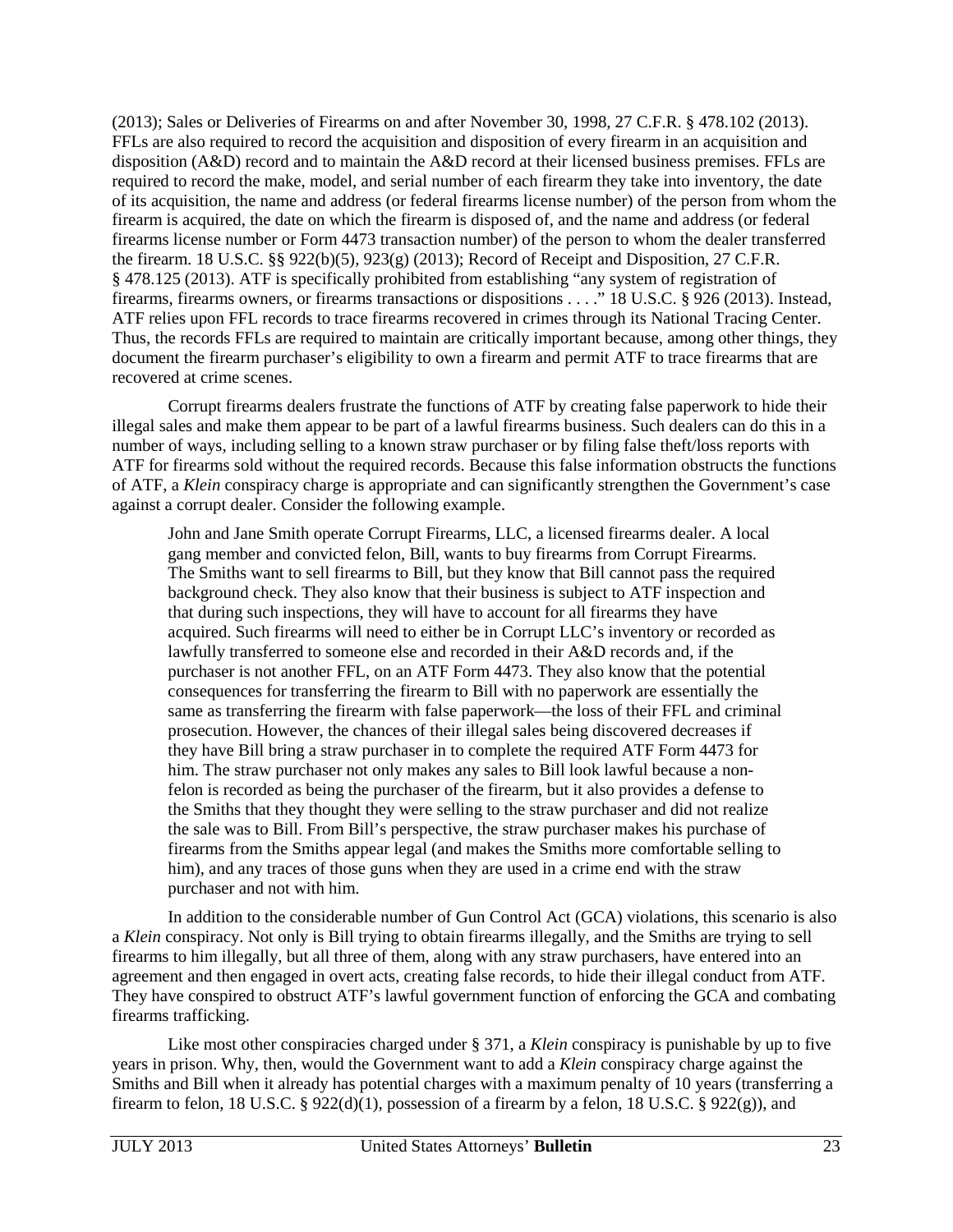plenty of individual record-keeping charges? A *Klein* conspiracy should be considered because it provides the Government with the ability to paint a fuller picture of the scope of the illegal activity and the harm caused by such activity, especially by the FFL.

In other words, by using a *Klein* conspiracy theory, the Government is able to tell the whole story about the Smiths' criminal conduct. It can introduce into evidence actions that are not themselves illegal but that tend to show the overall plan to deceive ATF and file false ATF reports and records. In doing so, the Government can take what can appear to be confusing, technical GCA record-keeping violations and put them into the context of the larger narrative of what they really are—illegal conduct designed to permit the FFL to make money by selling firearms to felons without getting caught. It can also permit the introduction of evidence of large numbers of record-keeping violations that can be too numerous to charge individually. For example, a single straw purchase can violate numerous GCA record-keeping provisions:

- 18 U.S.C. § 922(a)(6) (false or fictitious statement with regard to any fact material to lawfulness of sale of firearm)
- 18 U.S.C. § 922(b)(5) (licensee failing to note in his records name, age, and place of residence of firearm purchaser)
- 18 U.S.C. § 922(m) (dealer making false entry in records, misdemeanor)
- 18 U.S.C. § 922(t) (background check on purchaser)
- 18 U.S.C. §  $923(g)(1)(A)$  (requiring FFLs to maintain records as required by regulation)
- 18 U.S.C. § 924(a)(1)(A) (false statement in dealer records, felony)

Charging and proving each one of these crimes at trial is cumbersome and can turn the trial into a technical discussion of ATF record-keeping requirements. By charging a *Klein* conspiracy, the conduct at the root of the various record-keeping violations still comes into evidence, which can strengthen the overall case, but it is now presented within a larger context of obstructing ATF and not within the narrow confines of the various requirements of the record-keeping laws and regulations.

In addition, because the object of the conspiracy is obstructing the lawful functioning of ATF, the Government should also be able to introduce evidence as to the purposes of that lawful functioning. Thus, instead of the FFL attempting to paint the GCA as mere "record-keeping" requirements, the Government has the opportunity to put into evidence the purpose behind the GCA and its regulations—keeping guns out of the hands of felons and other dangerous persons and enabling law enforcement to trace crime guns, providing important leads in the investigation of violent crimes.

A *Klein* conspiracy can also often pave the way for introducing more information regarding the FFL's motivation for selling firearms to felons, including its financial gain. Very few GCA violations are specified unlawful activities for money laundering charges, and so often the financial aspects of the FFL's illegal conduct are not part of GCA prosecutions. The money an FFL makes is usually the FFL's motive for entering the conspiracy and is one of the objects of the conspiracy. Demonstrating the amount of money the dealer made off the illegal transactions and how that fits into the dealer's broader financial activity can be useful evidence to rebut any claims that the dealer was "merely" violating his recordkeeping requirements. In some cases, the profit the dealer makes from straw sales can be skewed because prohibited persons are willing to pay more than others for firearms. *See* First Amended Complaint, *United States v. 3,329 Firearms and Assorted Ammunition*, 2:07-cv-03319, 61-62 (C.D. Cal. Feb. 7, 2011), ECF No. 51 (In an action to forfeit FFL's firearms and ammunition inventory, amended complaint supplements undercover video evidence of illegal sales to a felon with evidence that the FFL charged more for firearms because purchasers were prohibited and were limited in where they could purchase firearms.). Note that adding financial investigations to trafficking cases involving FFLs can also reveal other criminal conduct such as tax evasion, structuring bank deposits to avoid cash reporting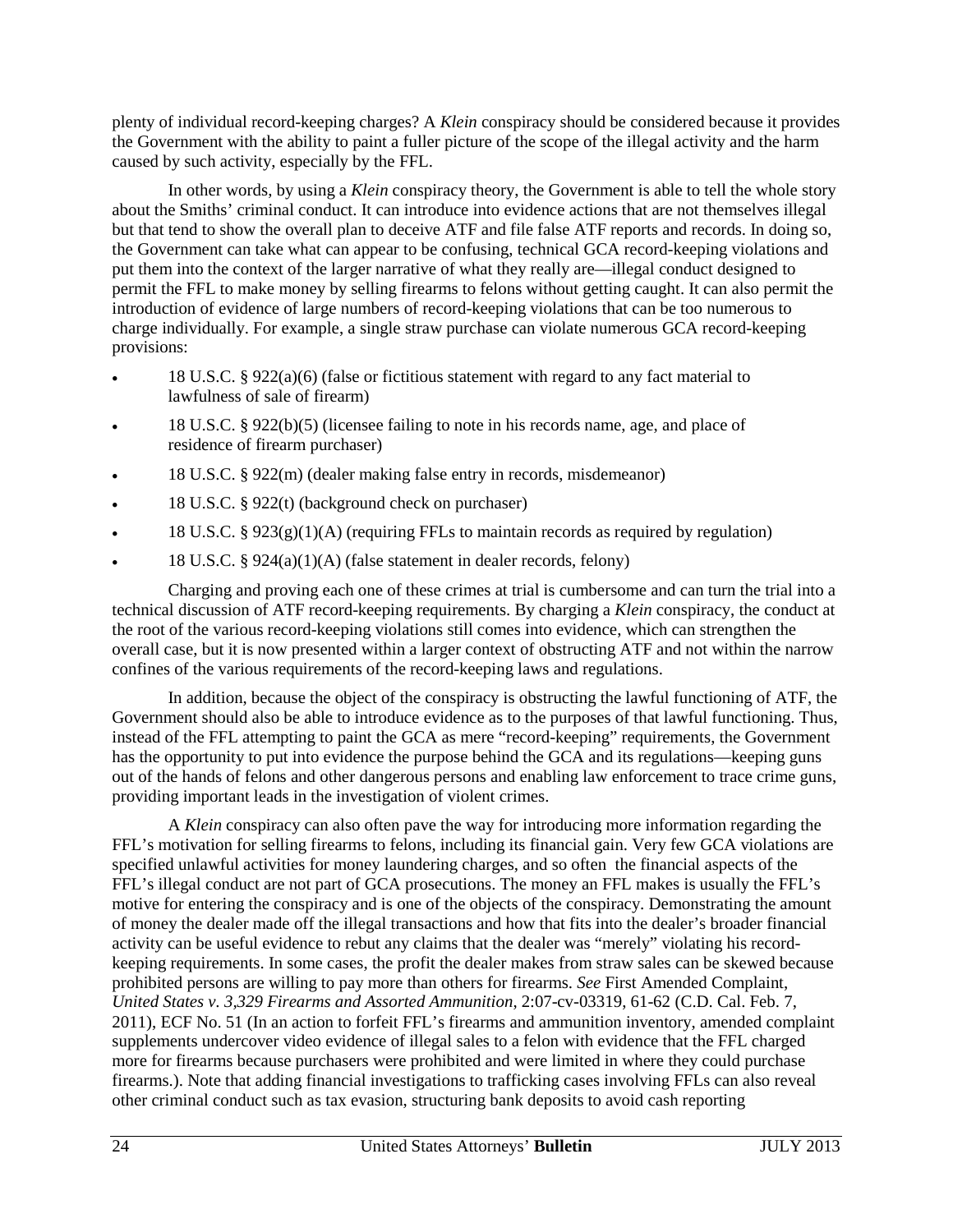requirements, or even the structuring of cash deposits of company receipts into personal accounts as part of broader *Klein* conspiracy to obstruct ATF.

Finally, although prosecutions to date have focused on using the *Klein* conspiracy with regard to corrupt dealers, the theory could also be applicable in other contexts. For example, a prosecution for a conspiracy to smuggle firearms and/or ammunition across the United States-Mexico border could also include a *Klein* theory where the participants entered an agreement to obstruct Customs and Border Protection and took overt acts to accomplish that obstruction, such as concealing the firearms and ammunition.

## **III. Conclusion**

Both § 924(o) and a *Klein* conspiracy charge offer tools to engage conspiracy law to prosecute firearm crimes involving multiple defendants. Consideration of these charges may well enhance other firearm counts and allow for the introduction of evidence that would otherwise be limited by charging only substantive offenses.❖

## **ABOUT THE AUTHORS**

❏**Margaret S. Groban** is currently an Assistant United States Attorney for the District of Maine on detail to the Office of Legal and Victim Programs at the Executive Office for United States Attorneys in the Department of Justice. In this position, she provides policy guidance, training, and technical assistance within the Department of Justice and to United States Attorneys' offices nationwide on the federal firearm and domestic violence laws. Prior to this position, Ms. Groban was an Assistant United States Attorney for the Southern District of New York for 10 years. ⊕

❏**Pamela J. Hicks** is currently an Acting Deputy Chief of the Criminal Division's Asset Forfeiture and Money Laundering Section (AFMLS) where she is responsible for managing its Forfeiture Unit. Prior to joining AFMLS, she was an attorney at ATF for seven years where she served as Deputy Associate Chief Counsel (Firearms, Explosives and Arson) and as ATF's Division Counsel for its Los Angeles Field Division.✠

*The authors would like to thank Dale Armstrong, Resident Agent in Charge of ATF's Portland, Maine Field Office, for his assistance with this article.*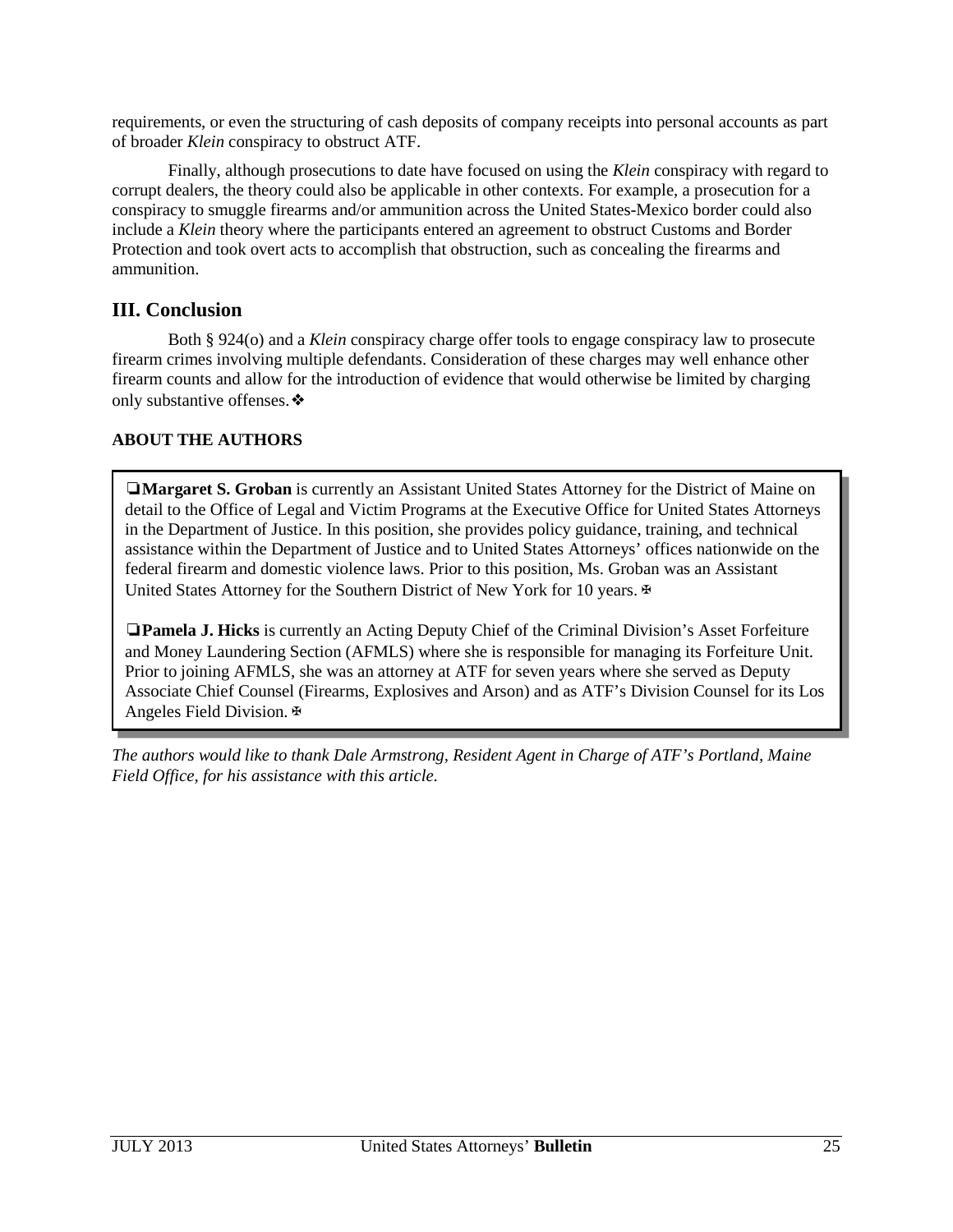# <span id="page-26-0"></span>**A Capital of Conspiracies: Prosecuting Violent-Crime Conspiracies in District of Columbia Superior Court**

*Seth Adam Meinero National Violent-Crime Coordinator Executive Office for United States Attorneys*

The United States Attorney's Office for the District of Columbia (USAO-DC) is singular within the United States Attorney community. With over 300 Assistant United States Attorneys (AUSAs) and over 300 paralegal, investigative, and administrative assistants, it is the largest of all 94 United States Attorneys' offices.

In addition to serving as the federal prosecutor for the District, USAO-DC prosecutes local crimes—numerous misdemeanors and all adult, non-traffic felonies—before the District of Columbia Superior Court. Nearly every day, AUSAs prosecute serious local offenses in Superior Court— from narcotics and weapons offenses to assaults, homicides, and criminal conspiracies. Indeed, USAO-DC's cases significantly impact the life and the lives of the Nation's Capital.

This article focuses on USAO-DC's prosecution of local violent-crime conspiracies in Superior Court. It outlines local practice and some aspects of criminal-conspiracy law within the District and discusses three recent conspiracies that USAO-DC successfully prosecuted.

## **I. Local practice and conspiracy law within the District of Columbia**

From 1801 until 1971, Congress designated a variety of courts to exercise federal, local, or combined jurisdiction over legal matters in Washington, DC. In 1970, Congress passed the District of Columbia Court Reform and Criminal Procedure Act, Pub. L. No. 91-358, 84 Stat. 473 (1970), which created the District of Columbia Superior Court to be the local trial court of general jurisdiction. The court assumed this jurisdiction in February 1971. JEFFREY BRANDON MORRIS, CALMLY TO POISE THE SCALES OF JUSTICE: A HISTORY OF THE COURTS OF THE DISTRICT OF COLUMBIA CIRCUIT 6-88, 234-35 (Chris Rohmann ed.) (2001).

Today, the Superior Court is one of the country's premiere local trial courts. Its judges are appointed by the President and confirmed by the Senate and serve 15-year terms. Several of its judges were former AUSAs or supervisors at USAO-DC. As of 2011, over 30 of the court's associate, magistrate, and senior judges—plus Chief Judge Lee F. Satterfield—were USAO-DC alumni. One noteworthy alumnus served as a Superior Court judge before becoming the United States Attorney. In 1988, Eric Holder, Jr., then a Department of Justice lawyer in the Criminal Division's Public Integrity Section, was appointed by President Reagan to be an associate judge of the Superior Court. Holder stepped down from the bench in 1993, when President Clinton appointed him to be the United States Attorney for the District of Columbia, a position Holder held until he became the Deputy Attorney General in 1997.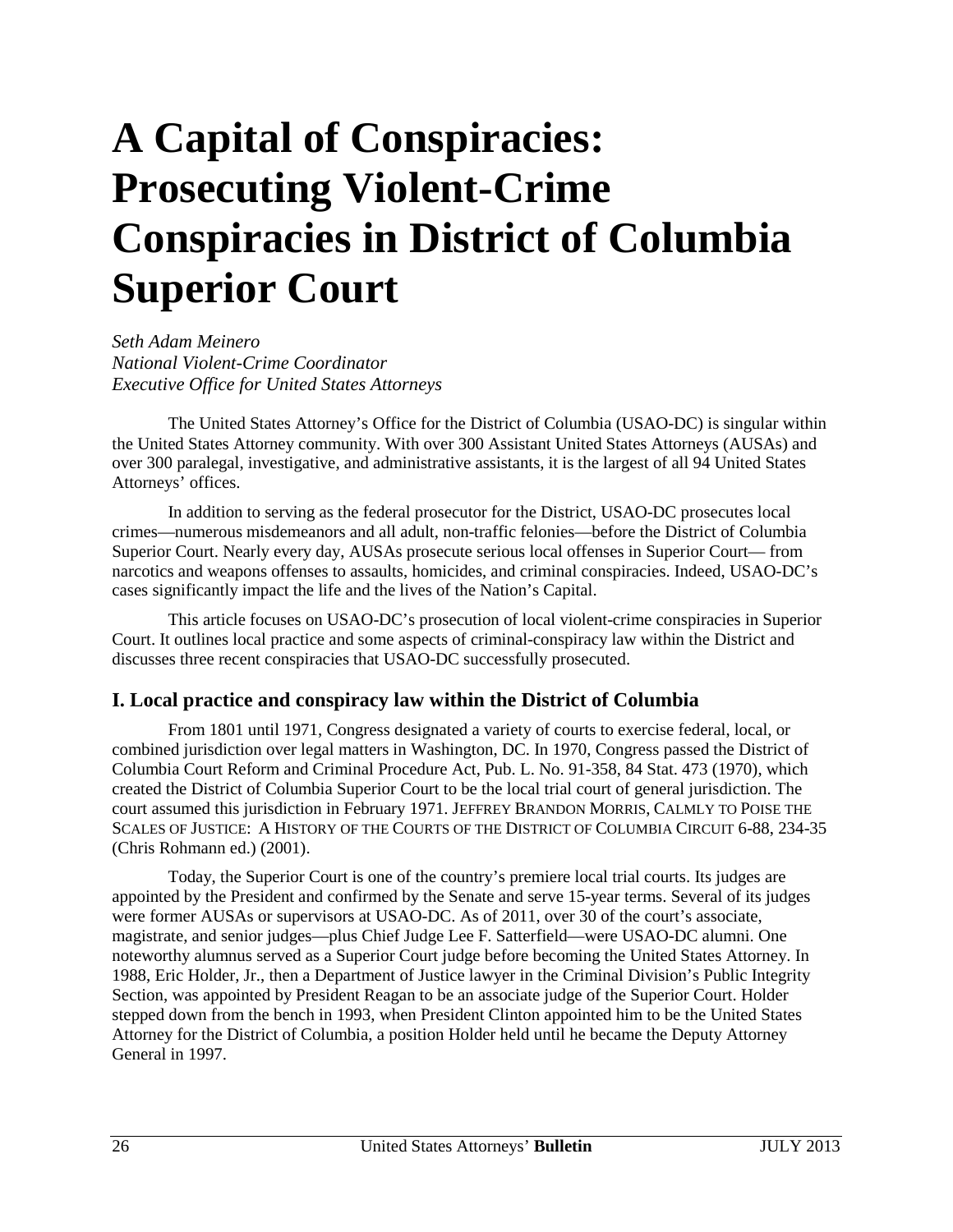#### **A. General provisions of local conspiracy law**

The District's general conspiracy statute, codified at D.C. Code § 22-1805a, is substantially similar to the federal general conspiracy statute codified at 18 U.S.C. § 371. The local statute provides:

If 2 or more persons conspire either to commit a criminal offense or to defraud the District of Columbia or any court or agency thereof in any manner or for any purpose, each shall be fined not more than \$10,000 or imprisoned not more than 5 years, or both, except that if the object of the conspiracy is a criminal offense punishable by less than 5 years, the maximum penalty for the conspiracy shall not exceed the maximum penalty provided for that offense.

D.C. Code § 22-1805a(a)(1) (2013).

Penalties may be greater for conspiring to commit a "crime of violence":

If 2 or more persons conspire to commit a crime of violence as defined in [D.C. Code] § 23-1331(4), each shall be fined not more than \$3000 nor the maximum fine prescribed for the offense, the commission of which was the object of the conspiracy, whichever is less, or imprisoned not more than 15 years nor the maximum imprisonment prescribed for the offense, the commission of which was the object of the conspiracy, whichever is less, or both.

*Id.* § 22-1805a(a)(2).

A "crime of violence," for purposes of the statute, is defined as an

aggravated assault; act of terrorism; arson; assault on a police officer (felony); assault with a dangerous weapon; assault with intent to kill, commit first degree sexual abuse, commit second degree sexual abuse, or commit child sexual abuse; assault with intent to commit any other offense; burglary; carjacking; armed carjacking; child sexual abuse; cruelty to children in the first degree; extortion or blackmail accompanied by threats of violence; gang recruitment, participation, or retention by the use or threatened use of force, coercion, or intimidation; kidnapping; malicious disfigurement; manslaughter; manufacture or possession of a weapon of mass destruction; mayhem; murder; robbery; sexual abuse in the first, second, or third degrees; use, dissemination, or detonation of a weapon of mass destruction; or an attempt or conspiracy to commit any of the foregoing offenses.

*Id.* § 23-1331(4). (Proposed legislative amendments would add "assault with significant bodily injury" and "solicitation . . . to commit any of the foregoing offenses" to this definition.)

The local statute also requires an overt act to be alleged and "proved to have been committed by 1 of the conspirators pursuant to the conspiracy and to effect its purpose." *Id*. § 22-1805a(b). In sum, establishing the offense of conspiracy requires proof of (1) an agreement of two or more individuals to commit a criminal offense; (2) "knowing participation in th[e] agreement with intent to commit the criminal objective;" and (3) "during the life of the conspiracy, and in furtherance of its objective, the commission by at least one conspirator of at least one of the overt acts specified in the indictment." *Castillo-Campos v. United States*, 987 A.2d 476, 482 (D.C. 2010).

The District of Columbia Court of Appeals (DCCA), the District's highest court, has found sufficient evidence of conspiracy offenses in a variety of circumstances. *See, e.g.*, *Castillo-Campos*, 987 A.2d at 482-83 (defendants—members of the *Vatos Locos* street gang—joined in an agreement with fellow gang members to kill or otherwise "get" rival gang members of the *Mara R* and Street Thug Criminals gangs, and engaged in a series of assaults and murders against the rivals); *Hairston v. United States*, 905 A.2d 765, 769, 784 (D.C. 2006) (defendant and two others from one neighborhood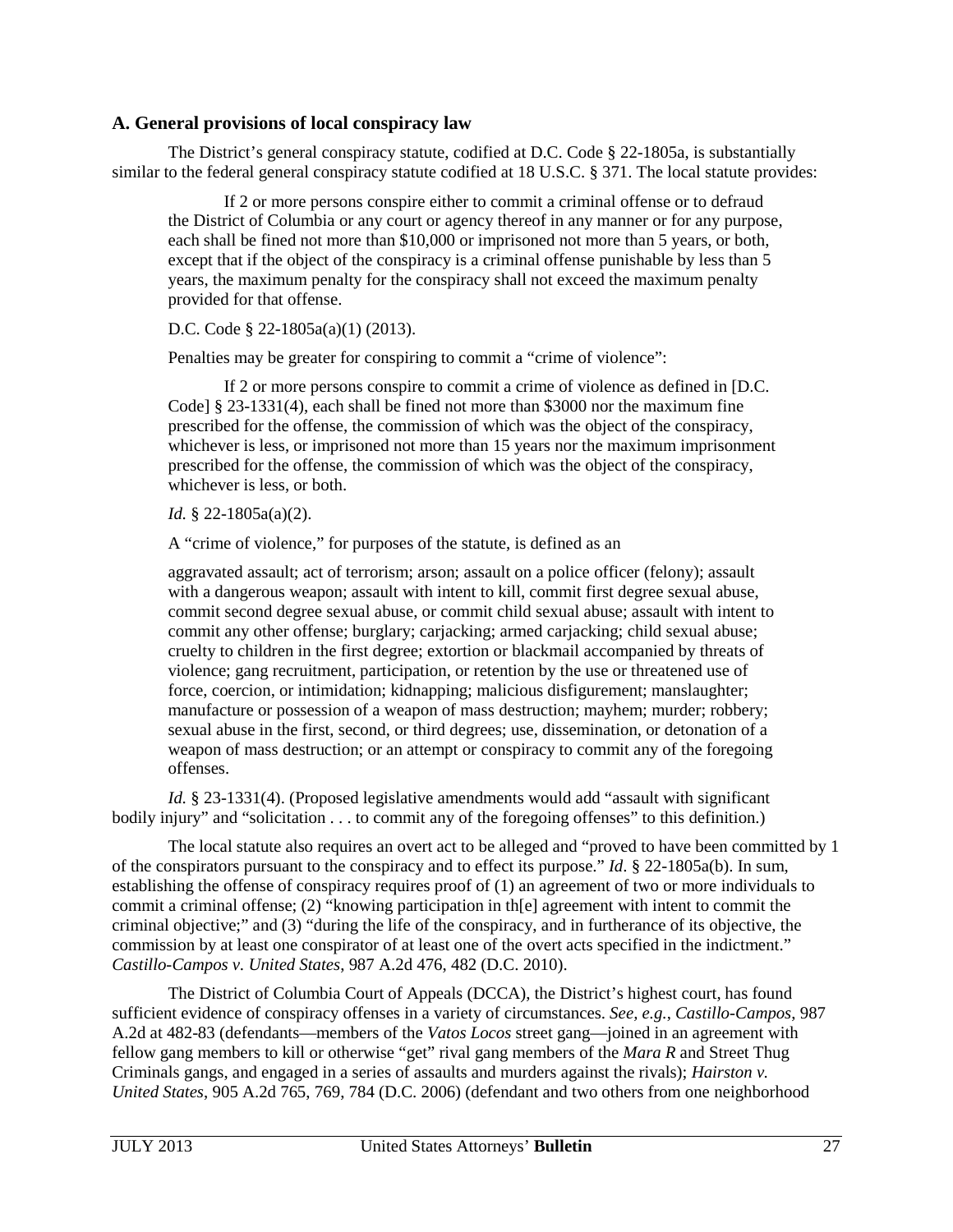faction agreed to exact revenge against their "intense" rivals in another neighborhood faction because of the other faction's words and actions; defendant participated in this agreement by obtaining guns and ammunition, and joining efforts to "catch" members of the other faction); *(Edward) McCoy v. United States*, 890 A.2d 204, 214 (D.C. 2006) (defendant screamed instructions to driver of their Volvo to chase victims in another car, and defendant shot at the victims' car); *McCullough v. United States*, 827 A.2d 48, 54, 58 (D.C. 2003) (defendant participated in conversations with coconspirators about murdering the victim—whom they targeted as a "snitch"—and defendant and others took actions designed to implement, and eventually effected, the agreed-upon murder).

## **B.** *Pinkerton* **liability**

Conspiracy can be charged as a substantive offense or operate as a theory of vicarious liability based on *Pinkerton v. United States*, 328 U.S. 640 (1946). *See Akins v. United States*, 679 A.2d 1017, 1028 (D.C. 1996) ("Conspiracy is a unique theory of liability that renders individual defendants guilty of any offense committed by coconspirators in furtherance of the conspiracy.") (citing *Pinkerton*, 328 U.S. at 647); *Erskines v. United States*, 696 A.2d 1077, 1080 (D.C. 1997) ("[U]nder *Pinkerton* a defendant is liable for a foreseeable criminal consequence of the conspiracy even though that crime was not intended as part of the original plan[.]") (citation and internal quotations omitted).

As a theory of liability, conspiracy need not be charged in the indictment. *See Thomas v. United States*, 748 A.2d 931, 934-36 (D.C. 2000) (explaining that the Government need not charge defendant with conspiracy to proceed under a *Pinkerton* theory of vicarious liability); *see also Baker v. United States*, 867 A.2d 988, 1005 (D.C. 2005) (reaffirming *Thomas* and noting that the Government's proceeding on *Pinkerton* theory "is not equal to an element of a crime that must be charged in the indictment" and the theory "does not increase the penalty for any charged crime beyond its statutory maximum, because *Pinkerton* liability is a basis for a conviction not a sentencing enhancement factor"). Where the Government argues *Pinkerton* liability for an uncharged conspiracy, the Government must still prove that the defendant was part of a conspiracy and that the offense for which the defendant is vicariously liable was committed in furtherance of the conspiracy and was a reasonably foreseeable consequence of the conspiracy. *Baker*, 867 A.2d at 1005.

Where a conspiracy can be established in a multi-perpetrator case, *Pinkerton* may be a more viable theory for proving liability than the distinct accomplice theory of aiding-and-abetting. While noting that the doctrines resemble each other and "in a particular case, an accomplice may also be a coconspirator," the DCCA has recognized "that dual role simply permits the government to proceed on alternative theories." *Wilson-Bey v. United States*, 903 A.2d 818, 840, 842 (D.C. 2006) (en banc). However, that "does not mean that the two legal doctrines have collapsed into one another." *Id.* at 842.

An accomplice can be liable for a crime committed by a principal perpetrator if the accomplice "in some sort associated himself with the [criminal] venture, that he participated in it as in something he wished to bring about, and that he sought by his action to make it succeed." *Wilson-Bey*, 903 A.2d at 840 (quoting *United States v. Peoni*, 100 F.2d 401, 402 (2d Cir. 1938)) (internal brackets omitted). Aidingand-abetting is in some respects broader than *Pinkerton* in that aiding-and-abetting imposes a principal's liability on an accomplice who "*consciously shares in any criminal act whether or not there is a conspiracy*." *Id.* (quoting *Nye & Nissen v. United States*, 336 U.S. 613, 620 (1949)) (emphasis in original).

But in some regards, aiding-and-abetting is narrower than *Pinkerton* liability. Aiding-and-abetting requires the accomplice to possess the same mens rea required of a principal offender in committing the substantive offense. *See Wilson-Bey*, 903 A.2d at 838 (holding it "particularly inappropriate to permit the conviction of an aider or abettor upon a lesser showing of criminal intent than is required vis-à-vis a principal when the defendants are being prosecuted for" first-degree murder). By contrast, the Government is "not . . . required to establish that the co-conspirator actually aided the perpetrator in the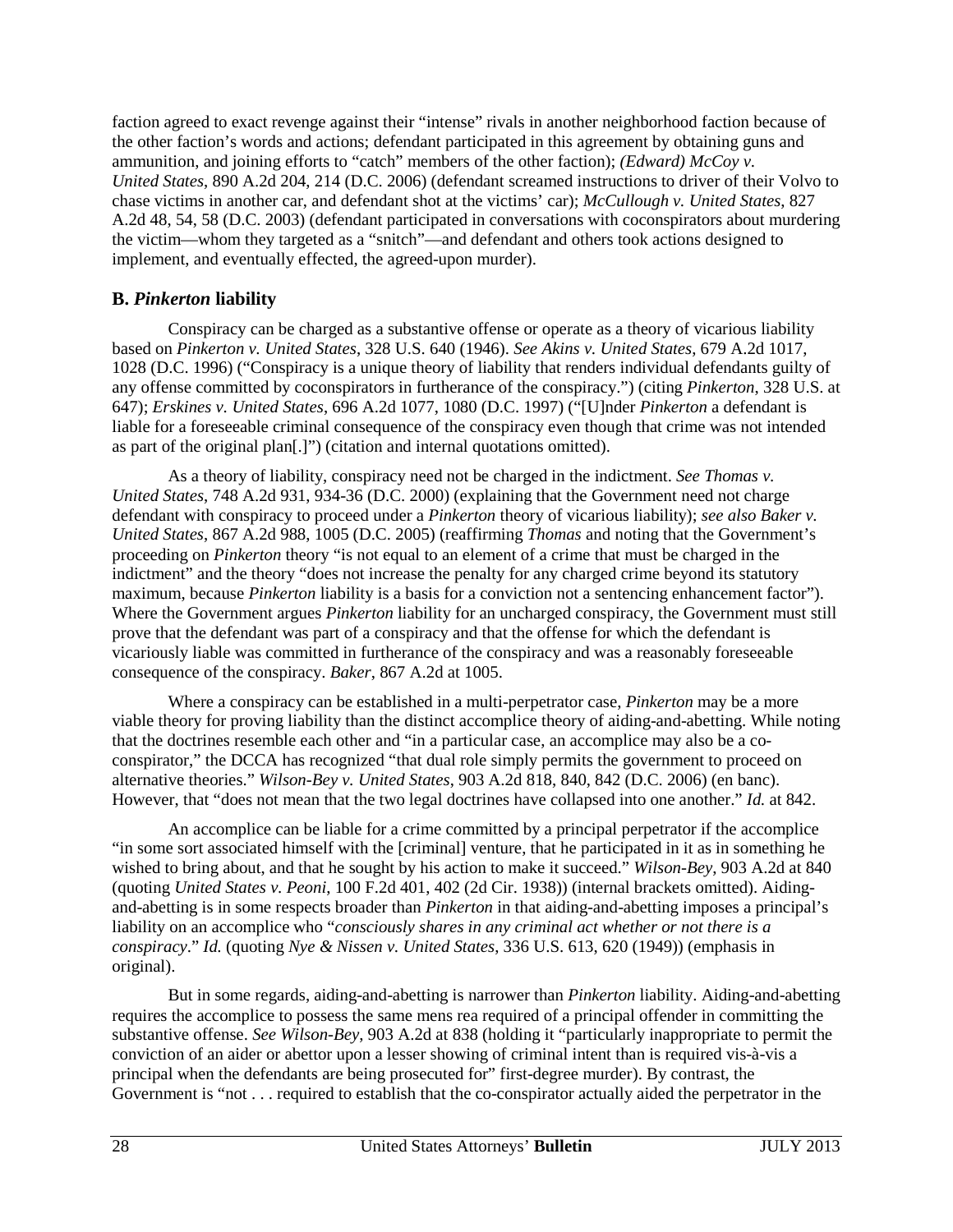commission of the substantive crime, but only that the crime was committed in furtherance of the conspiracy." *Gatlin v. United States*, 925 A.2d 594, 599 (D.C. 2007) (quoting *Wilson-Bey*, 903 A.2d at 840) (internal brackets omitted). Therefore, to be vicariously guilty of a substantive crime committed by another coconspirator, a conspirator need not have the requisite mens rea for that substantive crime if it was committed in furtherance of, and was a reasonably foreseeable consequence of, the conspiracy. *See Wilson-Bey*, 903 A.2d at 840 (aiding-and-abetting differs from *Pinkerton* liability because, among other things, aiding-and-abetting requires proof that the defendant "*intentionally participated*" in the principal's crime (quoting *Erskines*, 696 A.2d at 1080-81) (emphasis in original)).

## **C. Admissibility of coconspirator statements**

One of the cherished advantages of establishing a conspiracy at trial, charged or not, is that it permits the nonhearsay admissibility of out-of-court coconspirator statements made in furtherance of the conspiracy. Federal Rule of Evidence 801(d)(2)(E) provides that statements of coconspirators made in furtherance of a conspiracy are not hearsay. The District's local evidence law, which is based on common law rather than on a standard code of evidentiary rules, has adopted Rule 801(d)(2)(E) as a local rule. *Butler v. United States*, 481 A.2d 431, 439-42 (D.C. 1984). Coconspirator statements are admissible as a corollary to the rules on the nonhearsay admissibility of a defendant's admissions and statements by a party-opponent, on the theory that a conspirator is an agent of another coconspirator. *(Louis) McCoy v. United States*, 760 A.2d 164, 170-79 (D.C. 2000); *Akins*, 679 A.2d at 1028.

Admission of a statement under the coconspirator-statement rule requires proof, under a "more likely than not" standard, that "(1) a conspiracy existed, (2) the defendant had a connection with the conspiracy, and (3) the coconspirator made the statements during the course of and in furtherance of the conspiracy." *Butler*, 481 A.2d at 439, 441. While proof of an overt act is necessary to convict for the stand-alone crime of conspiracy under D.C. Code § 22-1805a, Rule 801(d)(2)(E) does not require proof of an overt act as a condition precedent for admitting a coconspirator's statement as nonhearsay. *Bellanger v. United States*, 548 A.2d 501, 502-03 (D.C. 1988).

Under *Butler*, admissibility of a coconspirator statement is predicated on the prosecution's independent, nonhearsay trial evidence showing it was more likely than not that a conspiracy existed. The trial court may not consider a coconspirator statement itself in assessing whether the prosecution's evidence has met the more-likely-than-not quantum of proof. *Butler*, 481 A.2d at 439-41. Three years after the DCCA decided *Butler*, the Supreme Court decided *Bourjaily v. United States*, 483 U.S. 171 (1987). *Bourjaily* more broadly interprets Rule 801(d)(2)(E) to allow consideration of the coconspirator statement in determining the existence of the conspiracy. *Id.* at 177-78. *Bourjaily* holds the quantum of proof necessary for establishing the conspiracy to a preponderance standard, *id.* at 176-77, which is procedurally but not substantively distinct from *Butler*'s more-likely-than-not standard. *See Butler*, 481 A.2d at 441 ("[T]he [more-likely-than-not] quantum of proof the prosecution must satisfy remains identical to that required by the preponderance of the evidence standard."). In *Bellanger*, the DCCA left *Bourjaily*'s effect on *Butler* an open question. *Bellanger*, 548 A.2d at 502 n.4.

# **II. Conspiracy case studies**

The District's AUSAs face myriad challenges in prosecuting violent-crime conspiracies. Often, these prosecutions target street gangs operating within the District—such as the *Sureño* gangs MS-13 and 18th Street—or notorious neighborhood crews. Some of these conspiracies involve the most serious, harrowing, and infamous violations of criminal law. Other cases may not be as notable, but still meaningfully affect victims and the community.

The following three cases illustrate recent examples of successful prosecutions of violent-crime conspiracies in Superior Court.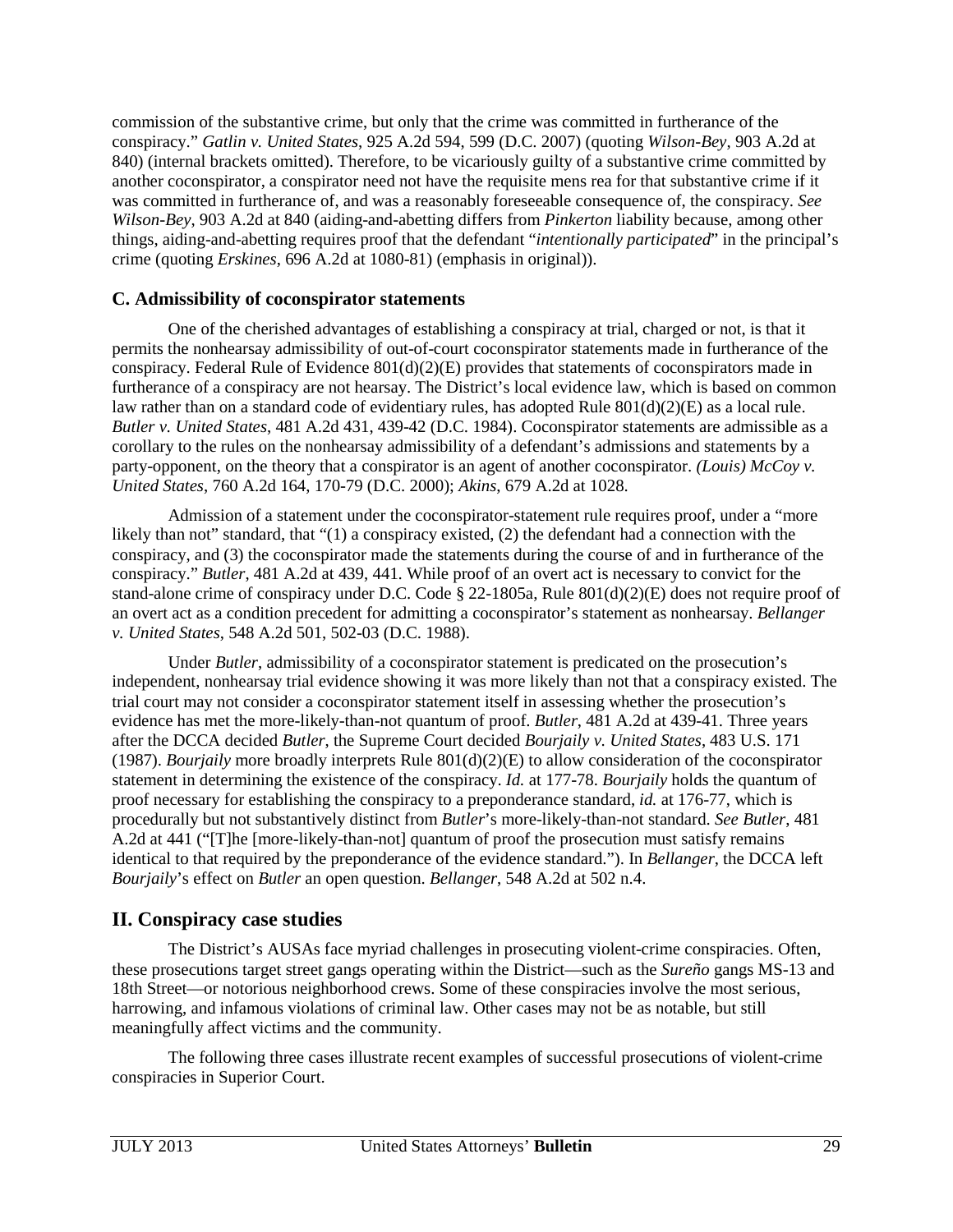#### **A. The robber who ran:** *Kendall Snowden v. United States* **and** *Pinkerton* **liability**

Charging conspiracy is a natural consideration when prosecuting cases involving gangs or crews. Charging conspiracy also proved advantageous in one recent case that did not ostensibly involve a gang or crew and in which only one member of the conspiracy was ever identified.

On the night of May 2, 2008, a group of several family members was outside an apartment building in Northeast Washington celebrating one member's return home from prison. For a few moments, "L.R.," 14, briefly broke away from his family and observed a group of five young men around a corner. One of the five young men was Kendall Snowden, whom L.R. knew from the neighborhood. Snowden said to the others in his group, "Ya'll ready, let's go." Snowden concealed his face with a ski mask, and another cohort pulled a bandana over his face. L.R. sensed something bad would occur, so he returned to his family.

After L.R. rejoined his family, Snowden and his henchmen approached L.R.'s family with guns drawn. Snowden told one of the older family members—L.R.'s uncle Raymond Scales—to give up his money. Scales surrendered a \$20 bill, but Snowden and the other robbers wanted more. Scales decided enough was enough. He grabbed Snowden's arm, attempting to wrest the gun from him. Scales told the other family members to run away, and L.R. and some of the family members started to escape. Scales and Snowden continued wrestling and Snowden's gun fired while it was pointed away from Scales. Snowden eventually broke away from Scales and ran.

At least one other armed, masked gunman stepped up and took aim at Scales after Snowden fled. Scales had his back against a courtyard fence and his hands up. Although Scales had fully submitted, the unidentified gunman shot Scales and all the robbers fled the scene. Police arrived, but did not apprehend any of the perpetrators that night.

During a photo-array procedure on May 6, 2008, L.R. identified Snowden as one of the robbers. None of the other conspirators who planned the robbery were ever identified. In March 2009, supervisory AUSA Michelle D. Jackson decided to proceed against Snowden by charging him not only with the armed robbery of Scales and related gun charges, but also with conspiracy to commit armed robbery. In addition, mindful that Snowden had run from Scales before another gunman approached and shot him, USAO-DC obtained an indictment against Snowden for assault with intent to kill while armed (AWIKWA) and armed aggravated assault of Scales, based on a theory of *Pinkerton* liability.

AUSA Bryan Seeley tried the case in August 2009. At trial, L.R. was the only witness who could identify Snowden as one of the individuals involved in the robbery. L.R. testified about Snowden's and his partners' preparatory words and actions leading up to the robbery and shooting. L.R. identified Snowden as the robber who tussled with Scales. L.R., who had begun to escape before the shooting, also testified that he did not see who fired the gun. But the shots were fired within 15 seconds of Snowden freeing himself from Scales. Scales and L.R.'s mother—neither of whom could identify any of the perpetrators—testified about the circumstances of the robbery and Scales' grisly injuries. There was no dispute at trial that Snowden ran from the scene before the other gunman shot Scales.

Without a cooperator, droves of witnesses, or any fingerprint, DNA, or additional forensic evidence often needed to convince a jury beyond a reasonable doubt, Seeley nevertheless wove a compelling case of a conspiracy at work. During his closing argument, Seeley likened the actions of Snowden and his cohorts before the robbery to a basketball team that huddles together before a game. The team purposefully agrees to go out on the court, score points, and try to win, even though the teammates do not expressly state those goals. Even the defense counsel later admitted that this simple analogy was quite effective.

The jury found Snowden guilty of conspiracy to commit robbery, armed robbery, and armed aggravated assault of Scales, four counts of armed assault with intent to rob L.R. and three of his other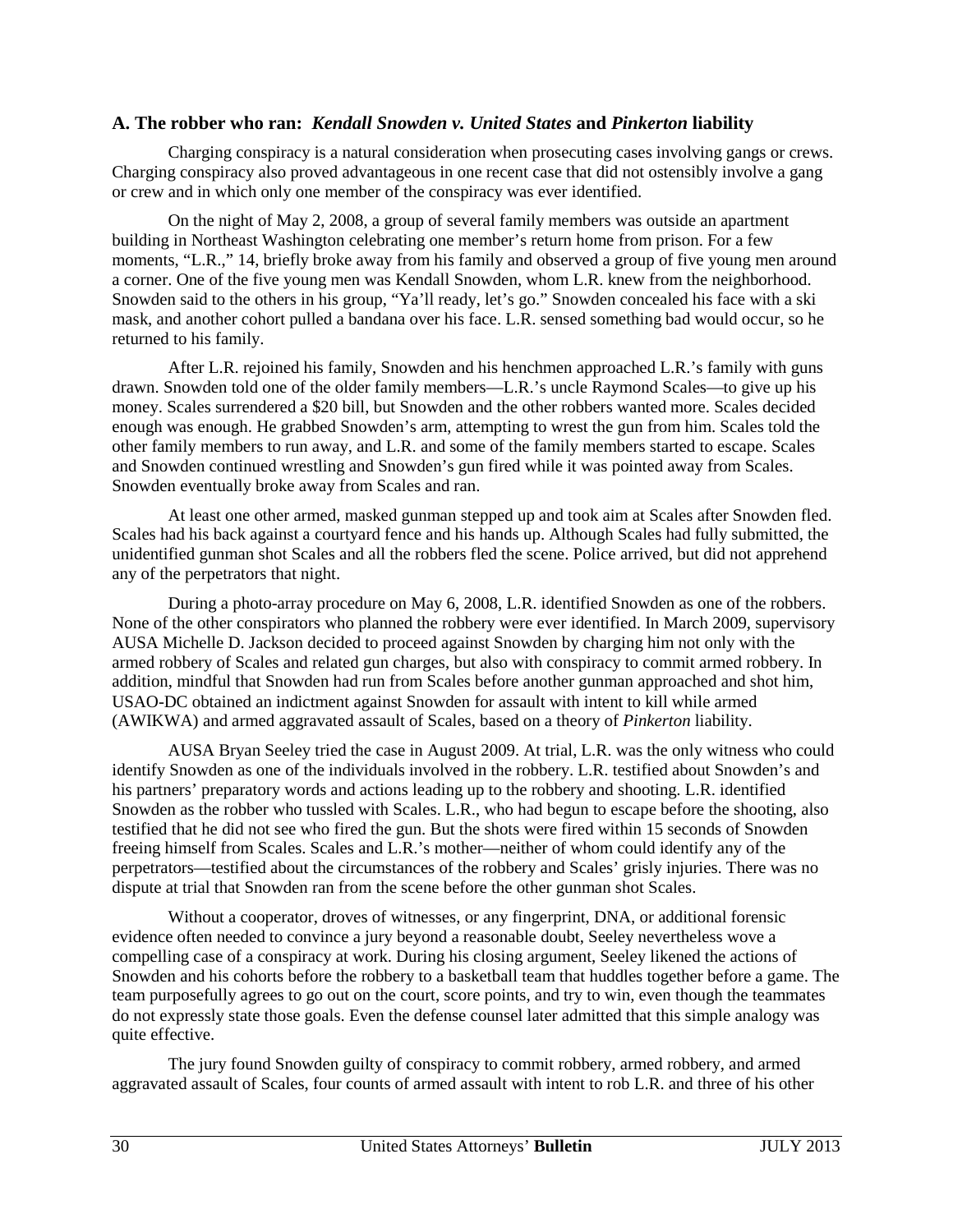relatives, and several associated firearms felonies. Snowden was acquitted of AWIKWA. On November 9, 2009, the court sentenced Snowden to a total of 120 months' incarceration.

Snowden timely filed an appeal. One of the issues on appeal—an issue of first impression for the DCCA—was whether a shooting by one coconspirator that takes place after another coconspirator has fled may be deemed "in furtherance of" the conspiracy for purposes of coconspirator liability. AUSA Jonathan P. Hooks briefed and argued the case. Hooks convinced the three-judge panel to hold that such a shooting *could* be deemed to be in furtherance of a conspiracy, and that Snowden was vicariously liable for his unidentified coconspirator's armed aggravated assault of Scales. Applying agency principles, the DCCA recognized:

[C]onspirators do not necessarily achieve their chief aim at the precise moment when every element of a substantive offense has occurred. . . . Before the conspirators can be said to have successfully attained their main object, they often must take additional steps, *e.g.*, fleeing, or disposing of the fruits and instrumentalities of crime. Such acts further the conspiracy by assisting the conspirators in realizing the benefits from the offense which they agreed to commit.

*Snowden*, 52 A.3d at 865 (quoting *State v. Rivenbark*, 533 A.2d 271, 276 (Md. 1987)). Here, "[i]nsofar as the objective of [Snowden] and his coconspirators was to rob Scales, their goal was not completed until they had successfully made off with the fruits of their criminal endeavor." *Id.* (citing *Castillo-Campos*, 987 A.2d at 491).

The DCCA also drew from its felony-murder case law, which holds that an accomplice can be guilty for a killing committed by another during the commission of a felony, where that killing could be said to be part of the perpetration of the felony or part of a continuous chain of events. *Id*. at 865-66.

What is important is not simply that the killing occurred *during* the actual commission of the predicate crime, but that it aided in the completion of the crime. A shooting by a co-conspirator that is similarly causally linked to completion of the object of the conspiracy is properly charged against other co-conspirators under a theory of conspiracy liability.

*Id.* at 866 (emphasis in original) (citations omitted). Here, the other gunman's shooting of Scales aided Snowden's asportation of Scales' money, which Snowden had personally taken soon before the shooting. Thus, the shooting "aided in the successful completion of their criminal endeavor" and was part of an "unbroken chain of events." *Id.* (internal quotes and citations omitted).

Snowden also claimed that the shooting of Scales was not a "reasonably foreseeable consequence" of the conspiracy to rob. The DCCA disagreed. "A defendant who conspires to commit an armed robbery should anticipate that a shooting may occur during the commission of the robbery and is held accountable if a shooting does, in fact, occur." *Id*. at 866-67 (citing *Castillo-Campos*, 987 A.2d at 482, 488). Because Snowden and at least one of his coconspirators brought weapons to the robbery scene, and both "employed those weapons to effectuate the robbery, the jury could properly conclude that the shooting of Scales so soon after [Snowden] fled was a reasonably foreseeable consequence of their conspiracy to commit armed robbery." *Id.* at 867.

Ultimately, the DCCA rejected all of Snowden's claims on appeal, and affirmed his convictions.

## **B. A PCP ring punishes disloyalty:** *United States v. Jamaal Hale* **and litigating the admissibility of coconspirator statements**

In early 2010, Jamaal Hale, Ramona Watson, Patrick Waldrop, Devin Burgess, and others—the "Hale Ring"—were involved in distributing PCP, a common, volatile street drug in the District. Hale would purchase the PCP from a wholesale distributor and redistribute it to street-level dealers. Watson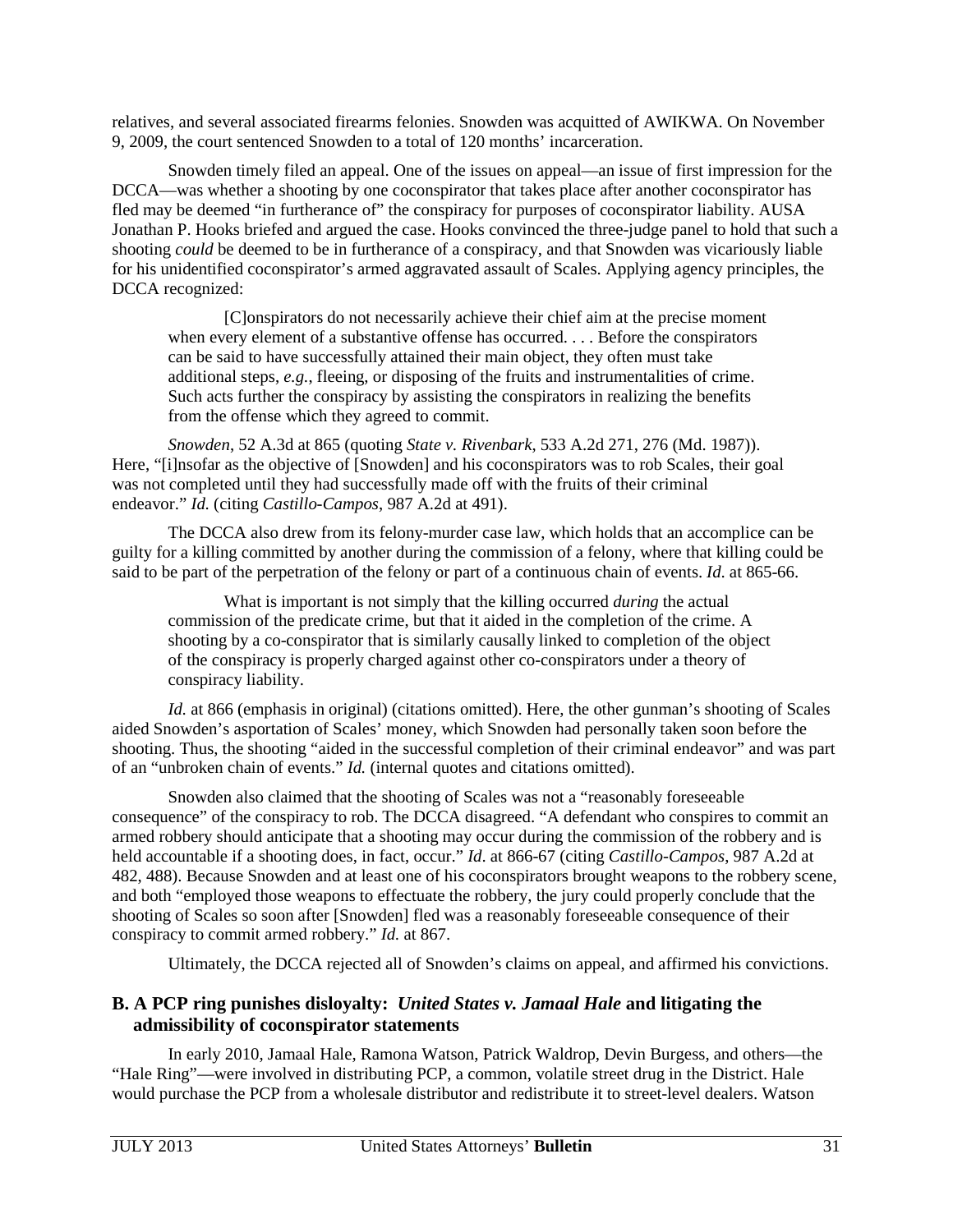provided a residence for Hale to stash and package the PCP. Hale, Watson, Waldrop, and Burgess sold the drug to street users, often in the form of cigarettes dipped in liquid PCP, known as "dippers." The Hale Ring zealously protected its operation.

"B.W." was an associate of the Hale Ring. In March 2010, he was riding in a car with Watson, who had a two-ounce bottle of PCP in her purse. As they rode to suburban Maryland, local police initiated a traffic stop. To avoid detection and arrest, Watson gave B.W. the bottle to conceal. When officers searched B.W., they discovered the bottle on him. B.W. was arrested for possessing the drugs, while Watson walked away free. A few days after his arrest, B.W. was assaulted while Hale stood by and watched. Because of these incidents, B.W. felt betrayed by the Hale Ring.

Seeking some retribution, on March 25, 2010, B.W. and two other individuals broke into Watson's apartment and stole a gun and PCP from her stash house. The scheme backfired. The Hale Ring soon learned B.W. was responsible for the theft and sought to punish him.

Later on March 25, Hale, Watson, Waldrop, and Burgess saw B.W. outside a barbershop. Hale forced B.W. into their car at gunpoint. Hale, Watson, Waldrop, and Burgess drove B.W. to Waldrop's apartment in Southeast Washington. The three male kidnappers struck and stomped B.W., and Hale pistol-whipped him. The kidnappers questioned B.W. about the stolen firearm and PCP. They then brought B.W. back into a car, and drove to Watson's apartment.

After forcing B.W. into Watson's apartment at gunpoint, Hale ordered B.W. to sit on Watson's couch. The three male kidnappers struck, stomped, and pistol-whipped B.W. some more. The male kidnappers wrapped duct tape around B.W.'s arms, torso, legs, and mouth. Watson then struck B.W. with her hands and feet, and taunted B.W. about snitching. Waldrop heated a spoon and brought it to Hale, who used it burn B.W.'s hands and feet. B.W. ultimately confessed to his theft of the drugs and gun from Watson's apartment and identified the other two theft culprits. The kidnappers then forced B.W. back into a car, and confined him in the backseat.

With B.W. still in the car, the kidnappers drove a while and found the other two culprits. They forced the other culprits into the car at gunpoint, and also intended to punish them. The kidnappers then rode with their three captives to a recreation center in Southeast Washington.

At the recreation center, Waldrop and Burgess struck the other culprits with their hands and feet. During this time, B.W. managed to escape. USAO-DC was unable to identify the other two culprits who were also seized and assaulted.

AUSA J.P. Cooney—now a trial attorney with the Public Integrity Section—investigated the case and secured an indictment charging the Hale Ring with two conspiracies: a conspiracy to distribute PCP; and a conspiracy to kidnap and assault B.W., in order to promote the PCP conspiracy. In addition, the indictment charged the ring members with armed kidnapping, two armed-assault offenses, obstructing justice, and related firearms offenses.

Before trial, the parties litigated several motions, including a defense motion for a pretrial hearing to determine the existence of a conspiracy. The defense claimed such a hearing was necessary to determine the admissibility of coconspirator statements and to decide other defense motions to sever counts and defendants. Cooney, who filed the Government's vigorous opposition, argued that the local jurisdiction neither requires nor promotes the holding of such a hearing.

Citing the DCCA's decision in *Butler*, 481 A.2d at 439-42, Cooney maintained that judges should determine the Rule 801(d)(2)(E) admissibility of coconspirator statements during the prosecution's case at trial, under a "more likely than not" standard. This local standard limits the court's inquiry to the prosecution's evidence alone, permitting a court ruling on admissibility during the prosecution's case. This is designed to "avoid[] the conceptual difficulty of determining the admissibility of part of the government's case based on the content of the defense case." *Butler*, 481 A.2d at 441.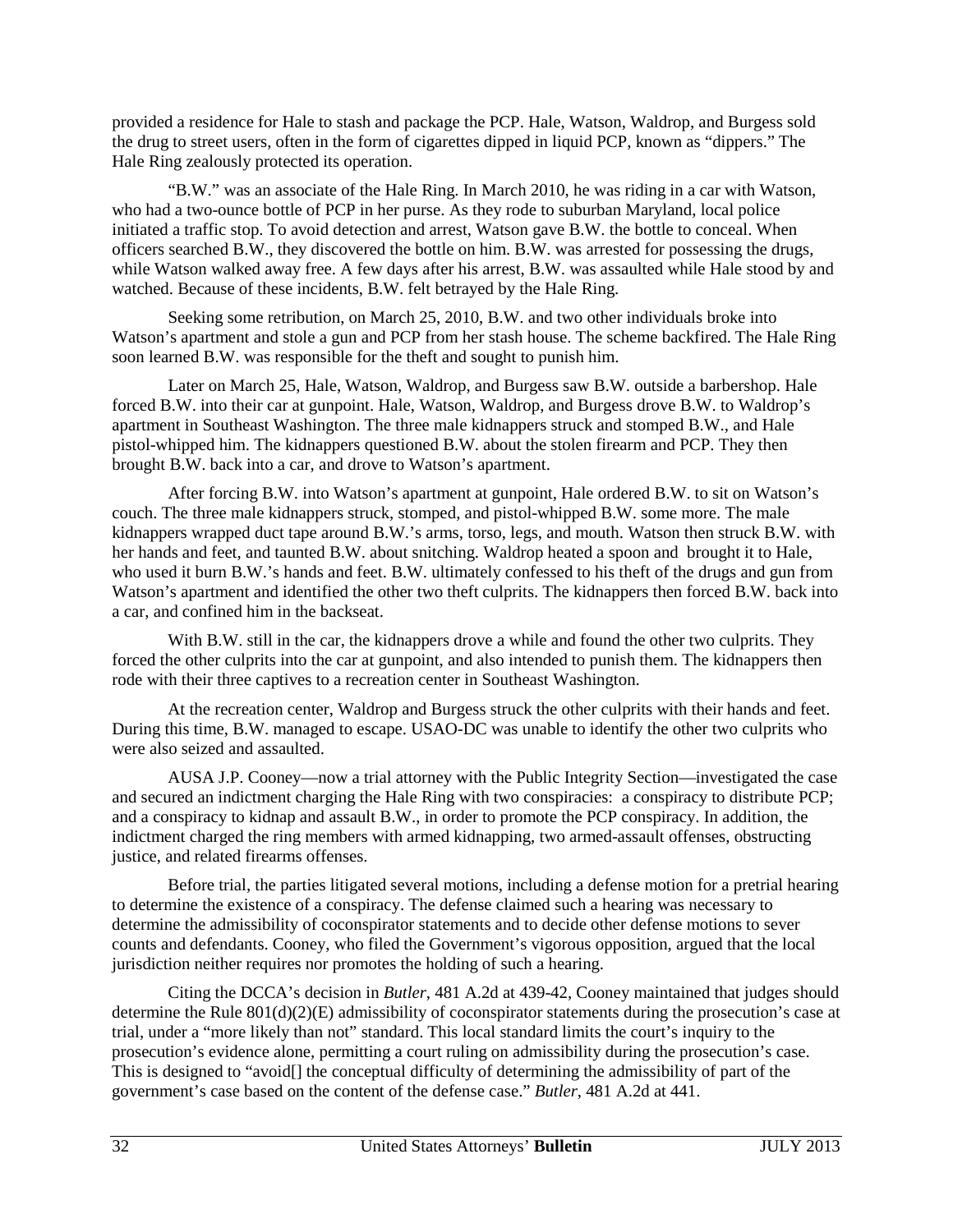A primary benefit of this "one-step admissibility determination" is to "avoid[] the impracticality of the mini-trial necessary to unconditional admission under the preponderance standard." *Id.* Notwithstanding the open question whether *Bourjaily* has any effect on *Butler*'s evidentiary standard, *Butler* directs Superior Court judges to rule on admissibility during the prosecution's case, considering "only the independent nonhearsay evidence in the admissibility determination." *Id*. at 439-40. Under the *Butler* approach, the trial judge still "retains discretion to conditionally admit hearsay evidence subject to eventual establishment of a conspiracy by independent evidence," *id.*, particularly where witness availability prevents the prosecution from ordering its nonhearsay evidence before presenting testimony as to coconspirator statements. In any event, Cooney argued admissibility is determined during, not before, trial.

The defense cited no controlling authority requiring a pretrial determination of coconspiratorstatement admissibility. While the defense argued that the Fifth Circuit's decision in *United States v. James*, 590 F.2d 575 (5th Cir. 1972), supported the requirement of a pretrial hearing, Cooney noted that *James* endorsed—but did not require—a pretrial evidentiary presentation or detailed proffer. *Id.* at 582. Moreover, the majority of federal circuits, including the D.C. Circuit, had rejected the approach in *James*.

At any rate, the prosecution—through its speaking indictment identifying over 40 overt acts for both charged conspiracies, its provision of discovery, and its pretrial pleadings—had already effectively provided the detailed proffer that *James* contemplates. Cooney maintained that no pretrial hearing to ascertain the conspiracies was necessary. The court agreed and denied the defense motion for a pretrial hearing.

Trial began in early March 2011. AUSA Adam B. Schwartz—now an AUSA for the Eastern District of Virginia—joined Cooney as trial counsel. The case had few eyewitnesses, and B.W. was rather compromised because of his own legal entanglements. After the extensive and skillful pretrial litigation over coconspirator statements, the statements were admitted at trial without fuss or defense objection.

The jury ultimately acquitted the Hale Ring of the PCP conspiracy and did not convict all the ring members for felony-conspiracy offenses arising from the plot to kidnap B.W. The jury did, however, find Hale, Waldrop, and Watson guilty of armed kidnapping and of possessing a firearm during a crime of violence, and found Burgess guilty of unarmed kidnapping.

At the sentencing on August 26, 2011, Hale, the ring leader, received 17 years' imprisonment. Waldrop received 11 years, Watson received 8 years, and Burgess received 7 years.

## **C. The South Capitol Street Massacre:** *United States v. Sanquan Carter*

One of the District's most breathtaking incidents of urban carnage since the late 1980s and early 1990s began with a senseless dispute over a piece of cheap jewelry.

On the night of Sunday, March 21, 2010, Sanquan Carter, 19, met a 15-year-old girl inside an apartment at the 1300 block of Alabama Avenue, SE, Washington, DC. Sanquan took off a gold-colored, fake-diamond-encrusted costume bracelet he was wearing, and had sex with the girl. Afterwards, Sanquan discovered that his bracelet was missing and became enraged. He called his brother, Orlando Carter, and claimed he had been robbed. The Carter brothers were determined to avenge the theft of the bracelet which, ironically, Sanquan had stolen himself two days earlier.

Orlando began directing associates to meet him. Orlando obtained his AK-47 and joined Nathaniel Simms, who was driving a borrowed Kia. Jeffrey Best joined Orlando and Simms in the car, and they drove to Lamar Williams' residence to get more guns. At Williams' home, Orlando, Simms, Best, and Williams devised a plan to retaliate against whoever had robbed Sanquan. The conspirators obtained a .380 semiautomatic pistol and a 12-gauge shotgun at Williams' home and drove to Alabama Avenue.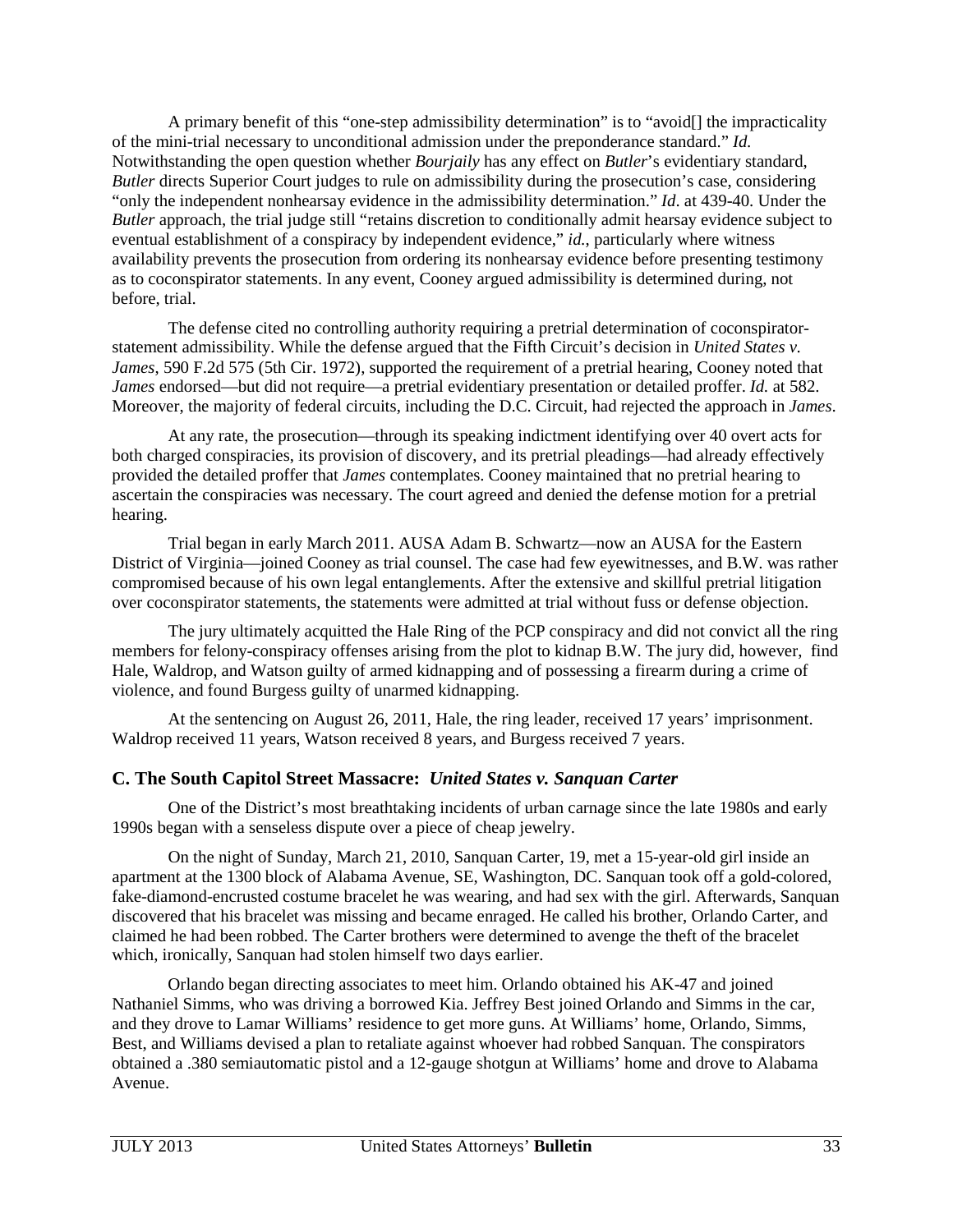The Kia arrived at Alabama Avenue after midnight. Jordan Howe, 20—who had grown up as one of Sanquan's close friends, and whose family the Carters knew and respected—was in a car outside the building where Sanquan had sex with the girl. Several other individuals were standing outside the building. Sanquan walked to the Kia and told Orlando, Simms, Best, and Williams that he believed the individuals responsible for stealing his bracelet were standing right there. Sanquan took the semiautomatic pistol from Simms and confronted the individuals gathered in front of the apartment building. Orlando armed himself with the AK-47, Best armed himself with the shotgun, and they followed behind Sanquan. Orlando ordered Simms to switch to the driver's seat. Simms positioned the Kia toward an efficient escape route from that block.

As Sanquan continued confronting the gathered individuals, Orlando and Best stood back a short distance. Sanquan began searching the individuals for the bracelet and randomly took items from the individuals. Increasingly agitated, Sanquan told Orlando and Best that they should "hammer"—that is, shoot—those individuals. Orlando indicated that they would follow Sanquan's lead. Sanquan fired five rounds from his pistol. Orlando fired 28 rounds from his AK-47, and shot at the car in which Howe was seated. Best attempted to activate his pump-action shotgun, and ejected three unfired rounds. Best later claimed he had fired the shotgun at least once. The gunfire killed Howe and struck and wounded two other individuals.

The violence was just beginning. On Tuesday, March 23, 2010, Sanquan was arrested and charged with Howe's murder. Later that day, friends and associates of Howe sought out and shot Orlando, striking his shoulder and grazing his head. Orlando vowed retaliation. He again recruited Best, Simms, and Williams, and enlisted an additional conspirator, Robert Bost. This time, they planned to identify the date, time, and location of Howe's funeral service, and to shoot and kill as many of Howe's friends and associates as possible, plus any other funeral attendees. The coconspirators discovered the details for the service, which was scheduled for the late morning of Tuesday, March 30, 2010.

In the meantime, the conspirators needed firepower. Simms and Best delivered the AK-47 and shotgun used during the Alabama Avenue shooting to Williams, who stashed the weapons. Orlando obtained a Glock .9-mm. semiautomatic pistol. Bost acquired a .45 caliber semiautomatic pistol. The conspirators also decided to rent a minivan to carry out the shooting. Despite attempts to secure a rental before Howe's funeral service on the morning of March 30, they were unsuccessful.

While disappointed they could not ambush the funeral service, they proceeded with a revised plan to retaliate against Howe's friends and associates. On the evening of March 30, they were finally able to rent a minivan. Later that night, Orlando drove the minivan to pick up Best, Bost, Williams, and Simms. Williams obtained the AK-47 from his residence and equipped it with a high-capacity magazine. Before executing their plan, Orlando, Best, Bost, and Simms dropped off Williams, who wished the four other conspirators success.

At this point, the remaining four conspirators possessed an AK-47 with a high-capacity magazine, a .9-mm. Glock semiautomatic pistol, and a .45 semiautomatic pistol. Still, Orlando believed they needed one more firearm. Orlando and the others devised a plan to rob another known neighborhood heavy, Tavon Nelson, 17, whom they learned was "strapped"—that is, armed—at that hour.

At approximately 7:20 p.m., Orlando drove near 78 Galveston Street, SW, and saw Nelson outside. Best and Bost, armed with the two pistols, got out of the minivan and approached Nelson. Sensing he was about to be robbed, Nelson reached for his own gun. Best and Bost repeatedly shot Nelson and killed him in front of several witnesses. Best and Bost fled so fast that they forgot to retrieve Nelson's gun. They got back into the minivan, which Orlando was still driving. Orlando, Best, Bost, and Simms drove about a mile to South Capitol Street, where Orlando had heard some of Howe's friends and associates were gathered.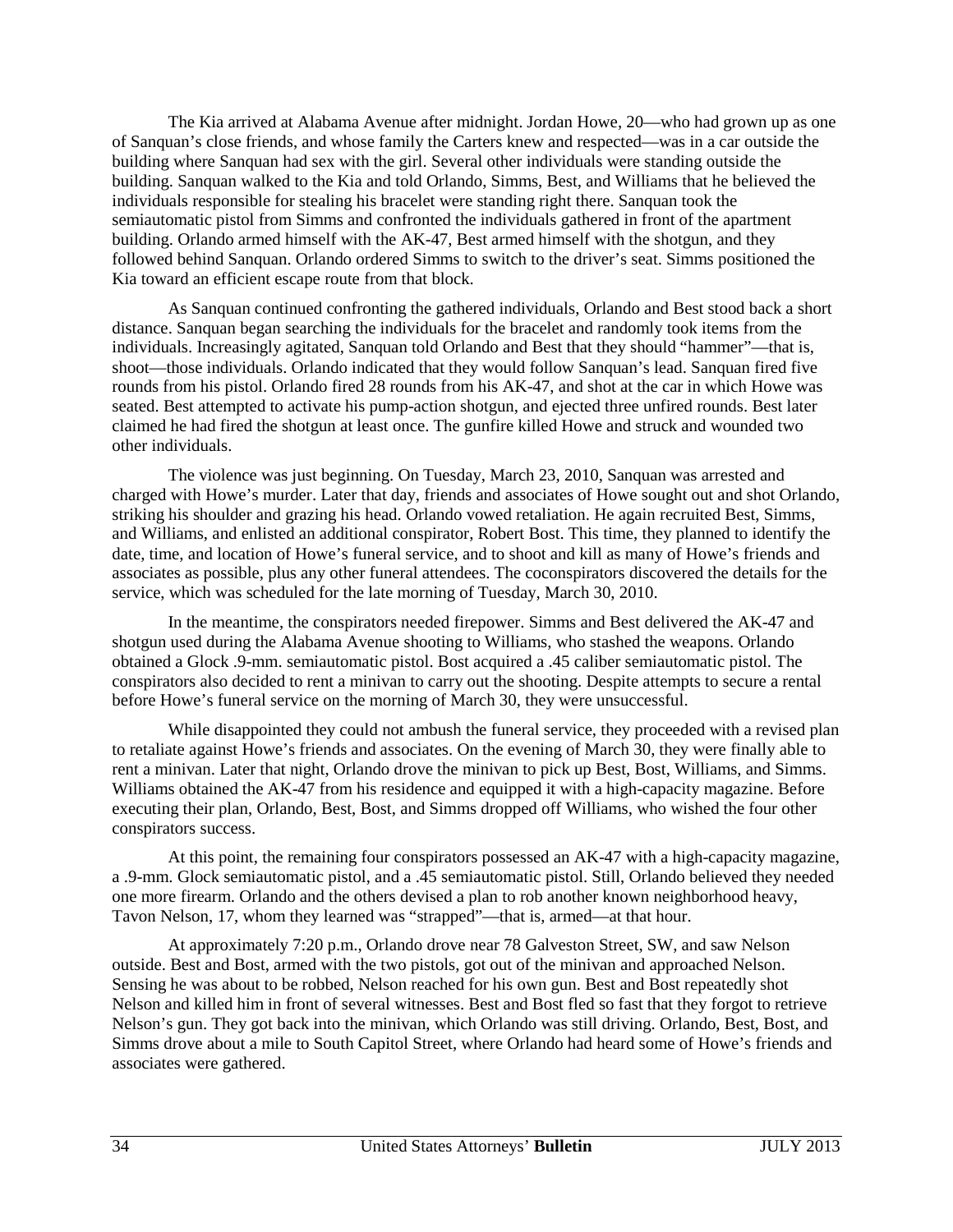Indeed, a group of Howe's friends congregated outside a dwelling at 4022 South Capitol Street. Some of the friends were still wearing "RIP" t-shirts memorializing Howe. As the minivan approached the crowd of mourners, Orlando electronically lowered the minivan's windows. He told Best, Bost, and Simms to have their guns ready. The minivan stopped in front of 4022 South Capitol. Best and Bost fired their pistols toward the crowd. Orlando ordered Simms to grab the AK-47 assault rifle, and Simms sprayed the crowd with bullets.

Nine individuals were shot. Three of them—Brishell Jones, 16, Davaughn Boyd, 18, and William Jones, 19—were killed. The six other shooting victims ranged in age between 15 and 29. One of the surviving victims, shot in the head and the hip, suffered a partially collapsed skull, and would struggle for the next two years to relearn how to walk and talk. Keith L. Alexander, *Healing after the horror*, WASH. POST, Sept. 11, 2012, at B8.

Orlando and the other conspirators attempted to flee in the minivan. A nearby police officer in a marked car pursued them. Orlando told Best, Bost, and Simms to throw their guns out of the minivan. Simms threw the AK-47 out of the car. Other police cars joined the pursuit. Orlando intentionally struck the front of one police car, and the minivan halted. Orlando, Best, Bost, and Simms fled the minivan, and police chased them on foot. The police apprehended Orlando and Simms that night. Best and Bost ditched some of their clothes, and got away. The police recovered the clothing items, tested them for DNA, and eventually identified Best and Bost through DNA evidence and eyewitness accounts. Best and Bost were later arrested, and Williams was also later identified and arrested.

This gripping case presented a host of challenges for the prosecution team, which included three trial AUSAs—Michael Brittin, Bruce Hegyi, and Adam Schwartz—and a slew of supervisory and appellate AUSAs, investigators, and litigation-support staff. Ultimately, USAO-DC obtained an indictment charging two conspiracies: (1) the conspiracy to murder Jordan Howe on March 21-22, 2010, involving Sanquan, Orlando, Best, and Simms; and (2) the conspiracy to murder Howe's friends and associates on March 30, 2010, involving Orlando, Best, Bost, Williams, and Simms. The grand jury also indicted Sanquan, Orlando, Best, and Williams for armed first-degree murder of Howe; Orlando, Best, and Bost for felony murder and armed first-degree murder of Tavon Nelson; and Orlando, Best, Bost, and Williams for three counts of armed first-degree murder and five counts of AWIKWA during the South Capitol shooting.

Before trial, and similar to the *Hale* case, the AUSAs extensively litigated the admissibility of coconspirator statements. Schwartz recounts that this litigation was "extremely tedious." "The judge ordered the government to come up with a pretrial document listing *every* statement made by a defendant which we sought to offer at trial and our basis for admissibility," Schwartz states. "In a trial of this scope, that was a painful undertaking which resulted in a 70-page filing listing hundreds of statements. The court ruled on each individual statement as needed prior to opening statements." The court largely decided these issues in the Government's favor.

Opening statements began on February 21, 2012. During the trial's course, over 100 witnesses testified, and over 1,000 pieces of Government evidence were admitted.

According to Hegyi—now a trial attorney with the Criminal Division's Capital Case Unit—there were "huge advantages, almost beyond measure" to charging conspiracy and proceeding on a theory of coconspirator liability for the shootings. The *Pinkerton* theory was particularly useful in prosecuting the conspirators for the felony murder and first-degree murder of Tavon Nelson, and for the homicides that occurred on South Capitol Street. Because of *Pinkerton* liability, Hegyi says, the trial AUSAs were "not limited to convicting only the actual person who shot Tavon, and didn't have to worry about whose gun actually fired the fatal shot." Similarly, due to the chaos at South Capitol, it would have been virtually impossible to prove "beyond a reasonable doubt whose gun killed which victim. Almost all of the bullets passed through the victim's bodies and were never recovered."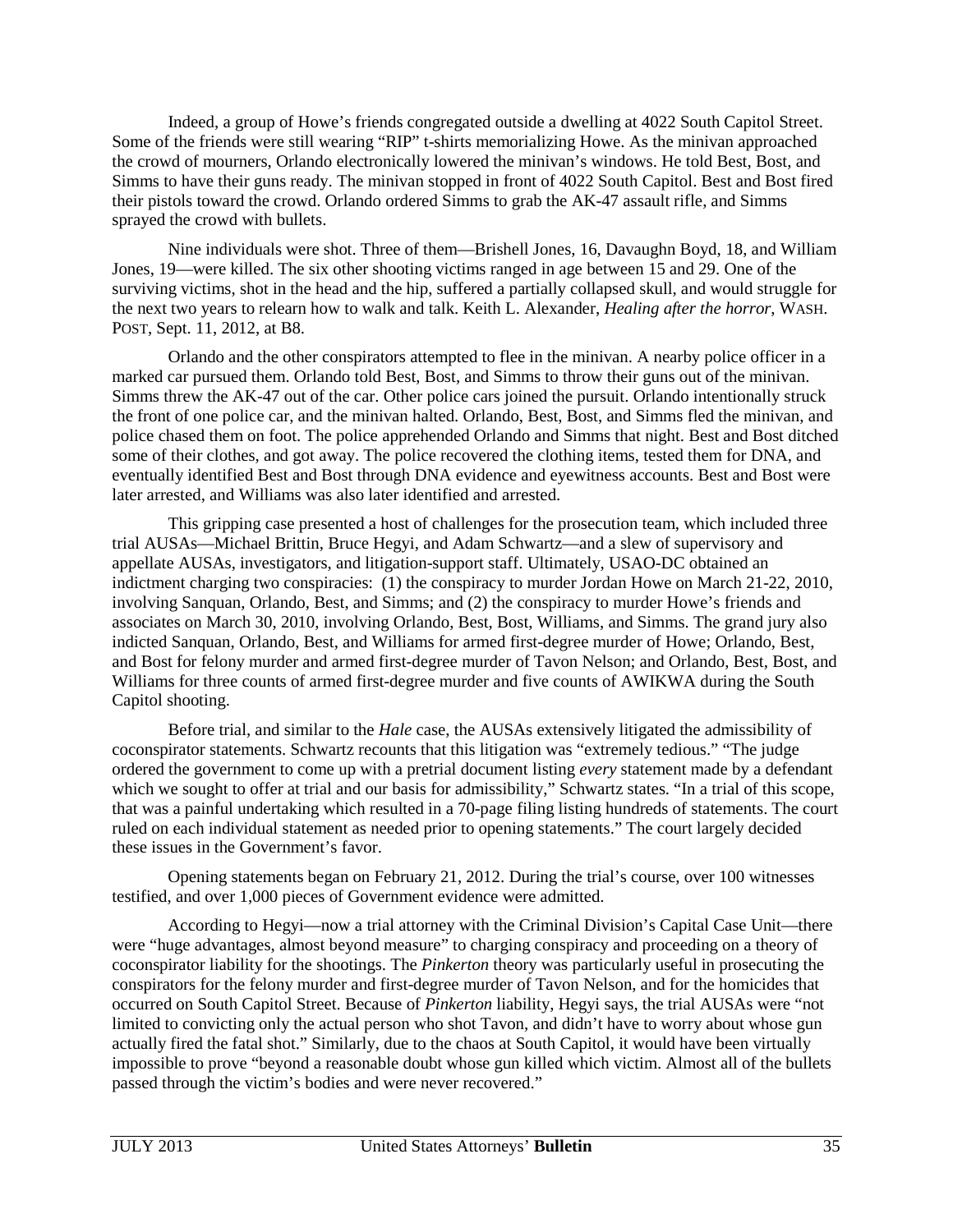Schwartz adds that with respect to Lamar Williams—who provided guns before the shooting on South Capitol Street and knew what would occur, but was not present at that shooting—"[a]iding-andabetting liability alone could have conceivably provided a basis for finding him guilty. But conspiracy liability seemed easier for the jury to understand and for us to argue." The AUSAs' arguments that the coconspirators were "in for a penny, in for a pound" appealed to the jury, which embraced the concept of *Pinkerton* liability.

After two months of trial and eight days of deliberations, the jury returned verdicts of guilty against coconspirators Sanquan, Orlando, Best, Bost, and Williams. Sanquan was found guilty of 15 felony charges, including conspiracy to commit murder and the first-degree murder of Howe on March 22, 2010. Orlando, Best, and Bost were each convicted of at least 34 counts, including 2 counts of conspiracy to commit murder and at least 4 counts of premeditated murder for the shootings. Williams was convicted of 28 counts, including 1 count of conspiracy and 3 counts of second-degree murder.

On September 11, 2012, five of the conspirators were sentenced for their crimes. Sanquan was sentenced to 54 years in prison. Orlando, Best, and Bost were sentenced to life without the possibility of release. Williams received 30 years. On October 19, 2012, Simms, who had pleaded guilty to lesser charges soon after his arrest and testified against the other conspirators at trial, was sentenced to 25 years for his role in the violence.

At last, justice was served, and the citizens of Washington exhaled with relief.

## **III. Conclusion**

AUSAs battle mightily in District of Columbia Superior Court to crack violent-crime conspiracies, vindicate victims, and protect the Washington, DC community. In the court's unique legal milieu, these often-unsung prosecutors achieve outstanding results with frequently limited resources and with considerable craft and talent. ❖

## **ABOUT THE AUTHOR**

❏**Seth Adam Meinero** is the National Violent-Crime Coordinator at the Executive Office for United States Attorneys. From 2007 to 2012, he was an AUSA for the District of Columbia. Mr. Meinero was also a civil-rights attorney at the Environmental Protection Agency for eight years before becoming a prosecutor. **⊕** 

*The author wishes to thank J.P. Cooney, Bruce Hegyi, Jonathan P. Hooks, John P. Mannarino, Adam B. Schwartz, Bryan Seeley, Scott Sroka, and Jelahn Stewart for their generous assistance and input on this article.*

*Unless otherwise cited, the factual narratives and quotations within the case studies were culled from filed pleadings and indictments, and from correspondence and interviews with Cooney, Hegyi, Schwartz, and Seeley.*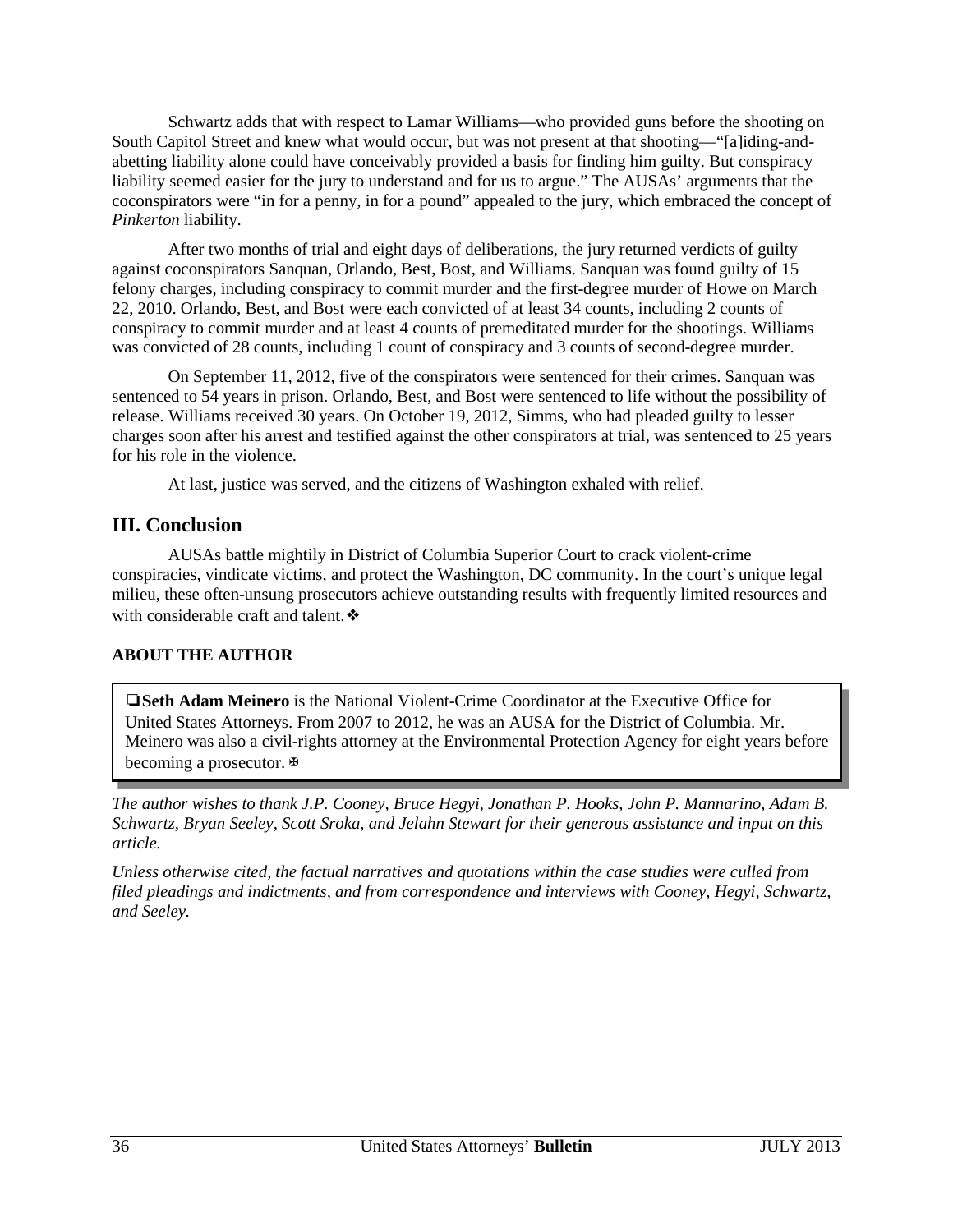# <span id="page-37-0"></span>**Conspiracy and Internet Technology: Using the Child Exploitation Enterprise Statute to Prosecute Online Child Exploitation**

*Keith Becker Trial Attorney Child Exploitation and Obscenity Section Department of Justice* 

*John "Luke" Walker Assistant United States Attorney United States Attorney's Office Western District of Louisiana*

## **I. Introduction**

The Child Exploitation Enterprise (CEE) statute, 18 U.S.C. § 2252A(g), is a powerful tool that facilitates the prosecution of a group of offenders who work in concert to exploit children. Enacted as part of the Adam Walsh Act of 2006, the statute has supported several successful prosecutions over the past few years. For example, 14 American members of a highly-organized online group of international child sex offenders, who utilized Internet newsgroups, were convicted of enterprise and related offenses in the Northern District of Florida, in conjunction with "Operation Achilles." Fifteen members of the "Lost Boy" Internet bulletin board were convicted of enterprise and related offenses in the Central District of California. Most recently, 48 members of the Internet forum "Dreamboard" were convicted of enterprise and related offenses in the Western District of Louisiana. The statute's recent use and evaluation by some United States courts of appeals has highlighted issues that prosecutors and investigators who wish to utilize this statute should consider, from the investigative stage through charging and trial.

The CEE statute states:

A person engages in a child exploitation enterprise for the purpose of this section if the person violates section 1591, section 1201 if the victim is a minor, or chapter 109A (involving a minor victim), 110 (except for sections 2257 and 2257A), or 117 (involving a minor victim), as a part of a series of felony violations constituting three or more separate incidents and involving more than one victim, and commits those offenses in concert with three or more other persons.

18 U.S.C. § 2252A(g) (2013). A violation of the statute carries a mandatory-minimum penalty of 20 years and a maximum of life imprisonment.

## **II. Case law construing the CEE statute**

Thus far, three United States courts of appeals cases have examined the CEE statute. In *United States v. Wayerski*, 624 F.3d 1342 (11th Cir. 2010) and *United States v. McGarity*, 669 F.3d 1218 (11th Cir. 2012), the Eleventh Circuit heard the appeals of several "Operation Achilles" defendants who had been convicted both of Engaging in a Child Exploitation Enterprise and of conspiracy to commit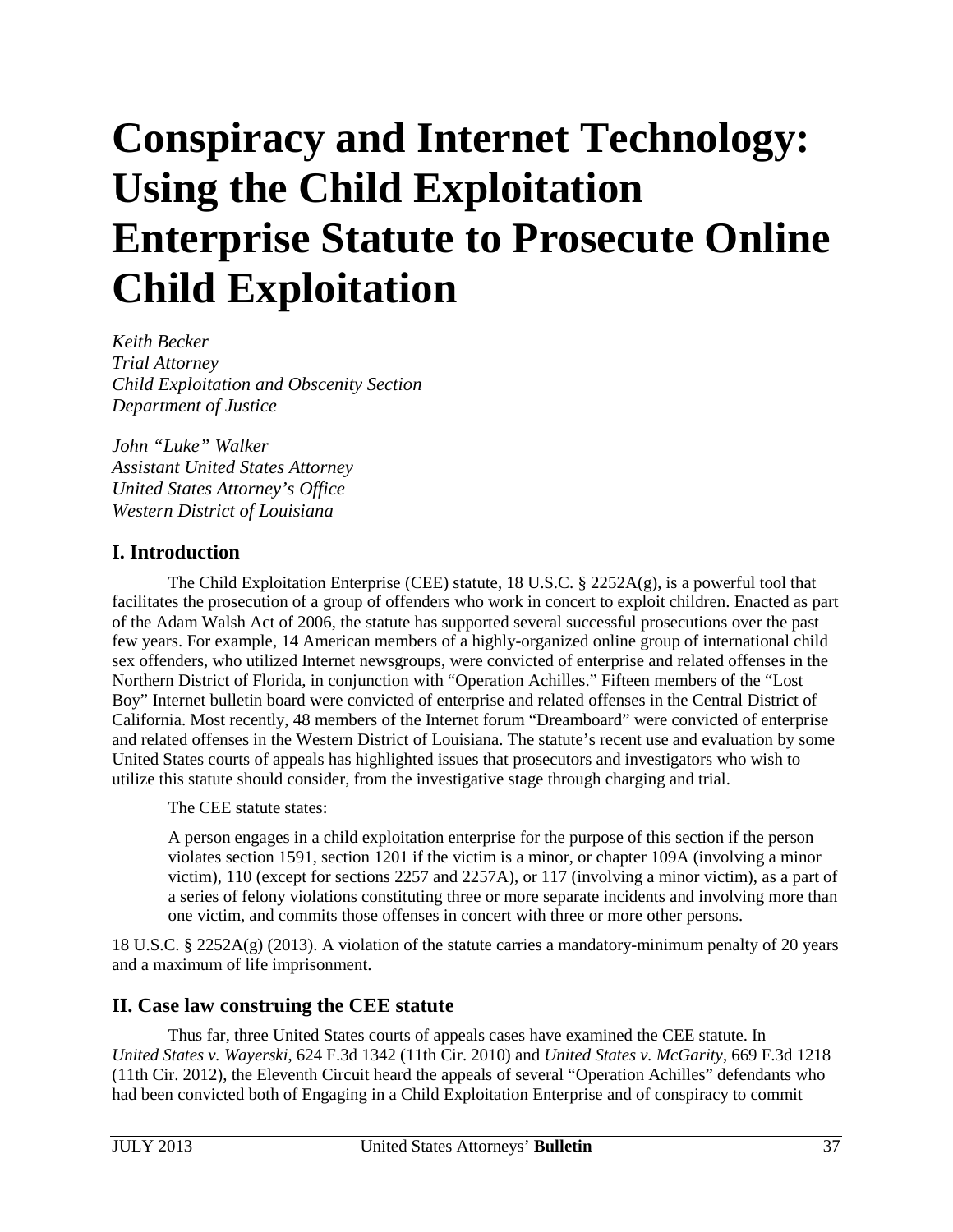child pornography offenses underlying the enterprise. In *United States v. Daniels*, 653 F.3d 399 (6th Cir. 2011), the Sixth Circuit heard the appeal of Robert Daniels, also known as "Motor City Mink," following his conviction for enterprise and related offenses in connection with a prostitution business he ran in and around Detroit, Michigan.

In light of the relatively recent passage of the CEE statute, courts examining the CEE statute have looked to the similar Continuing Criminal Enterprise statute, 21 U.S.C. § 848, and case law interpreting that statute, to help construe the CEE statute. It is therefore advisable for any prosecutor or investigator looking to use the CEE statute to have at least a basic understanding of the Continuing Criminal Enterprise statute.

*Wayerski* and *McGarity* upheld the CEE statute and the defendants' convictions pursuant to it against various constitutional challenges. Both decisions vacated defendants' convictions for underlying conspiracy charges, however, finding them to have been lesser-included offenses of the enterprise counts and therefore violative of the Double Jeopardy Clause. The courts' reasoning followed similar holdings in the Continuing Criminal Enterprise context: the requirement that a CEE offense be committed "in concert with" three or more other persons requires proof of a conspiracy; therefore a conviction for conspiracy and enterprise based upon the same conduct amounts to a double jeopardy violation. To prevent multiple punishments for the same crime, both courts vacated the judgment for the conspiracy counts and remanded for re-sentencing on the CEE counts. *Wayerski*, 624 F.3d at 1350-51; *McGarity*, 669 F.3d at 1254.

In the context of a child prostitution CEE case, the Sixth Circuit in *Daniels* overturned the defendant's conviction for enterprise because of insufficient evidence that he committed his crimes "in concert with" three or more other persons. 653 F.3d at 413-14. Relying on *Wayerski* and analogizing to the Continuing Criminal Enterprise statute, the Sixth Circuit found that the CEE statute's requirement that the offenses be committed "in concert with" three or more other persons required proof of a conspiracy. *Id.* at 413. Because the victims of the various sex trafficking of children and transportation crimes—the child prostitutes themselves—could not be counted as coconspirators, there were not enough other persons involved in the conspiracy to establish that Daniels had acted in concert with three or more other persons, as required for an enterprise violation. *Id*. at 413-14.

## **III. Is there an enterprise?**

In light of the case law interpreting the CEE statute and its requirements, prosecutors and investigators considering the use of the CEE statute should first consider whether there is sufficient evidence to demonstrate that an enterprise exists. As noted above, *Wayerski*, *McGarity*, and *Daniels* hold that proving a CEE requires evidence of a conspiracy between a defendant and three or more other persons. Accordingly, whether a cognizable enterprise exists will hinge on whether there is a conspiracy involving at least four participants, three or more felony predicate acts, and more than one minor victim.

Such a conspiracy may take many forms. In "Operation Achilles," the enterprise utilized Internet newsgroups—large file-sharing networks where text, software, pictures, and videos can be traded and shared—to traffic in illegal images and videos depicting children, as young as infants, engaged in various sexual and sadistic acts. Group members were very tightly-knit and highly-organized, and each member had very specific responsibilities, such as administering the group, overseeing security of the group (including issuing a security manual for all members), pulling together postings into an updated compilation for all members, establishing an online payment account and soliciting money from other members to pay overseas producers to create new child pornography images for the group, and administering a detailed test for potential members to determine their knowledge of child pornography images and series. In other words, the group ran as a highly-organized business with the express purpose of making hard-core child pornography images available to its members.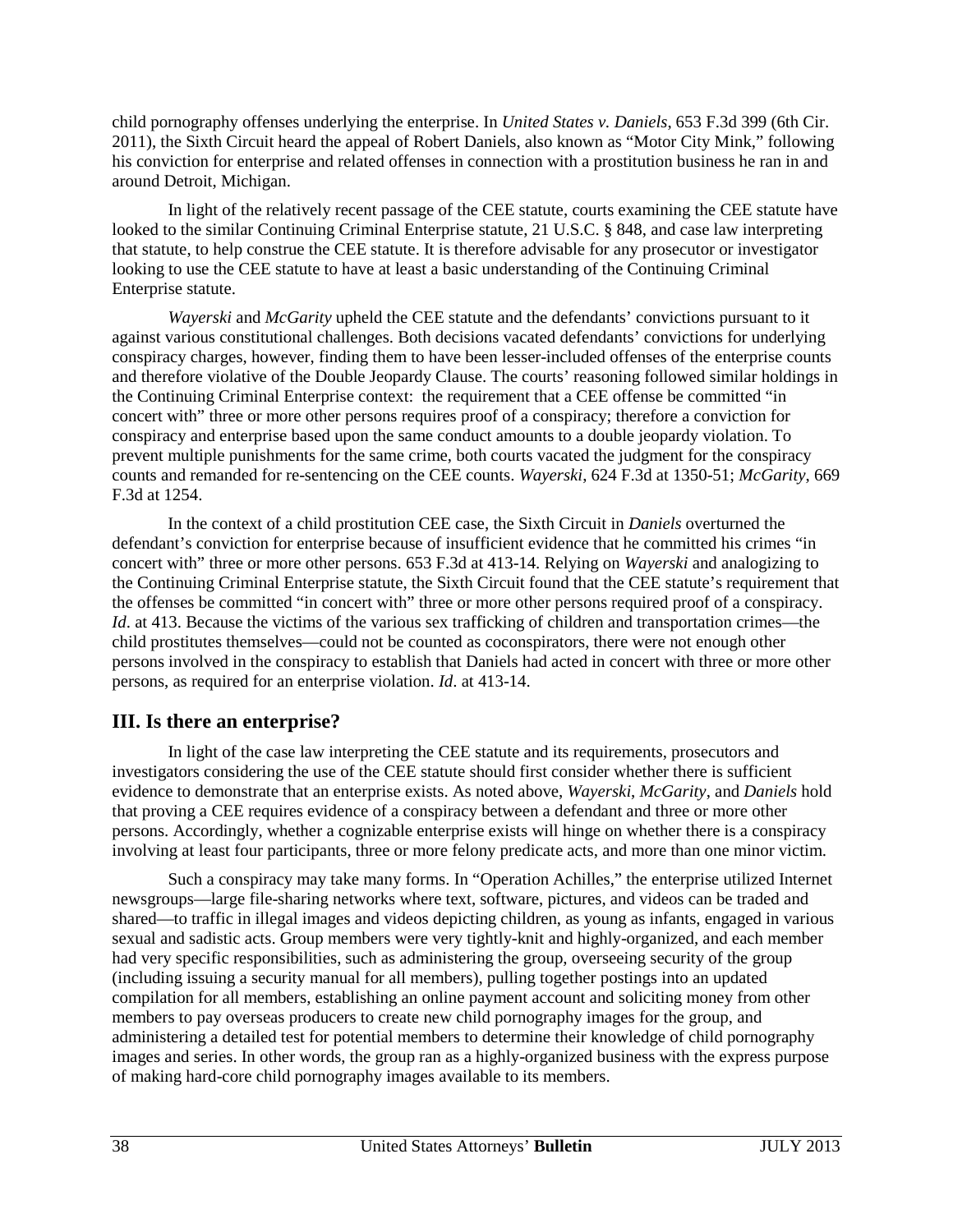The "Lost Boy" enterprise operated through an online bulletin board. It had a thorough vetting process for new members, who were required to post child pornography to join the organization. Once accepted, members were required to continue posting child pornography to remain in good standing and to avoid removal from the board. Lost Boy members also advised each other on techniques to evade detection by law enforcement, which included using screen names to mask identities and encrypting computer data.

The "Dreamboard" enterprise was a similarly organized group that also operated through an online bulletin board. Membership was tightly controlled by the administrators of the bulletin board, who required prospective members to upload child pornography portraying children 12 years of age or younger when applying for membership. Once they were given access, members were required to continually upload images of child sexual abuse in order to maintain membership. Members who failed to follow this rule would be expelled from the group. Dreamboard members were divided into groups based on status and ranking. The higher the rank, the more material was available to the member. The highest level of membership was reserved for individuals who created new images of child pornography by molesting children and shared those images with the board administrators. Individuals advanced to higher levels of membership by providing child abuse images that the individual had produced, providing a large number of images, or providing images that had never been seen before. The bulletin board also included specific rules of conduct, which were printed in English, Russian, Japanese, and Spanish.

Whether less-formalized networks of offenders might suffice for an enterprise charge will depend upon the specific facts of the case. There must be sufficient evidence to demonstrate that a conspiracy exists (that is, that the defendant and three or more other persons made an agreement to commit the crime charged), that the defendant knew the unlawful purpose of the agreement, and that the defendant engaged in it willfully, with the intent to further the unlawful purpose.

Proof of a conspiracy can take many forms and need not involve formal agreements. Yet, in the online context, even an informal or tacit agreement may be difficult to prove in certain factual circumstances. Consider a common child pornography trading scheme, involving offenders who trade child pornography images via email. Such offenders sometimes create a formal or informal network of contacts who trade and share images with each other. While such groups may have some degree of organization and structure, prosecuting them as an enterprise may present problems. For example, there may be side-trading and communication going on between individual members that is not, and perhaps cannot be, attributed to the conspiracy itself. Where the members are all part of a distribution list, the members receiving emails of child pornography may be acting as passive recipients, much like a commercial purchaser, whose only active participation was signing up to receive child pornography. Moreover, the potential among such a group for multiple conspiracy issues is strong. Accordingly, the closer the group of offenders is to a distribution list or an informal group of like-minded individuals who trade child pornography where its members do not have formal responsibilities or requirements, the more difficult it will be to prove that a conspiracy exists, and therefore to charge the group as an enterprise.

## **IV. Who to charge and what to charge them with**

If sufficient evidence exists to prove the existence of an enterprise, the next important question faced by investigators and prosecutors is who to charge with being a member of the enterprise, and what to charge the participants with. Each member charged with enterprise must be legally liable for three or more felony child exploitation violations involving one or more victims. In the context of an online child pornography group, the conservative charging option is relatively clear: where sufficient evidence of a conspiracy exists, look to charge members who have themselves committed three or more child exploitation crimes. In bulletin board cases such as Dreamboard or Lost Boy, that meant charging members who themselves made three or more postings or advertisements of child pornography to the board, and those postings or advertisements involved more than one victim.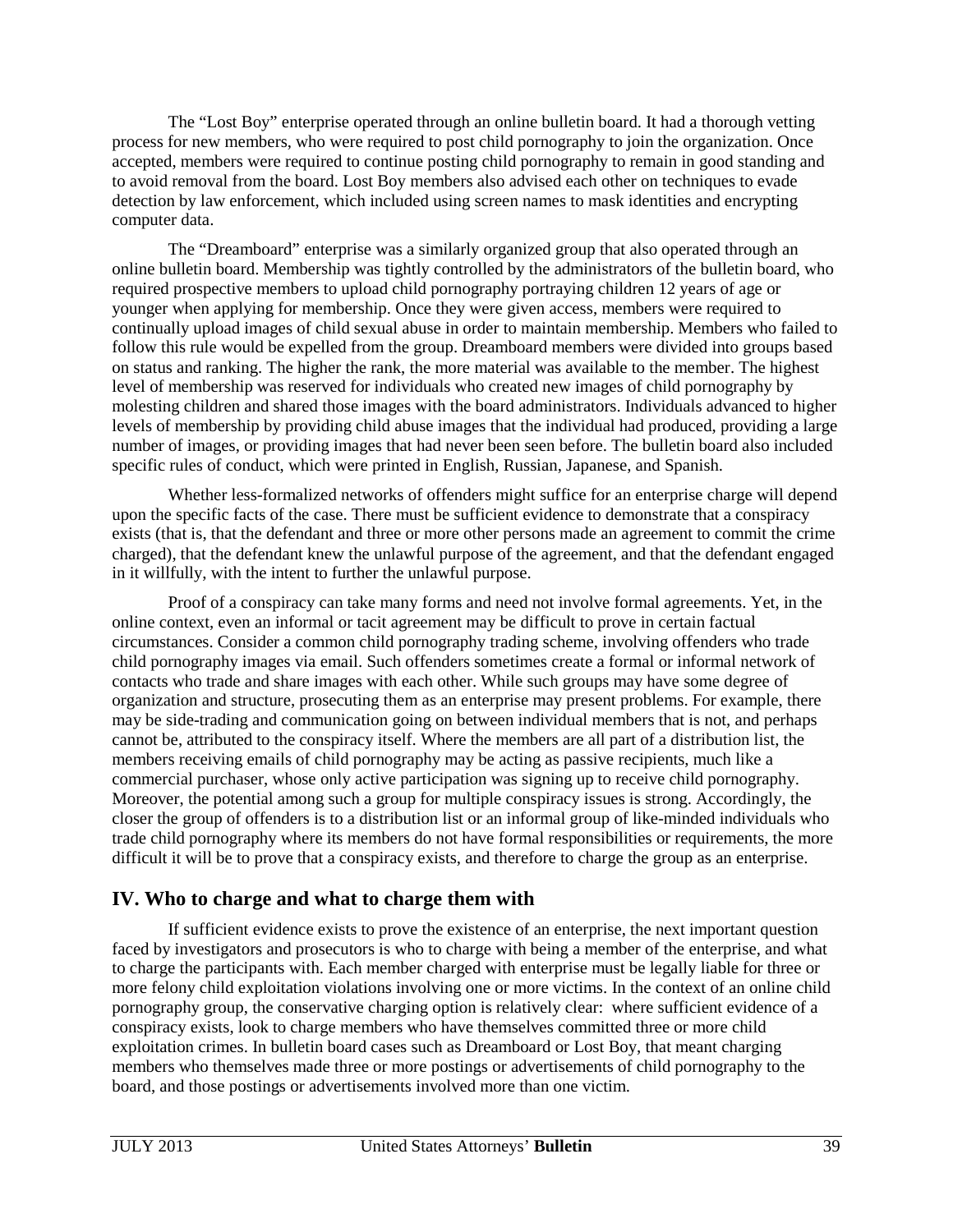That does not mean, however, that members of such a board who have less documented participation cannot be charged at all. In the Dreamboard and Lost Boy cases, board members who had made less than three documented postings or advertisements of child pornography were nonetheless charged with conspiracy to advertise and/or distribute child pornography. Because of the detailed rules of the sites, including that members must post child pornography to gain and maintain membership, and the access to child pornography gained by obtaining membership, proof of their having joined the organization and made postings to the board was strong evidence of their participation in the conspiracy. In fact, simply joining organizations like Dreamboard or Lost Boy may justify charging conspiracy to advertise and distribute child pornography, because an applicant cannot help but be aware that being accepted would mean becoming part of a group dedicated to that purpose. Furthermore, because the conspiracies to advertise and distribute child pornography are specifically criminalized within the pertinent statutes, *see* 18 U.S.C. § 2251(d)(1)(A) and (e)(1) (2013) (conspiracy to advertise child pornography); 18 U.S.C.  $\S$  2252A(a)(2)(A) and (b)(1) (2013) (conspiracy to distribute child pornography), there is no requirement that overt acts be alleged.

Looking for three qualifying predicate felonies committed by an individual defendant represents a conservative charging strategy, but it is not the only strategy. In any conspiracy, liability for criminal acts by the conspiracy may be proven on a *Pinkerton* theory. That is,

[c]o-conspirators are liable for the reasonably foreseeable acts of another co-conspirator taken in the course of and in furtherance of the unlawful agreement, regardless of whether they had actual knowledge of those acts, so long as they played more than a minor role in the conspiracy or had actual knowledge of at least some of the circumstances and events culminating in the reasonably foreseeable event.

*United States v. Baker*, 432 F.3d 1189, 1235 (11th Cir. 2005); *see also United States v. Broadwell*, 870 F.2d 594, 603-04 (11th Cir. 1989); *United States v. Alvarez-Valenzuela*, 231 F.3d 1198, 1203 (9th Cir. 2000). The limits of such a *Pinkerton* theory of liability in the online child exploitation enterprise group context, however, are undefined. If courts look to the similar Continuing Criminal Enterprise statute, as the Eleventh and Sixth Circuits have in interpreting the CEE statute, then support can be found for criminal liability on such a theory. Whether and when a particular defendant can be tied to a CEE through a *Pinkerton* theory will be fact-intensive and involve the offender's degree of involvement in the enterprise, its formality and structure, the responsibilities of different members, and their relative degrees of knowledge of the organization's purpose. The lead administrator of an online child pornography forum, for example, who sets up the structure and rules of the board, but who may not actually post illicit material, would be a prime candidate for liability for CEE on a *Pinkerton* theory. On the other hand, using *Pinkerton* liability to charge members with CEE who posted few images of child pornography or were only members of the forum for a short period of time makes little sense.

A related question arises regarding whether each predicate act needs to be committed along with three or more other persons. The only court to consider such a question said "no." *Daniels*, 653 F.3d at 412. Daniels argued that the Government needed to prove that each of the predicate acts—in his case, acts of prostitution of minors—was committed along with three or more other persons. The Sixth Circuit rejected that argument, finding that "in concert with three or more other persons" refers to the "series of felony violations" rather than to each separate predicate count. *Id*.

## **V. Enterprise, conspiracy, and double jeopardy**

Even in light of the holdings in *Wayerski* and *McGarity*, it is advisable to have a separate conspiracy count in a CEE indictment, even where that conspiracy is the same as the enterprise itself. Such a charge can account for any proof issues that may emerge with the greater requirements of enterprise (that is, three or more predicate acts and three or more other persons in enterprise, as opposed to an agreement by two or more persons to commit a criminal offense). A separate conspiracy count may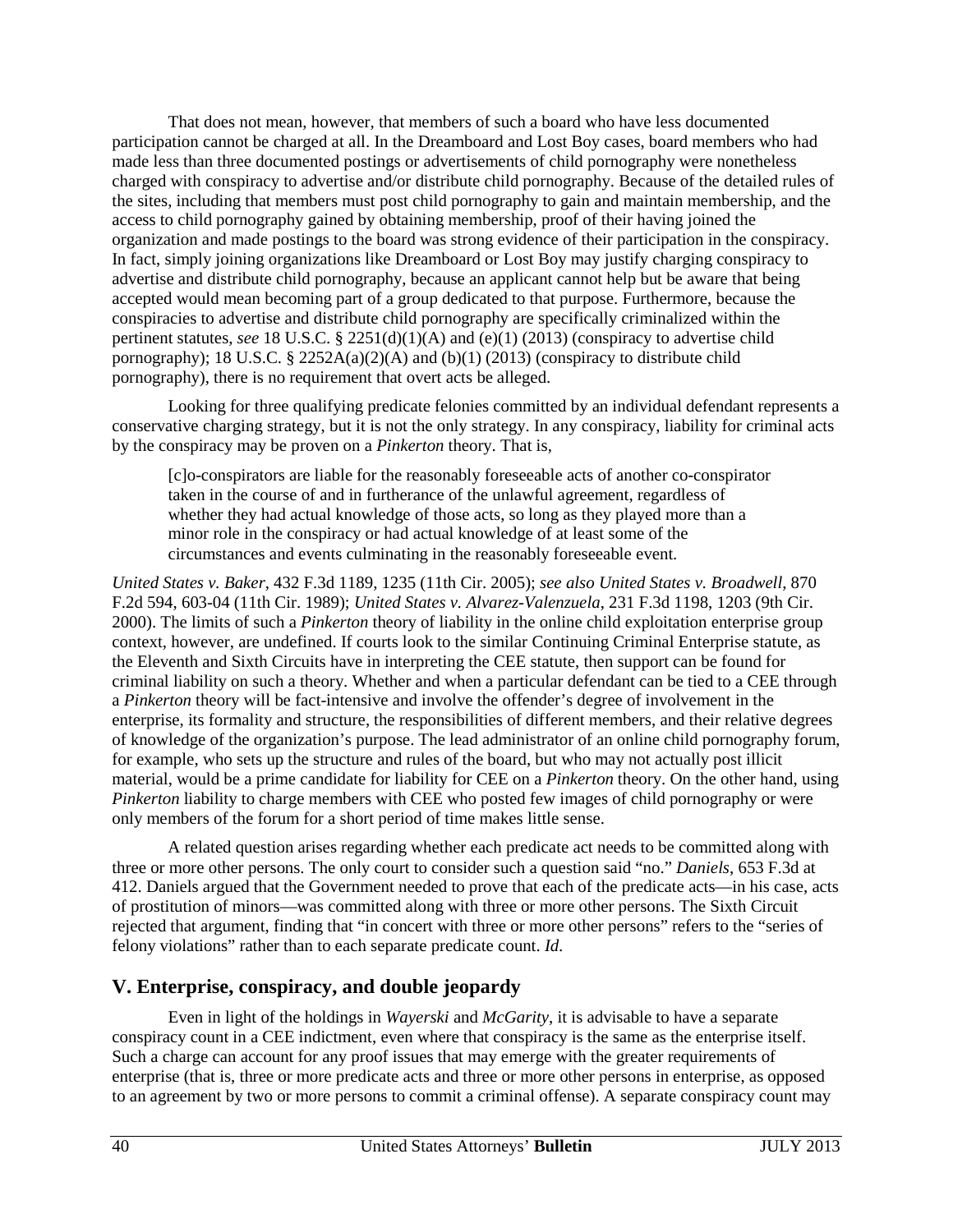also facilitate arguments about venue, *Pinkerton* liability (as discussed above), coconspirator statements, severance, or other issues. A separate conspiracy charge may also allow for charging members with lesser involvement—who might not qualify for the enterprise charge—in the same indictment.

While no double jeopardy issue arises from *charging* defendants with both enterprise and conspiracy for the same conduct, such an issue does arise if a defendant is *convicted* and *sentenced* on both counts, as in the *Wayerski* and *McGarity* cases. Accordingly, after the jury's verdict, but before or at the time of sentencing, the trial court should take some action to avoid sentencing the defendant in violation of double jeopardy principles. This can be handled in a number of ways: the Government may move to dismiss a lesser-included offense, or the court may vacate the count prior to sentencing.

What if an appellate court were to reverse the conviction on the enterprise charge, after a jury verdict on the underlying conspiracy charge was vacated or dismissed? Where the reasons for overturning the enterprise charge would not impact the conviction on the underlying conspiracy, a jury verdict on the lesser conspiracy charge may be reinstated by the district court, or even by the court of appeals. *See United States v. Cabaccang*, 481 F.3d 1176, 1183 n.4 (9th Cir. 2007); *Rutledge v. United States*, 230 F.3d 1041, 1049 (7th Cir. 2000); *United States v. Silvers*, 888 F. Supp. 1289, 1306-09, *aff'd in relevant part*, 90 F.3d 95 (4th Cir. 1996) (reinstating vacated conspiracy conviction after granting new trial on CCE conviction); *United States v. West*, 201 F.3d 1312 (11th Cir. 2000); *United States v. Ward*, 37 F.3d 243, 251 (6th Cir. 1994) (directing reinstatement of vacated conspiracy conviction); *United States v. Niver*, 689 F.2d 520, 531 (5th Cir. 1982). The Supreme Court approved such a practice in *Rutledge v. United States*, 517 U.S. 292, 305 (1996).

In light of this case law, it is advisable to encourage the trial court to make it explicitly clear on the record that it is vacating or dismissing the lesser-included charge after a jury verdict because of double jeopardy implications, and that its intent would be that such a conviction be reinstated should the conviction on the greater offense be overturned for a reason that would not affect the conviction on the lesser-included charge.

## **VI. Managing evidence and discovery**

Undertaking a CEE prosecution can present significant logistical challenges in terms of gathering evidence and coordinating discovery. Unlike most other types of conspiracies, members of an online CEE are located all around the world. The core investigation and prosecution team will accordingly be required to enlist the assistance of other investigators and prosecutors to seek, obtain, and execute search warrants, gather evidence for the case, coordinate arrests, and deliver evidence to the jurisdiction of prosecution.

Having sound protocols in place is key. Whereas assisting agents might be familiar with searching and processing evidence for individual child pornography cases, they may be less familiar with the sort of evidence required to prove participation in a CEE. Consequently, the lead prosecutors and case agents may wish to set up and distribute a search and interview protocol for agents conducting searches so that the collection of evidence and interrogation of subjects of the investigation will be done consistently and in a manner that maximizes usable evidence. In the case of a CEE involving an online forum, such protocols might include instructions regarding computer forensic examinations that will be crucial to quickly identifying suspects and evidence. For example, although searching for child pornography images on a subject's computer is significant, evidence of their participation on the bulletin board is more important, which might mean looking for online aliases or "screen names" tied to the board, or for communications with other board members, as opposed to child pornography images.

Depending upon the site of the CEE and the number of defendants charged, the amount of computer data seized in a CEE case can be staggering. The prosecution team will need to coordinate with forensic agents to determine who will conduct forensic examinations and to determine the substance and timing of those examinations. Furthermore, in child pornography cases, 18 U.S.C. § 3509(m) requires that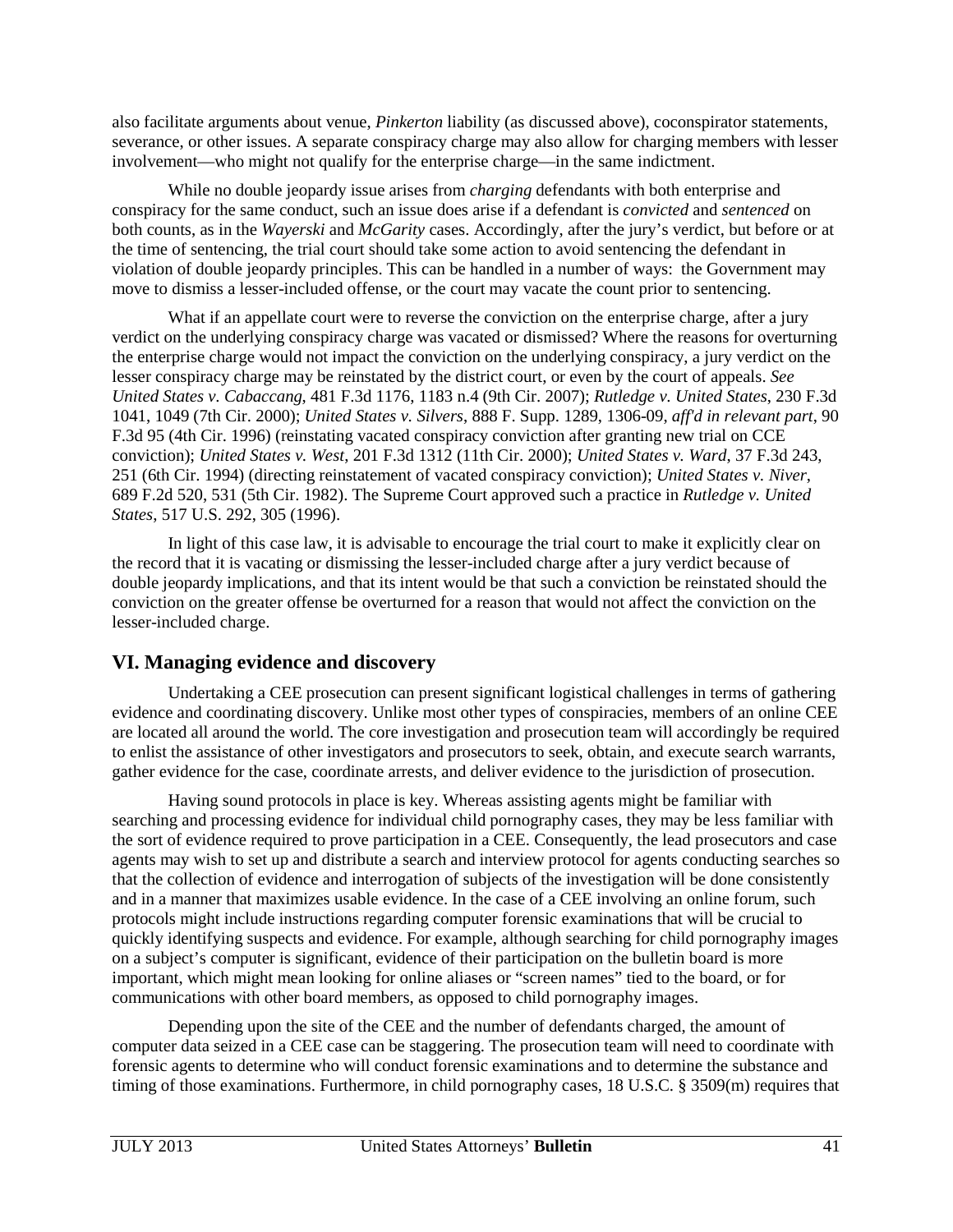"property or material constituting child pornography remain in the care, custody, and control of the [g]overnment or the court," though it must be made "reasonably available to the defendant." Accordingly, agents will need to parse through that data not only to find usable evidence, but also to determine what data can be turned over in discovery and what must be otherwise made available to the defense.

Centralizing the process as much as possible has proven to be productive. For example, in the Dreamboard case, documents pertinent to all charged defendants were digitally copied, bate-stamped, and provided to all defendants. Documentation particular to individual defendants and searches/seizure of evidence from their residences/premises were provided to individual defendants and made available to coconspirators. Perhaps most significantly, a computer laboratory was set up where defense attorneys could view data from the Web site, including child pornography, as well as data particular to their own client. Agents were available to assist defense attorneys in terms of explaining the site and its functionality and directing them to charged or pertinent activity of their clients.

## **VII. Conclusion**

The CEE statute can be a productive tool for the prosecution of organized groups of offenders for child exploitation offenses.❖

## **ABOUT THE AUTHORS**

❏**Keith Becker** has been a trial attorney with the United States Department of Justice, Child Exploitation and Obscenity Section since 2010. He has served as co-counsel with Assistant United States Attorney John "Luke" Walker in the prosecution of the Dreamboard online child pornography forum. From 2005 until 2010, he was an Assistant United States Attorney at the United States Attorney's Office for the District of Columbia, where he prosecuted federal and local cases involving violent crime, narcotics, and child pornography.  $\Phi$ 

❏**John "Luke" Walker** has been as an Assistant United States Attorney for 24 years. He has served as lead counsel in the prosecution of the Dreamboard online child pornography forum. He was previously an Assistant District Attorney in New Orleans, Louisiana, where he prosecuted a variety of cases including murder, rape, and child exploitation offenses. ⊕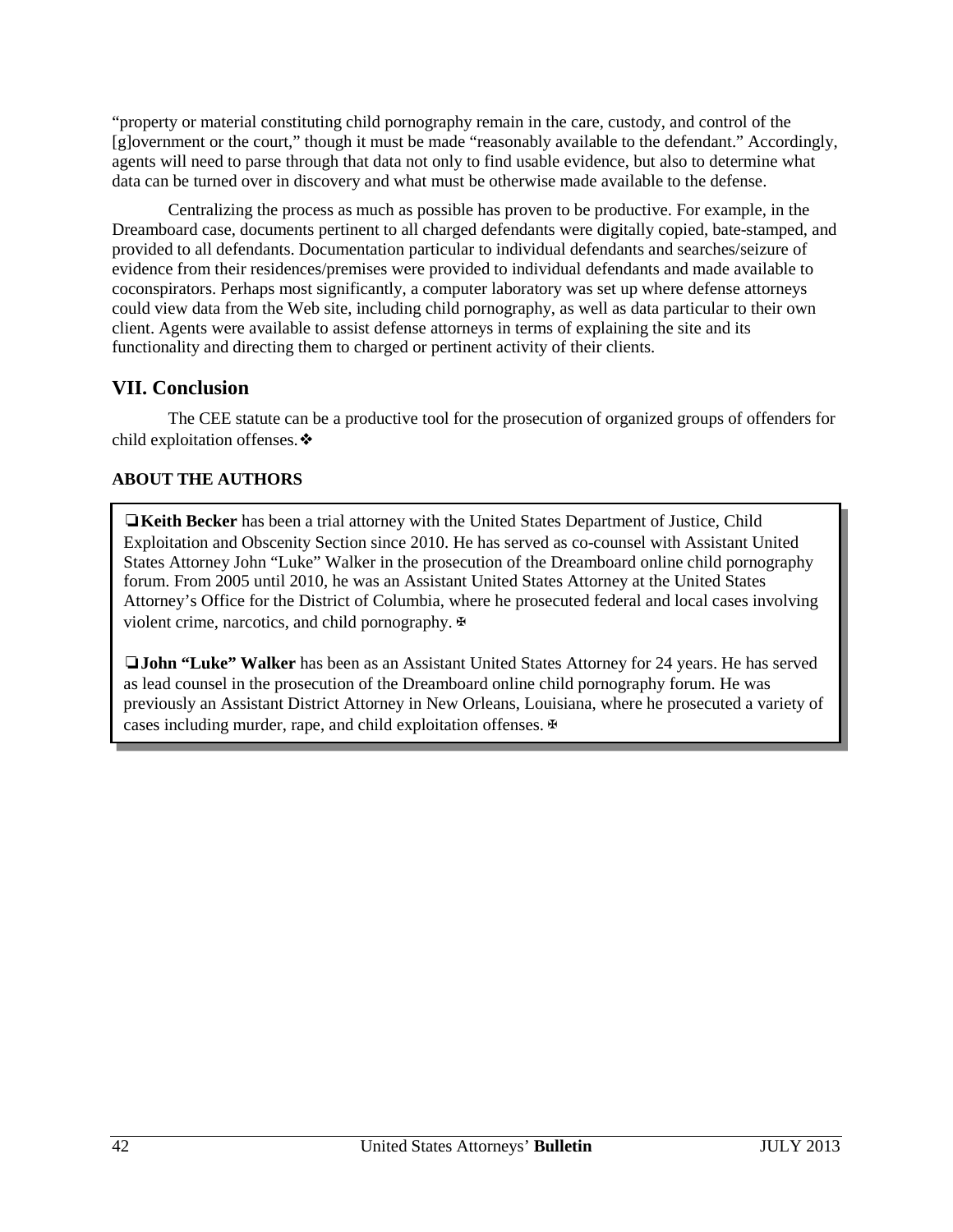# <span id="page-43-0"></span>**Intra-Corporate Conspiracies: The Limits to Conspiring With Your Own Corporation**

*Stephen Kubiatowski Assistant United States Attorney United States Attorney's Office Northern District of Illinois*

Prosecutors are well aware that a conspiracy under 18 U.S.C. § 371 requires an agreement between two or more people. But corporations are people too, at least for purposes of criminal and civil liability, and are personified through the actions of their agents. So, can a corporation conspire with its own agents (that is, an "intra-corporate" conspiracy), consistent with the principle that a private individual cannot conspire with himself? The short answer: Yes, provided the intra-corporate conspiracy involves at least two human actors.

This answer was not always clear-cut. When the question first arose in the context of antitrust litigation, courts routinely rejected the concept of intra-corporate conspiracies and instead embraced the "single-entity" theory—the theory that all agents of a corporation form a single, collective legal person. Given the statutory framework of the Sherman Antitrust Act, this conclusion is understandable. Section one of the Sherman Act, which prohibits any "conspiracy . . . in restraint of trade," 15 U.S.C. § 1 (2012), was intended to prevent unreasonable trade restraints achieved by the collaboration of two or more economic entities. Section two, by contrast, was directed against a single conglomerate engaged in or attempting to engage in monopolistic practices. Courts reasoned that if intra-corporate conspiracies were actionable under section one, then section two was superfluous—and basic principles of statutory construction suggest that Congress would not enact something superfluous. *See, e.g.*, *Morton Buildings of Neb., Inc. v. Morton Buildings, Inc.*, 531 F.2d 910, 918-20 (8th Cir. 1976); *Nelson Radio & Supply Co. v. Motorola Inc.*, 200 F.2d 911, 917-18 (5th Cir. 1952). This reasoning makes sense insofar as it is difficult to imagine any intra-corporate conspiracy which could actually restrain trade under section one without the participation of other entities.

As corporate criminal law became more developed and prosecutors began charging more cases involving corporate conspiracies, defense counsel latched onto the single-entity theory as a basis for challenging any intra-corporate conspiracies charged under 18 U.S.C. § 371. The courts, however, were unwilling to take the single-entity theory that far. As the Eleventh Circuit explained in *United States v. Hartley*, 678 F.2d 961 (11th Cir. 1982):

By personifying a corporation, the entity was forced to answer for its negligent acts and to shoulder financial responsibility for them. The fiction was never intended to prohibit the imposition of criminal liability by allowing a corporation or its agents to hide behind the identity of the other. We decline to expand the fiction only to limit corporate responsibility in the context of the criminal conspiracy now before us.

*Id.* at 970. Every circuit addressing this issue has followed suit.

There is at least one exception to the general rule recognizing intra-corporate conspiracies under § 371: where only one human agent acted on behalf of the corporation. In *United States v. Stevens*, 909 F.2d 431 (11th Cir. 1990), the defendant—the sole shareholder and only human agent for four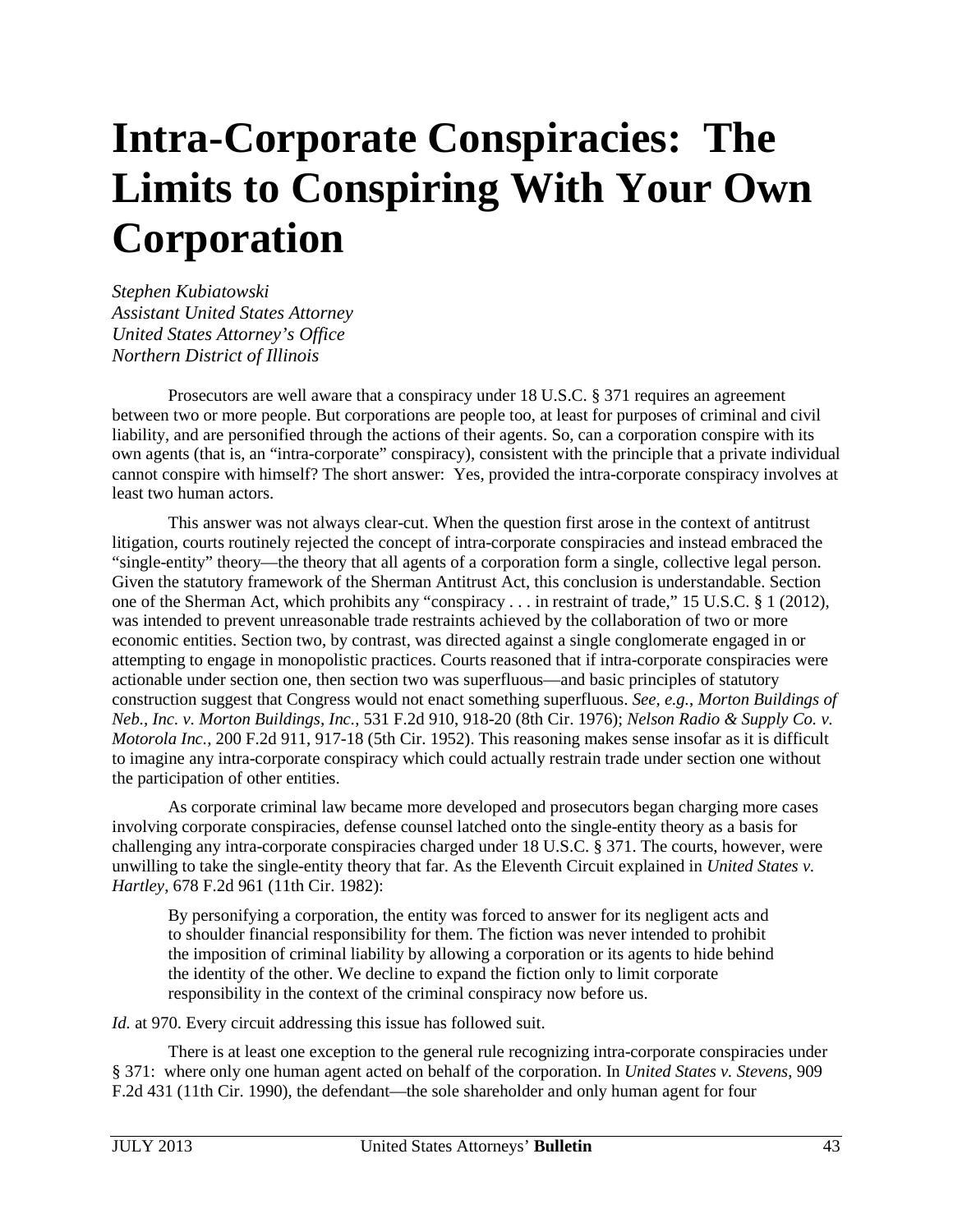corporations organized for the purpose of performing government contract work—challenged his conviction for conspiring with those same corporations. The district court ruled that a person could conspire with his wholly-owned corporation, but the Eleventh Circuit disagreed:

The threat posed to society by these combinations [conspiracies] arises from the creative interaction of two autonomous minds. It is for this reason that the essence of a conspiracy is an *agreement*. The societal threat is of a different quality when one human simply uses the corporate mechanism to carry out his crime. The danger from agreement does not arise.

Even if it can be said that Stevens made up his mind as an individual to pursue fraudulent ends and at the same time made up the "minds" of his corporations to pursue these same ends, this case lacks any interaction between multiple autonomous actors. The basis for punishing Stevens for the separate offense of conspiracy, in addition to the substantive offenses he committed, is not present in this case.

*Id.* at 433-34 (emphasis in original). *See also United States v. Peters*, 732 F.2d 1004, 1008 n.6 (1st Cir. 1984) ("A corporate officer, acting alone on behalf of the corporation, could not be convicted of conspiring with the corporation.") (dicta).

While you need at least two human actors to bring an intra-corporate conspiracy charge, an aiding and abetting charge may be a different story, at least in the Third Circuit. In *United States v. Sain*, 141 F.3d 463 (3d Cir. 1998), the defendant—relying specifically on the *Stevens* decision—argued that he could not be convicted under the theory that he aided and abetted a corporation because he was the sole owner and controlling shareholder. He argued that he could not aid and abet himself any more than he could conspire with himself. The Third Circuit assumed for purposes of argument that it was impossible for the defendant to conspire with his own corporation, but nevertheless held that this conclusion "does not preclude imposition of aiding and abetting responsibility." *Id.* at 474. The court reasoned that although there must be at least two human actors for an intra-corporate conspiracy because two entities must have the required mental state to form an agreement, the aiding and abetting statute "allows for broader liability and does not require proof that an unwitting entity being used to commit the crime possessed any mental state." *Id.* at 475. Furthermore, in the view of the *Sain* court, an "unwitting entity" would also include a wholly-owned corporation of the defendant:

Therefore, an individual who causes a corporation to commit a crime is criminally liable for the corporation's criminal conduct as an aider and abettor even if the corporation does not act with a knowing mental state. For that reason, conviction of Sain was proper even assuming arguendo that Sain caused AEC [his wholly owned corporation] to unwittingly commit the crime.

*Id.* This is a novel—and arguably defensible—position, yet one has to wonder whether it is worth pushing this envelope in any other forum.

It bears emphasizing that just because you can bring conspiracy charges against a corporation—or any other federal charge for that matter—it does not necessarily mean you should. In determining whether to bring charges or negotiate a plea or other agreement with a corporate target, prosecutors must consider the nature and seriousness of the offense, the pervasiveness of wrongdoing within the corporation, the corporation's timely and voluntary disclosure of wrongdoing, the existence and effectiveness of the corporation's pre-existing compliance program, the adequacy of remedies such as civil or regulatory enforcement actions, and the collateral consequences of prosecution to investors, pension holders, employees, and others who were not personally culpable. *See* DEP'T OF JUSTICE, UNITED STATES ATTORNEYS' MANUAL §§ 9-28.300, 9-28.900 (2008). Moreover, if a corporation is truly a shell or "flyby-night" organization, little is to be gained by charging it in addition to the human actors responsible for the crime.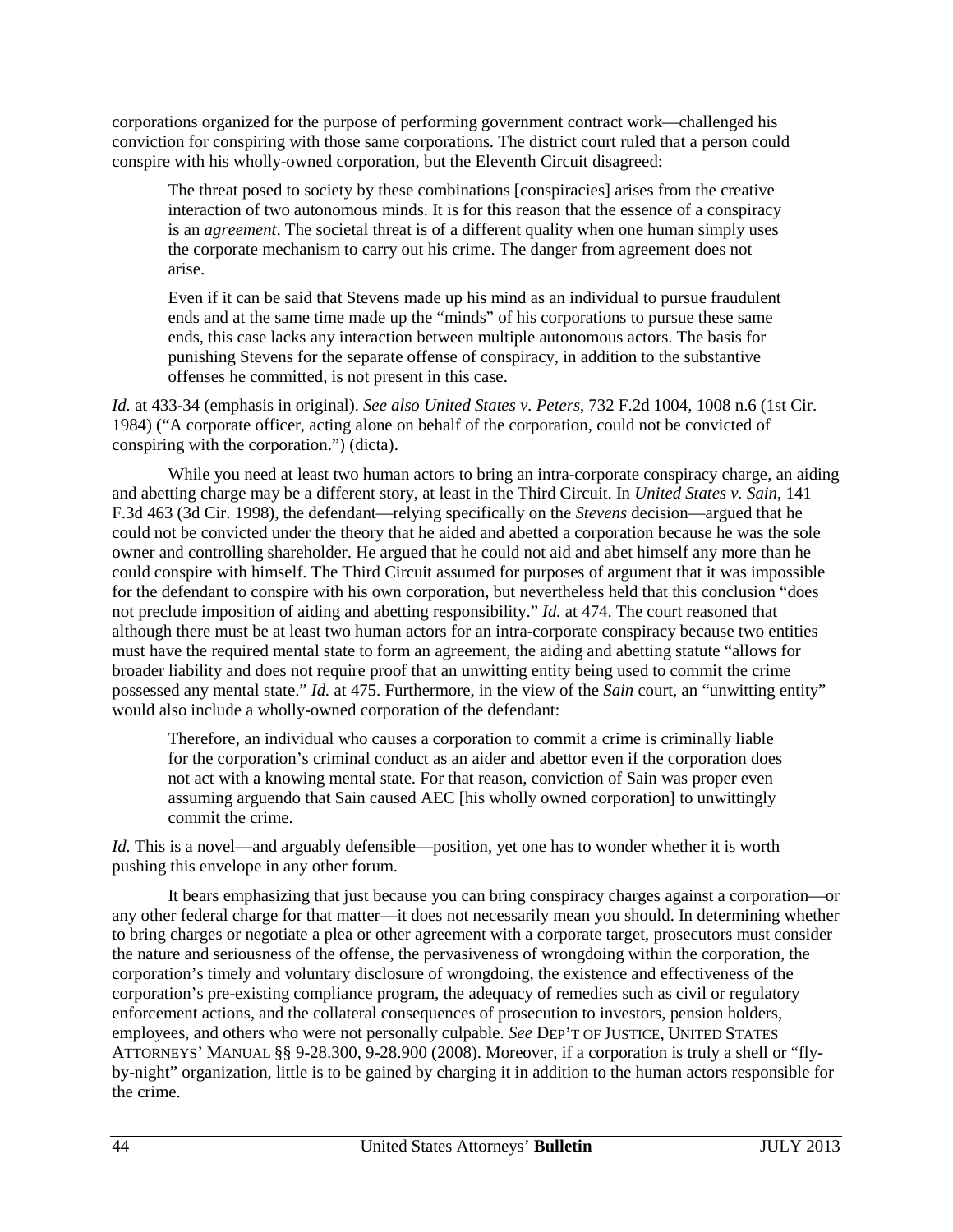<span id="page-45-0"></span>The essence of a conspiracy is an agreement—the meeting of two or more minds to commit or further an illegal act. Corporations can only do their "thinking" through the actions of their agents. So, for an intra-corporate conspiracy to exist, there must be at least two agents involved.  $\bullet$ 

## **ABOUT THE AUTHOR**

❏**Stephen Kubiatowski**, an Assistant United States Attorney from the Northern District of Illinois, is currently on detail as White Collar Crime Coordinator at the Executive Office for United States Attorneys.✠

# **Conspiracies in Indian Country**

*R. Trent Shores Assistant United States Attorney United States Attorney's Office Northern District of Oklahoma* 

## **I. Introduction**

For prosecutors who do not regularly prosecute crimes committed in Indian Country, the prospect of navigating the Indian Country jurisdictional maze ranks only slightly above solving a Rubik's cube while blindfolded and underwater. Indian Country jurisdiction can be daunting. Before a prosecution or investigation proceeds, the following assessments are routinely made: (1) whether the defendant is Indian or non-Indian, (2) whether the victim is Indian or non-Indian, (3) whether the crime is a felony or misdemeanor, and (4) whether the crime was committed in Indian Country. *See generally* 18 U.S.C. §§ 1152 and 1153 (2013). And these complex jurisdictional determinations are in addition to establishing the elements of the substantive crime!

Furthermore, Indian Country itself comprises a unique cultural, historical, and juridical mixture in modern-day America. Native Americans, collectively and individually, still practice traditional religions, ceremonies, and other cultural customs that have been passed from generation to generation, in many cases, over thousands of years. Traveling to Indian Country can seem like stepping back in time, as visitors may discover traditional communities or sadly impoverished third-world-like conditions. For investigators or prosecutors unfamiliar with these cultural circumstances, developing an investigative strategy and prosecutorial plan for an Indian Country matter may be more difficult as one seeks to avoid a cultural faux pas that hinders prosecutorial efforts.

These factors can combine to create an atmosphere in which Indian Country prosecutions end up the opposite of user-friendly and effective. However, not all Indian Country matters are perceived as convoluted, nor do they all require complex jurisdictional analysis.

This article briefly discusses unique aspects and successful strategies when prosecuting or investigating a conspiracy that touches upon Indian Country. It provides common sense considerations that have proved useful to agents and prosecutors working in Indian Country.

# **II. Conspiracy law generally**

The general federal conspiracy statute, 18 U.S.C. § 371, requires the Government to prove four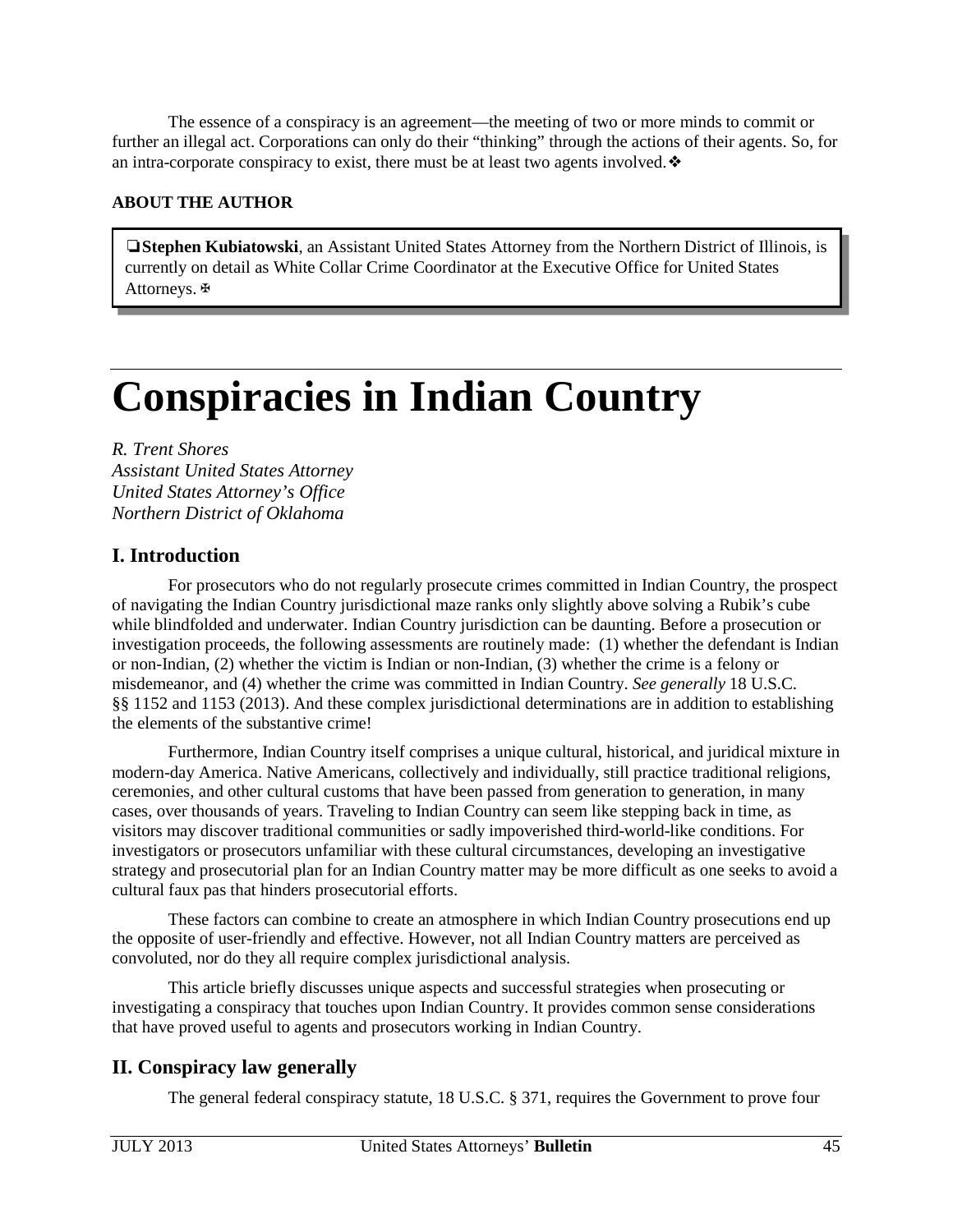elements (or five, if you practice in the Tenth Circuit):

- (1) The defendant agreed with at least one other person to violate the law
- (2) One of the conspirators engaged in at least one overt act furthering the conspiracy's objective
- (3) The defendant knew the essential objective of the conspiracy
- (4) The defendant knowingly and voluntarily participated, and
- (5) There was interdependence among the members of the conspiracy—that is, the members, in some way or manner, intended to act together for their shared mutual benefit within the scope of the conspiracy charged.

#### *United States v. Quarrell*, 310 F.3d 664, 678 (10th Cir. 2002).

Congress ensured that Indian Country would not be a safe haven for crime by providing that the generally applicable laws of the United States shall also apply in Indian Country. Prosecutors should look to the federal firearms and narcotics statutes for the most commonly violated generally applicable laws in Indian Country. Likewise, federal conspiracy statutes are applicable throughout the United States, including in Indian Country, and do not necessarily require an intimate knowledge of federal Indian law to be utilized effectively.

Simply put, a conspiracy is a conspiracy is a conspiracy, no matter where it occurs within the territorial jurisdiction of the United States. Legally speaking, therefore, an Indian Country conspiracy is the same as any other.

That said, an Indian Country conspiracy can present unique challenges to federal investigators and lawyers. As with any conspiracy prosecution, the need for and use of an insider is great. Cooperators are essential to breaking down the inner workings of the conspiracy and to provide prosecutors with the details surrounding the nature of the agreement and its inception. Of course, an agreement among conspirators need not be written, oral, or even explicit, but can be inferred from the facts of the specific case. And the coconspirator cooperator is almost always the best source for facts surrounding the agreement. But developing the coconspirator cooperator or, for that matter, forthcoming witnesses, in an Indian Country matter can be difficult, as the next section of this article will explain.

## **III. Piercing the cultural veil—a common sense approach to Indian Country conspiracies**

Historical mistrust toward federal authorities, cultural nuances, and the fact that many tribal communities are small and insular, can all combine to present prosecutors and investigators with significant challenges when seeking out witnesses or cooperators for a federal conspiracy trial that originated in Indian Country. In Oklahoma, where there are no reservations but rather a bevy of Indian lands that checkerboard the state, federal law enforcement authorities have found that the best way to "pierce the cultural veil" is through collaborative law enforcement.

The Northern District of Oklahoma is home to 14 federally recognized tribes. The majority of those tribes have their own tribal police departments with varying levels of manpower, resources, and experience. They patrol areas of tribal land that are not contiguous and, in one tribe's case, span 14 counties in northeast Oklahoma. Smaller tribes often supplement their forces with the help of the Bureau of Indian Affairs, Office of Justice Services. Other tribes work regularly with the FBI. But no matter the case, Indian Country investigations in the Northern District of Oklahoma are joint investigations.

Federal-tribal collaboration is essential to successfully prosecuting conspiracies in Indian Country. To an even greater extent, tribal cross-deputation agreements with state, local, and county law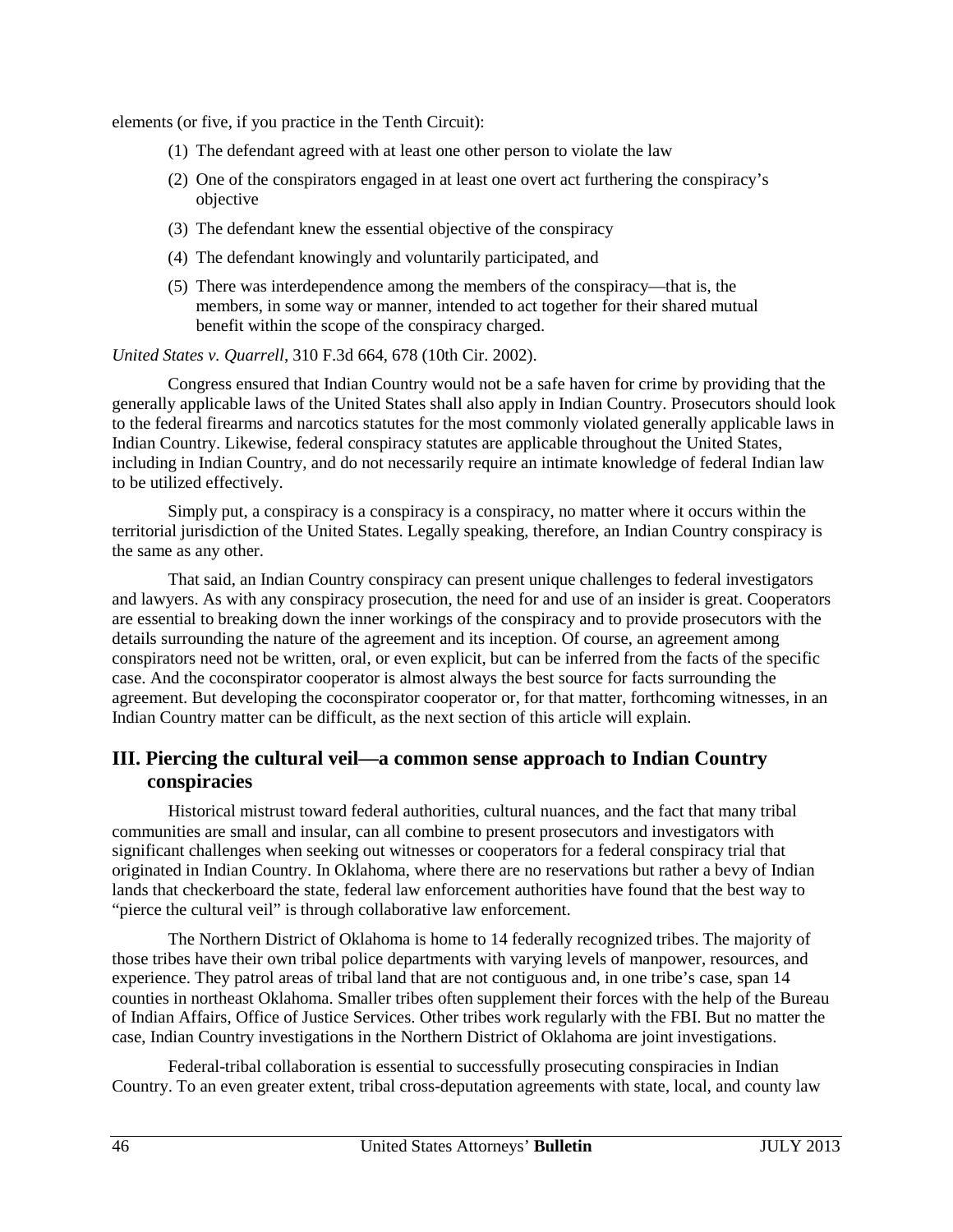enforcement authorities further enhance the ability to effectively investigate Indian Country conspiracies that often cross over multiple jurisdictions. These conspiracies may manifest themselves through drug trafficking, white collar crimes, and even violent crimes.

Like many rural communities, the business of any one person is often known by all in Indian Country. This is the result of small populations, residential proximity to one another, longstanding landholdings, settlement, and large numbers of extended families in one area. Therefore, flipping a potential cooperator may prove particularly challenging when the coconspirators are family members or because of a fear of retribution from the community when they discover the individual is a cooperator. Another cultural challenge arises when a potential witness is an elderly tribal citizen. Often, these citizens may speak limited English (preferring their native language) and are distrustful of the Federal Government, having experienced eras of failed and even hostile federal Indian policies. The resulting scenario does not bode well for a non-Indian federal agent seeking to build rapport and obtain information critical to the investigation.

To address these challenges, the Northern District of Oklahoma regularly pairs federal agents with tribal officers. These pairings provide the federal agent with a knowing partner who is conscious of cultural practices, who may speak a Native American language, or who has intimate knowledge of the Indian community. Likewise, the pairing provides the tribal officer with an experienced federal agent who is familiar with the federal system and who may have more extensive investigative resources.

Prior to interviewing Indian witnesses or subjects of a conspiracy investigation, it may be advisable to have an "Indian Culture 101" briefing for non-Indian agents who are unfamiliar with tribal culture. Address basic subjects that may be encountered during an interview, for example:

- *Handshakes*—You may not receive a strong handshake when meeting a tribal member, as a "handshake" is a Western tradition. Do not consider a soft handshake a lesser sign of greeting.
- *Eye contact—*Native Americans may not look you in the eye when you are conversing with them. This is often a sign of respect, not a sign of deception. Still, it is not considered disrespectful when a non-Indian makes eye contact with an Indian during conversation, as that is a standard Western tradition.
- *Using "Indian" vs. "Native American" vs. "Native"—*All are acceptable and commonly used. You should use the term with which you are most comfortable unless the speaker demonstrates otherwise by their use. Most tribal members will make a specific reference to their tribe or another tribe rather than use the general term "Indian."
- *Speech patterns—*Some Native Americans' first language may be their traditional, tribal language. As a result, when communicating with you in English, a Native American speaker may appear shy, laconic, or even reticent.

Attention to basic details such as these may be crucial in securing the cooperation of a coconspirator who was working with fellow tribal members or family members.

Bottom line, prosecutors and agents should take a common sense approach to conspiracy investigations in Indian Country and maintain a keen awareness of cultural practices.

## **IV. Piercing the corporate veil—conspiracies affecting gaming establishments**

Since the approval of tribal gaming in *California v. Cabazon Band of Mission Indians*, 480 U.S. 202 (1987), Indian gaming establishments have exponentially increased in number and in industry-wide profits. Like any cash-based business, the gaming industry is a prime target for embezzlers, cheats, and thieves. White collar criminals exploit Indian gaming establishments for their financial benefit at the expense of the tribe and tribal citizens. As such, prosecutors are likely to find fertile ground for federal conspiracy prosecutions at Indian gaming establishments.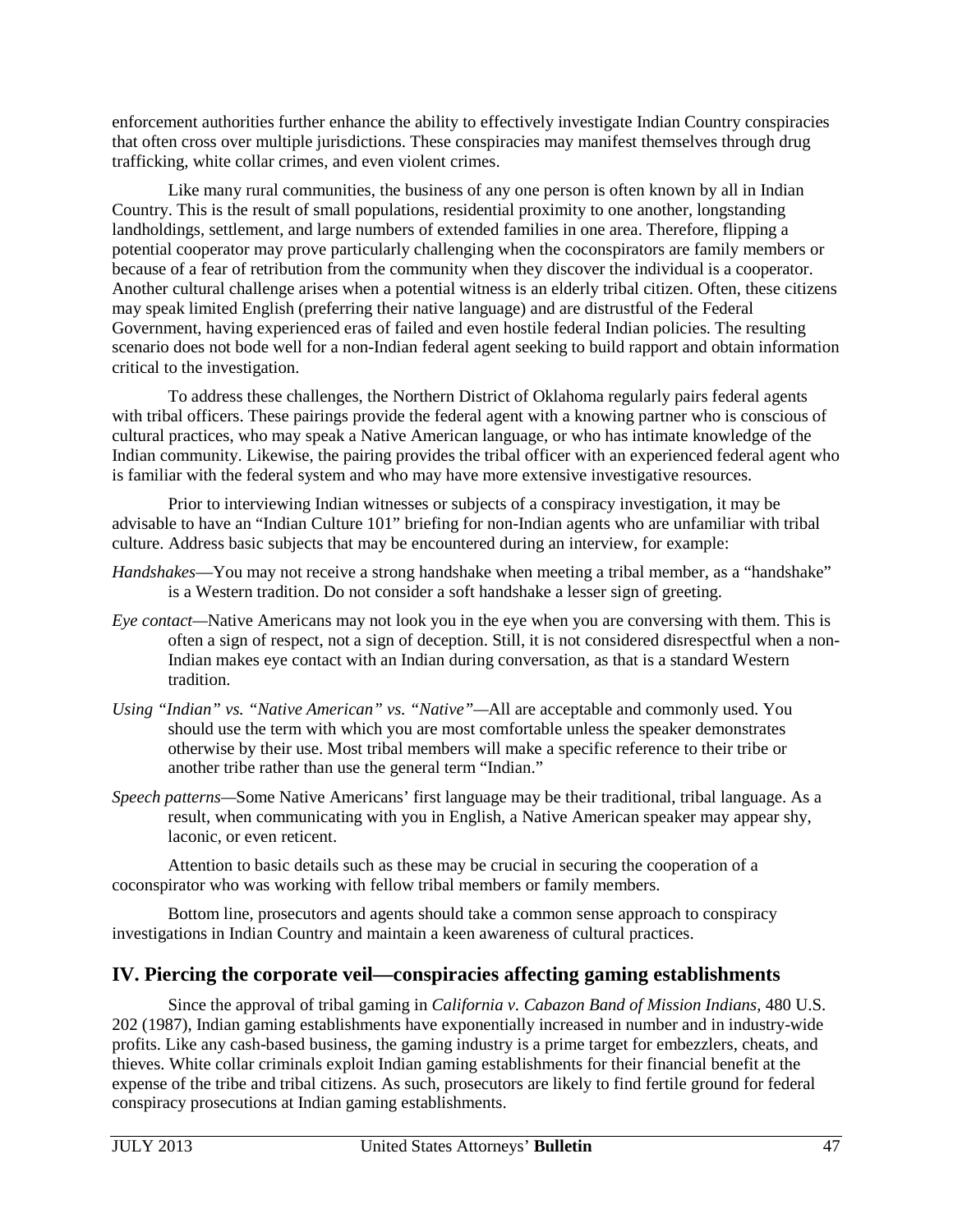Today, there are approximately 460 Indian gaming operations owned by 240 tribes throughout the United States. NATIONAL INDIAN GAMING COMMISSION, GAMING TRIBE REPORT 1 (2011), *available at* http://www.nigc.gov/LinkClick.aspx?fileticket=VfZfhOoHuMc%3d&tabid=943. In 2011, the National Indian Gaming Commission (NIGC) reported revenue of \$27.2 billion among all gaming operations under its jurisdiction. NATIONAL INDIAN GAMING COMMISSION, GROWTH IN GAMING REVENUES IN PAST 10 YEARS (2011), *available at* http://www.nigc.gov/Portals/0/NIGC%20Uploads/Tribal%20 Data/GrowthinIndianGamingGraph20022011.pdf. As such, the implementation of careful accounting practices and strict gaming supervision are integral to the effective prevention of crime in Indian gaming casinos. Still, it is estimated that Indian gaming establishments annually lose approximately six percent of their revenue to theft and embezzlement. Based on the 2011 revenue estimations from the NIGC, six percent would amount to a \$1.632 billion loss to the Indian gaming industry as the result of theft and embezzlement.

With perceived notions of the lack of jurisdiction or interest—including prosecution thresholds, complacency by justice-related officials, or the belief that a high-ranking tribal official who is a relative or friend will protect them—white collar criminals seek to exploit perceived vulnerabilities at Indian gaming establishments. White collar threats are generally separated into two broad categories: internal threats and external threats. Internal threats include fraud, embezzlement, and theft by officers and employees of the Indian gaming establishment. External threats may include counterfeiting, cheats (cards or gaming machines), theft, and trespass. It is when the internal and external threats confederate with one another that conspiracies are hatched and, ultimately, tribal gaming monies are embezzled and stolen.

And yet, many casino crimes go unreported to federal, state, or tribal authorities for prosecution, and the \$1.632 billion loss is too commonly accepted as "a cost of doing business" by tribal gaming authorities. These authorities, whether individual gaming commissioners, boards/commissions, or security officials, are making business decisions to handle potential criminal matters internally and administratively, rather than through a United States Attorney's office or even a tribal prosecution. All too often, gaming employees who have embezzled and stolen from the casino will be fired and have their final paycheck garnished, with no further documentation. Casinos may not even advise another casino that subsequently hires the offender of the offender's history. Such handling of theft and embezzlement is the equivalent of kicking the can down the road, because the fired employee will retain his or her gaming license and likely seek employment at another Indian gaming establishment.

In the Northern District of Oklahoma, federal prosecutors and agents have sought to increase the reporting of casino crimes by appealing to the business interests of tribal gaming authorities. The tribal liaison and fellow prosecutors routinely provide training and workshops to highlight the benefits of reporting crimes and supporting a prosecution through their United States Attorney's office. Of particular interest to tribal gaming authorities is a discussion of the Financial Litigation Unit and Asset Forfeiture Unit. Showing how a federal prosecution can facilitate not only holding lawbreakers accountable, but also recovering lost monies (for example, 6 percent of \$27.2 billion) can help persuade even the most reticent gaming authorities.

The United States Attorneys' offices in Oklahoma's three districts have prosecuted several white collar conspiracies in Indian Country. While some conspiracies involved corrupt tribal officials, the majority of Oklahoma Indian Country conspiracies pertained to the embezzlement, theft, or conversion of gaming-related monies. Conspiracies prosecuted in Oklahoma include tribal gaming employees who conspired with customers to manipulate a casino's Player's Club database by giving the coconspirator customers more than \$180,000 of "free-play," casino card dealers who conspired with players to cheat at poker and blackjack games, gaming vendors who conspired with employees to manipulate gaming servers, counterfeit currency conspirators who exchanged counterfeit bills for chips and later cashed in those chips for real money, and gamblers who made \$500 counterfeit poker chips and conspired to and did introduce them into play during card games. Given the growth of gaming in Indian Country, the frequency of external and internal conspiracies is only expected to increase.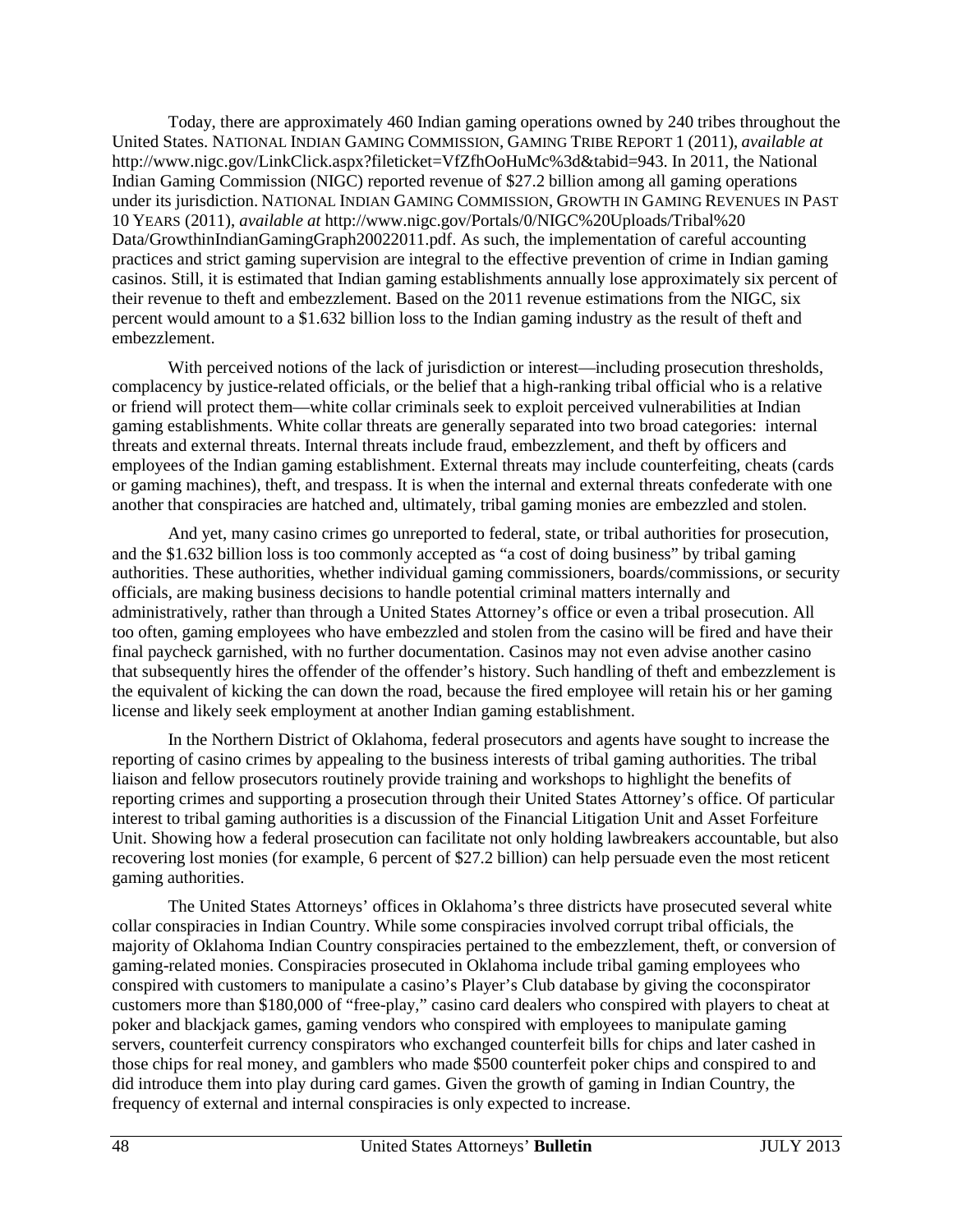## <span id="page-49-0"></span>**V. Conclusion**

Conspiracies in Indian Country are, legally speaking, no different from conspiracies elsewhere. Practically speaking, they demand and deserve ardent effort. Investigators and prosecutors should coordinate and communicate with tribal law enforcement and gaming authorities, as appropriate. Pairing federal and tribal law enforcement officials will enhance the investigation by ensuring that cultural nuances are respected and interviews of potential witnesses or coconspirator cooperators are productive. Furthermore, prosecutors should highlight the ability of the United States Attorney's office to recover restitution and money judgments from white collar conspirators, as well as ensure gaming employee defendants do not retain a gaming license to work at and defraud another tribal gaming facility. Though the prosecution of an Indian Country conspiracy case may call for an extra measure of dedication and patience from investigators and prosecutors alike, the rewards of vindicating the laws of the United States on behalf of Native American citizens are equally special. ❖

#### **ABOUT THE AUTHOR**

❏**R. Trent Shores** is an Assistant United States Attorney and Tribal Liaison in the United States Attorney's Office for the Northern District of Oklahoma. He is also a citizen of the Choctaw Nation. Prior to his current position, Mr. Shores served as the Deputy Director of the Office of Tribal Justice at Main Justice. He has represented the United States before the United Nations and the Organization of American States during multi-national negotiations concerning the rights of indigenous peoples. Mr. Shores has served as a Special Assistant United States Attorney in the Eastern District of Oklahoma, as an attorney for the National Indian Gaming Commission, and as a special assistant to former Oklahoma Governor Frank Keating. ⊕

# **Jury Instructions in Conspiracy Cases**

*Lori A. Hendrickson Tax Division United States Department of Justice*

## **I. Introduction**

Conspiracies are some of the most complicated cases in the federal criminal justice system, as evidenced by the often lengthy and cumbersome jury instructions. When beginning to draft a conspiracy indictment, the initial decisions a prosecutor must make include:

- Defining the object(s) of the conspiracy
- Determining the duration of the conspiracy
- Deciding which defendants to include in the conspiracy

The purpose of this article is to assist prosecutors in drafting concise conspiracy indictments. Because there are many federal conspiracy statutes, the general conspiracy statute, 18 U.S.C. § 371, will be used here. This statute provides for two types of conspiracies: (1) a conspiracy to commit a substantive offense, and (2) a conspiracy to defraud. A conspiracy is proved: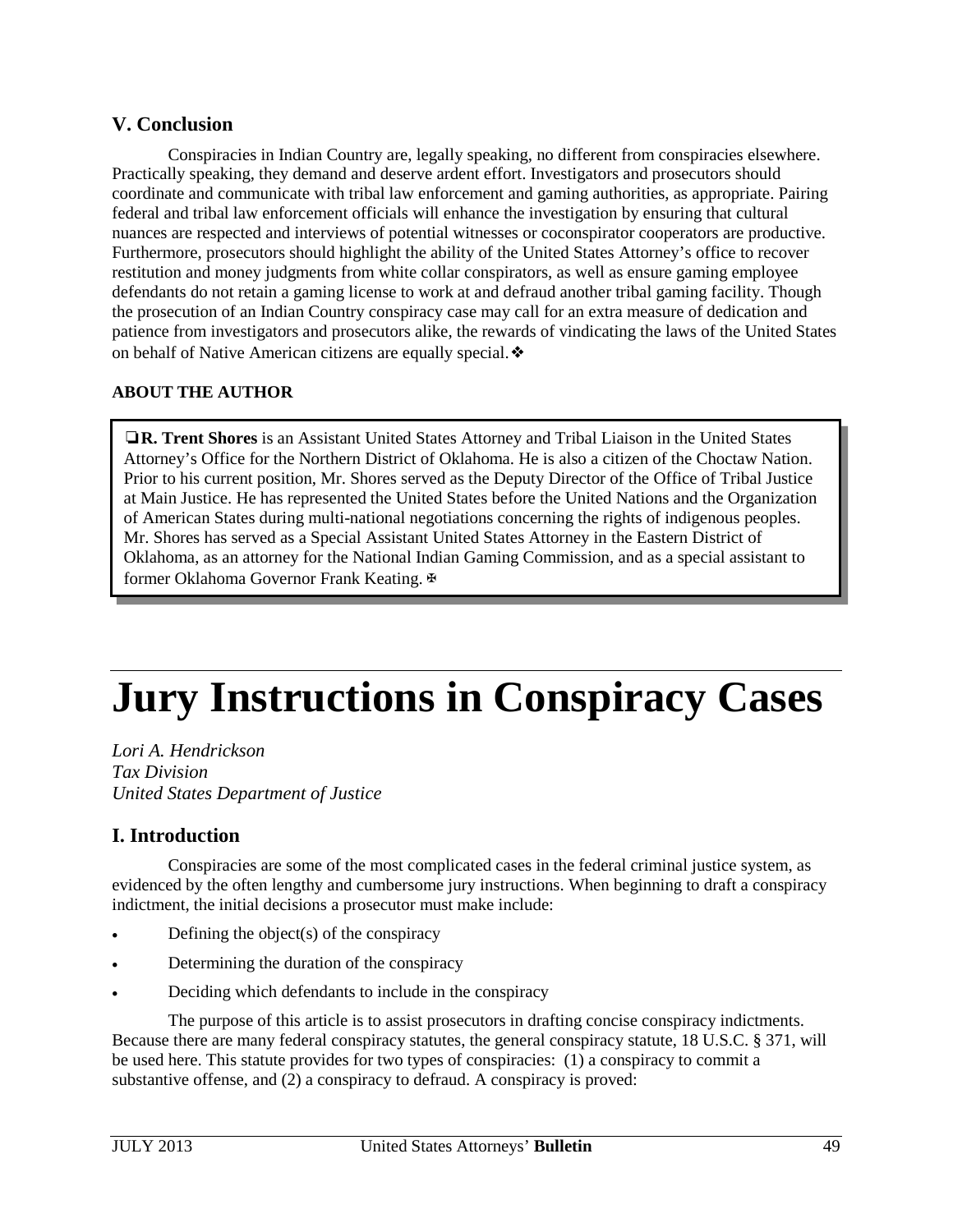[i]f two or more persons conspire either to commit any offense against the United States, or to defraud the United States, or any agency thereof in any manner or for any purpose, and one or more of such persons do any act to effect the object of the conspiracy . . . .

#### 18 U.S.C. § 371 (2013).

Generally, as set forth in *United States v. Feola*, 420 U.S. 671, 686 (1975), the Government must prove the intent required to commit the underlying offense when charging the first type of conspiracy. This article will focus on the defraud clause, which has been interpreted broadly for many years. In *Hammerschmidt v. United States*, 265 U.S. 182 (1924), the Supreme Court said:

To conspire to defraud the United States means primarily to cheat the government out of property or money, but it also means to interfere with or obstruct one of its lawful governmental functions by deceit, craft or trickery, or at least by means that are dishonest. It is not necessary that the government shall be subjected to property or pecuniary loss by the fraud, but only that its legitimate official action and purpose shall be defeated by misrepresentation, chicane, or the overreaching of those charged with carrying out the governmental intention.

#### *Id*. at 188.

The basic elements of a conspiracy to defraud the United States are:

- Agreement by two or more persons to defraud the United States
- Each defendant became a member of the conspiracy with the intention to help accomplish its object
- An overt act committed by one conspirator during and in furtherance of the conspiracy

Selected pattern instructions and brief summaries of case law will be used to highlight potential issues that prosecutors should consider when drafting a conspiracy count. The tables at the end of this article serve as a reference guide to find pattern instructions in each circuit and other helpful materials regarding federal jury instructions. The jury instruction topic page with links to the pattern instructions listed in the tables is available a[t http://dojnet.doj.gov/usao/eousa/ole/tables/subject/jury.htm.](http://dojnet.doj.gov/usao/eousa/ole/tables/subject/jury.htm) The Third, Sixth, and Eighth Circuits have the most comprehensive pattern instructions for conspiracies charged in violation of § 371. Prosecutors practicing in other circuits should consider reviewing those instructions for potential arguments during jury instruction conferences.

A review of the pattern instructions for § 371 conspiracy shows the most challenging issues are in three areas: (1) the mens rea needed to prove the defendant was a participant in the conspiracy, (2) single conspiracy with multiple objects, and (3) what steps are taken when the evidence suggests the existence of multiple conspiracies. Each of these areas will be discussed in turn.

## **II. The mens rea needed to prove the defendant was a participant in the conspiracy**

In most circuits there are two prongs to the intent requirement, with slight variations in terminology. First, did the defendant intentionally join the conspiracy? Second, did the defendant become a member of the conspiracy with the intention to help accomplish its object? The Sixth Circuit goes one step further and specifically recommends no separate instruction be given regarding any bad purpose or corrupt motive. *See* Instruction 3.05 Bad Purpose Or Corrupt Motive.

Only two circuits have additional instructions regarding proof of mens rea with respect to participation in a conspiracy. The Third Circuit has two pattern instructions, similar to the language of other circuits, that require the Government to prove a defendant knowingly and intentionally joined the conspiracy. *See* Instruction 6.18.371C, Existence of an Agreement; Instruction 6.18.371D, Membership in the Agreement. Unique to the Third Circuit, there is a separate third instruction that repeats the knowing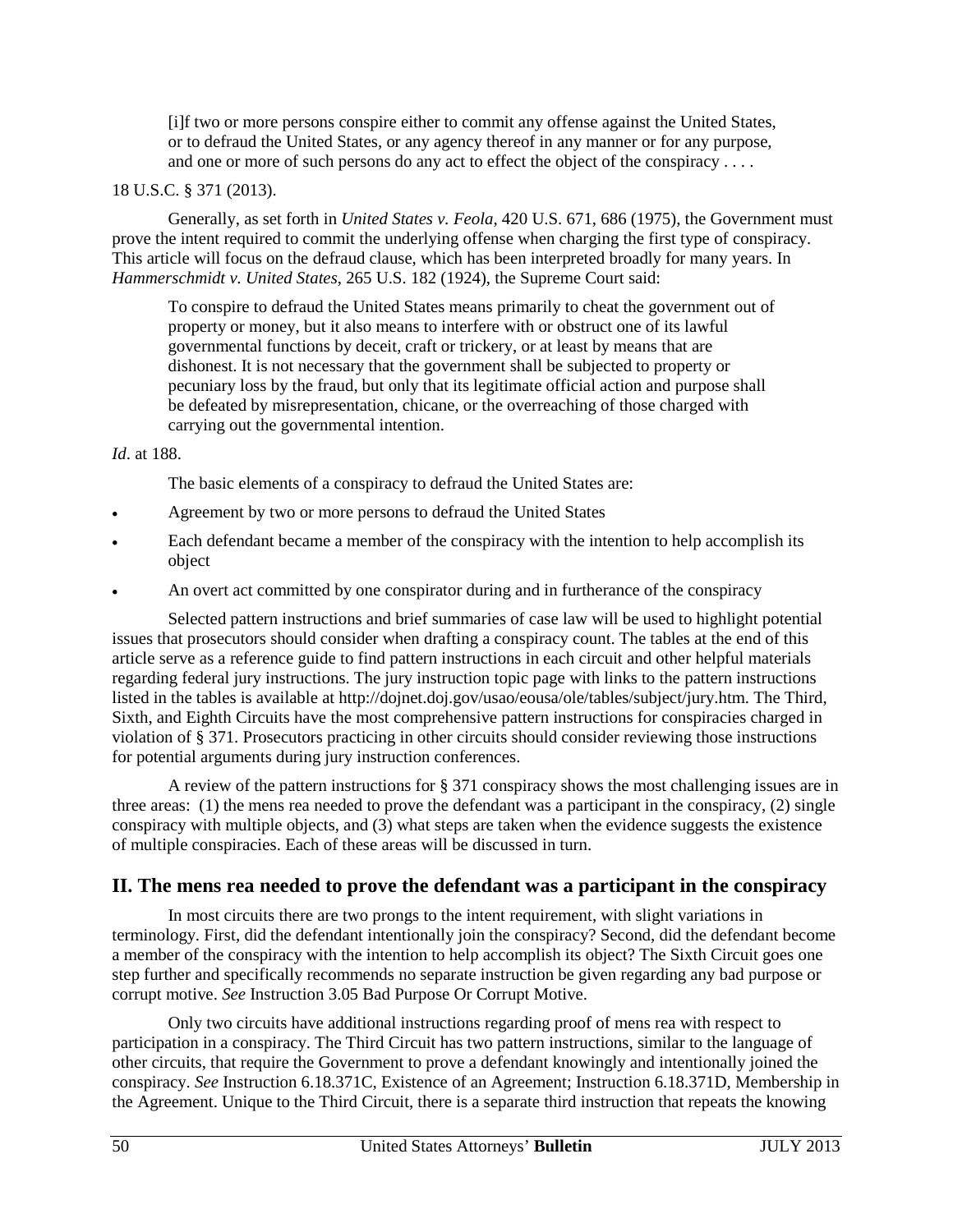and intentional standard, discusses what type of evidence the jury may consider, and lists an example of "derived some benefit" to provide further explanation to the jury of what evidence may be relevant to this inquiry. Instruction 6.18.371E, Mental States.

The other circuit with additional mens rea language is the Ninth Circuit, which requires a finding the defendant acted "by deceitful and dishonest means." Instruction 8.21 Conspiracy to Defraud the United States. This language was derived from *United States v. Caldwell*, 989 F.2d 1056 (9th Cir. 1993), where the Ninth Circuit reversed a conviction in which the Government proved there was an attempt to defraud the IRS, but failed to prove it was done with deceit or trickery. The Ninth Circuit held that defrauding the Government under § 371 "means obstructing the operation of any government agency by any 'deceit, craft or trickery, or at least by means that are dishonest.' " *Id*. at 1058 (quoting *Hammerschmidt*, 265 U.S. at 188).

Instruction 8.21 contains optional language regarding a defendant's good faith:

An agreement to defraud is an agreement to deceive or to cheat, but one who acts on an honest and good faith misunderstanding as to the requirements of the law does not act with an intent to defraud simply because [his or her] understanding of the law is wrong or even irrational. Nevertheless, merely disagreeing with the law does not constitute a good faith misunderstanding of the law because all persons have a duty to obey the law whether or not they agree with it.

Instruction 8.21.

One final comment about Ninth Circuit Instruction 8.21 is that it contains the following language that may be problematic in a conspiracy to defraud case:

[Y]ou must find that there was a plan to commit at least one of the *crimes* alleged in the indictment as an object of the conspiracy with all of you agreeing as to the *particular crime* which the conspirators agreed to commit.

*Id.* (emphasis added). There is no separate "crime" or "particular crime" in a conspiracy to defraud. Instead, the object is the language in the indictment after "to defraud the United States by . . . ." For example, in *Caldwell*, the crime charged was "to defraud the United States by impeding, impairing, obstructing and defeating the Internal Revenue Service in ascertaining, computing, assessing and collecting taxes." 989 F.2d at 1060. Prosecutors in the Ninth Circuit may want to suggest additional language to clarify the nature of a conspiracy to defraud the United States.

# **III. Single conspiracy with multiple objects**

In *Griffin v. United States*, 502 U.S. 46 (1991), the Supreme Court held that a general guilty verdict in a multiple object conspiracy did not violate the Due Process Clause as long as the evidence was sufficient to support the guilt of the defendant on one of the objects. In *Griffin*, the defendant was charged in two distinct conspiracies: a conspiracy to defraud the IRS and a conspiracy to defraud the DEA. The Court reasoned that because it was a factual issue to be determined by the jury and did not rest on an unconstitutional ground, the controlling precedent was *Turner v. United States*, 396 U.S. 398 (1970), not *Yates v. United States*, 354 U.S. 298 (1957) (*overruled on other grounds*). The *Griffin* Court acknowledged that "it would generally be preferable for the court to give an instruction removing [an unsupported] theory from the jury's consideration," but that the failure to do so did not warrant reversal of an otherwise valid conviction. 502 U.S. at 60.

Some appellate circuits require the jury to unanimously decide which object of the conspiracy was proved when multiple objects are alleged. Eighth Circuit Instruction 5.06F, Eleventh Circuit Instruction 13.2; District of Columbia Instruction 7.102 (in commentary to pattern instruction, as required by *United States v. Treadwell*, 760 F.2d 327 (D.C. Cir. 1985)).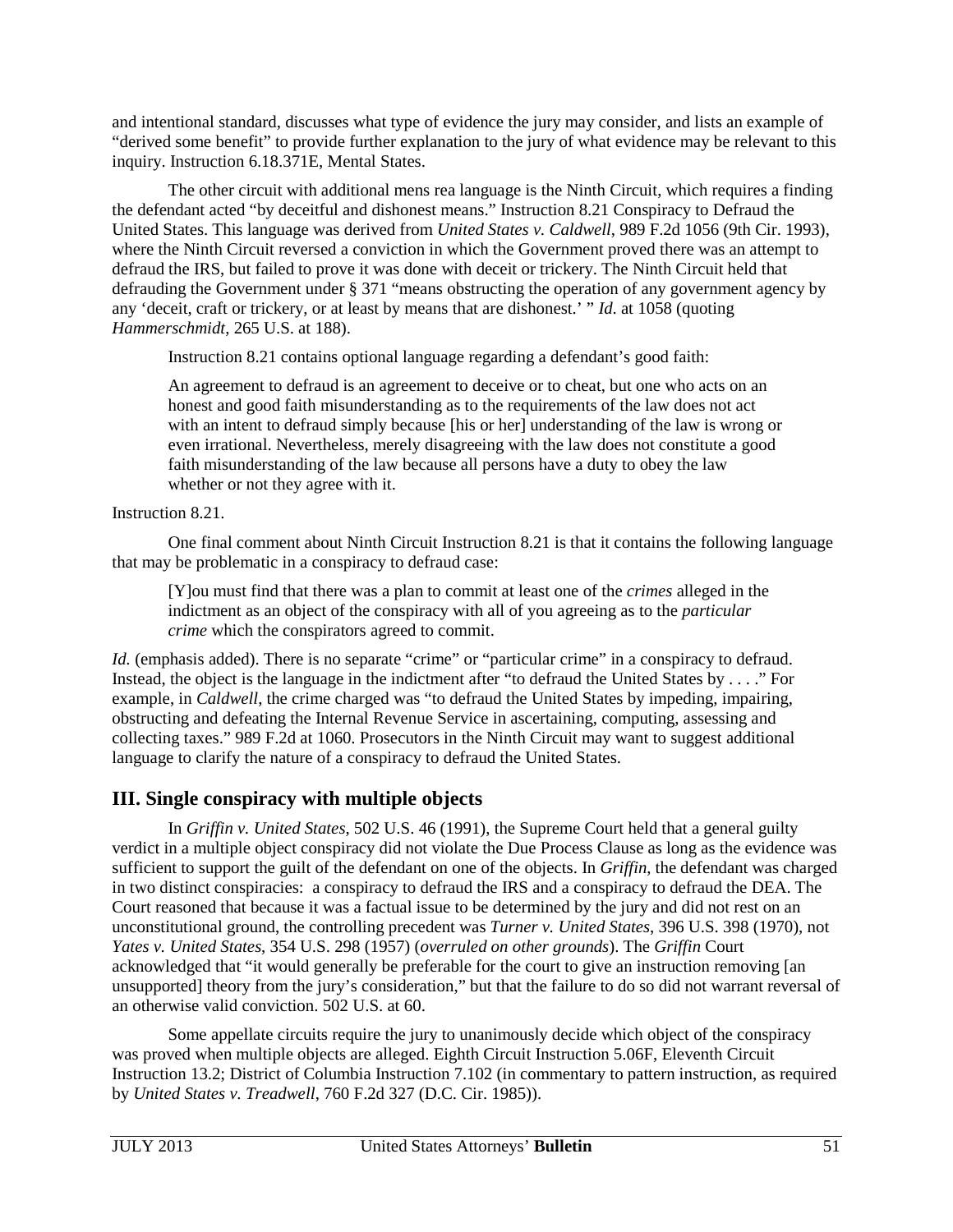## **IV. Single versus multiple conspiracies**

The primary factor in determining if a jury should be instructed about the possibility of multiple conspiracies is whether the evidence proved at trial constitutes a material variance from the conspiracy charged in the indictment. In *Berger v. United States*, 295 U.S. 78 (1935), the Supreme Court held that a variance between the indictment and the proof at trial is not material unless it substantially prejudices the rights of the defendant. *Id.* at 81. This conclusion recognizes the fact that conspiracies can be fluid, with new members coming and going over a period of time.

In *United States v. Zemek*, 634 F.2d 1159, 1168 (9th Cir. 1980), the Ninth Circuit held that unless there was a variance between the indictment and the evidence proved at trial, there was no need to instruct the jury regarding potential multiple conspiracies. The next year, the court set forth the factors a jury should consider in *United States v. Mayo*, 646 F.2d 369 (9th Cir. 1981), including the period of time, places, persons, overt acts alleged, and crimes charged. *Id.* at 372.

The Tenth Circuit and the D.C. Circuit have similarly held that only a variance that is shown to substantially prejudice the defendant will warrant reversal of a conviction. *See United States v. Mathis*, 216 F.3d 18, 25 (D.C. Cir. 2000); *United States v. Ailsworth*, 138 F.3d 843, 849 (10th Cir. 1998).

When charging a conspiracy spanning several years and involving many individuals, there is always a risk the defense will argue that the evidence at trial was different than the conspiracy charged in the indictment. If the judge agrees, then the jury will be instructed that they must determine whether the evidence proved a single conspiracy or multiple conspiracies. The seminal case on this issue is *Kotteakos v. United States*, 328 U.S. 750 (1946). The case used the "wheel" metaphor for a conspiracy, with the hub being the central defendant and the spokes being different individuals interacting with the central defendant to commit the crime(s). It is essential to prove some interaction or interdependence between the individual spokes, because failure to do so may result in a finding that the activity between the hub and each spoke is a separate conspiracy. In *Kotteakos*, the Supreme Court concluded the Government had not proved a single conspiracy existed because there were separate groups acting independently with the central defendant "without the rim of the wheel to enclose the spokes." *Id.* at 755.

The consensus among appellate courts is that whether a single conspiracy or a multiple conspiracy exists is a question of fact for the jury. The factors to be considered in determining whether there is a single conspiracy or multiple conspiracies usually track the language of the elements of the charged conspiracy, although the Third, Sixth, and Eighth Circuits provide more detailed guidance for the jury. The crucial factor is that one common goal or overall objective ties all of the conspirators together. The First Circuit's Instruction 4.03 anticipates the possibility of more than one conspiracy in the beginning of the instruction: "that the agreement specified in the indictment, and not some other agreement or agreements, existed between at least two people to [commit the crime]." Instruction 4.03 Conspiracy, 18 U.S.C. § 371; 21 U.S.C. § 846. In *United States v. LiCausi*, the First Circuit listed factors relevant to reviewing a jury's determination that a single conspiracy existed, including "commonality . . . of the nature, motive, design, implementation, and logistics of the illegal activities as well as the scope of coconspirator involvement." 167 F.3d 36, 45 (1st Cir. 1999). The court further explained that the totality of the evidence should be reviewed when determining if there was a common goal or overall plan.

In a Second Circuit case, *United States v. Berger*, the appellate court approved the use of the following supplemental jury instruction on this issue:

First, you should consider whether the conspiracy charged in Count 1 existed. In doing so, you must consider whether two or more conspirators agreed to accomplish at least one of the illegal objects of the conspiracy. If you determine that two or more conspirators agreed to accomplish one of the illegal objects, then you may find that the conspiracy charged in Count 1 existed. If you determine that two or more conspirators agreed to accomplish more than one object of the conspiracy, then you must consider whether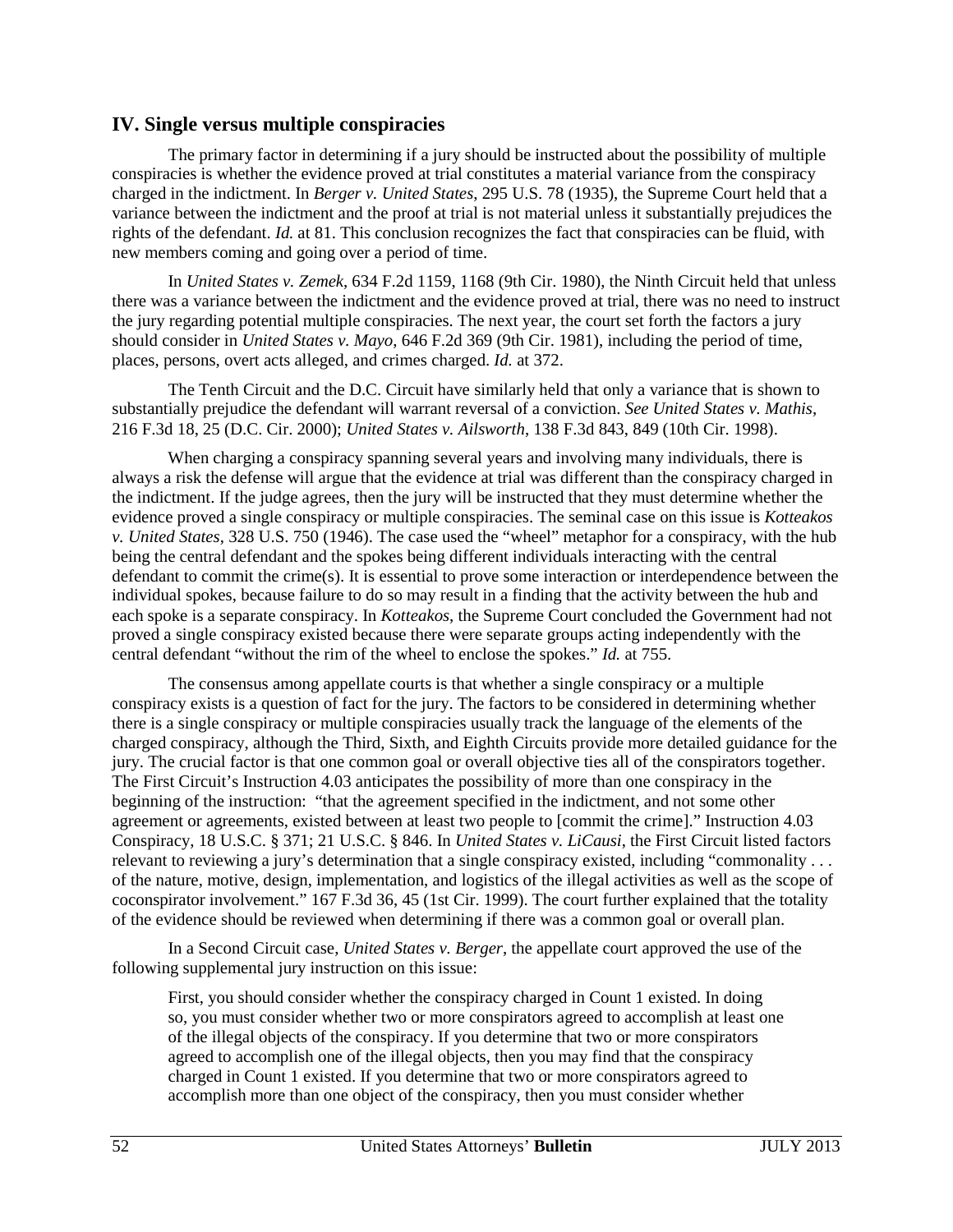single or multiple conspiracies exist.

224 F.3d 107, 113 (2d Cir. 2000). The Third Circuit used a similar three-step inquiry in *United States v. Russell* "to determine whether a series of events constitutes a single conspiracy": (1) is there "a common goal among the conspirators[?]", (2) does "the nature of the scheme . . . and the agreement [seek] to bring about a continuous result which could not be sustained without the continued cooperation of the conspirators[?]", and (3) to what extent do the "various dealings" of the participants overlap? 134 F.3d 171, 182 (3d Cir. 1998).

The Fifth Circuit's treatment mirrors that of the Third Circuit, with additional analysis about the nature of the scheme provided in *United States v. Richerson*: "If (an) agreement contemplates bringing to pass a continuous result that will not continue without the continuous cooperation of the conspirators to keep it up, then such agreement constitutes a single conspiracy." 833 F.2d 1147, 1153 (5th Cir. 1987) (quoting *United States v. Perez*, 489 F.2d 51, 62 (5th Cir. 1973)). "Where the activities of one aspect of the scheme are necessary or advantageous to the success of another aspect of the scheme or to the overall success of the venture, . . . the existence of a single conspiracy will be inferred." *Id*. at 1154 (quoting *United States v. Elam*, 678 F.2d 1234, 1246 (5th Cir. 1982)).

The Sixth Circuit has two pattern instructions that should be given "when there is some evidence that multiple conspiracies may have existed *and* a finding that multiple conspiracies existed would constitute a material variance from the indictment." Use Note, Instruction 3.08 Multiple Conspiracies— Material Variance from the Indictment (emphasis added).

(1) The indictment charges that the defendants were all members of one single conspiracy to commit the crime of  $\overline{\phantom{a}}$ 

(2) Some of the defendants have argued that there were really two separate conspiracies—one between \_\_\_\_\_\_\_ to commit the crime of \_\_\_\_\_\_\_; and another one between to commit the crime of  $\blacksquare$ 

(3) To convict any one of the defendants of the conspiracy charge, the government must convince you beyond a reasonable doubt that the defendant was a member of the conspiracy charged in the indictment. . . .

#### *Id.*

Instruction 3.09 sets forth factors the jury should consider when deciding if more than one conspiracy existed, including the nature of the agreement and proof of an overall objective. The instruction states that it is permissible for members of a single conspiracy to not know each other, to not know the role of each member, and allows for the membership of the conspiracy to change over time. It emphasized that "what is controlling is whether the government has proved that there was an overall agreement on a common goal. That is the key." Instruction 3.09(4) Multiple Conspiracies—Factors in Determining. *See United States v. Warner*, 690 F.2d 545 (6th Cir. 1982).

The Eighth Circuit's Instruction 5.06G similarly requires a defendant to particularly identify the participants and the scope of the multiple conspiracies he alleges the evidence at trial proved. *See United States v. Thomas*, 759 F.2d 659, 666-67 (8th Cir. 1985). For prosecutors located in circuits outside of the Sixth and Eighth Circuits, the text of the instructions can be used to argue to the court that if the defendant cannot state with specificity what separate conspiracies have been proved by naming specific defendants and objects, then no instruction regarding multiple conspiracies should be given.

One last consideration when drafting the indictment: Are there any coconspirator statements necessary to help prove the existence of the conspiracy? Consider the impact on your case if the court finds that a multiple conspiracy instruction is necessary and gives a limiting instruction restricting the jury's use of the statement.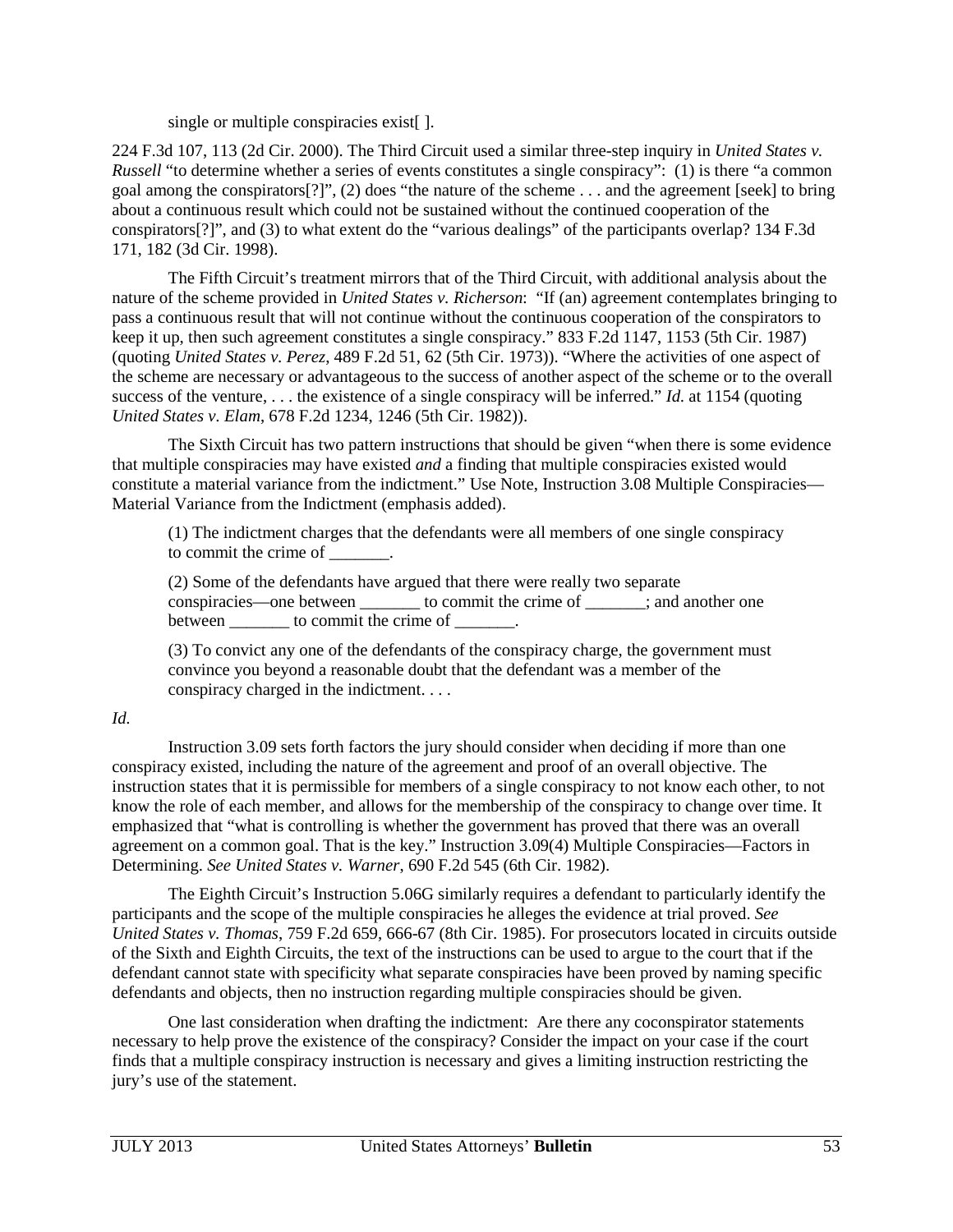## **V. Conclusion**

Having a thorough knowledge of the jury instructions will allow a prosecutor to draft a more precise indictment, ensuring that the objects, defendants, and overt acts alleged are all part of a single conspiracy.❖

#### **ABOUT THE AUTHOR**

❏**Lori A. Hendrickson** has been prosecuting and investigating tax fraud, conspiracies, and other white collar crimes for 26 years. She has been an attorney in the Western Criminal Enforcement Section of the Tax Division since May 1998, litigating cases primarily in California, Oregon, Idaho, Arizona, Nevada, and Colorado. Ms. Hendrickson also investigated and prosecuted conspiracies to distribute narcotics and money laundering while on an OCDETF detail. Prior to May 1998, she was a special agent for 11 years with the Criminal Investigation Division of the IRS in Cleveland, Ohio. Ms. Hendrickson is also licensed as a certified public accountant in the state of Ohio. She has been a frequent instructor at local, regional, and national seminars and one international seminar regarding financial investigative techniques.  $\mathbb{F}$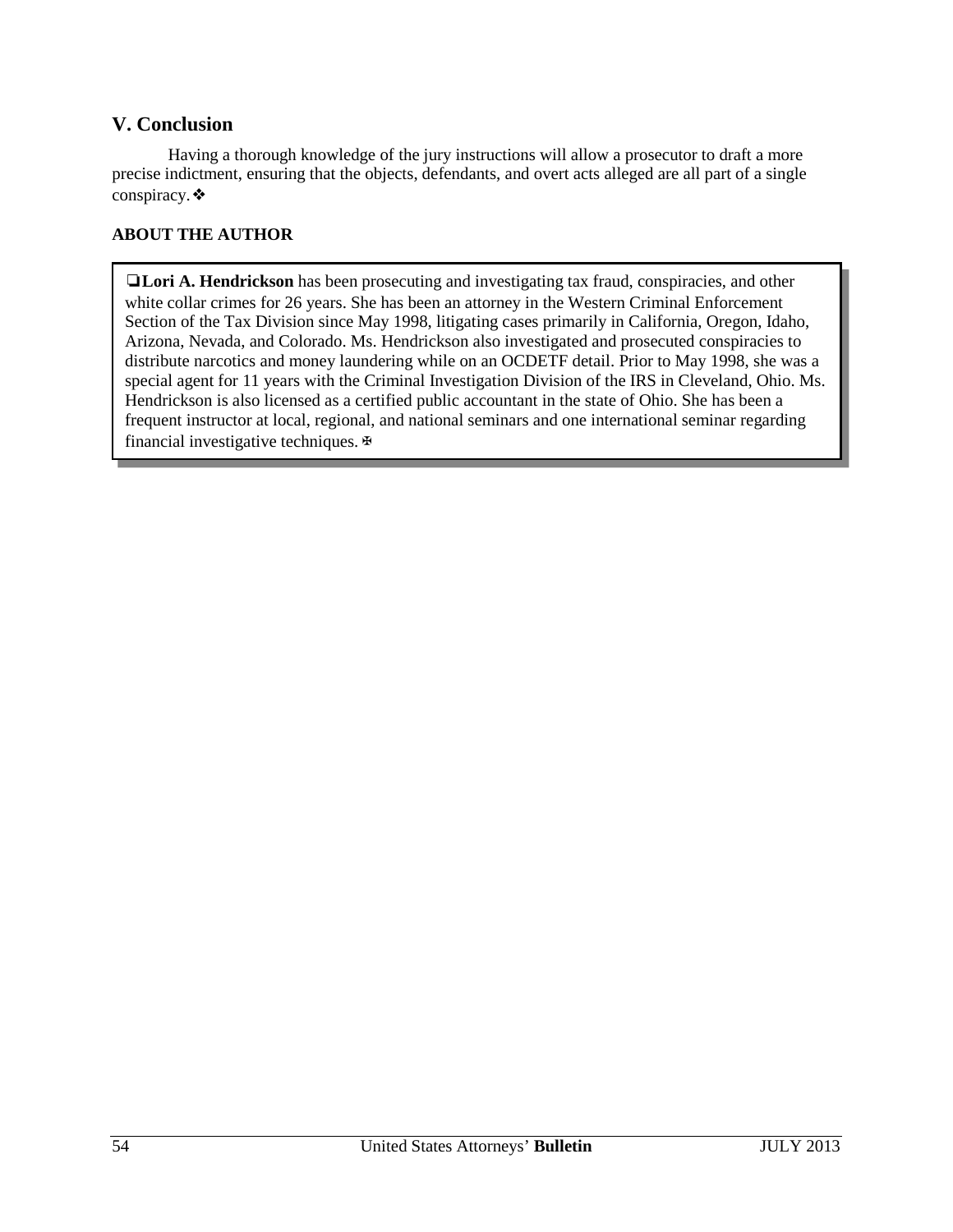| <b>Circuit</b> | <b>Number</b> | <b>Description</b>                                                                     |
|----------------|---------------|----------------------------------------------------------------------------------------|
| 1st            | 4.03          | Conspiracy 18 U.S.C. § 371                                                             |
| 2nd            | $31-7(e)$     | Conspiracies With Multiple Objectives                                                  |
| 2nd            | $31 - 7(f)$   | Conspiracy-Single vs. Multiple                                                         |
| 3rd            | 6.18.371A     | Conspiracy To Commit an Offense Against the United States-Basic Elements               |
| 3rd            | 6.18.371B     | Conspiracy To Defraud the United States-Basic Elements                                 |
| 3rd            | 6.18.371C     | Conspiracy-Existence of an Agreement                                                   |
| 3rd            | 6.18.371D     | Conspiracy-Membership in the Agreement                                                 |
| 3rd            | 6.18.371E     | <b>Conspiracy-Mental States</b>                                                        |
| 3rd            | 6.18.371F     | <b>Conspiracy-Overt Acts</b>                                                           |
| 3rd            | 6.18.371G     | Conspiracy-Success Immaterial                                                          |
| 3rd            | 6.18.371H     | Conspiracy-Single or Multiple Conspiracies                                             |
| 3rd            | 6.18.3711     | Conspiracy-Duration                                                                    |
| 3rd            | 6.18.371J     | Conspiracy-Withdrawal Before the Commission of an Overt Act as a Defense to Conspiracy |
| 3rd            | 6.18.371K     | Conspiracy-Withdrawal as Defense to Conspiracy Based on Statute of Limitations         |
| 3rd            | 6.18.371L     | Conspiracy-Acts and Statements of Coconspirators                                       |
| 4th            | None          | [District of South Carolina has some pattern instructions]                             |
| 5th            | 2.20          | <b>Conspiracy to Commit Offense</b>                                                    |
| 5th            | 2.20A         | Conspiracy to Defraud                                                                  |
| 5th            | 2.21          | <b>Multiple Conspiracies</b>                                                           |
| 5th            | 2.22          | Conspirator's Liability for Substantive Count                                          |
| 5th            | 2.23          | Conspiracy-Withdrawal                                                                  |
| 6th            | 3.01A         | Conspiracy to Commit an Offense-Basic Elements                                         |
| 6th            | 3.01B         | Conspiracy to Defraud the United States-Basic Elements                                 |
| 6th            | 3.02          | Agreement                                                                              |
| 6th            | 3.03          | Defendant's Connection to the Conspiracy                                               |
| 6th            | 3.04          | Overt Acts                                                                             |
| 6th            | 3.05          | Bad Purpose or Corrupt Motive (No Instruction Recommended)                             |
| 6th            | 3.06          | Unindicted, Unnamed, or Separately Tried Coconspirators                                |

**Table 1. Model/Pattern Criminal Jury Instructions for 18 U.S.C. § 371**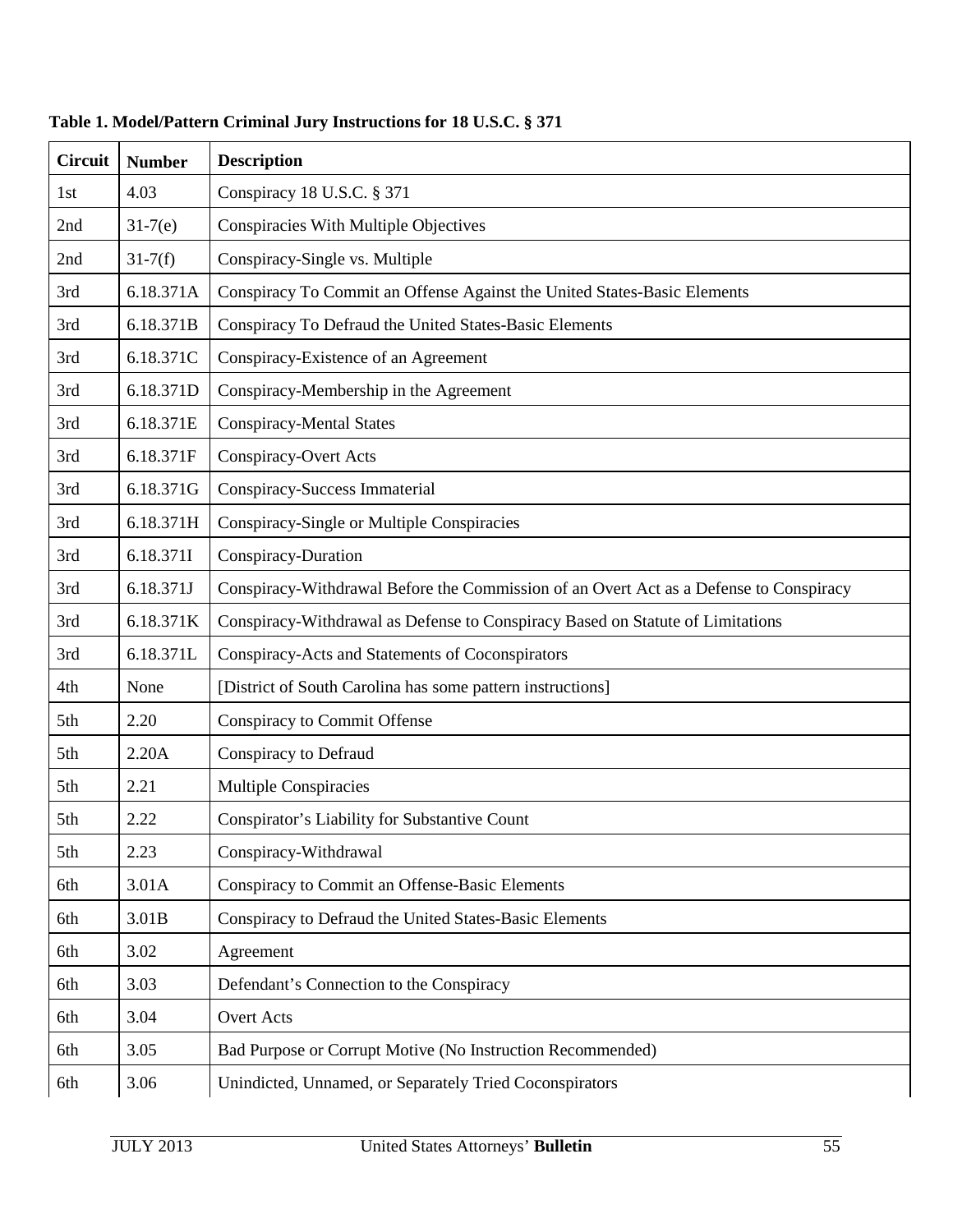| <b>Circuit</b>  | <b>Number</b> | <b>Description</b>                                                                            |
|-----------------|---------------|-----------------------------------------------------------------------------------------------|
| 6th             | 3.07          | Venue                                                                                         |
| 6th             | 3.08          | Multiple Conspiracies--Material Variance from the Indictment                                  |
| 6th             | 3.09          | Multiple Conspiracies--Factors in Determining                                                 |
| 6th             | 3.10          | Pinkerton Liability for Substantive Offenses Committed by Others                              |
| 6th             | 3.11A         | Withdrawal as a Defense to Conspiracy                                                         |
| 6th             | 3.11B         | Withdrawal as a Defense to Substantive Offenses Committed by Others                           |
| 6th             | 3.11C         | Withdrawal as a Defense to Conspiracy Based on the Statute of Limitations                     |
| 6th             | 3.12          | Duration of a Conspiracy                                                                      |
| 6th             | 3.13          | <b>Impossibility of Success</b>                                                               |
| 6th             | 3.14          | <b>Statements by Coconspirators</b>                                                           |
| 7th             | 5.08A         | Conspiracy-Overt Act Required                                                                 |
| 7 <sub>th</sub> | 5.09          | Conspiracy-Definition of Conspiracy                                                           |
| 7th             | 5.10          | Conspiracy-Membership in Conspiracy                                                           |
| 7th             | 5.10A         | <b>Buyer-Seller Relationship</b>                                                              |
| 7th             | 5.10B         | Single Conspiracy vs. Multiple Conspiracies                                                   |
| 7th             | 5.11          | Conspirator's Liability for Substantive Crimes by Coconspirators-Conspiracy Charged           |
| 7th             | 5.12          | Conspirator's Liability for Substantive Crimes Committed by Coconspirators-Consp. Not Charged |
| 7th             | 5.13          | Conspiracy-Withdrawal                                                                         |
| 7th             | 5.14(A)       | Conspiracy-Withdrawal-Statute of Limitations-Elements                                         |
| 7th             | 5.14(B)       | Conspiracy-Withdrawal-Statute of Limitations-Definition                                       |
| 8th             | 5.06A         | Conspiracy: Elements (18 U.S.C. § 371)                                                        |
| 8th             | 5.06B         | Conspiracy: "Agreement" Explained                                                             |
| 8th             | 5.06C         | <b>Conspiracy: Substantive Offense: Elements</b>                                              |
| 8th             | 5.06D         | Conspiracy: "Overt Act" Explained                                                             |
| 8th             | 5.06E         | <b>Conspiracy: Success Immaterial</b>                                                         |
| 8th             | 5.06F         | Single Conspiracy: Multiple Crimes                                                            |
| 8th             | 5.06G         | Conspiracy: Single/Multiple Conspiracies                                                      |
| 8th             | 5.06H         | Conspiracy: Withdrawal                                                                        |
| 8th             | 5.06I         | <b>Conspiracy: Coconspirator Acts and Statements</b>                                          |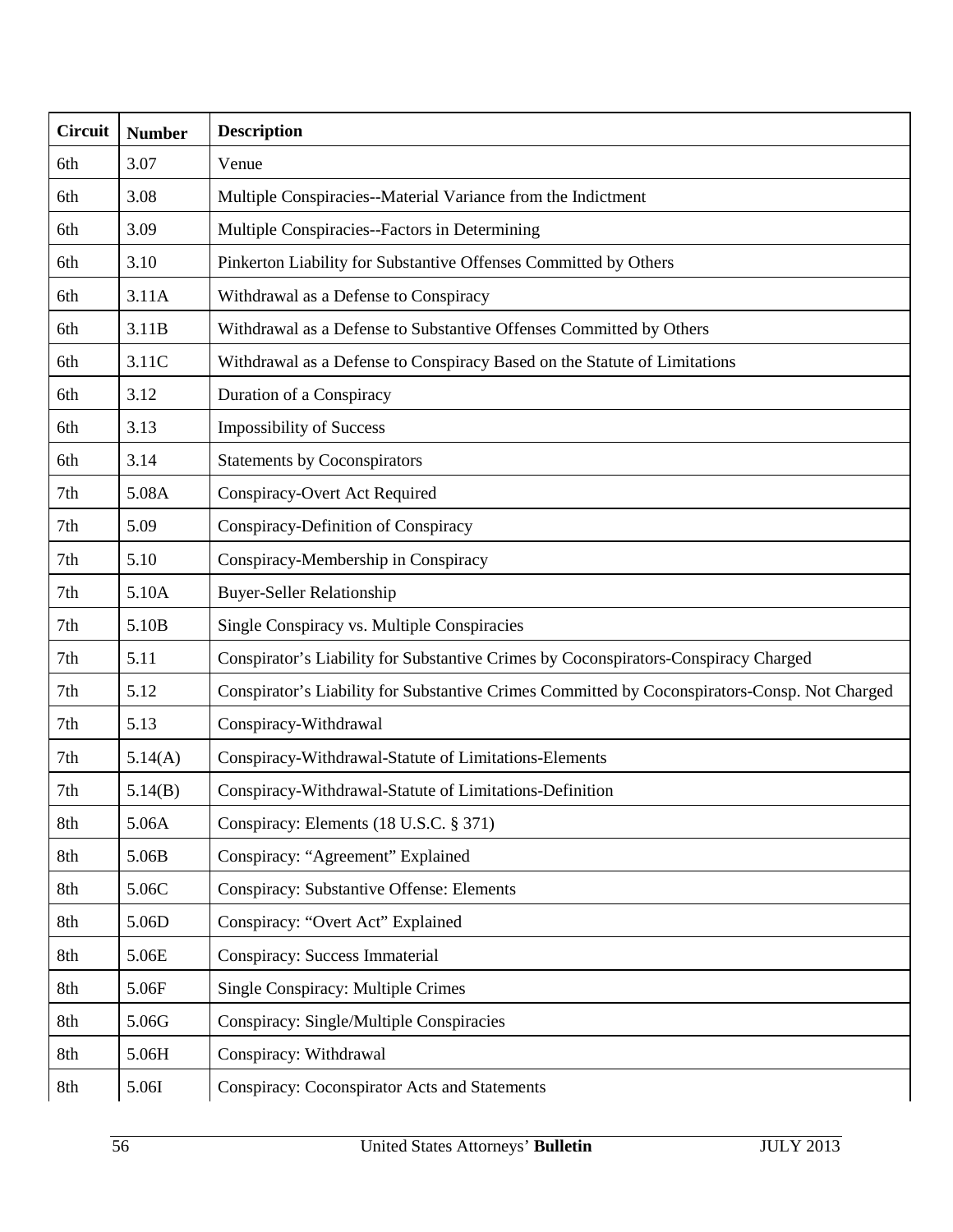| <b>Circuit</b> | <b>Number</b> | <b>Description</b>                                                                            |
|----------------|---------------|-----------------------------------------------------------------------------------------------|
| 8th            | 5.06J         | Conspiracy: "Coconspirator Liability" (Pinkerton Charge)                                      |
| 9th            | 8.20          | Conspiracy-Elements                                                                           |
| 9th            | 8.21          | Conspiracy to Defraud the United States (18 U.S.C. § 371 "Defraud Clause")                    |
| 9th            | 8.22          | <b>Multiple Conspiracies</b>                                                                  |
| 9th            | 8.23          | Conspiracy-Knowing of and Association With Other Conspirators                                 |
| 9th            | 8.24          | Withdrawal From Conspiracy                                                                    |
| 9th            | 8.25          | Conspiracy-Liability for Substantive Offense Committed by Coconspirator (Pinkerton Charge)    |
| 9th            | 8.26          | Conspiracy-Sears Charge                                                                       |
| 10th           | 2.19          | Conspiracy-18 U.S.C. § 371                                                                    |
| 10th           | 2.20          | Conspiracy: Evidence of Multiple Conspiracies                                                 |
| 10th           | 2.21          | Conspirator's Liability for Substantive Count                                                 |
| 10th           | 2.22          | Withdrawal Instruction                                                                        |
| 11th           | 13.1          | General Conspiracy Charge—18 U.S.C. § 371                                                     |
| 11th           | 13.2          | Multiple Objects of a Conspiracy--for use with General Conspiracy Charge 13.1-18 U.S.C. § 371 |
| 11th           | 13.3          | Multiple Conspiracies-for use with General Conspiracy Charge 13.1-18 U.S.C. § 371             |
| 11th           | 13.4          | Withdrawal from a Conspiracy-for use with General Conspiracy Charge 13.1-18 U.S.C. § 371      |
| 11th           | 13.5          | Pinkerton Instruction-[ <i>Pinkerton v. U.S.</i> , 328 U.S. 640 (1946)]                       |
| 11th           | 13.6          | Conspiracy to Defraud the United States-18 U.S.C. § 371 (Second Clause)                       |
| D.C.           | 7.102         | Conspiracy: Basic Instruction                                                                 |
| D.C.           | 7.103         | Coconspirator Liability                                                                       |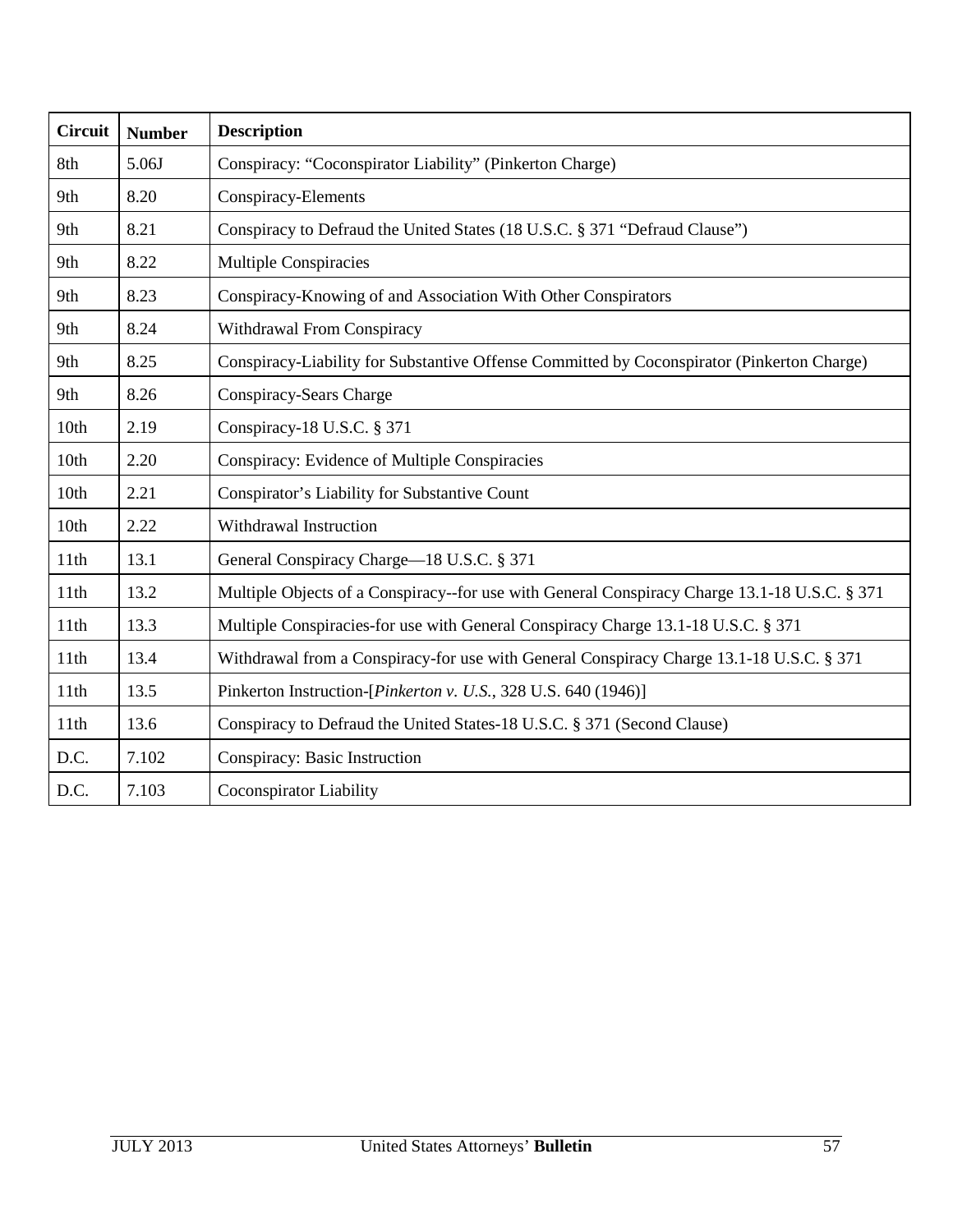| 19.01   | Conspiracy To Violate Federal Law (18 U.S.C. § 371)       |
|---------|-----------------------------------------------------------|
| $19-1$  | The Indictment and the Statute                            |
| $19-2$  | Purpose of the Statute                                    |
| $19-3$  | <b>Elements of Conspiracy</b>                             |
| $19-3S$ | Short-Form Conspiracy Instruction                         |
| $19-4$  | <b>Existence of Agreement</b>                             |
| $19-5$  | <b>Multiple Conspiracies</b>                              |
| $19-6$  | Membership in the Conspiracy                              |
| 19-7    | <b>Commission of Overt Act</b>                            |
| $19-8$  | Commission of Overt Act in Furtherance of the Conspiracy  |
| 19-9    | Acts and Declarations of Coconspirators                   |
| $19-10$ | Withdrawal From the Conspiracy                            |
| 19-10.1 | <b>Impossibility of Success</b>                           |
| 19.02   | Conspiracy To Defraud the United States (18 U.S.C. § 371) |
| $19-11$ | The Indictment and the Statute                            |
| 19-12   | Conspiracy To Defraud the United States                   |
| 19.03   | <b>Pinkerton Charge</b>                                   |
| 19.13   | <b>Guilt of Substantive Offense</b>                       |

## **Table 2. Modern Federal Jury Instructions—Criminal, Substantive Instructions, Conspiracy**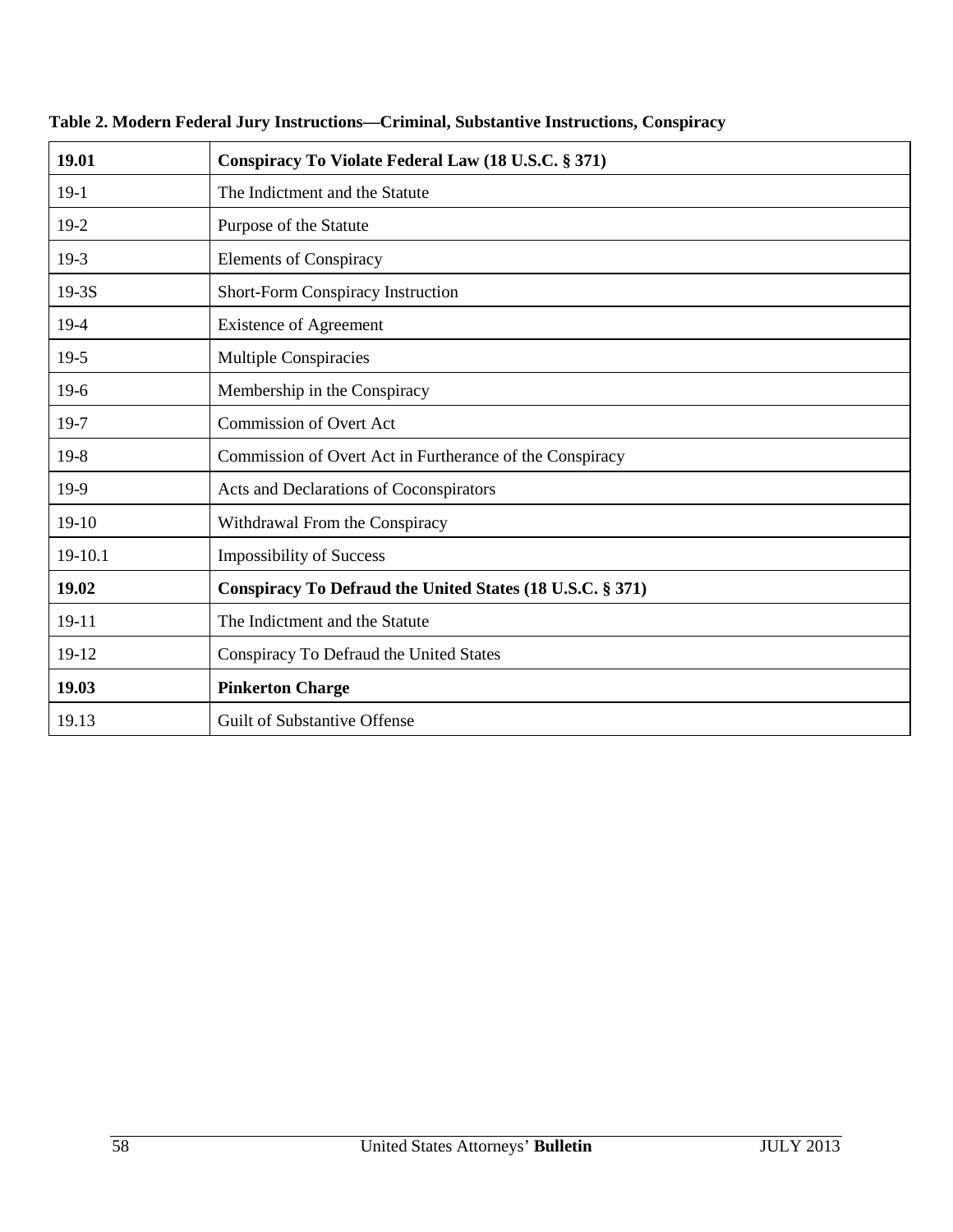| <b>Chapter 31</b> | Conspiracy to Commit an Offense or to Defraud the United States (18 U.S.C. § 371) |
|-------------------|-----------------------------------------------------------------------------------|
| 31:01             | The Nature of the Offense Charged                                                 |
| 31:02             | The Statute Defining the Offense Charged                                          |
| 31:03             | The Essential Elements of the Offense Charged                                     |
| 31:04             | Conspiracy-Existence of an Agreement                                              |
| 31:05             | Conspiracy-Membership in an Agreement                                             |
| 31:06             | Acts and Declarations of Coconspirators                                           |
| 31:07             | "Overt Act"-defined                                                               |
| 31:08             | <b>Success of Conspiracy Immaterial</b>                                           |
| 31:09             | Single or Multiple Conspiracies                                                   |
| 31:10             | Responsibility for Substantive Offense                                            |
| 31:11             | The Withdrawal Defense                                                            |

**Table 3. Kevin F. O'Malley, Jay E. Grenig, William C. Lee, Federal Jury Practice and Instructions**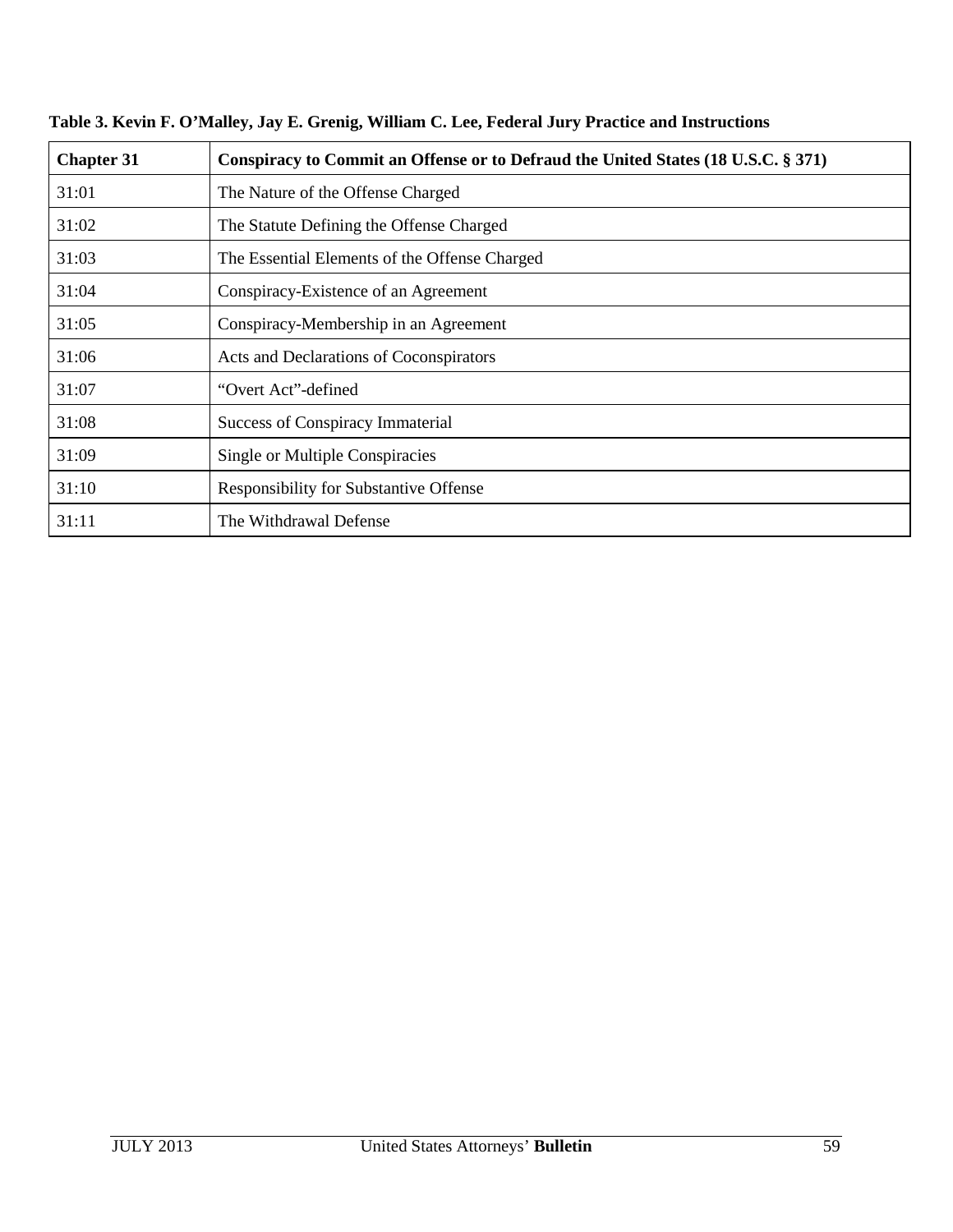# <span id="page-60-0"></span>**The Conundrum of Victims' Rights in Conspiracy Cases**

*Katharine Manning* 

*Attorney Advisor, Victim-Witness Staff Executive Office for United States Attorneys* 

*Linda A. Seabrook Attorney Advisor, Victim-Witness Staff Executive Office for United States Attorneys*

Victims of federal criminal offenses were provided court-enforceable rights in 2004 with the passage of the Crime Victims' Rights Act (CVRA), 18 U.S.C. § 3771. The CVRA grants victims eight enumerated rights, including the right to notice of all public court proceedings; the right to be heard at public proceedings involving release, plea, sentencing, or parole; the right to confer with the attorney for the Government; and the right to full and timely restitution, among others. *See id.* § 3771(a) (2013). In many cases, determining who meets the statutory definition of "victim" under the CVRA presents a significant challenge. Perhaps no instance demonstrates this challenge more clearly than the applicability of CVRA rights in the context of conspiracy cases. This article describes the analysis used for determining CVRA victim status in conspiracy cases and the responsibilities prosecutors have to those individuals affected by a conspiracy.

The CVRA defines a victim as "a person directly and proximately harmed as a result of the commission of a Federal offense or an offense in the District of Columbia." *Id*. § 3771(e). Most cases analyzing the definition of victim under the CVRA focus on the question of the foreseeability of "harm"—in essence, who has suffered direct and proximate harm as result of the charged conduct. One of the first cases to consider this question involved a charge of conspiracy to possess with the intent to distribute marijuana. *See United States v. Sharp*, 463 F. Supp. 2d 556 (E.D. Va. 2006). The putative victim in *Sharp* argued that she was entitled to exercise CVRA rights in the prosecution of her exboyfriend's drug dealer because her former boyfriend abused her when under the influence of the marijuana he purchased from the defendant. The court found that the question was whether the harm alleged—that is, the abuse—was directly and proximately caused by conduct underlying an element of the offense charged, drug distribution. *Id.* at 564. The court held that "[t]he specific conduct underlying the elements of conspiracy to possess with intent to distribute marijuana that were the basis for the Defendant's offense of conviction does not include assault and battery, or any other violent conduct." *Id.* As a result, the court denied the putative victim's motion for CVRA rights.

The analysis the court applied in *Sharp* has been used in subsequent cases in determining victim status under the CVRA. For instance, in *In re Antrobus*, 519 F.3d 1123 (10th Cir. 2008), the court employed the same analysis to resolve whether the parents of a woman shot and killed by a gunman could receive CVRA rights in the prosecution of the man who sold the gun to the shooter. The court analyzed whether the harm alleged—the murder—was a reasonably foreseeable result of the charged conduct—the illegal sale of a firearm to a minor, the shooter. In a decision upheld by the Tenth Circuit, the district court determined that the gun sale and the subsequent shooting rampage were too attenuated to be "reasonably foreseeable," and that the gunman was an intervening actor who broke the chain of causation. *Id.* at 1125. Because the harm alleged—the death of their daughter—was not contemplated by the offense of selling a gun to a minor, the parents were not entitled to claim CVRA rights in the case.

Whether CVRA rights attach in conspiracy cases requires a careful factual analysis of the conduct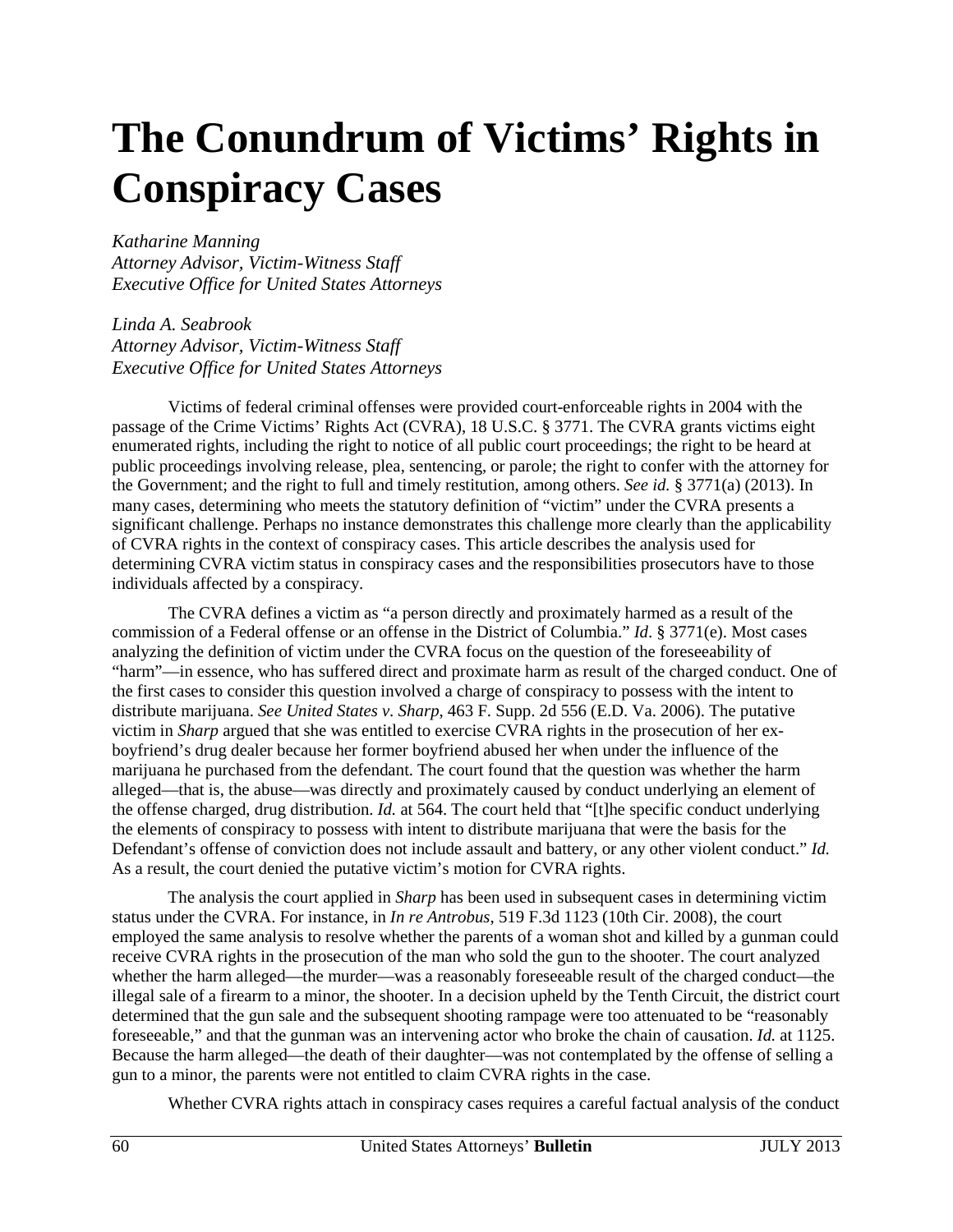underlying the conspiracy in order to determine whether the putative victim has suffered direct and proximate harm. In *In re Local #46 Metallic Lathers Union*, 568 F.3d 81 (2d Cir. 2009), for example, a company president conspired to launder money so that he could pay some of his employees in cash and thereby enable them to avoid paying taxes. *Id.* at 82-83. An employee union that was supposed to receive union dues from the employee paychecks claimed that it was a victim of the conspiracy to launder money because the money laundering scheme deprived the union of funds to which it was entitled. The defendant pleaded guilty to one charge of conspiracy to launder money. As set forth in the information, the conspiracy consisted of three unlawful activities: (1) uttering false checks (the defendant would present fake vendor checks to the company's cashier to receive cash in return), (2) theft involving federal programs, and (3) mail fraud (involving the keeping of false books). *Id.* The Second Circuit ultimately held that the union was not a victim under the CVRA because the conspiracy to launder money was complete when the false checks were exchanged for cash. What the defendant subsequently did with that cash (that is, paying his employees) was not foreseeable harm for purposes of CVRA victim status. In other words, the union was not harmed by the charged conduct, but rather by acts ancillary to the conspiracy.

*In re Rendón Galvis*, 564 F.3d 170 (2d Cir. 2009), also involved the question of CVRA victim status in the context of a conspiracy. In that case, a mother, whose son was killed by paramilitary terrorists in Colombia, claimed she was a victim in the federal prosecution against a Colombian drug trafficker because she suffered harm due to her son's murder. The indictment charged a conspiracy to import cocaine and conspiracy to launder money. As noted by the Second Circuit, "[n]either the federal indictment charging [the defendant], nor his plea agreement, aside from a stipulation that he possessed a firearm in connection with the count-one conspiracy offense, nor [the defendant's] colloquy at the change-of-plea proceedings makes reference to his engaging in any violent conduct." *Id.* at 172. Therefore, because the drug trafficking-related charges and the underlying facts were not sufficiently connected to the mother's harm, the court denied the motion for victim status under the CVRA.

As the foregoing cases illustrate, in conspiracy cases, courts must first ascertain the central object of the conspiracy and then determine whether the harm alleged to the victim was proximately caused by the express purpose of the conspiracy. This analysis was further refined by the decision in *In re McNulty*, 597 F.3d 344 (6th Cir. 2010). The *McNulty* court noted that to find victim status in the course of a conspiracy under the CVRA, the question hinges on whether the purported victim "was directly and proximately harmed by criminal conduct in the course of the conspiracy or if the actions taken by defendants in the underlying case which allegedly harmed [the purported victim] were merely ancillary to the conspiracy." *Id.* at 351. *McNulty* involved a price-fixing scheme in the ice industry. A whistleblower who worked for an ice company claimed that he was fired and blackballed from the industry for refusing to engage in price-fixing. The Sixth Circuit found that the central aim of the conspiracy was to fix the price of ice. What harmed the whistleblower was not the price-fixing, but his refusal to engage in pricefixing and in the subsequent cover-up of that conspiracy. *Id.* at 352.

While the CVRA is the only statute that confers court-enforceable rights to victims of federal offenses, two statutes provide protections for victims in the context of restitution for certain offenses. The Victim Witness Protection Act (VWPA), 18 U.S.C. § 3663, provides for discretionary restitution for certain qualifying offenses. In 1996, Congress enacted the Mandatory Victims' Restitution Act (MVRA), 18 U.S.C. § 3663A, which mandates that restitution be ordered for most federal criminal offenses. Cases addressing statutory victim status in the context of conspiracy charges have most often engaged in the inquiry in order to ascertain the obligations to putative victims' under the VWPA and MVRA, rather than to ascertain a victim's rights accorded by virtue of the CVRA. *See United States v. Brock*-*Davis*, 504 F. 3d 991 (9th Cir. 2007) (owner of hotel where defendants engaged in acts in furtherance of meth manufacturing conspiracy was MVRA victim for purposes of clean-up costs); *United States v. Johnson*, 440 F. 3d 832 (6th Cir. 2006) (victims of predicate criminal acts were victims in RICO conspiracy and were MVRA victims); *United States v. Rand*, 403 F. 3d 489 (7th Cir. 2005) (individuals who sustained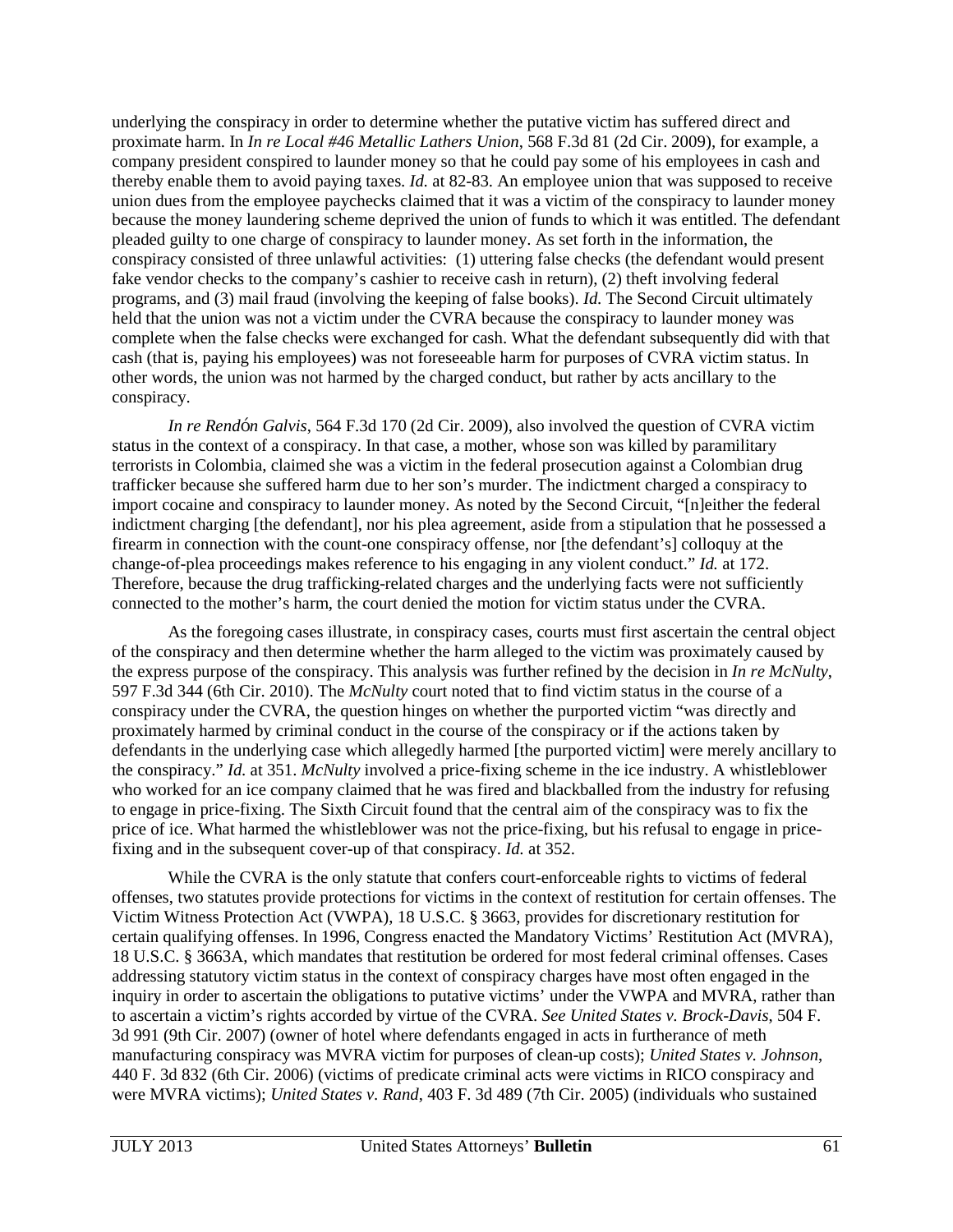losses as a result of acts performed in furtherance of an identity theft conspiracy were MVRA victims). Perhaps victims primarily sought victim status in conspiracy cases under the restitution statutes because they were focused on securing restitution rather than ensuring they were accorded the rights to which they were entitled under the CVRA, or perhaps, in the context of conspiracy cases, the restitution statutes provided a clearer path to obtaining justice.

A significant impediment to finding CVRA victim status in a conspiracy case comes by way of the limiting definition of "victim" provided in that statute: "a person directly and proximately harmed as a result of the commission of a Federal offense." 18 U.S.C. § 3771(e) (2013). The VWPA contained a definition of "victim" that was substantially similar to that in the CVRA, until an amendment in 1990 modified the definition following the decision of the United States Supreme Court in *Hughey v. United States*, 495 U.S. 411 (1990). In *Hughey*, after being charged with three counts of theft and three counts of unauthorized use of credit cards, the defendant pleaded guilty to using one unauthorized bank card only. Under the VWPA, the district court ordered the defendant to pay over \$90,000 related to his theft and use of 21 cards from various cardholders. On appeal, the Fifth Circuit affirmed, finding that the VWPA permitted a federal court to order restitution for conduct beyond the offense of conviction "when there is a significant connection between the crime of conviction and similar actions justifying restitution." *United States v. Hughey*, 877 F.2d 1256, 1264 (5th Cir. 1989). However, relying on the plain language of the VWPA's definition of "victim," the Supreme Court reversed. The Court found that the defendant pleaded guilty only to the charge regarding one victim's bank card. Because the restitution order included losses sustained by other cardholders, the restitution order was invalid. *Hughey* stands for the proposition that restitution may only be ordered to a victim of the specific conduct that forms the basis of the offense of which a defendant has been convicted. 495 U.S. at 422.

The ruling in *Hughey* was superseded in part by an amendment to the VWPA definition of "victim" contained within the Crime Control Act of 1990. As a result, the VWPA, and later the MVRA, both define a "victim" as

a person directly and proximately harmed as a result of the commission of an offense for which restitution may be ordered *including, in the case of an offense that involves as an element a scheme, conspiracy, or pattern of criminal activity, any person directly harmed by the defendant's criminal conduct in the course of the scheme, conspiracy, or pattern*.

18 U.S.C. § 3663(a)(2); 18 U.S.C. § 3663A(a)(2) (2013) (emphasis added). As a result of this change, in addition to being responsible for losses sustained by those directly and proximately harmed by the conduct underlying the offense of conviction, a defendant is also responsible for restitution for losses sustained as a direct consequence of any act in furtherance of the conspiracy.

A seminal case illustrating this point is *United States v. Gutierrez-Avascal*, 542 F.3d 495 (5th Cir. 2008). In *Gutierrez-Ascaval*, the victim sought restitution for injuries sustained as a result of a car accident in which the defendant's car collided with a car occupied by a married couple, while the defendant was fleeing from the pursuit of law enforcement officers. The Fifth Circuit found that because the defendant pleaded guilty to conspiring to possess marijuana with the intent to distribute, and the defendant was engaged in furtherance of the conspiracy when fleeing law enforcement in a car containing over 135 kilos of marijuana, the victims were therefore directly harmed by the defendant's criminal conduct in the course of the conspiracy, and thus were victims under the VWPA entitled to restitution. *Id*. at 498. Whether the couple were statutory victims under the CVRA was not at issue in this case, but applying the definition of "victim" under the CVRA to these facts, it seems unlikely that the couple would have been found to have been directly and proximately harmed as a result of the commission of the offense of conviction—conspiring to possess marijuana with the intent to distribute.

The broader definition of victim provided in the restitution statutes was added before the passage of the CVRA in 2004. Rules of statutory construction dictate the presumption that Congress intended to act intentionally and purposefully when it omitted this language from the definition of victim in the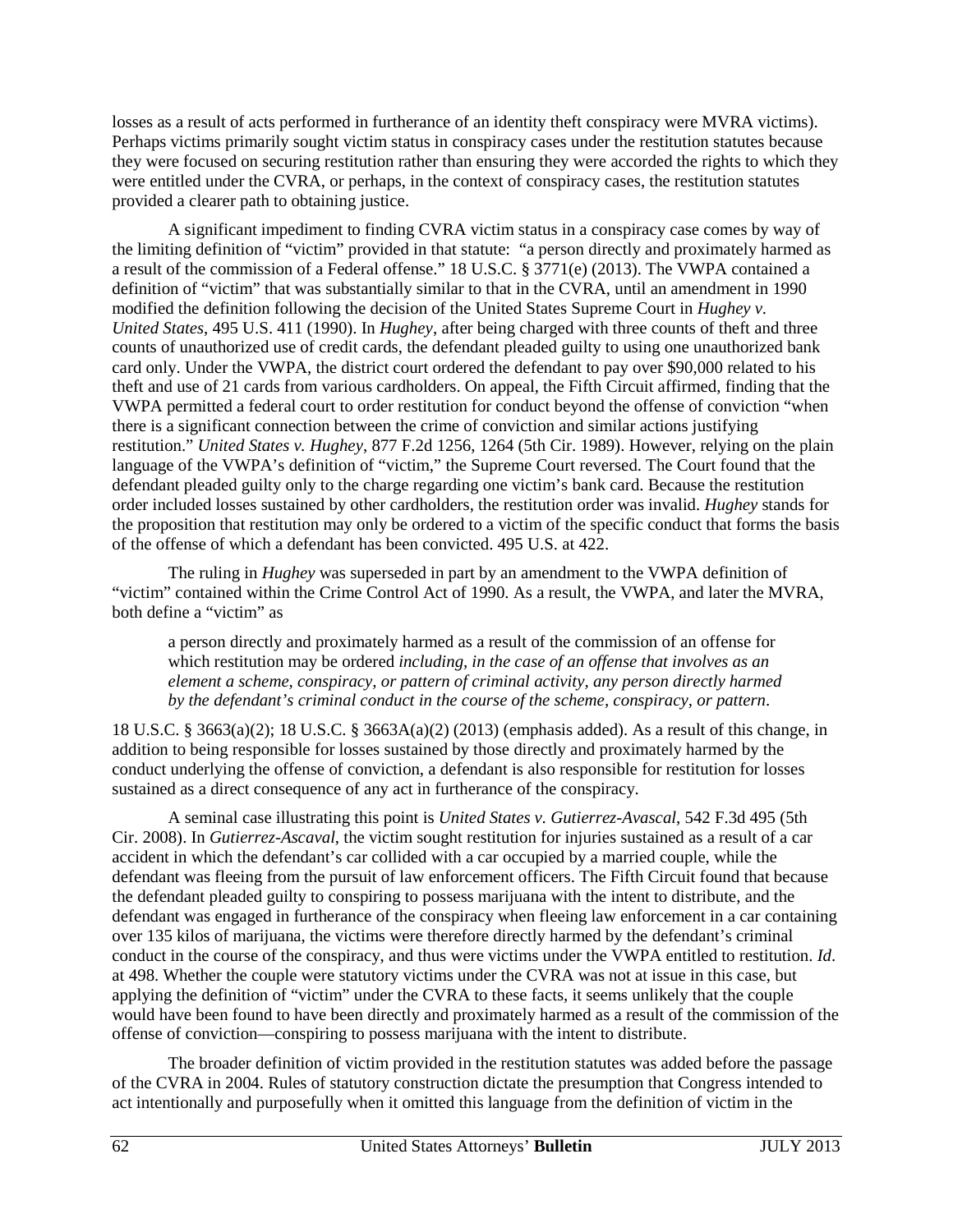CVRA. Congress' decision not to similarly expand the definition of victim in the CVRA seems to demonstrate an affirmative choice to not provide court-enforceable rights to those harmed by acts in furtherance of a conspiracy. At least one case, however, has reached a contrary conclusion. *See United States v. Atl. States Cast Iron Pipe Co.*, 612 F. Supp. 2d 453, 460 (D.N.J. 2009) (reviewing the legislative history of the restitution statutes and the CVRA, and concluding that the CVRA definition of victim should be interpreted to include the broader provision). *See also McNulty*, 597 F.3d at 350 n.6 (declining to determine whether the broader language should be read into the CVRA, but finding that "in cases involving a conspiracy, it appears logical that those directly and proximately harmed by criminal conduct in the course of the conspiracy beyond the overt act required to prove the conspiracy would be victims under CVRA, just as they would be under the VWPA and the MVRA"). Whether the restitution statutes' broader language can be interpreted to extend to the definition of "victim" under the CVRA, it seems clear that in conspiracy cases there may be victims cognizable under the VWPA or MVRA who may not be able to assert court-enforceable rights afforded by the CVRA. Therefore, a victim may be entitled to restitution in a case, but left with no legal recourse with which to enforce his or her right to receive full restitution.

However, whether an individual meets the statutory definition of victim does not necessarily limit what Department of Justice employees can do to assist those affected by a conspiracy. As set forth in the 2011 Attorney General Guidelines for Victim and Witness Assistance (AG Guidelines), Department of Justice personnel involved in the investigation, prosecution, correction, and parole phases of the federal criminal justice system are encouraged to venture beyond the statutory requirements accorded to victims of federal offenses. *See* AG Guidelines, Article II.A; Article III.E. In plea negotiations, prosecutors should consider requesting restitution for "victims of all charges contained in the indictment or information, without regard to the counts to which the defendant actually plead[s]." *Id*. Article V.H.1.d. (quoting DEP'T OF JUSTICE, UNITED STATES ATTORNEYS' MANUAL §§ 9-16.320 (2000)). Furthermore, while a victim harmed by the defendant's criminal conduct in the course of a conspiracy may not be a statutory victim under the CVRA entitled to exercise the "right to be heard," the person affected by the conspiracy may still be heard in the discretion of the sentencing court pursuant to 18 U.S.C. § 3661, as he or she may have information on the background, character, and conduct of the defendant that the court may consider for the purposes of imposing an appropriate sentence. *See United States v. Duffy*, 315 F. App'x. 216, 218-19 (11th Cir. 2009)*.* Finally, under the Victims' Rights and Restitution Act, 42 U.S.C. § 10607, all federal agencies engaged in the detection, investigation, and prosecution of crime are required to provide notice of the outcome of the investigation, the arrest of the offender, and all subsequent case events to victims of all crimes and conduct under investigation. As such, even if victims may not be entitled to exercise the court-enforceable right to receive notice as the CVRA dictates, they still may be entitled to receive notice of case events from the Department of Justice.

Prosecutors charging a conspiracy should engage in careful analysis of the aim and elements of the conspiracy in order to determine whether statutory victims entitled to rights under the CVRA are present in the case. Prosecutors should also be cognizant that dismissal of counts or charges may affect a victim's ability to exercise CVRA rights in the prosecution. When charging conspiracies, prosecutors should be aware that the way in which the conspiracy is alleged may ultimately impact a victim's status and rights. Only those who were harmed by conduct central to the conspiracy will be entitled to the CVRA's full panoply of rights.❖